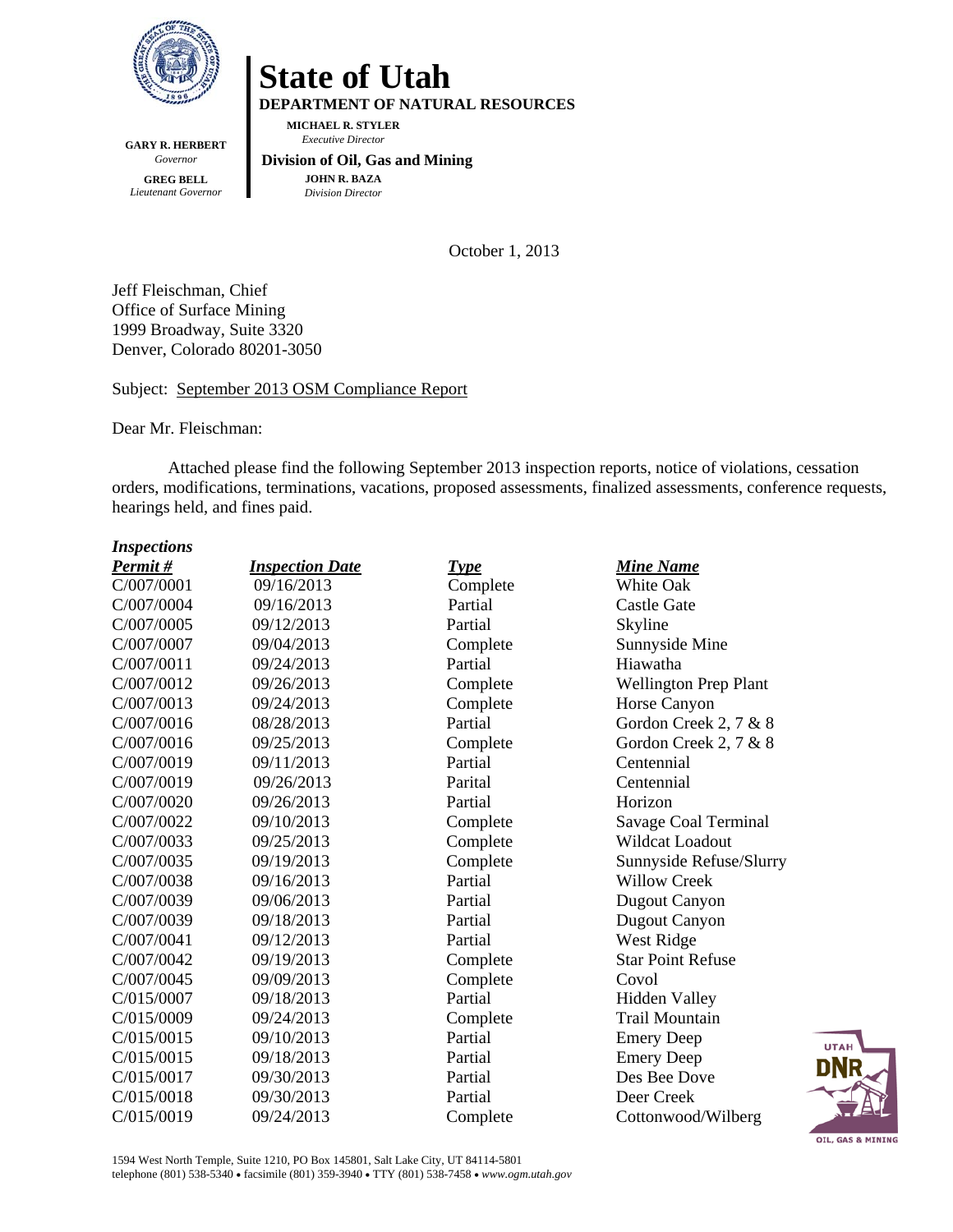| C/015/0025            | 09/25/2013           | Partial  | Bear Canyon        |
|-----------------------|----------------------|----------|--------------------|
| C/015/0032            | 09/17/2013           | Partial  | Crandall Canyon    |
| C/015/0032            | 09/20/2013           | Partial  | Crandall Canyon    |
| C/025/0005            | 09/04/2013           | Complete | Coal Hollow        |
| C/025/0005            | 09/24/2013           | Partial  | Coal Hollow        |
| C/041/0002            | 09/17/2013           | Complete | Sufco              |
| X/007/0044            | 09/03/2013           | Partial  | Columbia Well Site |
| <b>Fines Received</b> |                      |          |                    |
| <b>Permit</b> #       | <b>Date Received</b> | NOV/CO#  | <b>Mine Name</b>   |
| C/007/0013            | 09/04/2013           | #10130   | Horse Canyon       |

All of the listed inspection reports, modifications, terminations, vacations, assessments and correspondence, included in this envelope have been verified by one of the Permit Supervisors.

Sincerely,

Surgenne Steat

Suzanne Steab Engineering Technician II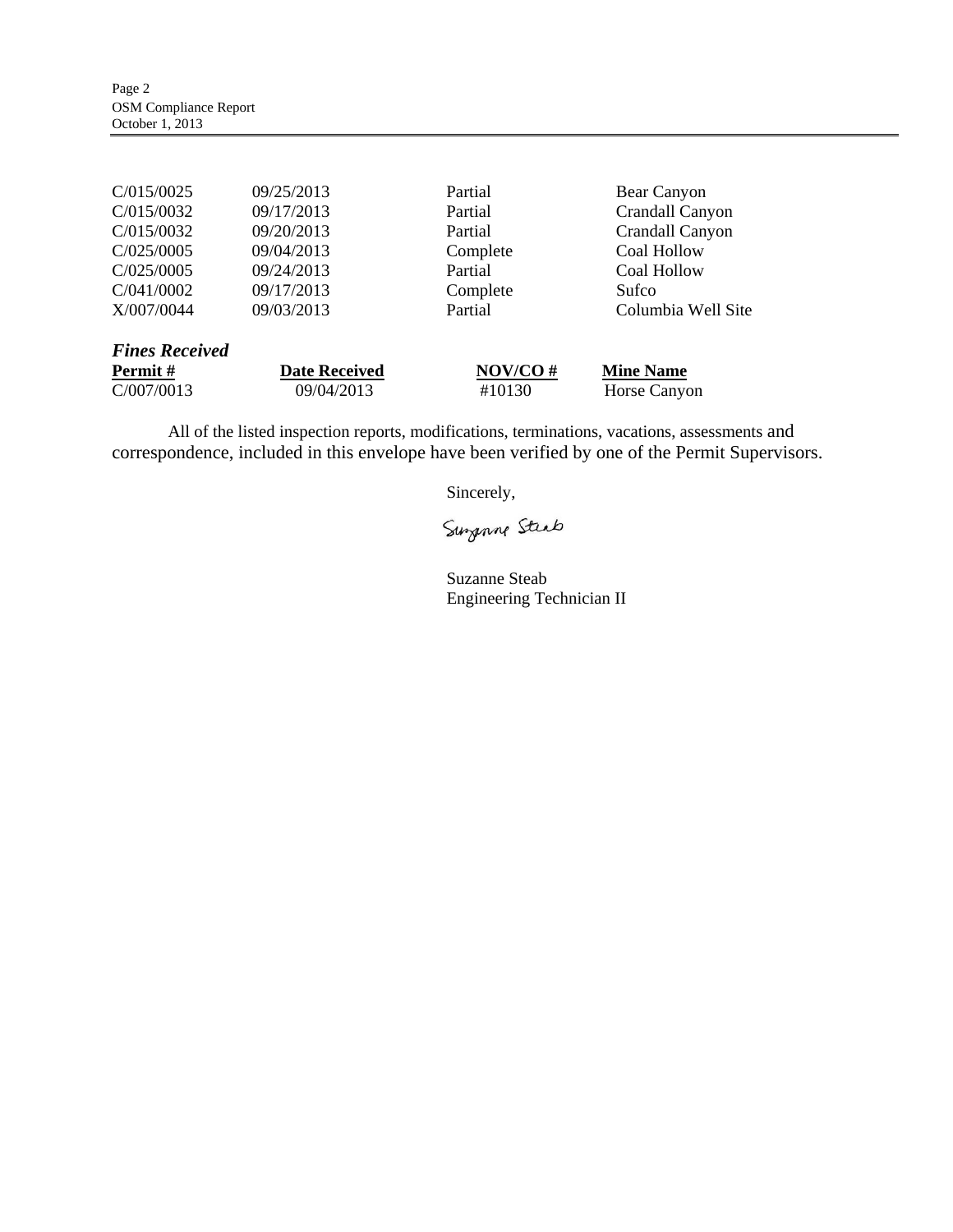

# **State of Utah**

**DEPARTMENT OF NATURAL RESOURCES** 

**MICHAEL R. STYLER Executive Director** 

#### Division of Oil, Gas and Mining

**JOHN R. BAZA Division Director** 

| Representatives Present During the Inspection: |
|------------------------------------------------|
| OGM Priscilla Burton                           |

# **Inspection Report**

| Permit Number:   | C0070001                   |
|------------------|----------------------------|
| Inspection Type: | <b>COMPLETE</b>            |
| Inspection Date: | Monday, September 16, 2013 |
| Start Date/Time: | 9/16/2013 11:30:00 AM      |
| End Date/Time:   | 9/16/2013 4:30:00 PM       |
| Last Inspection: | Tuesday, August 13, 2013   |

Inspector: Priscilla Burton,

Weather: partly cloudy 65 F

**Loadout Processing Reprocessing**

InspectionID Report Number: 3610

Accepted by:

|                                     | Permitee: LODESTAR ENERGY INC |                            |                                          |  |  |
|-------------------------------------|-------------------------------|----------------------------|------------------------------------------|--|--|
| Operator:                           |                               |                            |                                          |  |  |
| Site: WHITE OAK MINE                |                               |                            |                                          |  |  |
| Address:                            |                               |                            |                                          |  |  |
| County: <b>CARBON</b>               |                               |                            |                                          |  |  |
| Permit Type: PERMANENT COAL PROGRAM |                               |                            |                                          |  |  |
| Permit Status: RECLAIMED            |                               |                            |                                          |  |  |
|                                     | <b>Current Acreages</b>       | <b>Types of Operations</b> |                                          |  |  |
|                                     | 3,906.00 Total Permitted      | V<br>Federal               | $\boldsymbol{\mathsf{v}}$<br>Underground |  |  |
|                                     | 151.10 Total Disturbed        | <b>State</b>               | <b>Surface</b>                           |  |  |
|                                     | <b>Dhacal</b>                 | ام .<br>$\sim$ $\sim$      | ام .ا<br>.                               |  |  |

**County Fee Other**

| <b>Phase II</b>  |
|------------------|
|                  |
| <b>Phase III</b> |

**Report summary and status for pending enforcement actions, permit conditions, Division Orders, and amendments:**

Checked the mine site and loadout after two weeks of rainfall.



**Inspector's Signature:**

Inspector ID Number: 37 Priscilla Burton,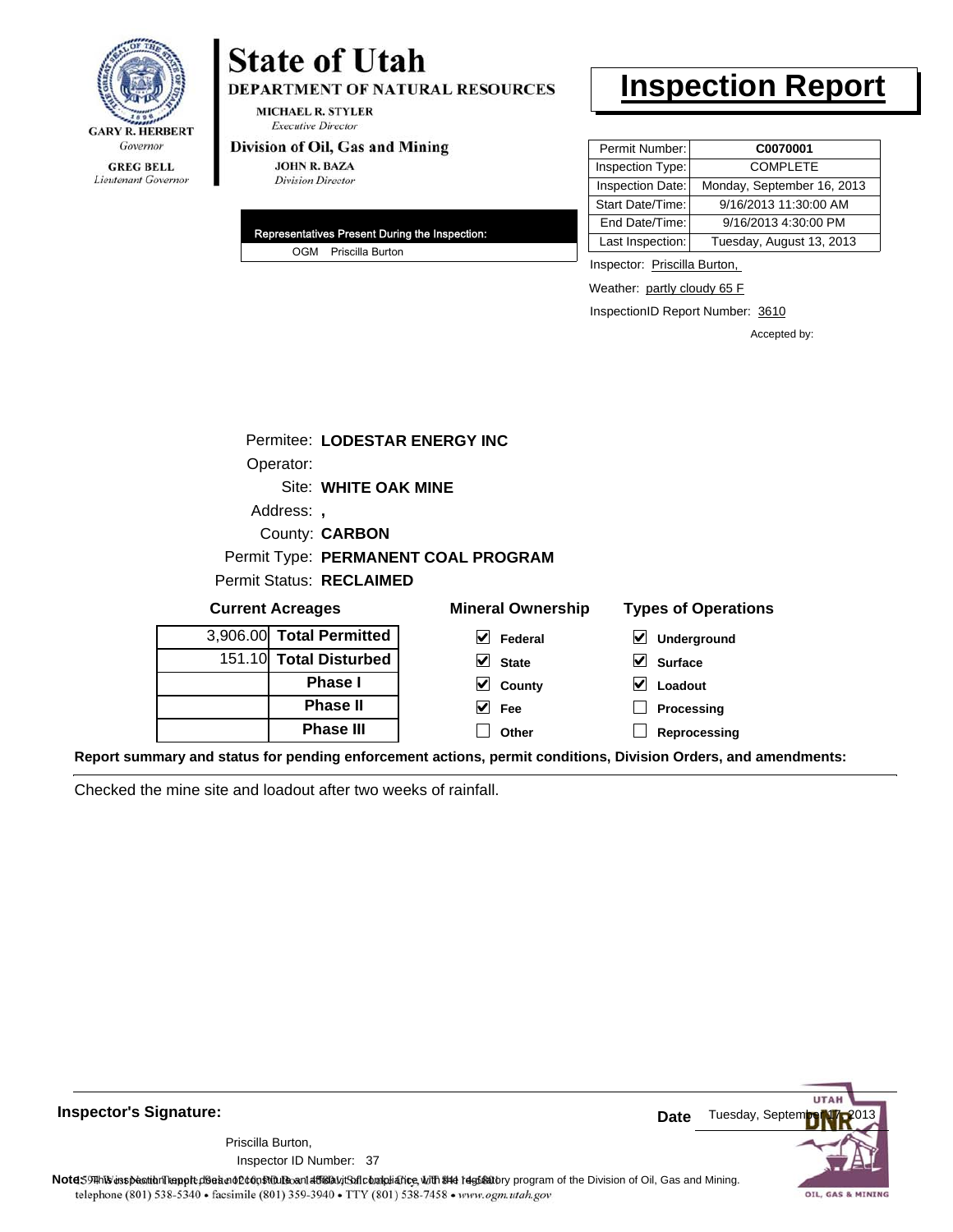#### *REVIEW OF PERMIT, PERFORMANCE STANDARDS PERMIT CONDITION REQUIREMENTS*

*1. Substantiate the elements on this inspection by checking the appropriate performance standard.*

 *a. For COMPLETE inspections provide narrative justification for any elements not fully inspected unless element is not appropriate to the site, in which case check Not Applicable.*

 *b. For PARTIAL inspections check only the elements evaluated.*

*2. Document any noncompliance situation by reference the NOV issued at the appropriate performance standard listed below.*

*3. Reference any narratives written in conjunction with this inspection at the appropriate performace standard listed below.*

|     |                                                               | Evaluated               | Not Applicable Comment          |                         | Enforcement |
|-----|---------------------------------------------------------------|-------------------------|---------------------------------|-------------------------|-------------|
| 1.  | Permits, Change, Transfer, Renewal, Sale                      |                         | V                               |                         |             |
| 2.  | Signs and Markers                                             |                         | $\overline{\mathbf{v}}$         |                         |             |
| 3.  | Topsoil                                                       | $\overline{\mathbf{v}}$ |                                 | $\overline{\mathbf{v}}$ |             |
| 4.a | <b>Hydrologic Balance: Diversions</b>                         |                         | $\blacktriangledown$            |                         |             |
| 4.b | Hydrologic Balance: Sediment Ponds and Impoundments           | $\blacktriangledown$    |                                 | $\blacktriangledown$    |             |
| 4.C | Hydrologic Balance: Other Sediment Control Measures           | $\overline{\mathbf{v}}$ |                                 | $\blacktriangledown$    |             |
| 4.d | Hydrologic Balance: Water Monitoring                          |                         | $\overline{\mathbf{v}}$         |                         |             |
| 4.e | Hydrologic Balance: Effluent Limitations                      |                         | $\blacktriangledown$            |                         |             |
| 5.  | <b>Explosives</b>                                             |                         | $\blacktriangledown$            |                         |             |
| 6.  | Disposal of Excess Spoil, Fills, Benches                      |                         | $\blacktriangledown$            |                         |             |
| 7.  | Coal Mine Waste, Refuse Piles, Impoundments                   |                         | $\blacktriangledown$            |                         |             |
| 8.  | Noncoal Waste                                                 | $\overline{\mathsf{v}}$ |                                 | $\overline{\mathbf{v}}$ |             |
| 9.  | Protection of Fish, Wildlife and Related Environmental Issues | $\blacktriangledown$    |                                 | $\blacktriangledown$    |             |
| 10. | Slides and Other Damage                                       | $\overline{\mathsf{v}}$ |                                 | $\blacktriangledown$    |             |
| 11. | Contemporaneous Reclamation                                   |                         | $\blacktriangledown$            |                         |             |
| 12. | <b>Backfilling And Grading</b>                                |                         | $\blacktriangledown$            |                         |             |
| 13. | Revegetation                                                  | $\overline{\mathbf{v}}$ |                                 | $\overline{\mathsf{v}}$ |             |
| 14. | Subsidence Control                                            |                         | $\overline{\mathbf{v}}$         |                         |             |
|     | 15. Cessation of Operations                                   |                         | $\blacktriangleright$           |                         |             |
|     | 16.a Roads: Construction, Maintenance, Surfacing              |                         |                                 |                         |             |
|     | 16.b Roads: Drainage Controls                                 | $\blacktriangledown$    |                                 | $\overline{\mathbf{v}}$ |             |
| 17. | <b>Other Transportation Facilities</b>                        |                         | $\overline{\blacktriangledown}$ |                         |             |
| 18. | Support Facilities, Utility Installations                     | $\overline{\mathbf{v}}$ |                                 | $\blacktriangledown$    |             |
|     | 19. AVS Check                                                 |                         | $\overline{\mathbf{v}}$         |                         |             |
| 20. | Air Quality Permit                                            |                         | $\blacktriangledown$            |                         |             |
| 21. | Bonding and Insurance                                         |                         | ⊽                               |                         |             |
|     | 22. Other                                                     |                         | $\overline{\mathbf{v}}$         |                         |             |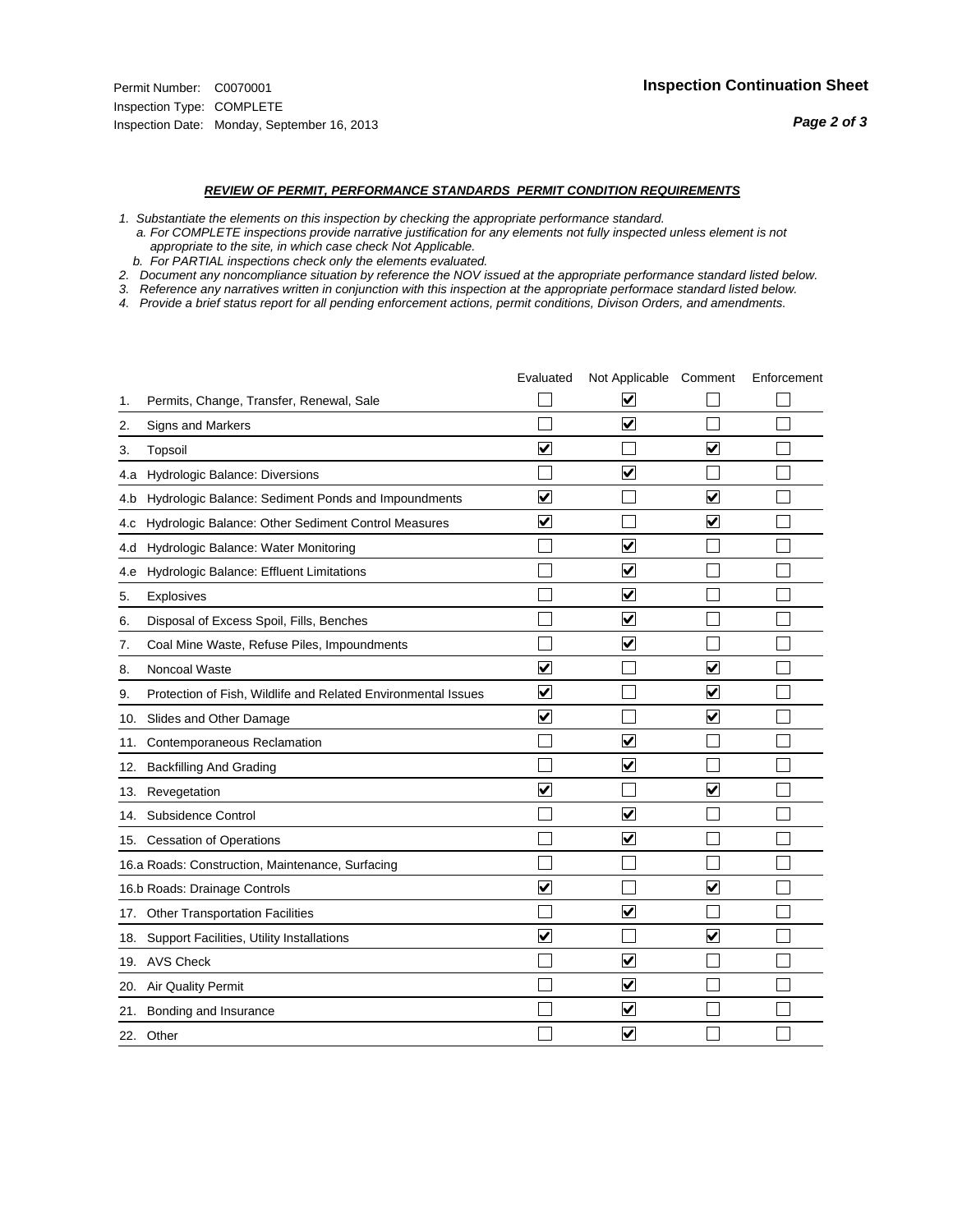#### **3. Topsoil**

Vegetation Supporting Material (substitute topsoil) is stockpiled next to the railroad tracks at the loadout. The pile is vegetated and stable and is signed.

#### **4.b Hydrologic Balance: Sediment Ponds and Impoundments**

The water level in sediment pond 1 at the loadout is higher than usual, but still below the overflow.

#### **4.c Hydrologic Balance: Other Sediment Control Measures**

Water bars along Terrace A at the mine site need maintenance. The additional water bars installed last year on Terrace A have captured a lot of sediment.

#### **8. Noncoal Waste**

Trash was removed when encountered during the inspection.

#### **9. Protection of Fish, Wildlife and Related Environmental Issues**

Location of iron seep in the reclaimed Whiskey Creek drainage was gps'd. Seed left over from last fall that has been stored at the Price Field Office was scattered at various locations at the mine site. Thistle spraying was very effective. New rosettes are present all over the slite, however. Next year the slope between Terrace B and and Terrace A should be the main priority.

#### **10. Slides and Other Damage**

None. Sink hole repair is still sound.

#### **13. Revegetation**

Vegetation growing on the steep north facing bank of Reach 3 and Reach 4 is a reflection of the Division's seeding efforts last fall and is encouragng.

#### **16.b Roads: Drainage Controls**

The access road to the mine site requires maintenance in the location of several culverts. Water flowing down the road has created large gullies that are contributing sediment to the Whiskey Creek channel and Eccles Creek. Approximately 6 inches of sediment covers vegetation at the confluence from the last storm system.

Culvert XX on the RR access road at the mine site is crushed and flow is beginning to erode the roadway.

## **18. Support Facilities, Utility Installations**

Substation pad and power line remain.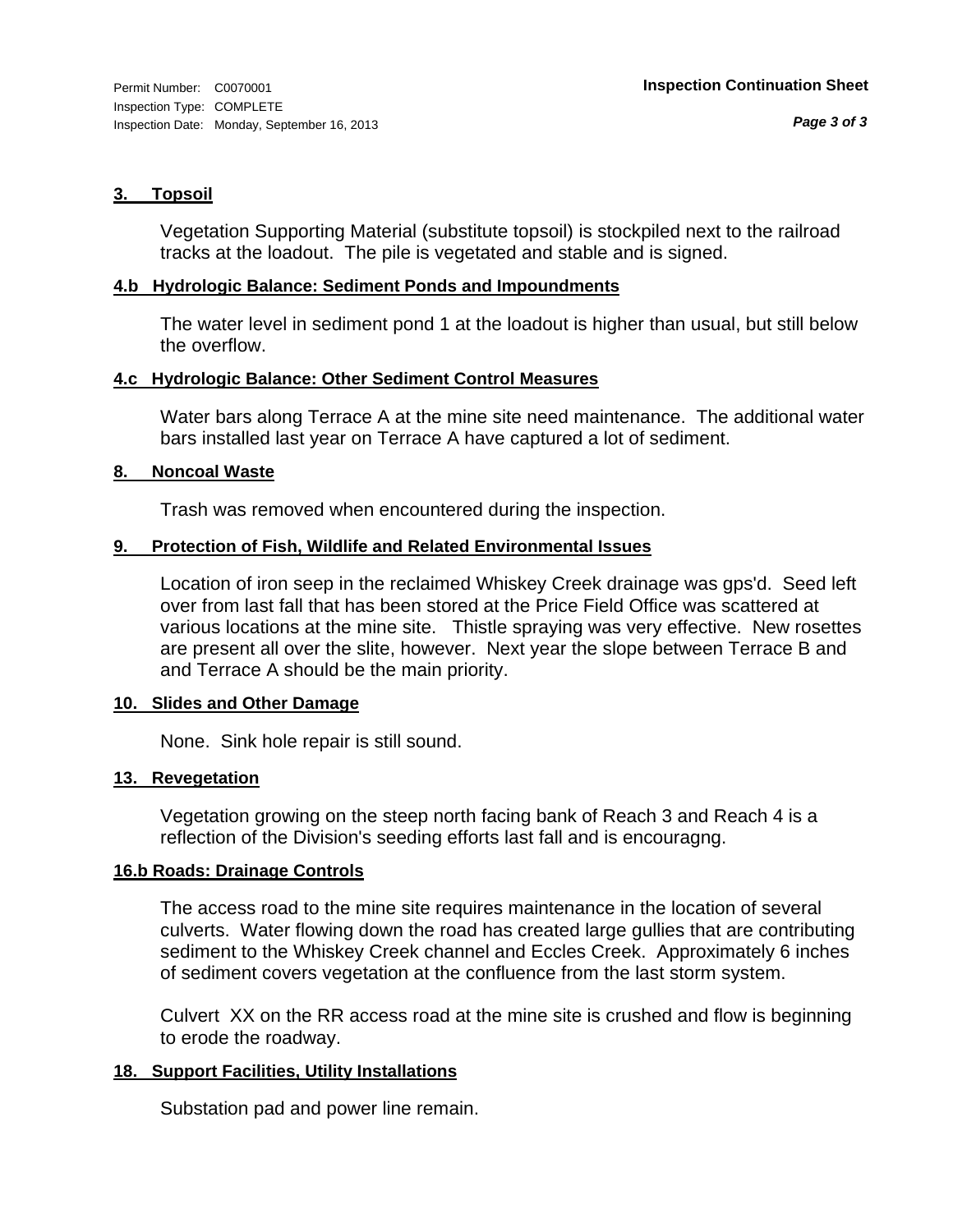

# Lieutenant Governor

# **State of Utah**

**DEPARTMENT OF NATURAL RESOURCES** 

**MICHAEL R. STYLER Executive Director** 

#### Division of Oil, Gas and Mining

**JOHN R. BAZA Division Director** 

| Representatives Present During the Inspection: |
|------------------------------------------------|
| Company Dennis Ware                            |
| OGM Steve Demczak                              |

# **Inspection Report**

| Permit Number:   | C0070004                   |
|------------------|----------------------------|
| Inspection Type: | <b>PARTIAL</b>             |
| Inspection Date: | Monday, September 16, 2013 |
| Start Date/Time: | 9/16/2013 12:00:00 PM      |
| End Date/Time:   | 9/16/2013 4:00:00 PM       |
| Last Inspection: | Tuesday, August 20, 2013   |

Inspector: Steve Demczak,

Weather: Cloudy, 70's

InspectionID Report Number: 3611

**Processing Reprocessing** Accepted by: jhelfric 9/26/2013

|       |                          | Permitee: CASTLE GATE HOLDING CO         |                            |
|-------|--------------------------|------------------------------------------|----------------------------|
|       |                          | Operator: CASTLE GATE HOLDING CO         |                            |
|       | Site: CASTLE GATE MINE   |                                          |                            |
|       |                          | Address: PO BOX 30, HELPER UT 84526-0030 |                            |
|       | County: <b>CARBON</b>    |                                          |                            |
|       |                          | Permit Type: PERMANENT COAL PROGRAM      |                            |
|       | Permit Status: RECLAIMED |                                          |                            |
|       | <b>Current Acreages</b>  | <b>Mineral Ownership</b>                 | <b>Types of Operations</b> |
|       | 7,619.00 Total Permitted | M<br>Federal                             | Underground                |
|       | 5.56 Total Disturbed     | <b>State</b>                             | <b>Surface</b>             |
| 62.42 | <b>Phase I</b>           | County                                   | Loadout                    |

**Report summary and status for pending enforcement actions, permit conditions, Division Orders, and amendments:**

The permittee received Phase III bond release on October 2012 from the majority of the site.. The two sub-stations and adit #1 are not released. These areas are less than 3 acres. These three areas are schedule to receive Phase III bond release in 2014.

 $\blacktriangledown$  $\Box$  **Fee Other**

The sites are well vegetated.

58.10 57.44

**Phase II Phase III**

 The high intensity rainstorms in the area did not have a major impact. The one diversion at adit #1 had the sediment and vegetation remove from the Pyrmat that lined the diversion.

No violations were issued.

**Inspector's Signature:**

39 Inspector ID Number:Steve Demczak,



Note59#h% inspection reppt does not constitute an affidavit of compliance, with the regulatory program of the Division of Oil, Gas and Mining. telephone (801) 538-5340 · facsimile (801) 359-3940 · TTY (801) 538-7458 · www.ogm.utah.gov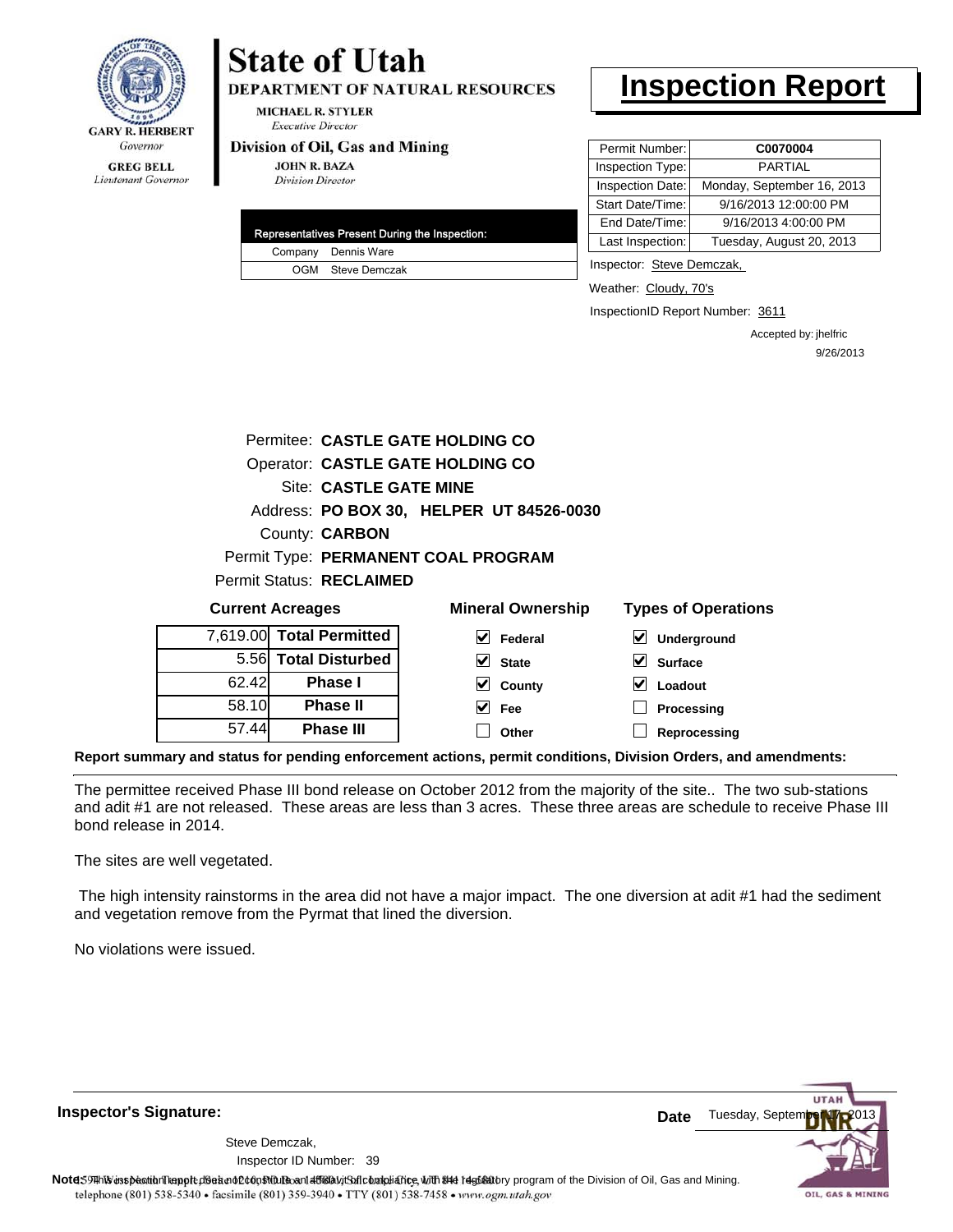#### *REVIEW OF PERMIT, PERFORMANCE STANDARDS PERMIT CONDITION REQUIREMENTS*

*1. Substantiate the elements on this inspection by checking the appropriate performance standard.*

 *a. For COMPLETE inspections provide narrative justification for any elements not fully inspected unless element is not appropriate to the site, in which case check Not Applicable.*

 *b. For PARTIAL inspections check only the elements evaluated.*

*2. Document any noncompliance situation by reference the NOV issued at the appropriate performance standard listed below.*

*3. Reference any narratives written in conjunction with this inspection at the appropriate performace standard listed below.*

|     |                                                               | Evaluated               | Not Applicable Comment |                         | Enforcement |
|-----|---------------------------------------------------------------|-------------------------|------------------------|-------------------------|-------------|
| 1.  | Permits, Change, Transfer, Renewal, Sale                      | ⊻                       |                        | V                       |             |
| 2.  | <b>Signs and Markers</b>                                      | $\overline{\mathbf{v}}$ |                        | $\blacktriangledown$    |             |
| 3.  | Topsoil                                                       | $\overline{\mathbf{v}}$ |                        | $\overline{\mathbf{v}}$ |             |
| 4.a | Hydrologic Balance: Diversions                                | ⊽                       |                        | $\overline{\mathbf{v}}$ |             |
| 4.b | Hydrologic Balance: Sediment Ponds and Impoundments           |                         | V                      |                         |             |
| 4.C | Hydrologic Balance: Other Sediment Control Measures           |                         |                        |                         |             |
| 4.d | Hydrologic Balance: Water Monitoring                          |                         |                        |                         |             |
| 4.e | Hydrologic Balance: Effluent Limitations                      |                         |                        |                         |             |
| 5.  | Explosives                                                    |                         |                        |                         |             |
| 6.  | Disposal of Excess Spoil, Fills, Benches                      |                         |                        |                         |             |
| 7.  | Coal Mine Waste, Refuse Piles, Impoundments                   |                         |                        |                         |             |
| 8.  | Noncoal Waste                                                 | $\overline{\mathsf{v}}$ |                        | $\overline{\mathbf{v}}$ |             |
| 9.  | Protection of Fish, Wildlife and Related Environmental Issues |                         |                        |                         |             |
| 10. | Slides and Other Damage                                       |                         |                        |                         |             |
| 11. | Contemporaneous Reclamation                                   |                         |                        |                         |             |
| 12. | <b>Backfilling And Grading</b>                                |                         |                        |                         |             |
| 13. | Revegetation                                                  | $\overline{\mathsf{v}}$ |                        | $\overline{\mathbf{v}}$ |             |
| 14. | Subsidence Control                                            |                         |                        |                         |             |
|     | 15. Cessation of Operations                                   |                         |                        |                         |             |
|     | 16.a Roads: Construction, Maintenance, Surfacing              |                         |                        |                         |             |
|     | 16.b Roads: Drainage Controls                                 |                         |                        |                         |             |
| 17. | <b>Other Transportation Facilities</b>                        |                         |                        |                         |             |
| 18. | Support Facilities, Utility Installations                     |                         |                        |                         |             |
|     | 19. AVS Check                                                 |                         |                        |                         |             |
| 20. | Air Quality Permit                                            |                         |                        |                         |             |
| 21. | Bonding and Insurance                                         |                         |                        |                         |             |
|     | 22. Other                                                     |                         |                        |                         |             |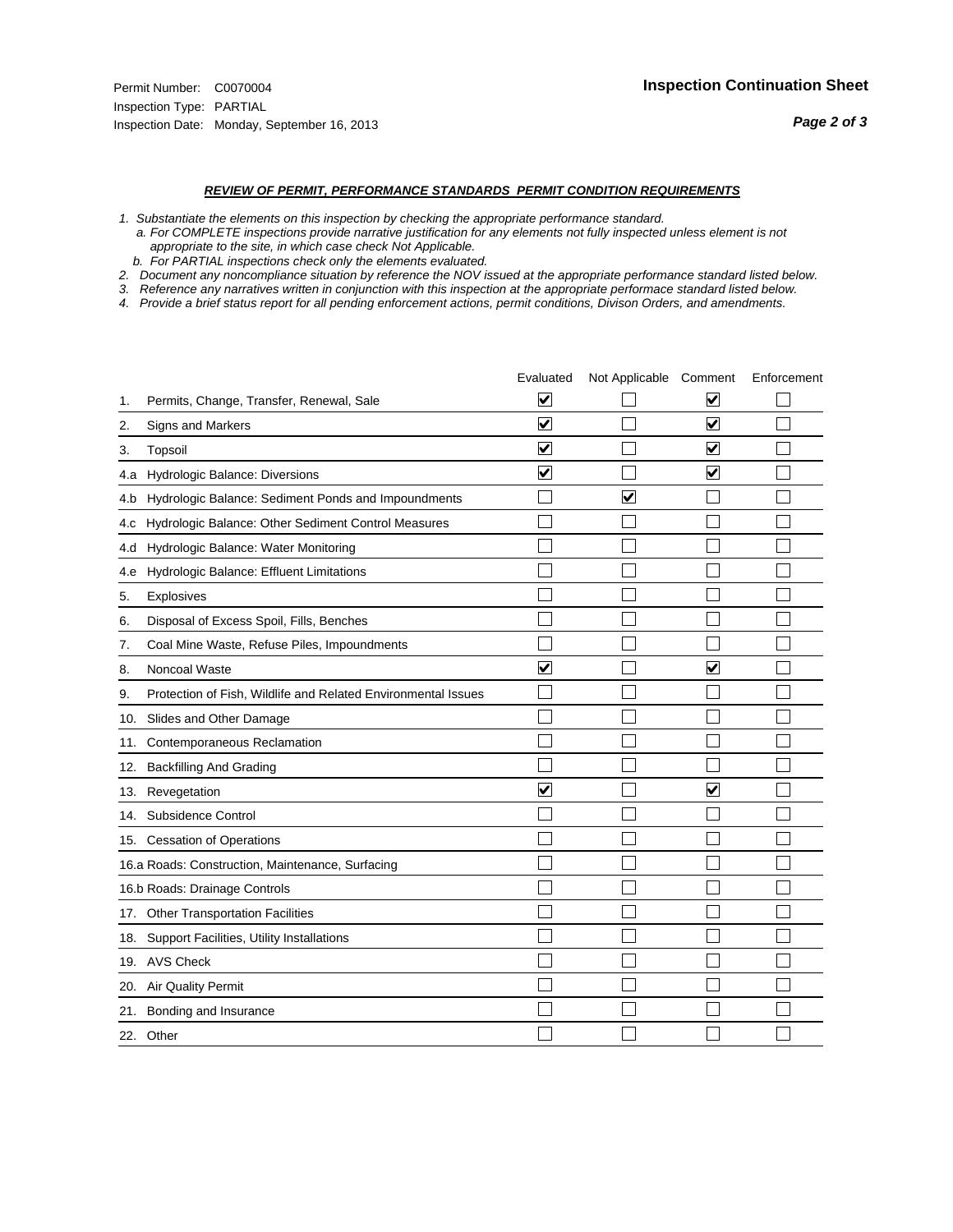#### **1. Permits, Change, Transfer, Renewal, Sale**

The permittee will seek bond release next year in the spring.

#### **2. Signs and Markers**

The identification sign is located in front of adit #1 reclamation. The information on the sign meets the minimum requirements of the R645 Coal Rules.

#### **3. Topsoil**

The topsoil was stable with no signs of erosion. All three sites are well vegetated.

#### **4.a Hydrologic Balance: Diversions**

The high intensity rainstorms in the area did not have a major impact. The one diversion at adit #1 had the sediment and vegetation remove from the Pyrmat that lined the diversion. The three sites were stable with no other signs of erosion from the storms.

#### **8. Noncoal Waste**

Adit #1 is located next to highway US 50-6. Some trash from passing cars were within the disturb area.

## **13. Revegetation**

The permittee has conducted year 10 vegetation study.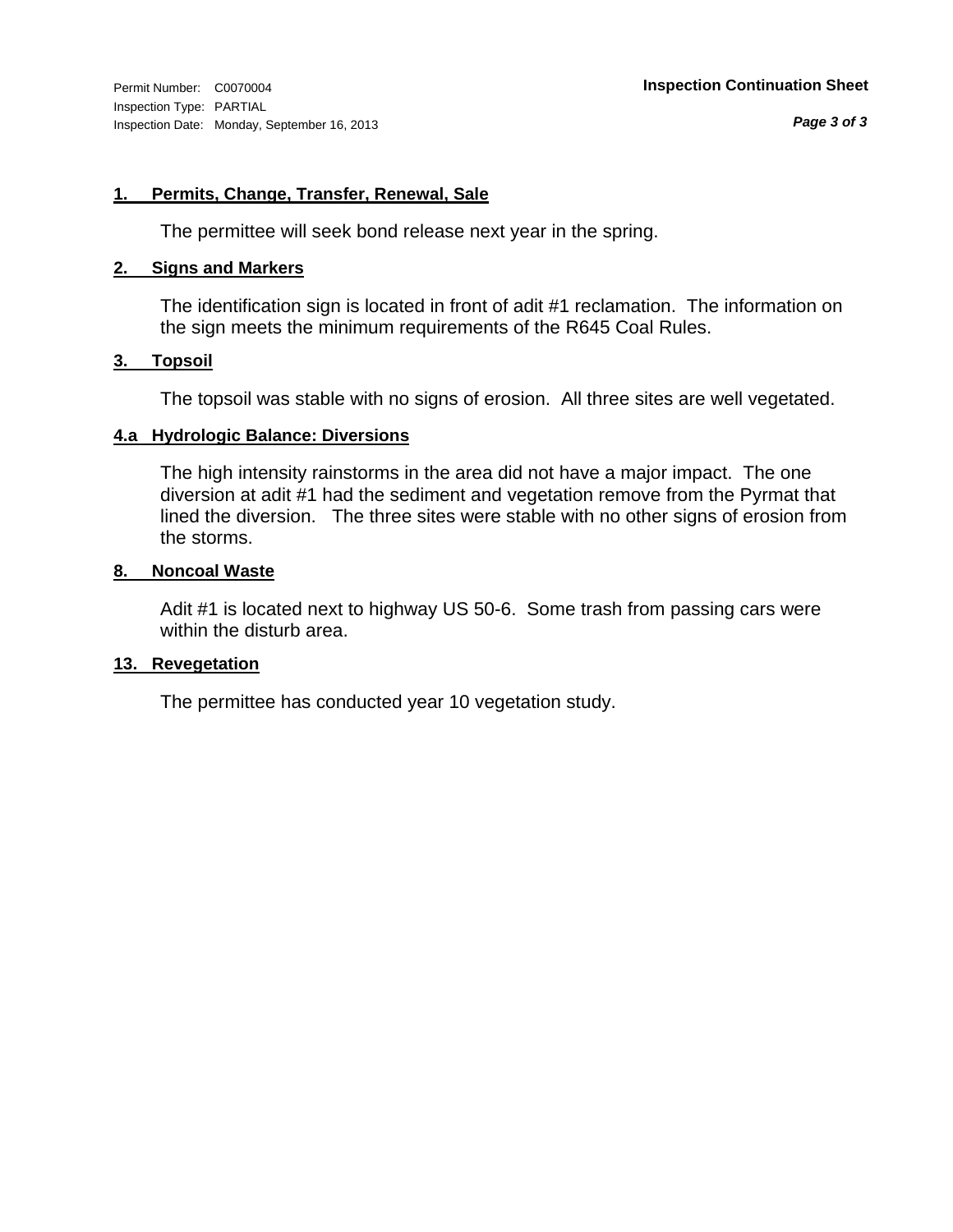

Lieutenant Governor

## **State of Utah DEPARTMENT OF NATURAL RESOURCES**

**MICHAEL R. STYLER Executive Director** 

#### Division of Oil, Gas and Mining

**JOHN R. BAZA Division Director** 

|  | Representatives Present During the Inspection: |
|--|------------------------------------------------|
|  | Company Gregg Galecki                          |
|  | OGM Karl Houskeeper                            |

# **Inspection Report**

| Permit Number:   | C0070005                     |
|------------------|------------------------------|
| Inspection Type: | <b>PARTIAL</b>               |
| Inspection Date: | Thursday, September 12, 2013 |
| Start Date/Time: | 9/12/2013 7:30:00 AM         |
| End Date/Time:   | 9/12/2013 2:00:00 PM         |
| Last Inspection: | Tuesday, August 20, 2013     |

Inspector: Karl Houskeeper,

Weather: Overcast Rain Thunder Lighting, Temp. 45 Deg. F.

InspectionID Report Number: 3605

Accepted by: jhelfric 9/26/2013

|                       | Permitee: CANYON FUEL COMPANY           |
|-----------------------|-----------------------------------------|
|                       | <b>Operator: CANYON FUEL COMPANY</b>    |
|                       | Site: SKYLINE MINE                      |
|                       | Address: HC 35 BOX 380, HELPER UT 84526 |
|                       | County: <b>CARBON</b>                   |
|                       | Permit Type: PERMANENT COAL PROGRAM     |
| Permit Status: ACTIVE |                                         |
|                       |                                         |

| <b>Current Acreages</b> |                        | <b>Mineral Ownership</b> | <b>Types of Operations</b>                        |
|-------------------------|------------------------|--------------------------|---------------------------------------------------|
|                         | 121.97 Total Permitted | V<br>Federal             | $\vert\bm{\checkmark}\vert$<br><b>Underground</b> |
|                         | 121.97 Total Disturbed | V<br><b>State</b>        | <b>Surface</b>                                    |
|                         | <b>Phase I</b>         | County                   | Loadout                                           |
|                         | <b>Phase II</b>        | M<br>Fee                 | Processing                                        |
|                         | <b>Phase III</b>       | Other                    | Reprocessing                                      |
|                         |                        |                          |                                                   |

**Report summary and status for pending enforcement actions, permit conditions, Division Orders, and amendments:**

Had a phone message and email from Daron Haddock, Program Manager with the Division of Oil, Gas and Mining indicating subsidence concerns associated with the Skyline Mine. Daron requested that a site investigation be conducted.

Gregg Galecki, Todd Poulsen and Taylon Earl from the Skyline Mine accompanied the Division Inspector Karl Houskeeper to the area of subsidence located above the 6th Left Longwall Panel. See Item 14 for Details.

Pictures were taken and are attached to the PDF version of this inspection report.

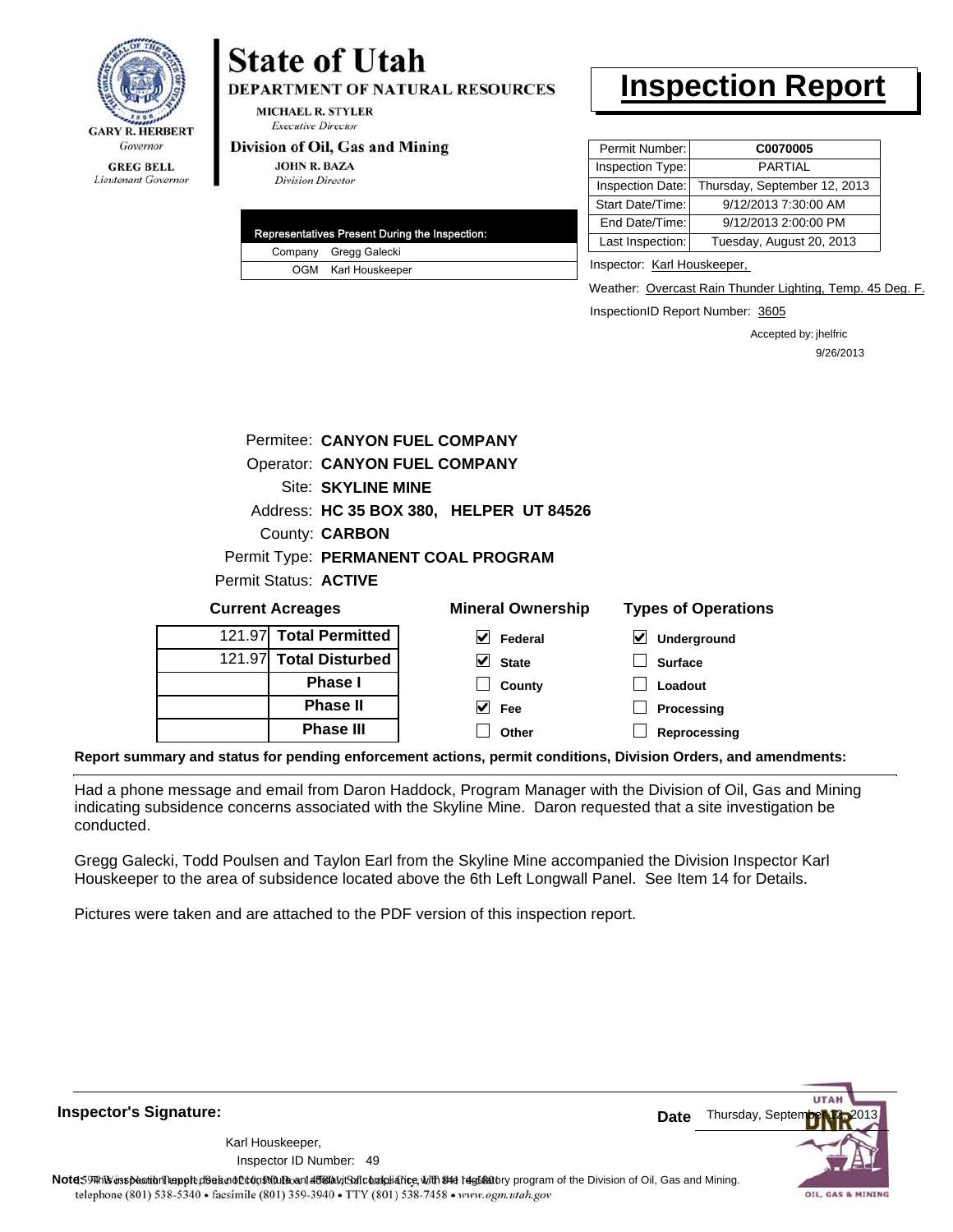#### *REVIEW OF PERMIT, PERFORMANCE STANDARDS PERMIT CONDITION REQUIREMENTS*

*1. Substantiate the elements on this inspection by checking the appropriate performance standard.*

 *a. For COMPLETE inspections provide narrative justification for any elements not fully inspected unless element is not appropriate to the site, in which case check Not Applicable.*

 *b. For PARTIAL inspections check only the elements evaluated.*

*2. Document any noncompliance situation by reference the NOV issued at the appropriate performance standard listed below.*

*3. Reference any narratives written in conjunction with this inspection at the appropriate performace standard listed below.*

|     |                                                               | Evaluated               | Not Applicable Comment |                         | Enforcement |
|-----|---------------------------------------------------------------|-------------------------|------------------------|-------------------------|-------------|
| 1.  | Permits, Change, Transfer, Renewal, Sale                      |                         |                        |                         |             |
| 2.  | Signs and Markers                                             | $\overline{\mathbf{v}}$ |                        | $\overline{\mathbf{v}}$ |             |
| 3.  | Topsoil                                                       |                         |                        |                         |             |
| 4.a | Hydrologic Balance: Diversions                                |                         |                        |                         |             |
| 4.b | Hydrologic Balance: Sediment Ponds and Impoundments           |                         |                        |                         |             |
| 4.c | Hydrologic Balance: Other Sediment Control Measures           |                         |                        |                         |             |
| 4.d | Hydrologic Balance: Water Monitoring                          |                         |                        |                         |             |
| 4.e | Hydrologic Balance: Effluent Limitations                      |                         |                        |                         |             |
| 5.  | <b>Explosives</b>                                             |                         |                        |                         |             |
| 6.  | Disposal of Excess Spoil, Fills, Benches                      |                         |                        |                         |             |
| 7.  | Coal Mine Waste, Refuse Piles, Impoundments                   |                         |                        |                         |             |
| 8.  | Noncoal Waste                                                 |                         |                        |                         |             |
| 9.  | Protection of Fish, Wildlife and Related Environmental Issues |                         |                        |                         |             |
| 10. | Slides and Other Damage                                       |                         |                        |                         |             |
| 11. | Contemporaneous Reclamation                                   |                         |                        |                         |             |
| 12. | <b>Backfilling And Grading</b>                                |                         |                        |                         |             |
| 13. | Revegetation                                                  |                         |                        |                         |             |
| 14. | Subsidence Control                                            | $\overline{\mathbf{v}}$ |                        | $\blacktriangledown$    |             |
| 15. | <b>Cessation of Operations</b>                                |                         |                        |                         |             |
|     | 16.a Roads: Construction, Maintenance, Surfacing              |                         |                        |                         |             |
|     | 16.b Roads: Drainage Controls                                 |                         |                        |                         |             |
| 17. | <b>Other Transportation Facilities</b>                        |                         |                        |                         |             |
| 18. | Support Facilities, Utility Installations                     |                         |                        |                         |             |
|     | 19. AVS Check                                                 |                         |                        |                         |             |
| 20. | Air Quality Permit                                            |                         |                        |                         |             |
| 21. | Bonding and Insurance                                         |                         |                        |                         |             |
|     | 22. Other                                                     |                         |                        |                         |             |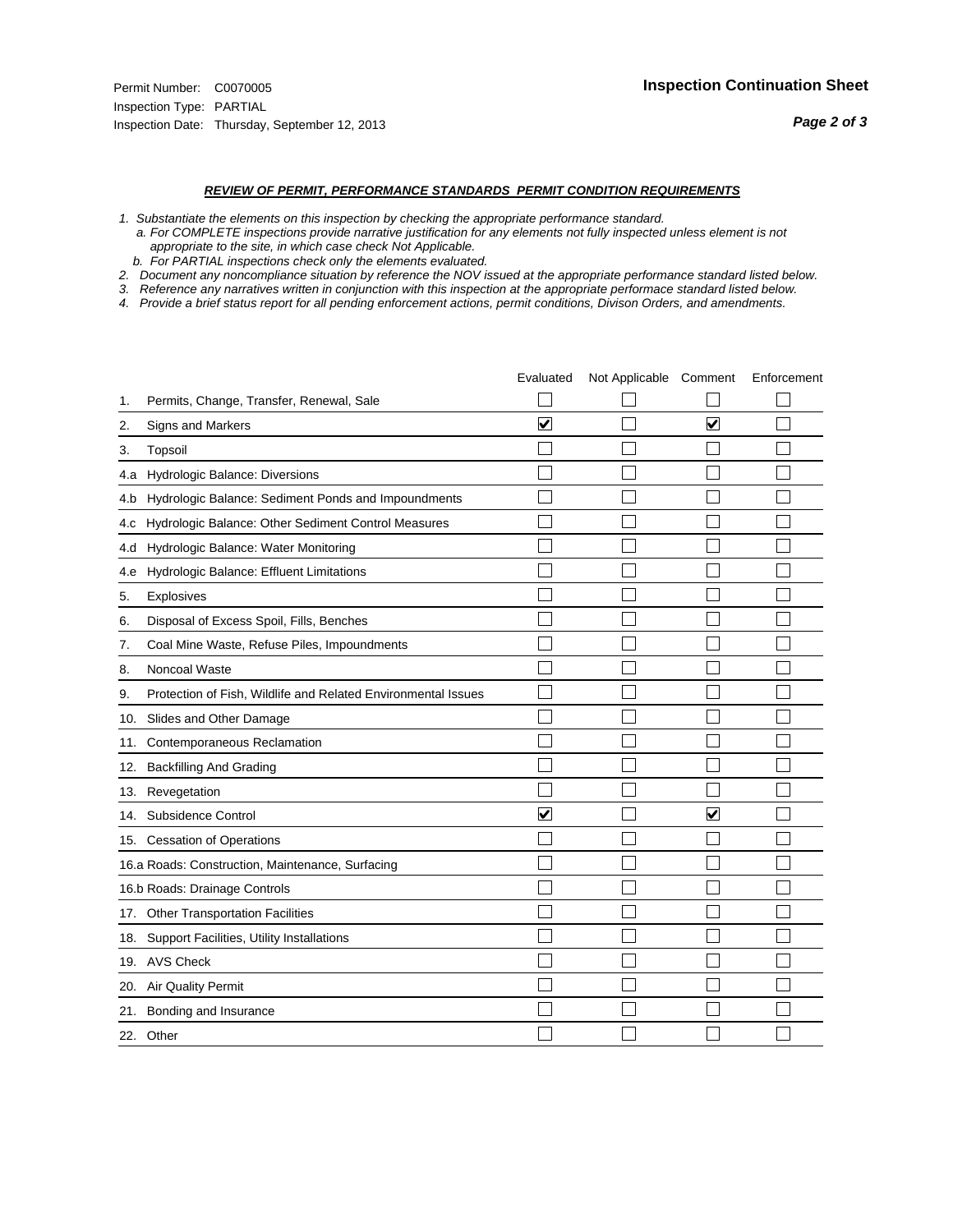#### **2. Signs and Markers**

The mine identification sign was checked and found to be compliant. The signs are still valid even with the change of ownership.

#### **14. Subsidence Control**

Daron Haddock Program Manger with the Division of Oil, Gas and Mining asked that a site investigation be conducted at the Skyline Mine concerning subsidence. The USFS had called Daron and reported the subsidence.

The site investigation provided the following information. The crack has been in existence since 2011 and has been monitored. Additional separation and depth has occurred this year. The length was measured at approximately 704 feet. The width varies with the widest area being approximately 3 to 4 feet for a short length. The majority of the separation is .5 to 1 foot wide. The greatest depth is approximately 25 to 30 feet with the majority of the depth being approximately 5 to 8 feet.

The area was taped off during the inspection to give warning of the area. Pictures were taken and are attached to the PDF version of this inspection report.

During the inspection and investigation the area received heavy rain fall associated with intense thunder and lighting activity.

The land owner in this area is the USFS. The mine was asked to review their subsidence plan and contact the Division with their plans for mitigation.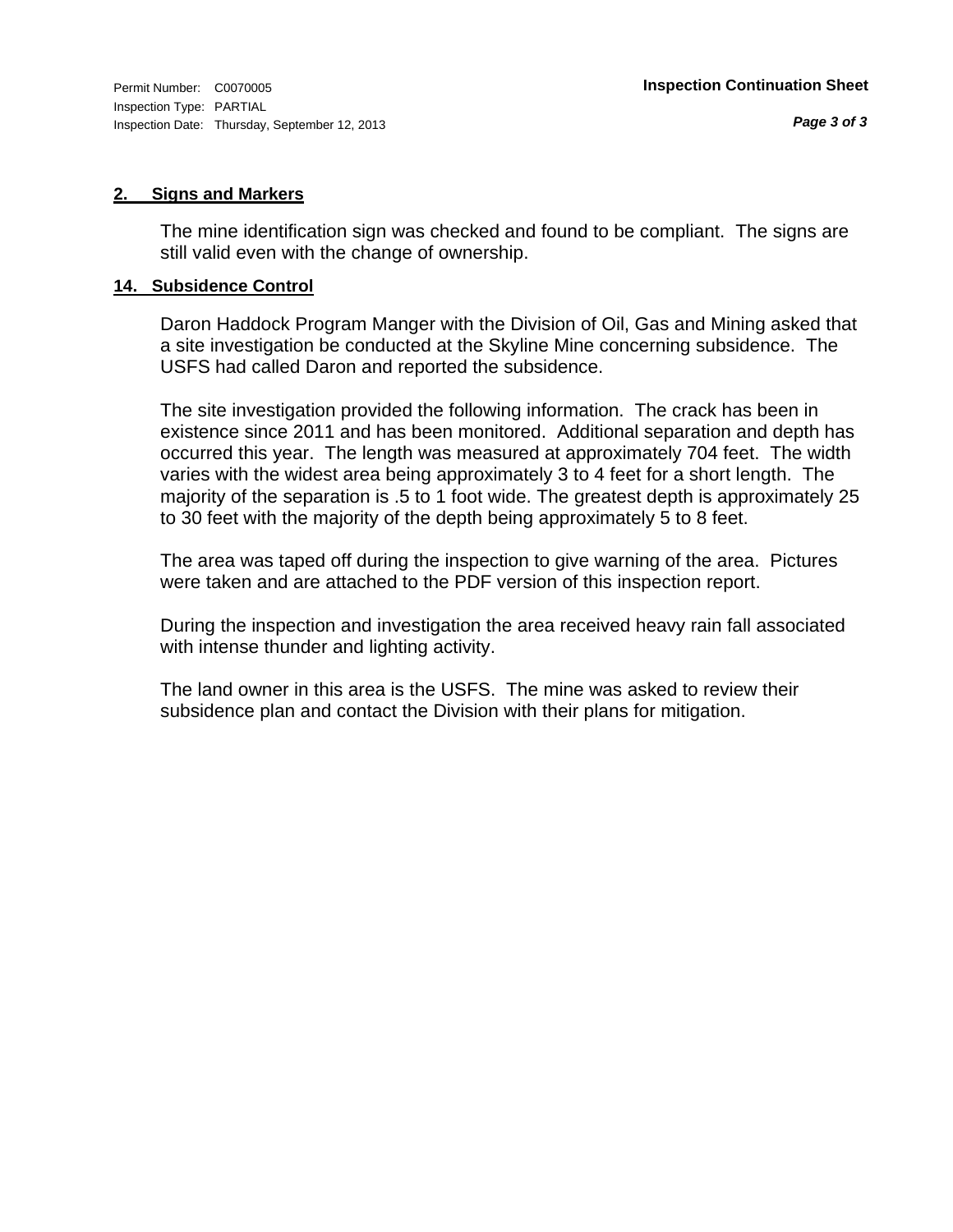

# **State of Utah**

**DEPARTMENT OF NATURAL RESOURCES** 

**MICHAEL R. STYLER Executive Director** 

#### Division of Oil, Gas and Mining

**JOHN R. BAZA Division Director** 

| Representatives Present During the Inspection: |
|------------------------------------------------|
| OGM Steve Demczak                              |

# **Inspection Report**

| Permit Number:   | C0070007                                       |
|------------------|------------------------------------------------|
| Inspection Type: | <b>COMPLETE</b>                                |
|                  | Inspection Date: Wednesday, September 04, 2013 |
| Start Date/Time: | 9/4/2013 9:00:00 AM                            |
| End Date/Time:   | 9/4/2013 1:00:00 PM                            |
| Last Inspection: | Friday, August 09, 2013                        |

Inspector: Steve Demczak,

Weather: Sunny, 80's

InspectionID Report Number: 3606

Accepted by:

|          | Permitee: SUNNYSIDE COAL CO         |
|----------|-------------------------------------|
|          | Operator: SUNNYSIDE COAL CO         |
|          | <b>Site: SUNNYSIDE MINE</b>         |
| Address: |                                     |
|          | County: <b>CARBON</b>               |
|          | Permit Type: PERMANENT COAL PROGRAM |
|          | <b>Permit Status: FORFEITURE</b>    |

| <b>Current Acreages</b> |                        | <b>Mineral Ownership</b> | <b>Types of Operations</b> |
|-------------------------|------------------------|--------------------------|----------------------------|
|                         | 287.40 Total Permitted | V<br>Federal             | Underground                |
|                         | 287.40 Total Disturbed | <b>State</b>             | <b>Surface</b>             |
|                         | <b>Phase I</b>         | V<br>County              | Loadout                    |
|                         | <b>Phase II</b>        | V<br>Fee                 | Processing                 |
|                         | <b>Phase III</b>       | Other                    | Reprocessing               |
|                         |                        |                          |                            |

**Report summary and status for pending enforcement actions, permit conditions, Division Orders, and amendments:**

The building at the Sunnyside reclaim site is in total disrepair. The buildings have been vandalized countless times. Windows are broken and doors to building are open. The Division gave this portion of Sunnyside Mine to a company and given Phase III bond release as an Industrial site.

This site has been reclaimed by the Division and was completed in 2000. The majority land is covered with mostly sage brush. There are other areas that have grasses. I did not see any major sites of erosion and the reclaimed lands appear to be stable. I did not notice any off site impacts. I recommend this site to be release from the Divisions control. I do not think any further inspections are required.

**Inspector's Signature:**

39 Inspector ID Number:Steve Demczak,

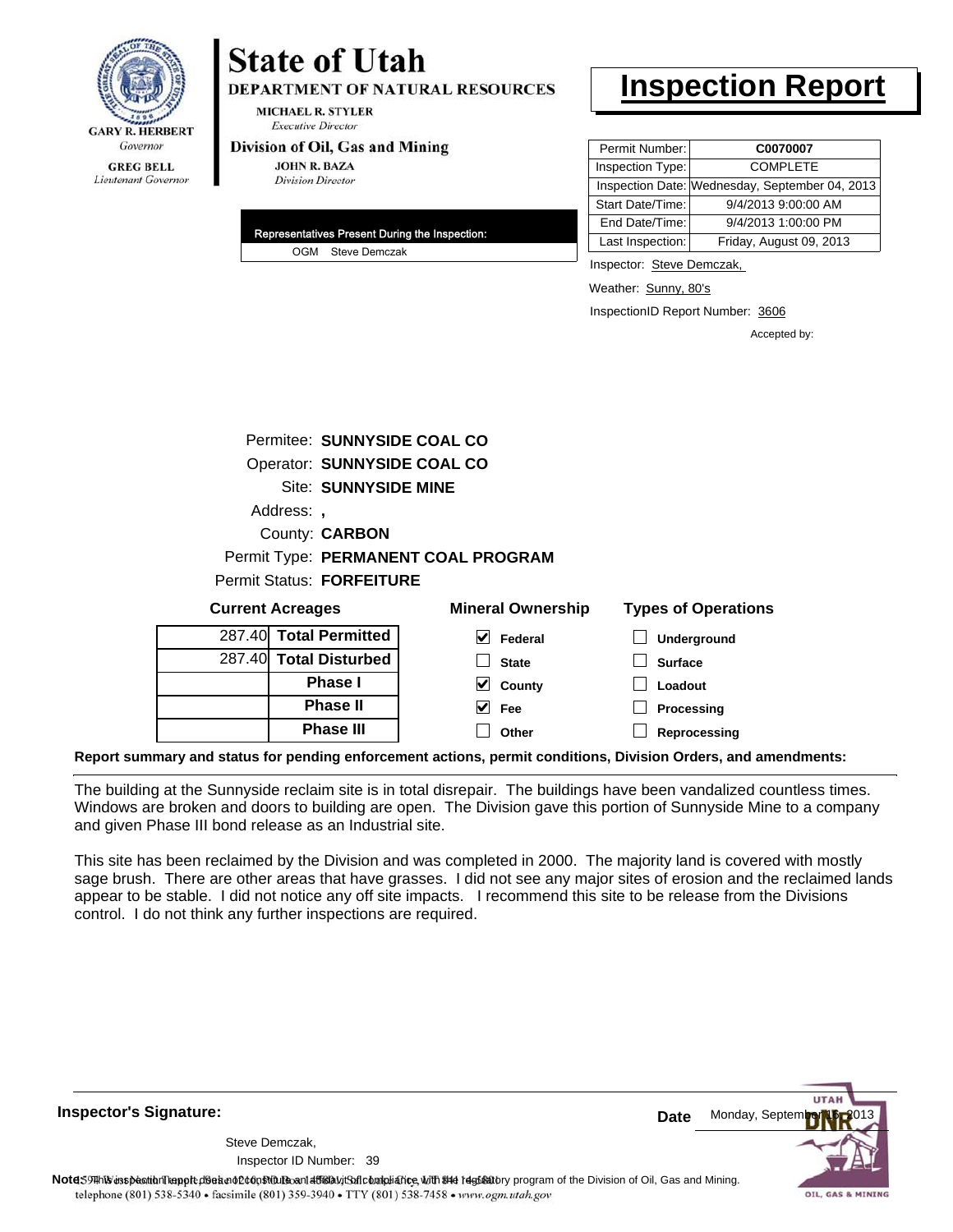#### *REVIEW OF PERMIT, PERFORMANCE STANDARDS PERMIT CONDITION REQUIREMENTS*

*1. Substantiate the elements on this inspection by checking the appropriate performance standard.*

 *a. For COMPLETE inspections provide narrative justification for any elements not fully inspected unless element is not appropriate to the site, in which case check Not Applicable.*

 *b. For PARTIAL inspections check only the elements evaluated.*

*2. Document any noncompliance situation by reference the NOV issued at the appropriate performance standard listed below.*

*3. Reference any narratives written in conjunction with this inspection at the appropriate performace standard listed below.*

|     |                                                               | Evaluated               | Not Applicable Comment  |                         | Enforcement |
|-----|---------------------------------------------------------------|-------------------------|-------------------------|-------------------------|-------------|
| 1.  | Permits, Change, Transfer, Renewal, Sale                      | V                       |                         | V                       |             |
| 2.  | <b>Signs and Markers</b>                                      |                         | $\overline{\mathsf{v}}$ |                         |             |
| 3.  | Topsoil                                                       | $\overline{\mathbf{v}}$ |                         | $\overline{\mathbf{v}}$ |             |
| 4.a | Hydrologic Balance: Diversions                                | ⊽                       |                         | $\blacktriangledown$    |             |
| 4.b | Hydrologic Balance: Sediment Ponds and Impoundments           |                         | $\overline{\mathsf{v}}$ |                         |             |
| 4.c | Hydrologic Balance: Other Sediment Control Measures           | $\blacktriangledown$    |                         | $\overline{\mathbf{v}}$ |             |
| 4.d | Hydrologic Balance: Water Monitoring                          |                         | $\overline{\mathsf{v}}$ |                         |             |
| 4.e | Hydrologic Balance: Effluent Limitations                      |                         | $\overline{\mathbf{v}}$ |                         |             |
| 5.  | Explosives                                                    |                         | $\overline{\mathsf{v}}$ |                         |             |
| 6.  | Disposal of Excess Spoil, Fills, Benches                      |                         | ⊽                       |                         |             |
| 7.  | Coal Mine Waste, Refuse Piles, Impoundments                   | $\overline{\mathbf{v}}$ |                         | $\blacktriangledown$    |             |
| 8.  | Noncoal Waste                                                 | $\bm{\mathsf{v}}$       |                         | $\blacktriangledown$    |             |
| 9.  | Protection of Fish, Wildlife and Related Environmental Issues | $\blacktriangledown$    |                         |                         |             |
| 10. | Slides and Other Damage                                       | $\blacktriangledown$    |                         | $\overline{\mathbf{v}}$ |             |
| 11. | Contemporaneous Reclamation                                   |                         | ⊻                       |                         |             |
| 12. | <b>Backfilling And Grading</b>                                | $\overline{\mathbf{v}}$ |                         | $\blacktriangledown$    |             |
| 13. | Revegetation                                                  | $\overline{\mathbf{v}}$ |                         | $\overline{\mathbf{v}}$ |             |
| 14. | Subsidence Control                                            |                         | $\overline{\mathsf{v}}$ |                         |             |
|     | 15. Cessation of Operations                                   |                         | ⊽                       |                         |             |
|     | 16.a Roads: Construction, Maintenance, Surfacing              |                         | $\overline{\mathbf{v}}$ |                         |             |
|     | 16.b Roads: Drainage Controls                                 |                         | $\overline{\mathbf{v}}$ |                         |             |
|     | 17. Other Transportation Facilities                           |                         | $\overline{\mathbf{v}}$ |                         |             |
| 18. | Support Facilities, Utility Installations                     | $\overline{\mathbf{v}}$ |                         | $\overline{\mathbf{v}}$ |             |
|     | 19. AVS Check                                                 |                         | ⊽                       |                         |             |
| 20. | <b>Air Quality Permit</b>                                     |                         | V                       |                         |             |
|     | 21. Bonding and Insurance                                     |                         | $\overline{\mathbf{v}}$ |                         |             |
|     | 22. Other                                                     |                         | $\overline{\mathbf{v}}$ |                         |             |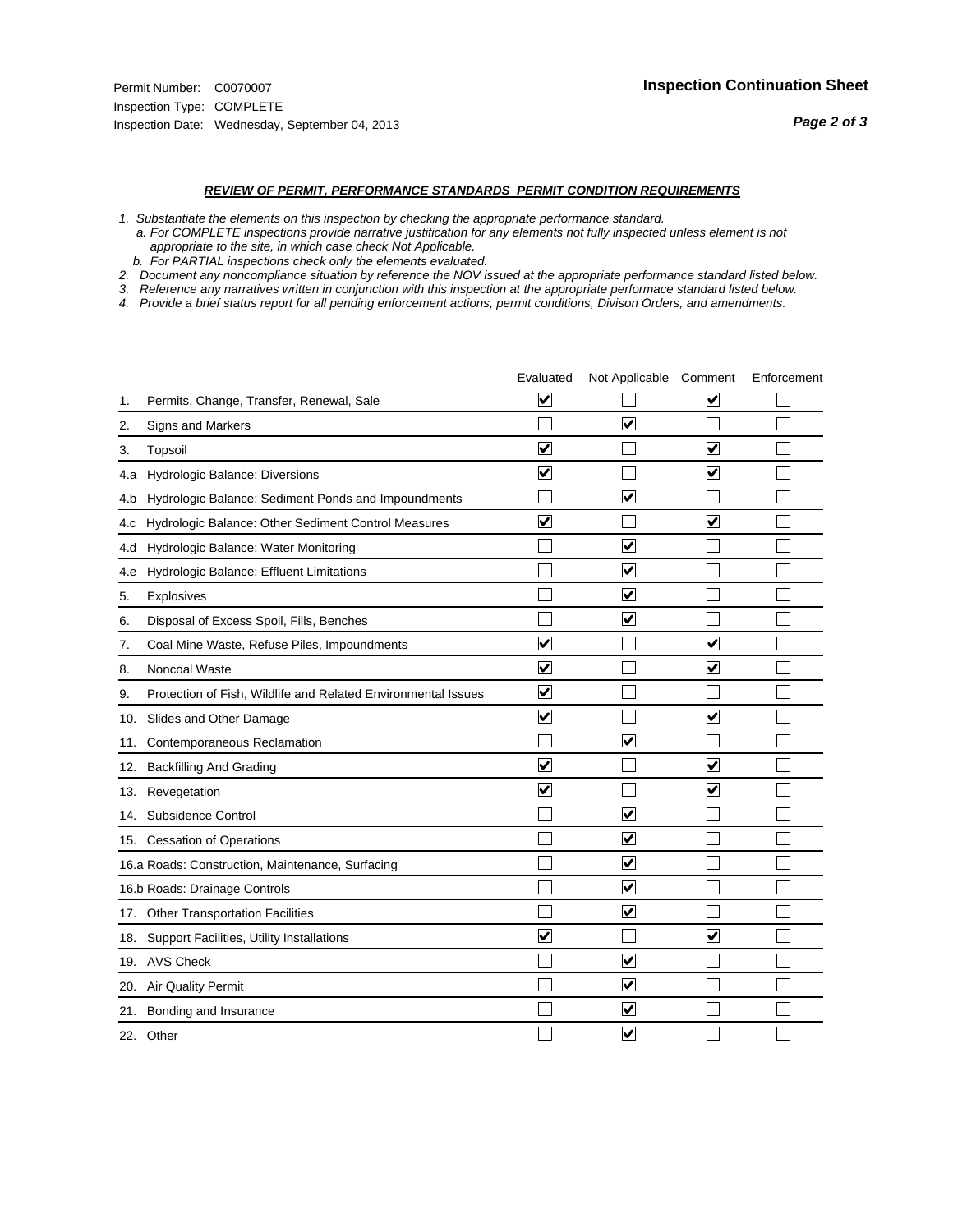*Page 3 of 3*

#### **1. Permits, Change, Transfer, Renewal, Sale**

The Division reclaimed the Sunnyside mine except for lands that received Phase III bond release for use as an Industrial site. The Industrial site has never been used. The Division started reclamation in 1997 and was completed in year 2000.

#### **3. Topsoil**

It appears all topsoil was used in reclamation. The Sunnyside Mine was a Pre-law site and very little topsoil was saved.

#### **4.a Hydrologic Balance: Diversions**

The diversions were stable with minor erosion in places.

#### **4.c Hydrologic Balance: Other Sediment Control Measures**

The site was pocked for sediment control.

#### **7. Coal Mine Waste, Refuse Piles, Impoundments**

The slurry piles and refuse piles were transfer to Sunnyside Co-Gen. Sunnyside Co-Gen has a DOGM permit for these areas and is mining them.

#### **8. Noncoal Waste**

The reclaimed areas are generally clear of non-coal waste materials.

#### **10. Slides and Other Damage**

No slides were noticed during the inspection.

#### **12. Backfilling And Grading**

The site was backfilled and graded. I did not see any major signs of erosion near the old rail loadout area.

#### **13. Revegetation**

 The majority land is covered with mostly sage brush. There are other areas that have grasses.

#### **18. Support Facilities, Utility Installations**

The building at the Sunnyside reclaim site is in total disrepair. The buildings have been vandalized countless times. Windows are broken and doors to building are open. The Division gave this portion of Sunnyside Mine to a company and given Phase III bond release as an Industrial site.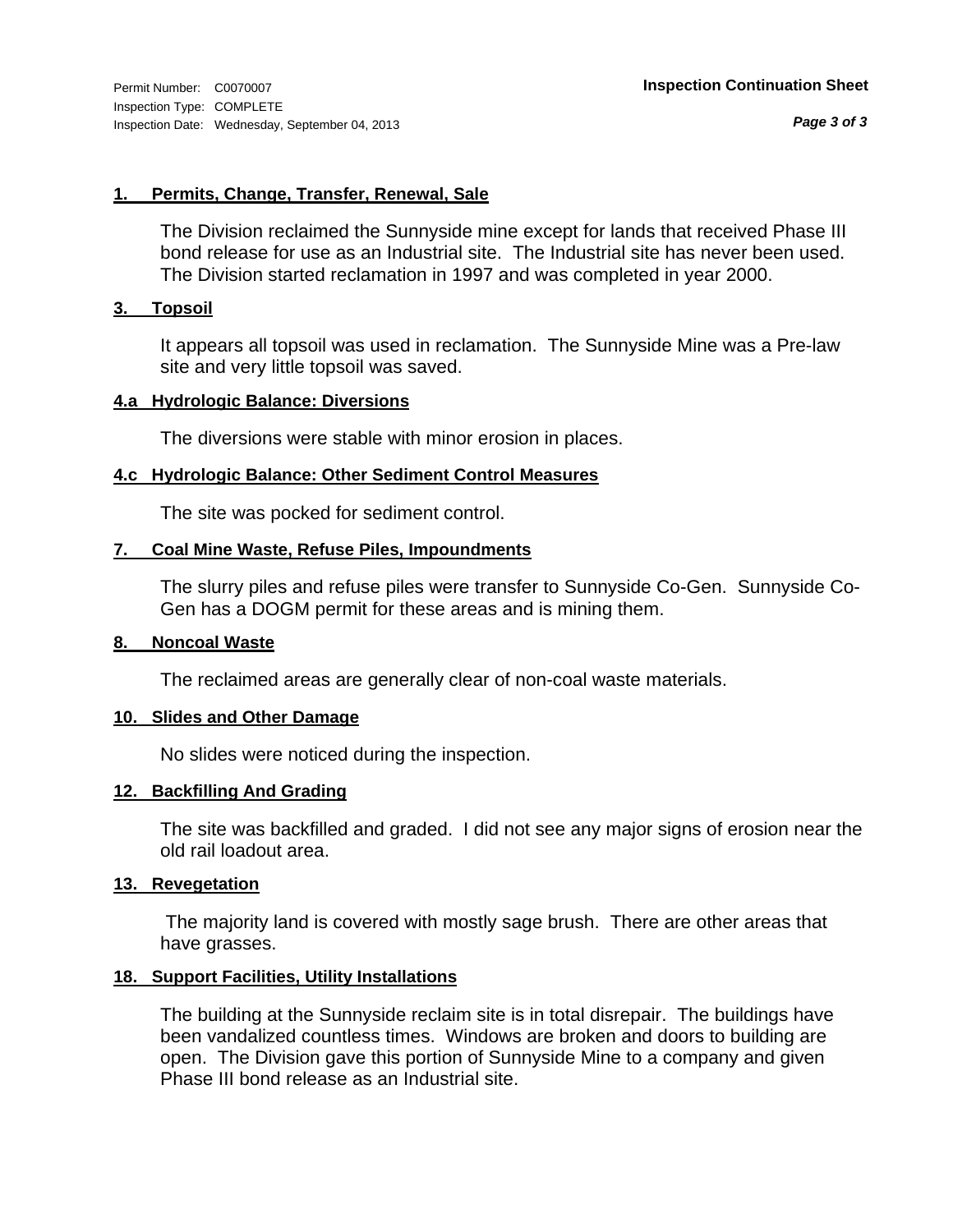

Lieutenant Governor

# **State of Utah**

**DEPARTMENT OF NATURAL RESOURCES** 

**MICHAEL R. STYLER Executive Director** 

#### Division of Oil, Gas and Mining

**JOHN R. BAZA Division Director** 

| Representatives Present During the Inspection: |
|------------------------------------------------|
| Company Dana Jenkins                           |
| OGM Steve Demczak                              |

## **Inspection Report**

| Permit Number:   | C0070011                    |
|------------------|-----------------------------|
| Inspection Type: | <b>PARTIAL</b>              |
| Inspection Date: | Tuesday, September 24, 2013 |
| Start Date/Time: | 9/24/2013 10:00:00 AM       |
| End Date/Time:   | 9/24/2013 3:00:00 PM        |
| Last Inspection: | Thursday, August 01, 2013   |

Inspector: Steve Demczak,

Weather: Sunny, 60's

InspectionID Report Number: 3630

**Reprocessing**

Accepted by:

|                         | Permitee: HIAWATHA COAL CO INC |                                           |                            |
|-------------------------|--------------------------------|-------------------------------------------|----------------------------|
|                         | Operator: HIAWATHA COAL CO INC |                                           |                            |
|                         | Site: HIAWATHA MINE            |                                           |                            |
|                         |                                | Address: PO BOX 1240, HUNTINGTON UT 84528 |                            |
|                         | County: <b>CARBON</b>          |                                           |                            |
|                         |                                | Permit Type: PERMANENT COAL PROGRAM       |                            |
|                         | Permit Status: ACTIVE          |                                           |                            |
| <b>Current Acreages</b> |                                | <b>Mineral Ownership</b>                  | <b>Types of Operations</b> |
|                         | 12,177.00 Total Permitted      | $ v $ Federal                             | Underground<br>M           |
|                         | 290.00 Total Disturbed         | $\vee$ State                              | <b>Surface</b>             |
| 95.90                   | Phase I                        | County                                    | Loadout                    |
|                         | <b>Phase II</b>                | Fee                                       | Processing                 |

**Other**

**Report summary and status for pending enforcement actions, permit conditions, Division Orders, and amendments:**

The slurry Pile #1 is almost mined out of coal fines. The lower corner of the slurry pile still has some coal fines that couldl be mined. The permittee is now mining slurry cell #5A. There were no mining of coal fines during the inspection. I am guessing that at the current rate of mining, slurry cell #5 could be mined out by the end of the year. These two sites could be reclaimed once the coal fines have been mined.

The permittee is continuing having problems keeping the Middle Fork Road open. Last year's forest fire is causing mud and debris to plug or bypass a culvert at the bottom of middle fork road. The permittee has been cleaning the road each time there is a rain storm. I could not inspect Middle Fork Canyon because of the road being closed due to mud and debris covering the road.

**Inspector's Signature:**

39 Inspector ID Number:Steve Demczak,

**Phase III**



Note59#h% inspection report does not constitute an affidavit of compliance, with the regulatory program of the Division of Oil, Gas and Mining. telephone (801) 538-5340 · facsimile (801) 359-3940 · TTY (801) 538-7458 · www.ogm.utah.gov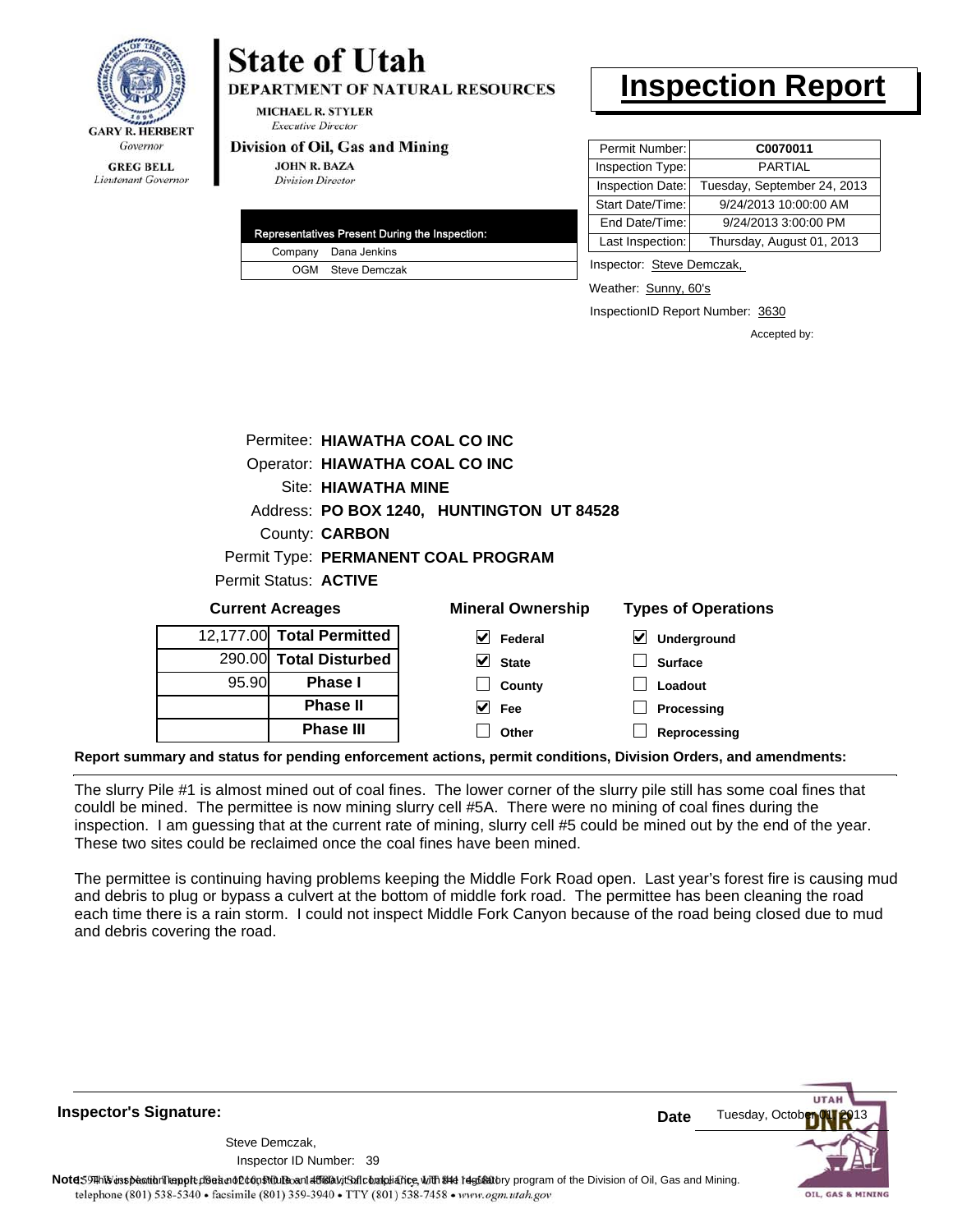#### *REVIEW OF PERMIT, PERFORMANCE STANDARDS PERMIT CONDITION REQUIREMENTS*

*1. Substantiate the elements on this inspection by checking the appropriate performance standard.*

 *a. For COMPLETE inspections provide narrative justification for any elements not fully inspected unless element is not appropriate to the site, in which case check Not Applicable.*

 *b. For PARTIAL inspections check only the elements evaluated.*

*2. Document any noncompliance situation by reference the NOV issued at the appropriate performance standard listed below.*

*3. Reference any narratives written in conjunction with this inspection at the appropriate performace standard listed below.*

|     |                                                               | Evaluated               | Not Applicable Comment |                         | Enforcement |
|-----|---------------------------------------------------------------|-------------------------|------------------------|-------------------------|-------------|
| 1.  | Permits, Change, Transfer, Renewal, Sale                      |                         |                        |                         |             |
| 2.  | <b>Signs and Markers</b>                                      | $\overline{\mathbf{v}}$ |                        | $\overline{\mathbf{v}}$ |             |
| 3.  | Topsoil                                                       | $\overline{\mathbf{v}}$ |                        | $\overline{\mathbf{v}}$ |             |
| 4.a | Hydrologic Balance: Diversions                                | ⊽                       |                        | $\blacktriangledown$    |             |
| 4.b | Hydrologic Balance: Sediment Ponds and Impoundments           | $\checkmark$            |                        | ⊻                       |             |
| 4.c | Hydrologic Balance: Other Sediment Control Measures           |                         |                        |                         |             |
| 4.d | Hydrologic Balance: Water Monitoring                          |                         |                        |                         |             |
| 4.e | Hydrologic Balance: Effluent Limitations                      |                         |                        |                         |             |
| 5.  | Explosives                                                    |                         |                        |                         |             |
| 6.  | Disposal of Excess Spoil, Fills, Benches                      |                         |                        |                         |             |
| 7.  | Coal Mine Waste, Refuse Piles, Impoundments                   | $\overline{\mathbf{v}}$ |                        | $\overline{\mathbf{v}}$ |             |
| 8.  | Noncoal Waste                                                 |                         |                        |                         |             |
| 9.  | Protection of Fish, Wildlife and Related Environmental Issues |                         |                        |                         |             |
| 10. | Slides and Other Damage                                       |                         |                        |                         |             |
| 11. | Contemporaneous Reclamation                                   |                         |                        |                         |             |
| 12. | <b>Backfilling And Grading</b>                                |                         |                        |                         |             |
| 13. | Revegetation                                                  |                         |                        |                         |             |
| 14. | Subsidence Control                                            |                         |                        |                         |             |
| 15. | <b>Cessation of Operations</b>                                |                         |                        |                         |             |
|     | 16.a Roads: Construction, Maintenance, Surfacing              |                         |                        |                         |             |
|     | 16.b Roads: Drainage Controls                                 |                         |                        |                         |             |
| 17. | <b>Other Transportation Facilities</b>                        |                         |                        |                         |             |
| 18. | Support Facilities, Utility Installations                     |                         |                        |                         |             |
| 19. | <b>AVS Check</b>                                              |                         |                        |                         |             |
| 20. | Air Quality Permit                                            |                         |                        |                         |             |
| 21. | Bonding and Insurance                                         |                         |                        |                         |             |
|     | 22. Other                                                     |                         |                        |                         |             |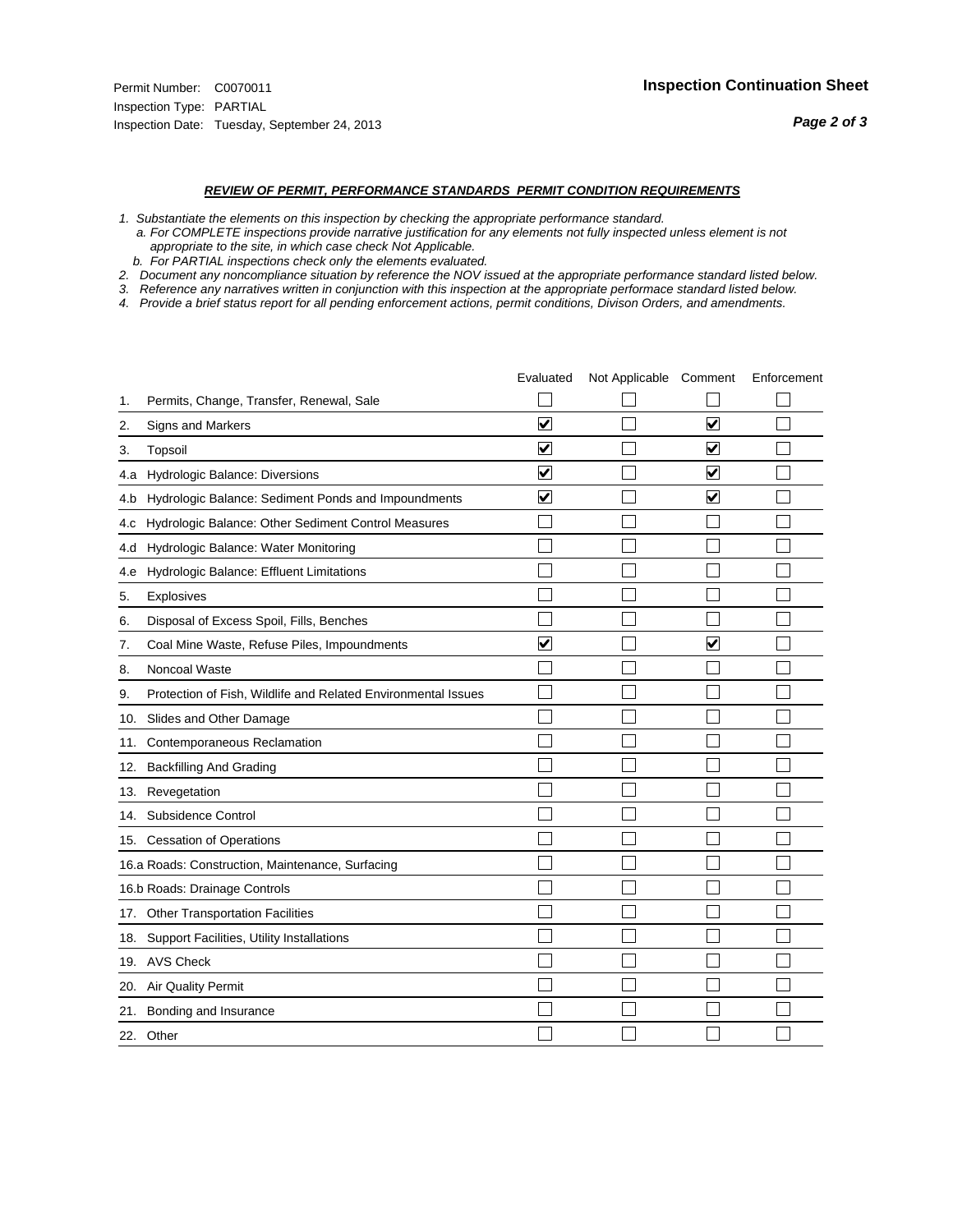#### **2. Signs and Markers**

The identification signs are next to the roads to the mine site. The identification sign meets the minimum requirements of the R645 Coal Rules.

#### **3. Topsoil**

The topsoil piles were stable with no signs of wind and water erosion. The topsoil pile in South Fork Canyon is well vegetated.

#### **4.a Hydrologic Balance: Diversions**

The diversions were opening and functioning as designed. The only diversion that was not functioning correctly is the lower diversions in Middle Fork Canyon. This section or road is continuously closed due to mud and sediment covering the road. This is caused by last year's forest fire above the road. I do not see any immediate end insight.

#### **4.b Hydrologic Balance: Sediment Ponds and Impoundments**

I inspected all sediment ponds except the one in Middle Fork Canyon. All sediment ponds did contain a small amount of water. No sediment pond was discharging during the inspection. All sediment ponds were stable with no signs of erosion.

## **7. Coal Mine Waste, Refuse Piles, Impoundments**

The slurry Pile #1 is almost mined out of coal fines. The lower corner of the slurry pile still has some coal fines that couldl be mined. The permittee is now mining slurry cell #5A. There were no mining of coal fines during the inspection. I am guessing that at the current rate of mining, slurry cell #5 could be mined out by the end of the year. These two sites could be reclaimed once the coal fines have been mined. The highwall in slurry pond #1 were stable. I did not see any hazardous conditions during the inspection.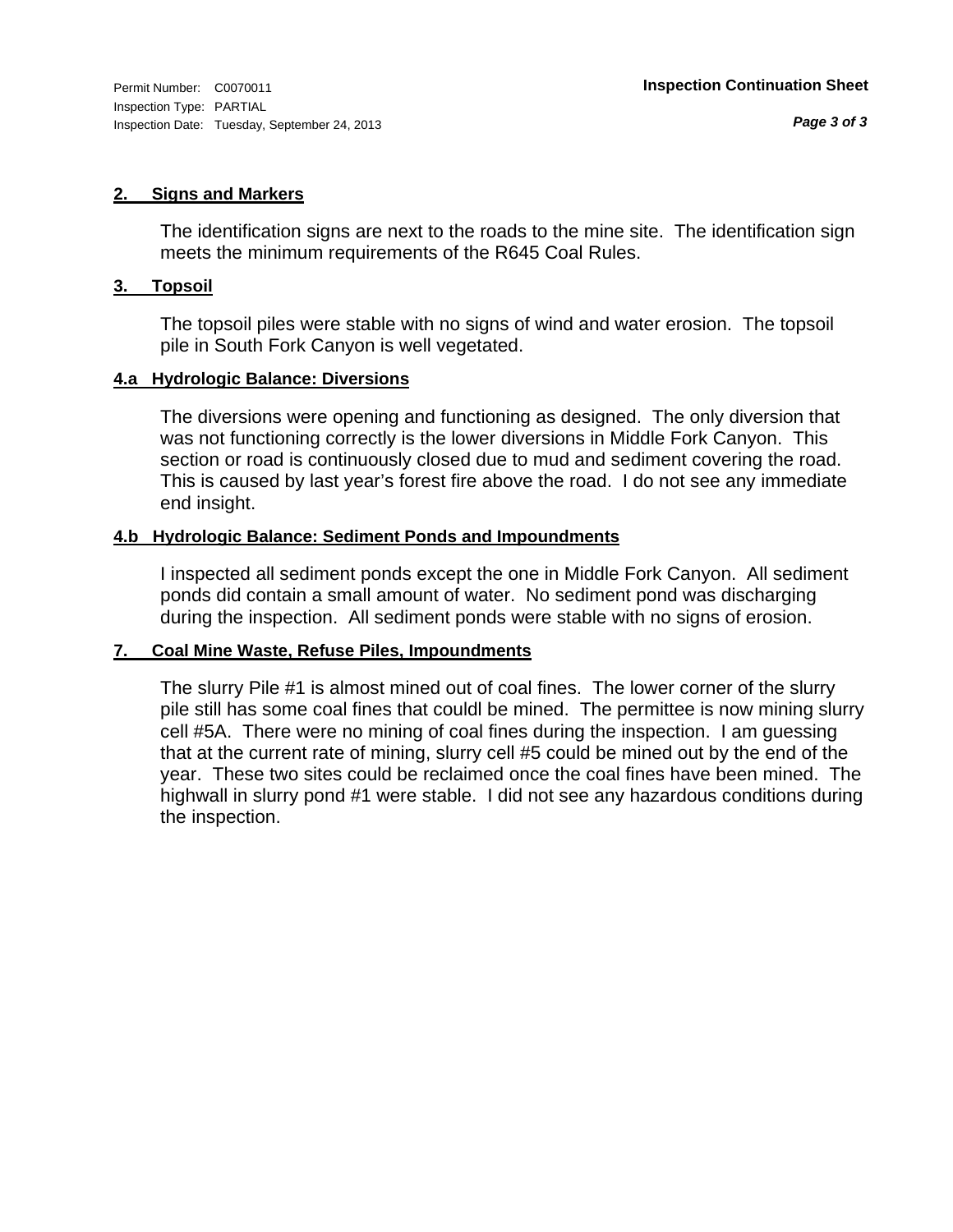

# **State of Utah**

**DEPARTMENT OF NATURAL RESOURCES** 

**MICHAEL R. STYLER Executive Director** 

#### Division of Oil, Gas and Mining

**JOHN R. BAZA Division Director** 

| Representatives Present During the Inspection: |                         |  |  |  |
|------------------------------------------------|-------------------------|--|--|--|
|                                                | Company Patrick Collins |  |  |  |
|                                                | OGM Steve Demczak       |  |  |  |

# **Inspection Report**

| Permit Number:          | C0070012                     |
|-------------------------|------------------------------|
| Inspection Type:        | <b>COMPLETE</b>              |
| <b>Inspection Date:</b> | Thursday, September 26, 2013 |
| Start Date/Time:        | 9/26/2013 9:00:00 AM         |
| End Date/Time:          | 9/26/2013 3:00:00 PM         |
| Last Inspection:        | Thursday, June 13, 2013      |

Inspector: Steve Demczak,

Weather: Sunny, 60's

InspectionID Report Number: 3631

Accepted by:

| $1.573.50$ Total Dormitted $\overline{ }$ |                       | _ _ _                                     |                            |
|-------------------------------------------|-----------------------|-------------------------------------------|----------------------------|
| <b>Current Acreages</b>                   |                       | <b>Mineral Ownership</b>                  | <b>Types of Operations</b> |
| Permit Status: ACTIVE                     |                       |                                           |                            |
|                                           |                       | Permit Type: PERMANENT COAL PROGRAM       |                            |
|                                           | County: <b>CARBON</b> |                                           |                            |
|                                           |                       | Address: PO BOX 337, SPRINGVILLE UT 84663 |                            |
|                                           |                       | Site: WELLINGTON PREPARATION PLANT        |                            |
|                                           |                       | Operator: NEVADA ELECTRIC INVESTMENT CO   |                            |
|                                           |                       | Permitee: NEVADA ELECTRIC INVESTMENT CO   |                            |
|                                           |                       |                                           |                            |

| <b>OWLIGHT LOLARYOU</b>  |              | TYPUU UL UPULUUUI |
|--------------------------|--------------|-------------------|
| 1,573.50 Total Permitted | Federal      | Underground       |
| 392.00 Total Disturbed   | <b>State</b> | <b>Surface</b>    |
| <b>Phase I</b>           | County       | Loadout           |
| <b>Phase II</b>          | V<br>Fee     | Processing        |
| <b>Phase III</b>         | Other        | Reprocessing      |
|                          |              |                   |

**Report summary and status for pending enforcement actions, permit conditions, Division Orders, and amendments:**

Wellington is still inactive. There is a permittee transfer under review with the Division. The main focus for the new permittee would be to use this site for loading crude oil into rail cars.

The new permittee appears not to be in the coal business. A large amount of the Wellington Preparation Plant area could be reclaimed. These areas have no purpose or need in the loading of crude oil.

The DOGM permit will expire on December 9, 2014. The bonding amount has been reduced. The new bonding amount is \$5153,000. This amount was revised on March 31, 2013 by the Division.

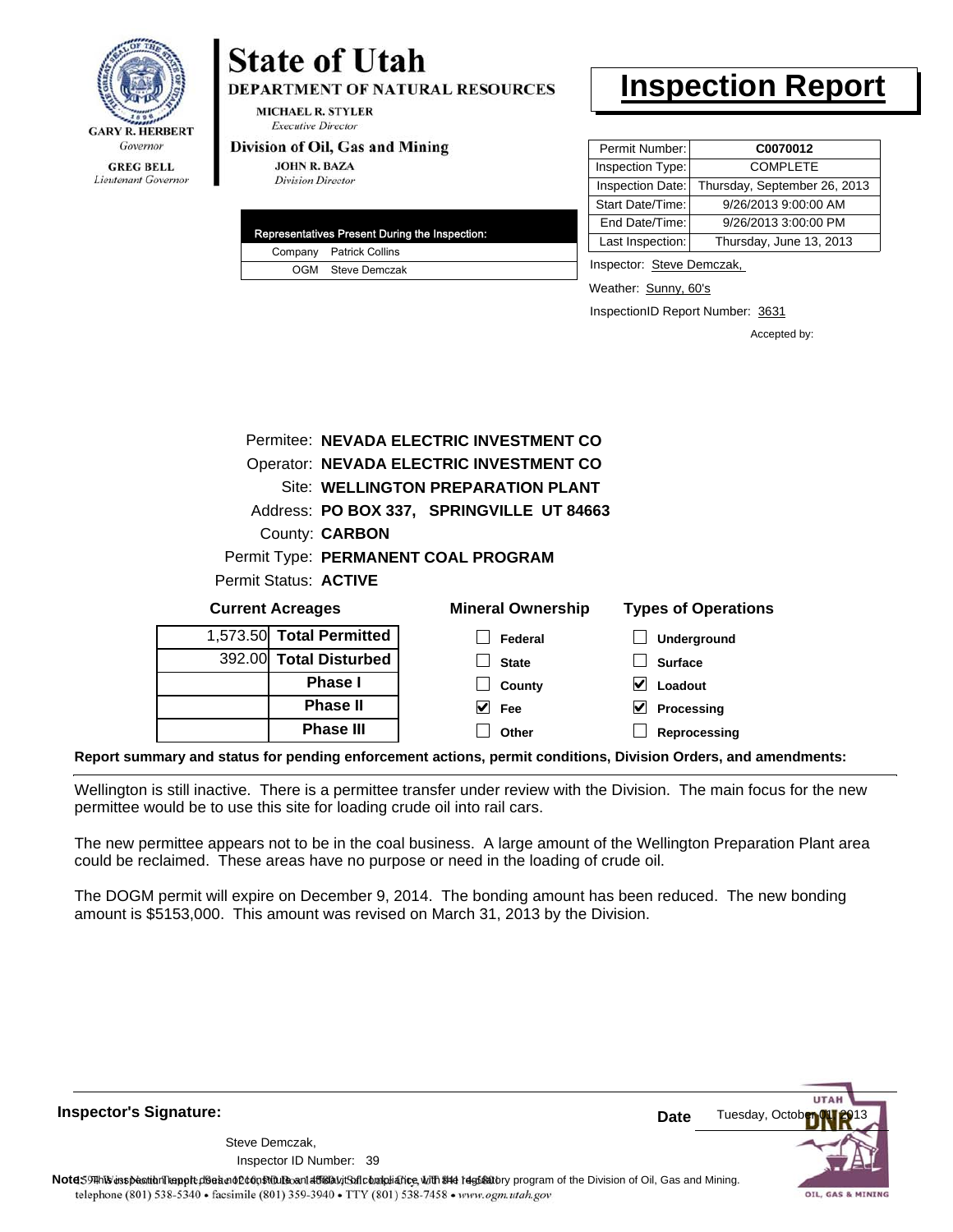#### *REVIEW OF PERMIT, PERFORMANCE STANDARDS PERMIT CONDITION REQUIREMENTS*

*1. Substantiate the elements on this inspection by checking the appropriate performance standard.*

 *a. For COMPLETE inspections provide narrative justification for any elements not fully inspected unless element is not appropriate to the site, in which case check Not Applicable.*

 *b. For PARTIAL inspections check only the elements evaluated.*

*2. Document any noncompliance situation by reference the NOV issued at the appropriate performance standard listed below.*

*3. Reference any narratives written in conjunction with this inspection at the appropriate performace standard listed below.*

|     |                                                               | Evaluated               | Not Applicable Comment          |                         | Enforcement |
|-----|---------------------------------------------------------------|-------------------------|---------------------------------|-------------------------|-------------|
| 1.  | Permits, Change, Transfer, Renewal, Sale                      | $\overline{\mathsf{v}}$ |                                 | V                       |             |
| 2.  | Signs and Markers                                             | $\overline{\mathbf{v}}$ |                                 | $\blacktriangledown$    |             |
| 3.  | Topsoil                                                       | $\overline{\mathbf{v}}$ |                                 | $\overline{\mathsf{v}}$ |             |
| 4.a | Hydrologic Balance: Diversions                                | $\overline{\mathbf{v}}$ |                                 | $\blacktriangledown$    |             |
| 4.b | Hydrologic Balance: Sediment Ponds and Impoundments           | $\blacktriangledown$    |                                 | ⊻                       |             |
| 4.C | Hydrologic Balance: Other Sediment Control Measures           | $\overline{\mathbf{v}}$ |                                 |                         |             |
| 4.d | Hydrologic Balance: Water Monitoring                          | $\overline{\mathbf{v}}$ |                                 | $\overline{\mathbf{v}}$ |             |
| 4.e | Hydrologic Balance: Effluent Limitations                      | $\overline{\mathbf{v}}$ |                                 | $\blacktriangledown$    |             |
| 5.  | <b>Explosives</b>                                             |                         | ⊽                               |                         |             |
| 6.  | Disposal of Excess Spoil, Fills, Benches                      |                         | $\blacktriangledown$            |                         |             |
| 7.  | Coal Mine Waste, Refuse Piles, Impoundments                   | $\overline{\mathbf{v}}$ |                                 | $\overline{\mathbf{v}}$ |             |
| 8.  | Noncoal Waste                                                 | $\overline{\mathbf{v}}$ |                                 | $\overline{\mathbf{v}}$ |             |
| 9.  | Protection of Fish, Wildlife and Related Environmental Issues | $\overline{\mathbf{v}}$ |                                 |                         |             |
| 10. | Slides and Other Damage                                       | $\overline{\mathbf{v}}$ |                                 |                         |             |
| 11. | Contemporaneous Reclamation                                   |                         | ☑                               |                         |             |
| 12. | <b>Backfilling And Grading</b>                                |                         | $\overline{\mathbf{v}}$         |                         |             |
| 13. | Revegetation                                                  |                         | $\overline{\blacktriangledown}$ |                         |             |
| 14. | Subsidence Control                                            |                         | $\overline{\mathbf{v}}$         |                         |             |
| 15. | <b>Cessation of Operations</b>                                | $\blacktriangledown$    |                                 | $\blacktriangledown$    |             |
|     | 16.a Roads: Construction, Maintenance, Surfacing              | $\blacktriangledown$    |                                 | $\blacktriangledown$    |             |
|     | 16.b Roads: Drainage Controls                                 | $\overline{\mathbf{v}}$ |                                 |                         |             |
| 17. | <b>Other Transportation Facilities</b>                        |                         |                                 |                         |             |
| 18. | Support Facilities, Utility Installations                     |                         | $\overline{\mathbf{v}}$         |                         |             |
|     | 19. AVS Check                                                 | $\overline{\mathbf{v}}$ |                                 | $\overline{\mathsf{v}}$ |             |
| 20. | Air Quality Permit                                            | $\checkmark$            |                                 | $\blacktriangledown$    |             |
| 21. | Bonding and Insurance                                         | $\overline{\mathbf{v}}$ |                                 | $\blacktriangledown$    |             |
|     | 22. Other                                                     |                         |                                 |                         |             |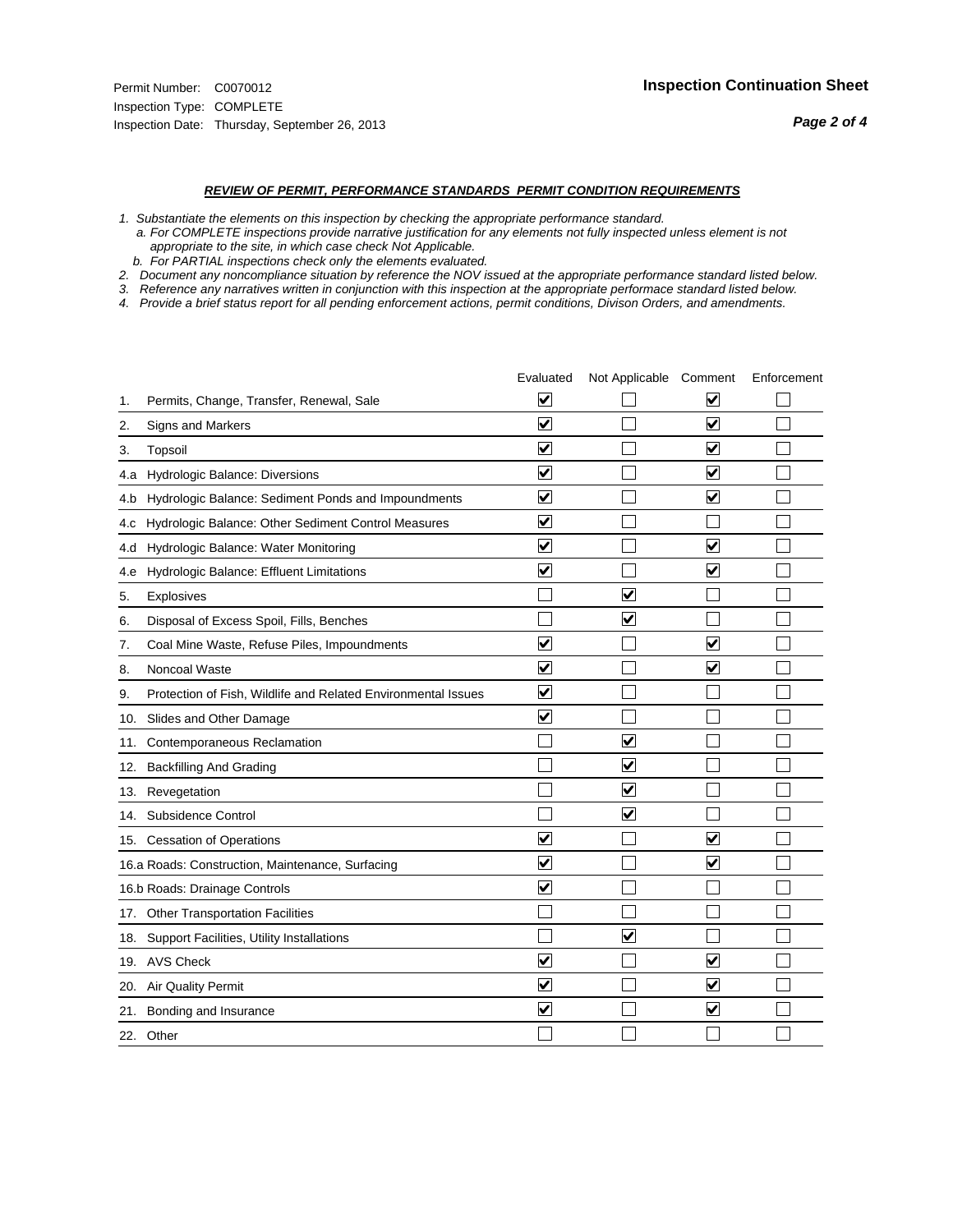*Page 3 of 4*

#### **1. Permits, Change, Transfer, Renewal, Sale**

The Mining and Reclamation Permit will expire on December 9, 2014. The permittee has received a new UPDES Permit #UTG040010. This permit expire on April 30, 2013. The permittee has submitted the necessary paper work to request a new permit. This situation is happening to several of the mines in this area.

#### **2. Signs and Markers**

Identification signs are posted at the gates to the property. Information meets the requirements of the R645 Coal Rules.

#### **3. Topsoil**

There were no signs of wind or water erosion. The topsoil piles appear to be stable.

#### **4.a Hydrologic Balance: Diversions**

The diversions and culverts are open and stable. Wellington did receive a large amount of water from several rainstorms in the past couple of weeks.

#### **4.b Hydrologic Balance: Sediment Ponds and Impoundments**

Sediment ponds were inspected in the first quarter on April 24, 2013. No hazardous conditions were reported. I did not see any hazardous condtions during the inspection. All sediment ponds contained water. No sediment pond was discharging during the inspection.

## **4.d Hydrologic Balance: Water Monitoring**

Water monitoring was submitted to the Division for the second quarter of 2013. This information will be reviewed by the Division.

#### **4.e Hydrologic Balance: Effluent Limitations**

There was no discharges at the UPDES points for second quarter of 2013.

#### **7. Coal Mine Waste, Refuse Piles, Impoundments**

The refuse pile for the second quarter of 2013 was inspected by a P.E. on June 18, 2013. No hazardous conditions were reported. I inspected these piles and did not see any hazardous conditions. The piles appear to be stable with no major signs of erosion.

#### **8. Noncoal Waste**

The site was clear of non-coal waste materials.

#### **15. Cessation of Operations**

This site is inactive. The area around the train tracks most likely will be used for loading of crude oil in the near future.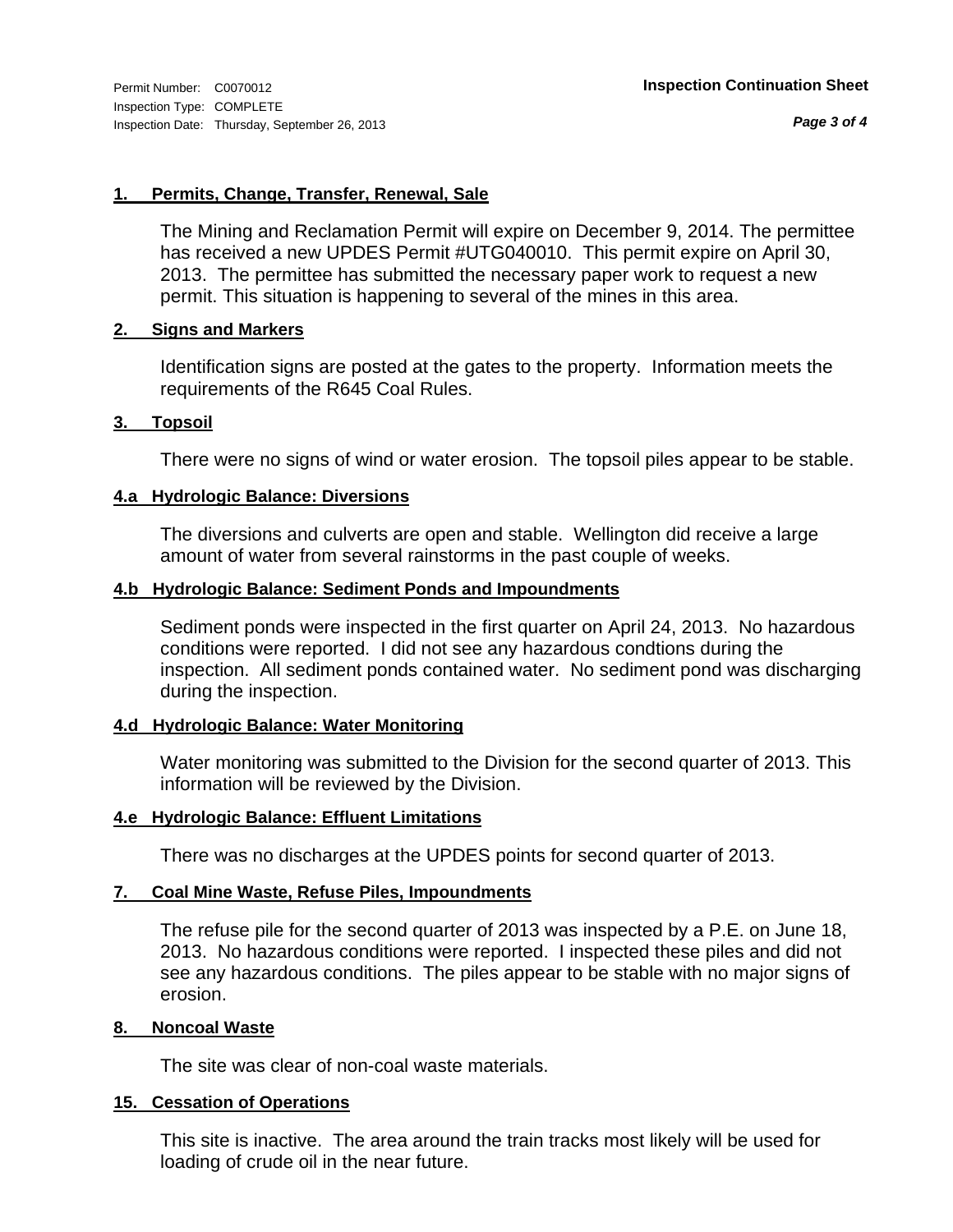Inspection Type: COMPLETE Inspection Date: Thursday, September 26, 2013

*Page 4 of 4*

#### **16.a Roads: Construction, Maintenance, Surfacing**

Roads are still in good condition.

## **19. AVS Check**

AVS checks are made at the Division in Salt Lake City.

#### **20. Air Quality Permit**

The Air Quality permit is DAQE-92.

#### **21. Bonding and Insurance**

The insurance policy will expire on 2/19, 2014. The policy is afforded by Colony Ins. Co.. The insurance accord form was reviewed and meets Division requirements. The bonding amount is \$5,153,000.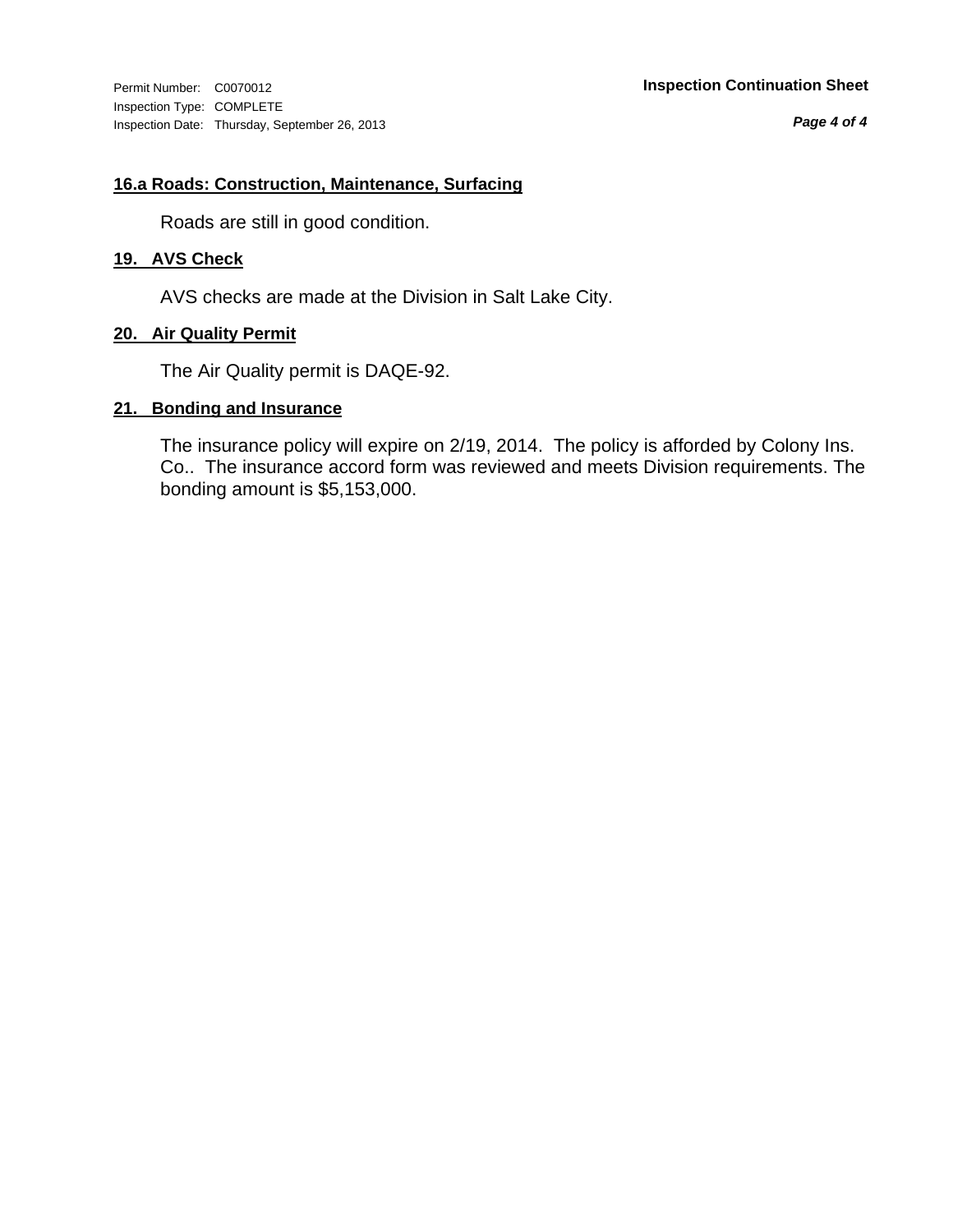

Lieutenant Governor

# **State of Utah**

**DEPARTMENT OF NATURAL RESOURCES** 

**MICHAEL R. STYLER Executive Director** 

#### Division of Oil, Gas and Mining

**JOHN R. BAZA Division Director** 

| Representatives Present During the Inspection: |                    |  |  |  |
|------------------------------------------------|--------------------|--|--|--|
|                                                | OGM James Owen     |  |  |  |
|                                                | Company JD Leonard |  |  |  |

## **Inspection Report**

| C0070013                    |
|-----------------------------|
| <b>COMPLETE</b>             |
| Tuesday, September 24, 2013 |
| 9/24/2013 10:00:00 AM       |
| 9/24/2013 2:00:00 PM        |
| Tuesday, August 27, 2013    |
|                             |

Inspector: James Owen,

Weather: clear, sunny, 75 degrees F

InspectionID Report Number: 3627

Accepted by:

|                              |                         | Permitee: UTAHAMERICAN ENERGY INC              |                            |
|------------------------------|-------------------------|------------------------------------------------|----------------------------|
|                              |                         | <b>Operator: UTAHAMERICAN ENERGY INC</b>       |                            |
|                              | Site: HORSE CANYON MINE |                                                |                            |
|                              |                         | Address: PO BOX 910, EAST CARBON UT 84520-0910 |                            |
|                              | County: <b>CARBON</b>   |                                                |                            |
|                              |                         | Permit Type: PERMANENT COAL PROGRAM            |                            |
| Permit Status: <b>ACTIVE</b> |                         |                                                |                            |
| <b>Current Acreages</b>      |                         | <b>Mineral Ownership</b>                       | <b>Types of Operations</b> |
| 5,992.07 Total Permitted     |                         | Federal                                        | <b>Underground</b>         |

| 5,992.07 Total Permitted |       |
|--------------------------|-------|
| 42.60 Total Disturbed    |       |
| <b>Phase I</b>           | 74.26 |
| <b>Phase II</b>          | 74.26 |
| <b>Phase III</b>         | 74.26 |

| eral Ownership |                              |  |  |
|----------------|------------------------------|--|--|
|                | $\sqrt{\phantom{a}}$ Federal |  |  |
|                | $\vee$ State                 |  |  |
|                | $\vee$ County                |  |  |

| $\triangledown$ Underground |
|-----------------------------|
| │ │ Surface                 |
| $\vert$ Loadout             |
| $\Box$ Processing           |

**Reprocessing**

**Report summary and status for pending enforcement actions, permit conditions, Division Orders, and amendments:**

Arrived at the West Ridge mine unannounced. Mr. Marshall was not available so Mr. JD Leonard accompanied me on the inspection.

 $\Box$ 

**Fee Other**



**Inspector's Signature:**

62 Inspector ID Number:James Owen,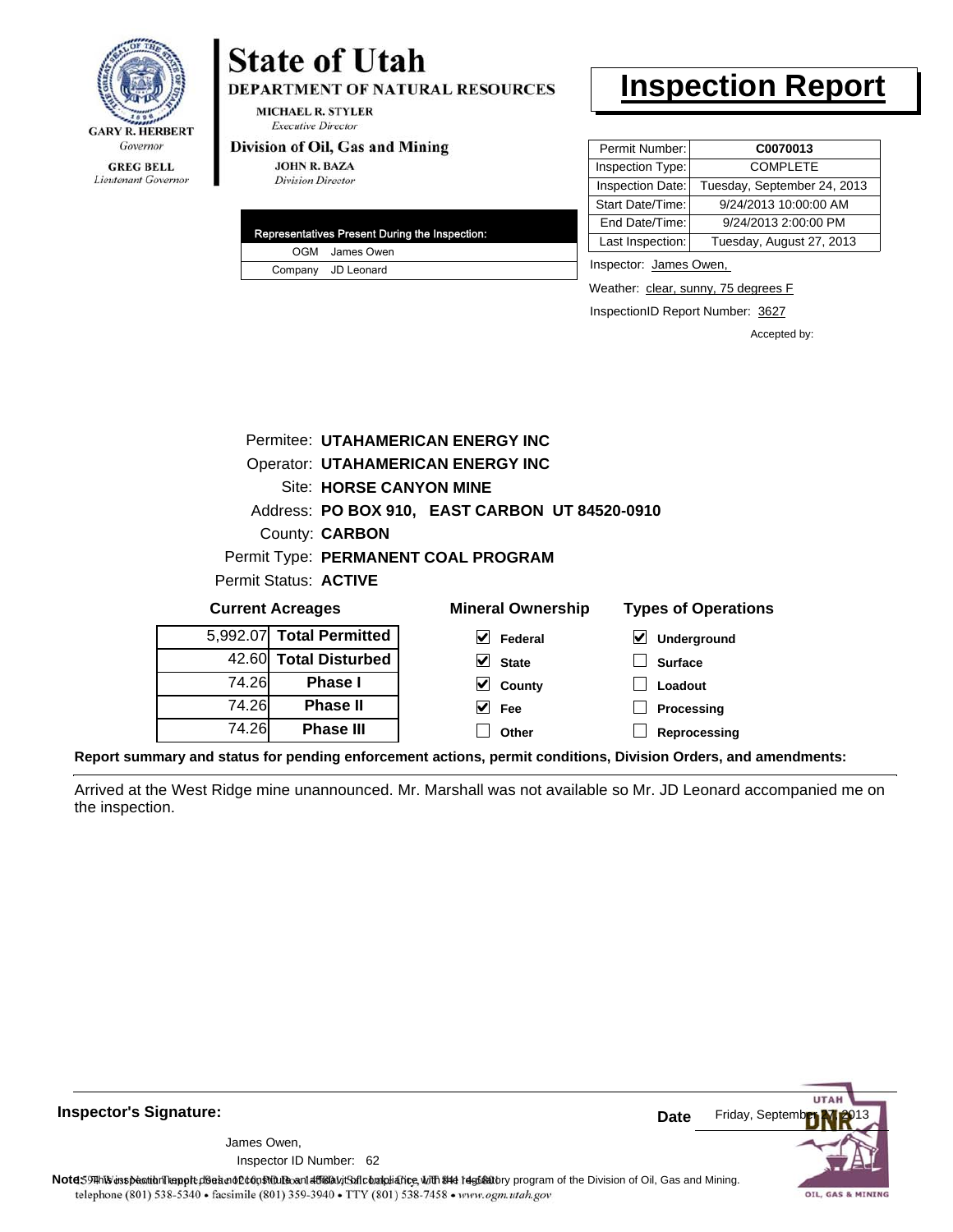#### *REVIEW OF PERMIT, PERFORMANCE STANDARDS PERMIT CONDITION REQUIREMENTS*

*1. Substantiate the elements on this inspection by checking the appropriate performance standard.*

 *a. For COMPLETE inspections provide narrative justification for any elements not fully inspected unless element is not appropriate to the site, in which case check Not Applicable.*

 *b. For PARTIAL inspections check only the elements evaluated.*

*2. Document any noncompliance situation by reference the NOV issued at the appropriate performance standard listed below.*

*3. Reference any narratives written in conjunction with this inspection at the appropriate performace standard listed below.*

|     |                                                               | Evaluated                       | Not Applicable Comment  |                         | Enforcement |
|-----|---------------------------------------------------------------|---------------------------------|-------------------------|-------------------------|-------------|
| 1.  | Permits, Change, Transfer, Renewal, Sale                      | $\overline{\mathsf{v}}$         |                         | V                       |             |
| 2.  | <b>Signs and Markers</b>                                      | $\overline{\mathbf{v}}$         |                         | $\blacktriangledown$    |             |
| 3.  | Topsoil                                                       | $\overline{\mathbf{v}}$         |                         | $\blacktriangledown$    |             |
| 4.a | Hydrologic Balance: Diversions                                | ⊽                               |                         | $\overline{\mathbf{v}}$ |             |
| 4.b | Hydrologic Balance: Sediment Ponds and Impoundments           | $\blacktriangledown$            |                         | ⊻                       |             |
| 4.C | Hydrologic Balance: Other Sediment Control Measures           | $\overline{\mathbf{v}}$         |                         | $\blacktriangledown$    |             |
| 4.d | Hydrologic Balance: Water Monitoring                          | $\blacktriangledown$            |                         | $\blacktriangledown$    |             |
| 4.e | Hydrologic Balance: Effluent Limitations                      | $\overline{\mathbf{v}}$         |                         | $\blacktriangledown$    |             |
| 5.  | Explosives                                                    | $\overline{\mathbf{v}}$         |                         | $\blacktriangledown$    |             |
| 6.  | Disposal of Excess Spoil, Fills, Benches                      | $\blacktriangledown$            |                         | $\blacktriangledown$    |             |
| 7.  | Coal Mine Waste, Refuse Piles, Impoundments                   | $\overline{\blacktriangledown}$ |                         | $\overline{\mathbf{v}}$ |             |
| 8.  | Noncoal Waste                                                 | $\overline{\mathbf{v}}$         |                         | $\blacktriangledown$    |             |
| 9.  | Protection of Fish, Wildlife and Related Environmental Issues | $\overline{\mathbf{v}}$         |                         | ☑                       |             |
|     | 10. Slides and Other Damage                                   | $\overline{\mathbf{v}}$         |                         | $\blacktriangledown$    |             |
| 11. | Contemporaneous Reclamation                                   | ⊽                               |                         | $\blacktriangledown$    |             |
| 12. | <b>Backfilling And Grading</b>                                | $\overline{\mathbf{v}}$         |                         | ☑                       |             |
| 13. | Revegetation                                                  | $\overline{\mathbf{v}}$         | $\overline{\mathbf{v}}$ |                         |             |
| 14. | Subsidence Control                                            | $\overline{\mathbf{v}}$         | $\overline{\mathbf{v}}$ |                         |             |
|     | 15. Cessation of Operations                                   | $\overline{\mathbf{v}}$         | $\blacktriangledown$    |                         |             |
|     | 16.a Roads: Construction, Maintenance, Surfacing              | $\overline{\mathsf{v}}$         |                         | $\blacktriangledown$    |             |
|     | 16.b Roads: Drainage Controls                                 | $\blacktriangledown$            |                         | V                       |             |
|     | 17. Other Transportation Facilities                           | $\overline{\mathbf{v}}$         |                         | $\blacktriangledown$    |             |
| 18. | Support Facilities, Utility Installations                     | $\overline{\mathbf{v}}$         |                         | $\overline{\mathbf{v}}$ |             |
|     | 19. AVS Check                                                 | $\overline{\mathbf{v}}$         |                         | $\blacktriangledown$    |             |
|     | 20. Air Quality Permit                                        | $\blacktriangledown$            |                         | $\blacktriangledown$    |             |
|     | 21. Bonding and Insurance                                     | $\overline{\mathbf{v}}$         |                         | $\blacktriangledown$    |             |
|     | 22. Other                                                     | $\overline{\mathbf{v}}$         | $\overline{\mathbf{v}}$ |                         |             |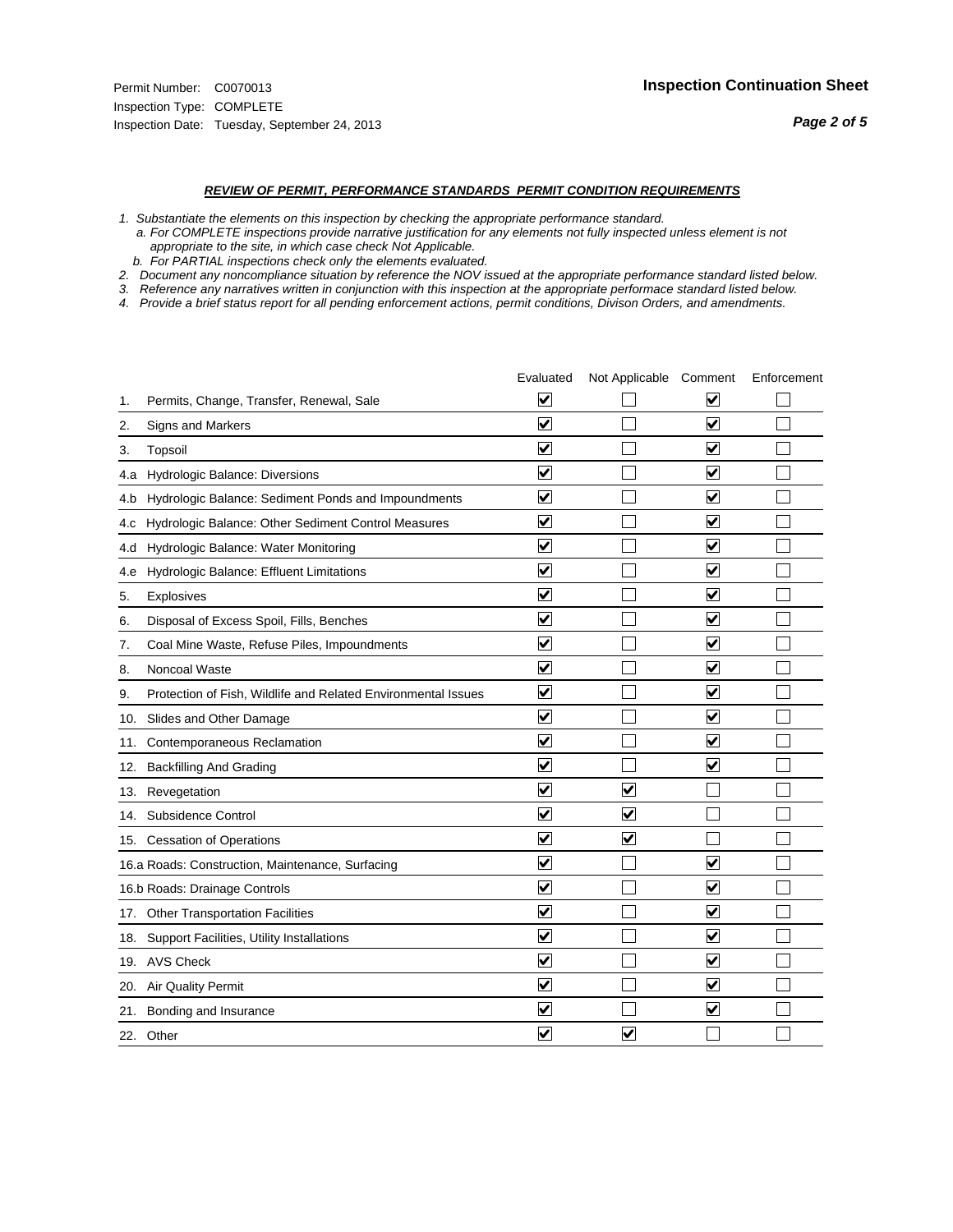#### **1. Permits, Change, Transfer, Renewal, Sale**

The current DOGM permit remains valid through May 2016. The current UPDES permit (UTG040024) is valid through September, 2018.

#### **2. Signs and Markers**

The Permittee had the proper identification signs in place. The ID signs were located at the point of access and included the name, address, telephone number, permit number and MSHA ID number. However, there have been issues with signs being displaced due to significant wind exposure. New signs, which are of a more sturdy design, will be placed. A purchase order was provided to show that the signs have been ordered for both ID and Topsoil stockpile signs. Disturbed area boundary, perimeter markers, and topsoil storage areas signs were correctly placed.

## **3. Topsoil**

Topsoil storage areas signs were correctly placed. No wind or water erosion was observed. No additional topsoil was placed and there was no topsoil reclamation taking place. No resources were leaving the topsoil area. Vegetative cover is protecting the topsoil stockpile as well as can be expected. The designed sediment control berm for the topsoil stockpile (identified in the MRP) is in place and functioning properly.

## **4.a Hydrologic Balance: Diversions**

All diversions, ditches, and culverts are properly designed with certified drawings. Due to heavy rains, the ditch DD-8C is in need of repair and maintenance. Flows for this ditch are not functioning and designed. Mr. Leonard committed to addressing the issue as quickly as possible. The issues will need to be addressed before the next DOGM inspection or technical visit. Surface drainage maps are accurate and have been field-truth verified. Ditches and culverts were in need of general maintenance due to heavy runoff. All culverts ditches and sediment control measure are maintained and cleaned according to a regular schedule. A maintenance checklist is used and was provided to demonstrate diligence in environmental compliance.

## **4.b Hydrologic Balance: Sediment Ponds and Impoundments**

Impoundments have been properly inspected (most recent inspection was complete 9-16-13). No hazards or signs of instability were identified at either Pond 1 or Pond 2 during the inspection. Both ponds contained water. All inlets and outlets were functional. The elevations at pond 1 and 2 are 5833.6 and 5834, respectively.

## **4.c Hydrologic Balance: Other Sediment Control Measures**

A few silt fences needing maintenance were identified. Maintenance for sediment control measures and diversions needs to be completed by the next inspection.

## **4.d Hydrologic Balance: Water Monitoring**

No UPDES parameters have been exceeded.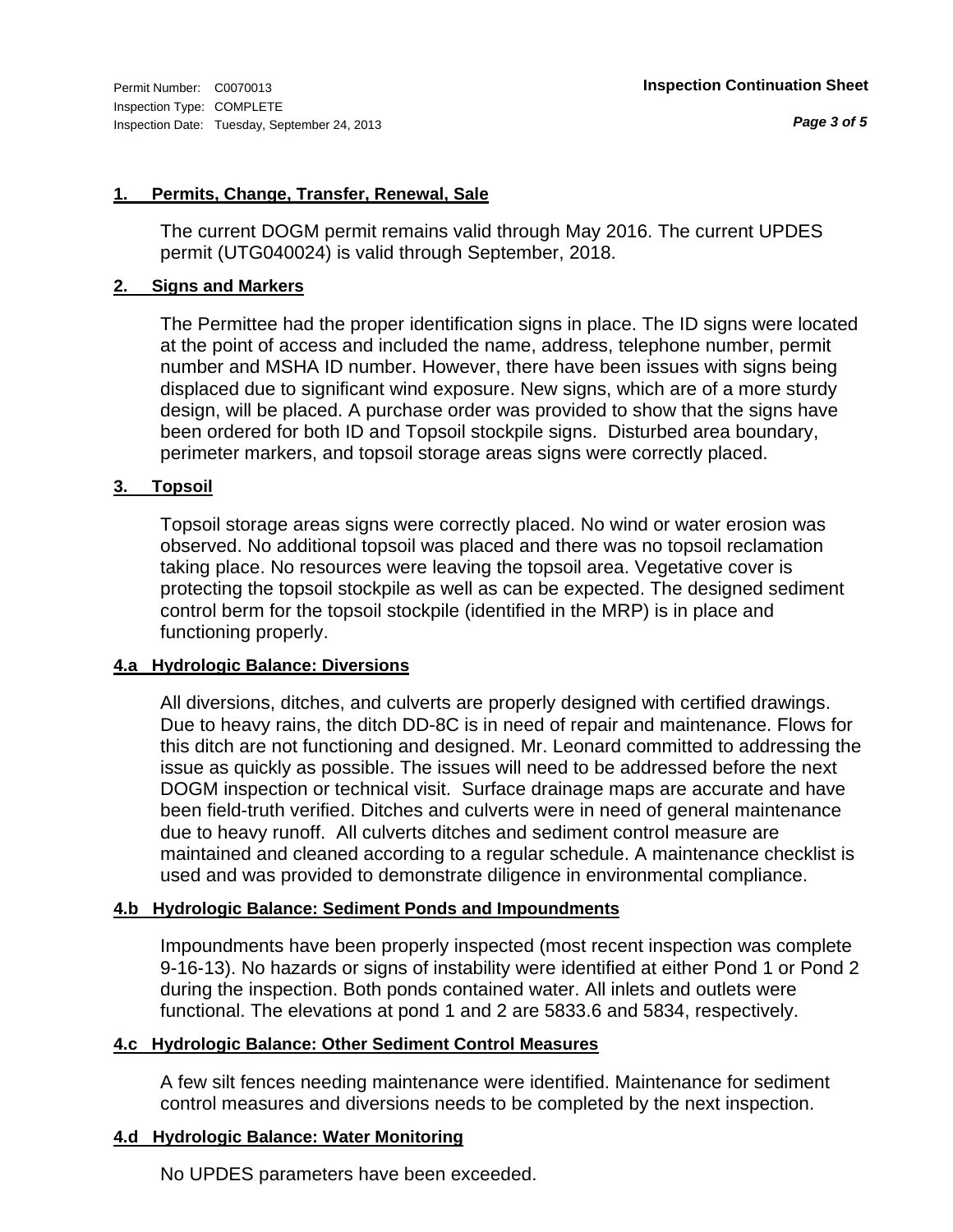*Page 4 of 5*

## **4.e Hydrologic Balance: Effluent Limitations**

Both of the UPDES outfalls were reported as "no flow". The timeliness of each reporting period was in accordance with the permitted reporting criteria.

## **5. Explosives**

The Permittee maintains Utah Surface Blaster Certification on file. The certified blaster on file is Dale G. Davis, certification #301. The certification expires on February 18, 2014. Explosive and detonator storage magazines are located on the surface facilities map; they are properly locked and properly maintained.

#### **6. Disposal of Excess Spoil, Fills, Benches**

No disposal of excess spoil, fills, or benches is taking place at this time.

## **7. Coal Mine Waste, Refuse Piles, Impoundments**

There are no coal mine waste or refuse piles that require inspection or certification. Impoundments have been properly maintained, inspected and certified.

#### **8. Noncoal Waste**

No non-coal waste issues were identified during the inspection.

## **9. Protection of Fish, Wildlife and Related Environmental Issues**

No wildlife was observed during the inspection. The permitee is minimizing disturbances and adverse impacts on fish and wildlife through wildlife mitigation measures and pinyon juniper removal.

#### **10. Slides and Other Damage**

No slides or damage were observed or reported.

#### **11. Contemporaneous Reclamation**

No contemporaneous reclamation is taking place.

#### **12. Backfilling And Grading**

No backfilling and grading is taking place.

## **16.a Roads: Construction, Maintenance, Surfacing**

Roads are properly maintained and surfacing is adequate. No compliance issues were identified.

## **16.b Roads: Drainage Controls**

Road drainage controls and culverts were inspected. There was an 18" culvert that was replaced with a 24" one. Hydrology maps will need to be updated to show this change. Ditches and culverts were recently maintenance.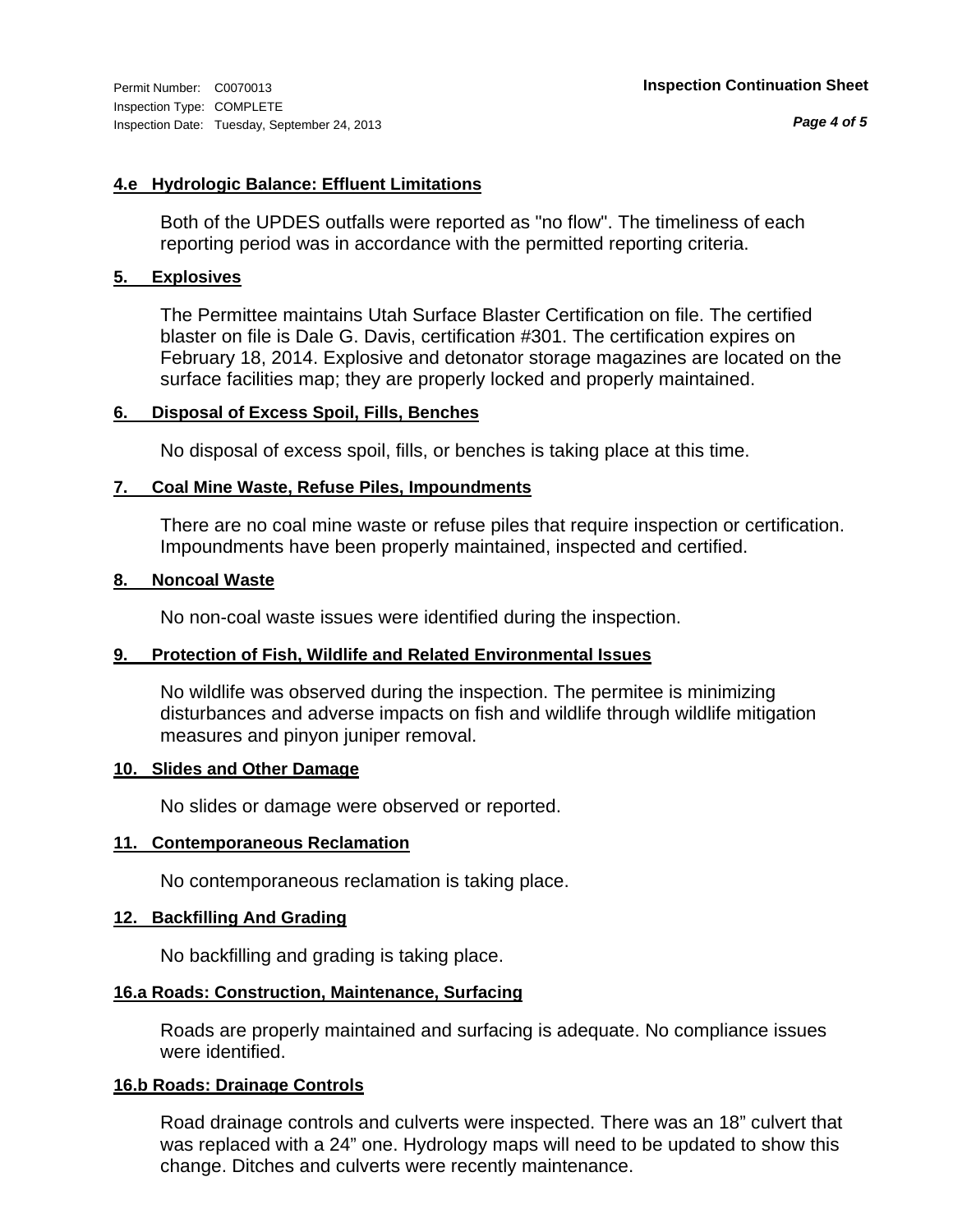## **17. Other Transportation Facilities**

Conveyor belt areas were inspected for identification of areas that require maintenance and general up-keep. Coal fines are being controlled through water sprays and regularly scheduled cleaning by vacuum. The coal fines areas looked exceptionally clean due to recent rain storms and regularly scheduled maintenance.

#### **18. Support Facilities, Utility Installations**

No issues were identified with support facilities or utility installations.

## **19. AVS Check**

An AVS check revealed no issues.

## **20. Air Quality Permit**

The current air quality allows the mine to produce 4.5 million tons/year. The mine is currently only producing a small fraction of that due to the fact that it is still in development stages.

#### **21. Bonding and Insurance**

The bond currently posted is adequate. The current liability insurance policy expires on 6/1/14.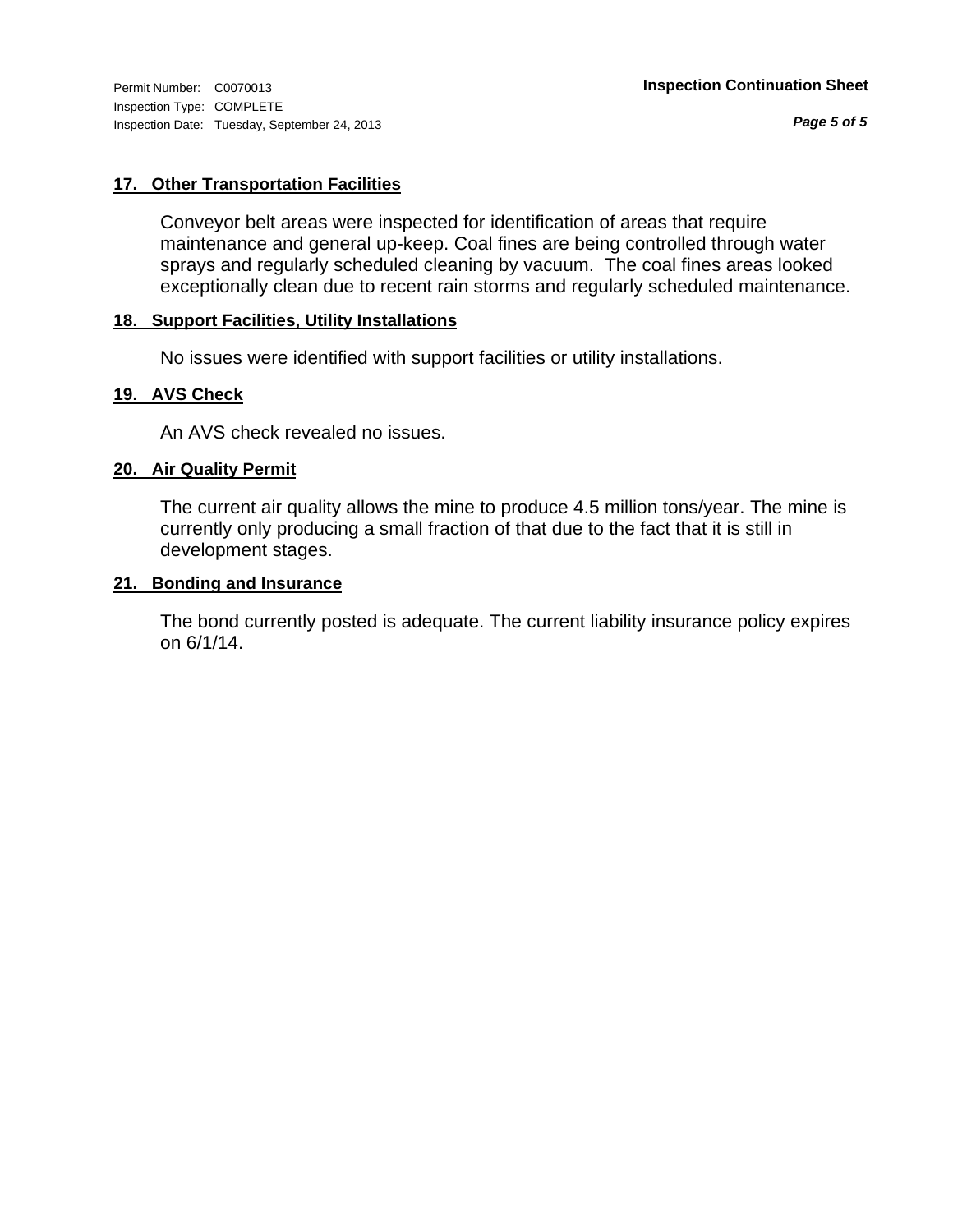

Lieutenant Governor

# **State of Utah**

**DEPARTMENT OF NATURAL RESOURCES** 

**MICHAEL R. STYLER Executive Director** 

#### Division of Oil, Gas and Mining

**JOHN R. BAZA Division Director** 

# **Inspection Report**

| Permit Number:   | C0070016                                       |
|------------------|------------------------------------------------|
| Inspection Type: | <b>COMPLETE</b>                                |
|                  | Inspection Date: Wednesday, September 25, 2013 |
| Start Date/Time: | 9/25/2013 10:30:00 AM                          |
| End Date/Time:   | 9/25/2013 11:00:00 AM                          |
| Last Inspection: | Wednesday, August 28, 2013                     |

Inspector: Amanda Daniels,

Weather: Cool, 55F

InspectionID Report Number: 3626

**Reprocessing**

Accepted by:

| Permitee: CANYON FUEL COMPANY                                     |                                         |                                     |                                     |  |  |  |  |  |
|-------------------------------------------------------------------|-----------------------------------------|-------------------------------------|-------------------------------------|--|--|--|--|--|
|                                                                   | <b>Operator: CANYON FUEL COMPANY</b>    |                                     |                                     |  |  |  |  |  |
| Site: GORDON CREEK 2, 7 & 8 MINES                                 |                                         |                                     |                                     |  |  |  |  |  |
|                                                                   | Address: HC 35 BOX 380, HELPER UT 84526 |                                     |                                     |  |  |  |  |  |
|                                                                   | County: <b>CARBON</b>                   |                                     |                                     |  |  |  |  |  |
|                                                                   |                                         | Permit Type: PERMANENT COAL PROGRAM |                                     |  |  |  |  |  |
|                                                                   | <b>Permit Status: RECLAIMED</b>         |                                     |                                     |  |  |  |  |  |
| <b>Current Acreages</b>                                           |                                         | <b>Mineral Ownership</b>            | <b>Types of Operations</b>          |  |  |  |  |  |
| 179.27                                                            | <b>Total Permitted</b>                  | $\blacktriangledown$<br>Federal     | $\blacktriangledown$<br>Underground |  |  |  |  |  |
| <b>Total Disturbed</b><br>34.15<br><b>Surface</b><br><b>State</b> |                                         |                                     |                                     |  |  |  |  |  |
| 32.52<br><b>Phase I</b><br>Loadout<br>County                      |                                         |                                     |                                     |  |  |  |  |  |
| 32.52                                                             | <b>Phase II</b>                         | Fee                                 | Processing                          |  |  |  |  |  |

**Other**

**Report summary and status for pending enforcement actions, permit conditions, Division Orders, and amendments:**

The site has received signigicant percipitation recently. The main creek shows evidence of flow.



67 Inspector ID Number:Amanda Daniels,

0.73

**Phase III**

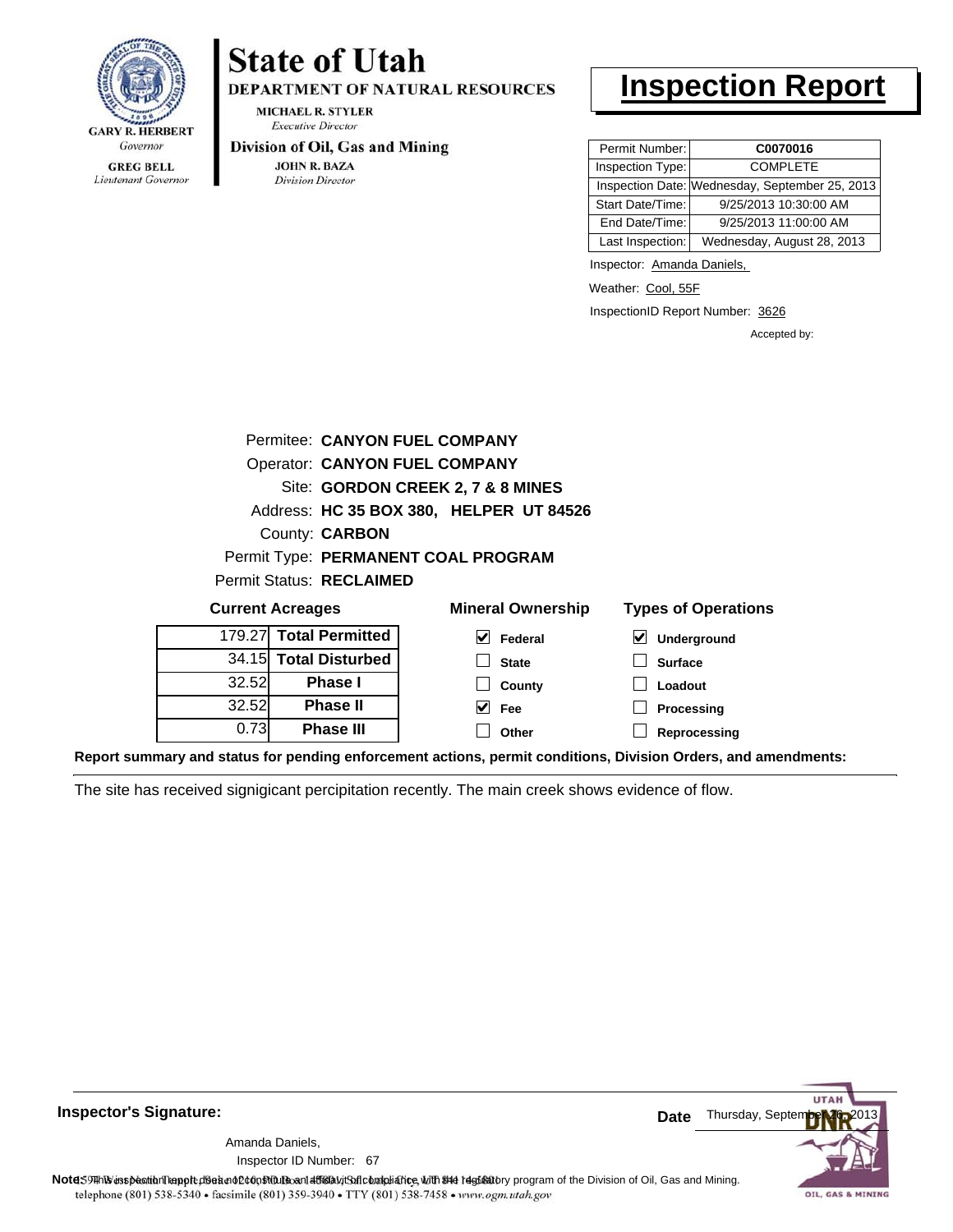#### *REVIEW OF PERMIT, PERFORMANCE STANDARDS PERMIT CONDITION REQUIREMENTS*

*1. Substantiate the elements on this inspection by checking the appropriate performance standard.*

 *a. For COMPLETE inspections provide narrative justification for any elements not fully inspected unless element is not appropriate to the site, in which case check Not Applicable.*

 *b. For PARTIAL inspections check only the elements evaluated.*

*2. Document any noncompliance situation by reference the NOV issued at the appropriate performance standard listed below.*

*3. Reference any narratives written in conjunction with this inspection at the appropriate performace standard listed below.*

|     |                                                               | Evaluated               | Not Applicable Comment          |                         | Enforcement |
|-----|---------------------------------------------------------------|-------------------------|---------------------------------|-------------------------|-------------|
| 1.  | Permits, Change, Transfer, Renewal, Sale                      | ⊻                       |                                 |                         |             |
| 2.  | Signs and Markers                                             | $\overline{\mathbf{v}}$ |                                 | $\overline{\mathbf{v}}$ |             |
| 3.  | Topsoil                                                       |                         |                                 |                         |             |
| 4.a | <b>Hydrologic Balance: Diversions</b>                         | $\overline{\mathbf{v}}$ |                                 | $\blacktriangledown$    |             |
| 4.b | Hydrologic Balance: Sediment Ponds and Impoundments           | $\blacktriangledown$    |                                 | $\blacktriangledown$    |             |
| 4.C | Hydrologic Balance: Other Sediment Control Measures           |                         | $\overline{\mathbf{v}}$         |                         |             |
| 4.d | Hydrologic Balance: Water Monitoring                          | $\overline{\mathbf{v}}$ |                                 |                         |             |
| 4.e | Hydrologic Balance: Effluent Limitations                      |                         | $\overline{\blacktriangledown}$ |                         |             |
| 5.  | <b>Explosives</b>                                             |                         | $\blacktriangledown$            |                         |             |
| 6.  | Disposal of Excess Spoil, Fills, Benches                      |                         | $\blacktriangledown$            |                         |             |
| 7.  | Coal Mine Waste, Refuse Piles, Impoundments                   |                         | $\blacktriangledown$            |                         |             |
| 8.  | Noncoal Waste                                                 | $\overline{\mathsf{v}}$ |                                 |                         |             |
| 9.  | Protection of Fish, Wildlife and Related Environmental Issues | $\blacktriangledown$    |                                 |                         |             |
| 10. | Slides and Other Damage                                       |                         | $\overline{\mathsf{v}}$         |                         |             |
| 11. | Contemporaneous Reclamation                                   |                         | ⊻                               |                         |             |
| 12. | <b>Backfilling And Grading</b>                                |                         | $\blacktriangledown$            |                         |             |
| 13. | Revegetation                                                  | $\overline{\mathbf{v}}$ |                                 |                         |             |
| 14. | Subsidence Control                                            |                         | $\overline{\mathbf{v}}$         |                         |             |
|     | 15. Cessation of Operations                                   |                         | $\blacktriangledown$            |                         |             |
|     | 16.a Roads: Construction, Maintenance, Surfacing              |                         | $\overline{\mathbf{v}}$         |                         |             |
|     | 16.b Roads: Drainage Controls                                 |                         | $\blacktriangledown$            |                         |             |
| 17. | <b>Other Transportation Facilities</b>                        |                         | $\overline{\blacktriangledown}$ |                         |             |
| 18. | Support Facilities, Utility Installations                     |                         | $\overline{\blacktriangledown}$ |                         |             |
|     | 19. AVS Check                                                 | $\overline{\mathbf{v}}$ |                                 |                         |             |
| 20. | Air Quality Permit                                            |                         | $\blacktriangledown$            |                         |             |
| 21. | Bonding and Insurance                                         | $\overline{\mathbf{v}}$ |                                 |                         |             |
|     | 22. Other                                                     |                         |                                 |                         |             |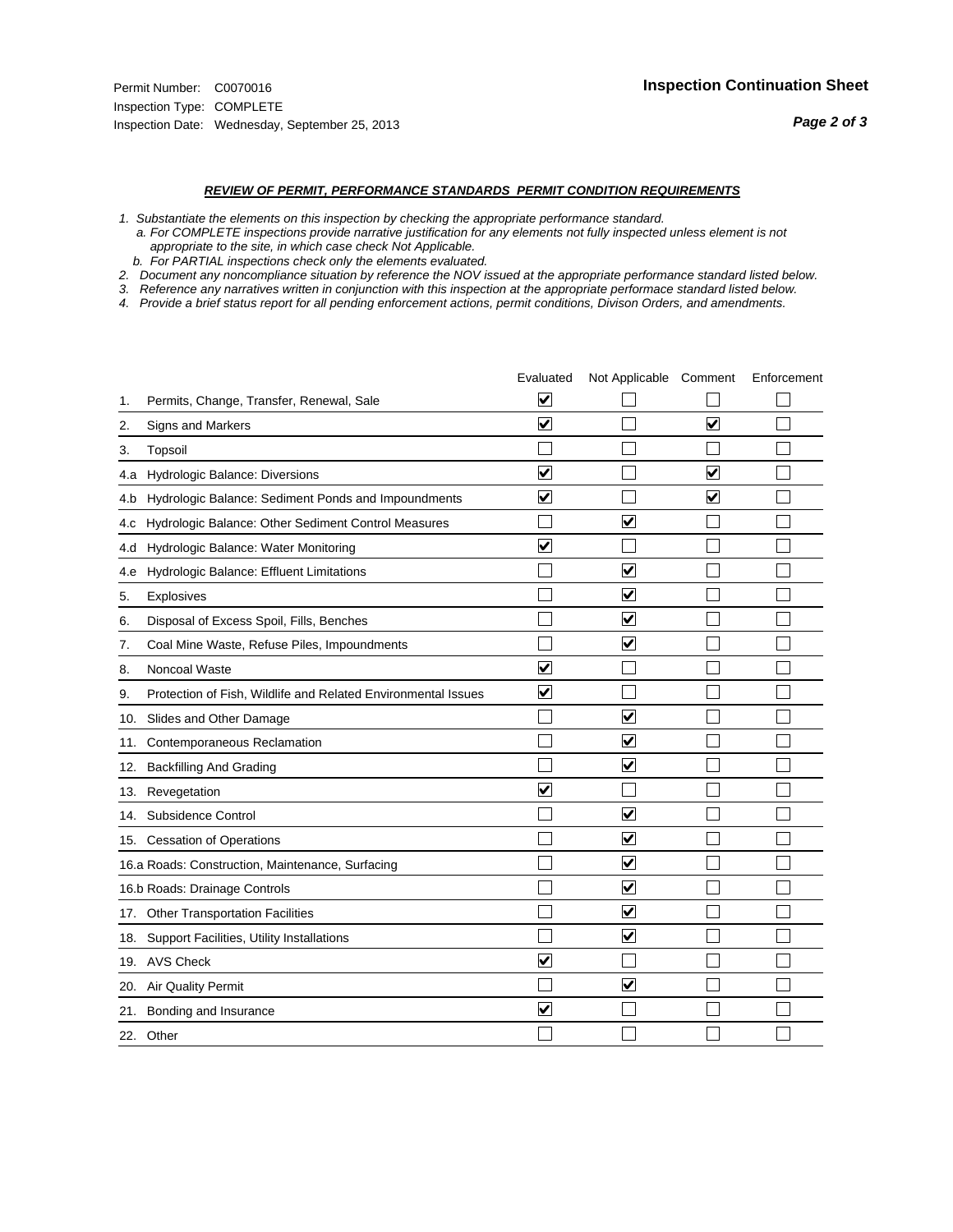#### **2. Signs and Markers**

Company and permit information displayed as required, sign should probably be updated so that the information is more legible.

## **4.a Hydrologic Balance: Diversions**

Evidence of significant amounts of flow recently.

#### **4.b Hydrologic Balance: Sediment Ponds and Impoundments**

Jacob's pond was full. The pond was inspected by the permittee on May 6, 2013. The pond appears stable and was not discharging during the inspection.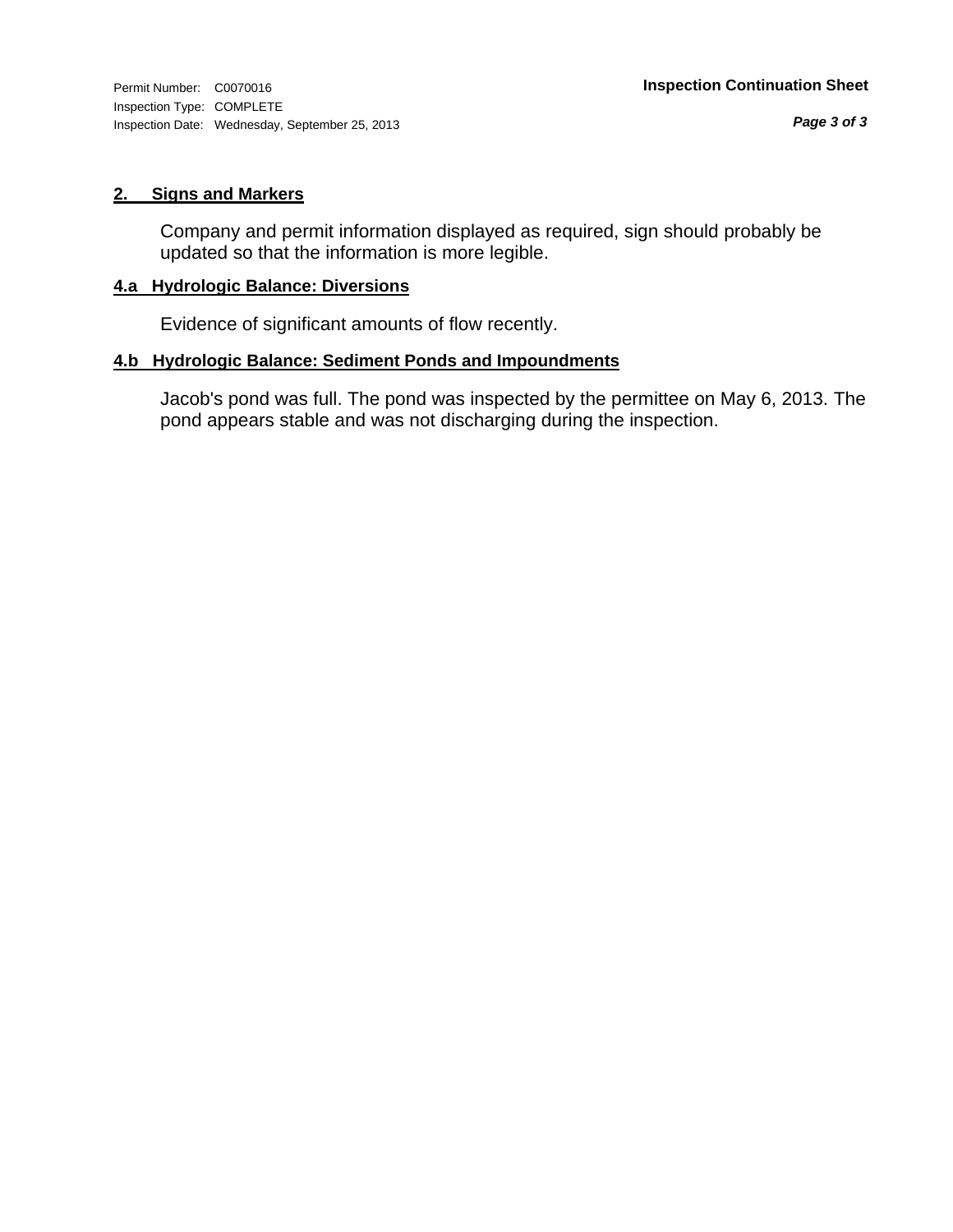

Lieutenant Governor

# **State of Utah**

DEPARTMENT OF NATURAL RESOURCES

**MICHAEL R. STYLER Executive Director** 

#### Division of Oil, Gas and Mining

**JOHN R. BAZA Division Director** 

# **Inspection Report**

| Permit Number:   | C0070016                   |
|------------------|----------------------------|
| Inspection Type: | <b>PARTIAL</b>             |
| Inspection Date: | Wednesday, August 28, 2013 |
| Start Date/Time: | 8/28/2013 10:30:00 AM      |
| End Date/Time:   | 8/28/2013 11:00:00 AM      |
| Last Inspection: | Wednesday, July 31, 2013   |

Inspector: Amanda Daniels,

Weather: Cool, Wet

InspectionID Report Number: 3625

Accepted by:

|                        | Permitee: CANYON FUEL COMPANY        |                                         |                                     |
|------------------------|--------------------------------------|-----------------------------------------|-------------------------------------|
|                        | <b>Operator: CANYON FUEL COMPANY</b> |                                         |                                     |
|                        |                                      | Site: GORDON CREEK 2, 7 & 8 MINES       |                                     |
|                        |                                      | Address: HC 35 BOX 380, HELPER UT 84526 |                                     |
|                        | County: <b>CARBON</b>                |                                         |                                     |
|                        |                                      | Permit Type: PERMANENT COAL PROGRAM     |                                     |
|                        | Permit Status: RECLAIMED             |                                         |                                     |
|                        | <b>Current Acreages</b>              | <b>Mineral Ownership</b>                | <b>Types of Operations</b>          |
| 179.27 Total Permitted |                                      |                                         |                                     |
|                        |                                      | M<br>Federal                            | $\blacktriangledown$<br>Underground |
|                        | 34.15 Total Disturbed                | <b>State</b>                            | <b>Surface</b>                      |
| 32.52                  | Phase I                              | County                                  | Loadout                             |
| 32.52                  | <b>Phase II</b>                      | M<br><b>Fee</b>                         | Processing                          |

**Report summary and status for pending enforcement actions, permit conditions, Division Orders, and amendments:**

The facility was wet and muddy, Jacob's pond was full.



## **Inspector's Signature:**

67 Inspector ID Number:Amanda Daniels,

Note59#h is inspection report does not constitute and affidavit and compliance, with the regulatory program of the Division of Oil, Gas and Mining. telephone (801) 538-5340 · facsimile (801) 359-3940 · TTY (801) 538-7458 · www.ogm.utah.gov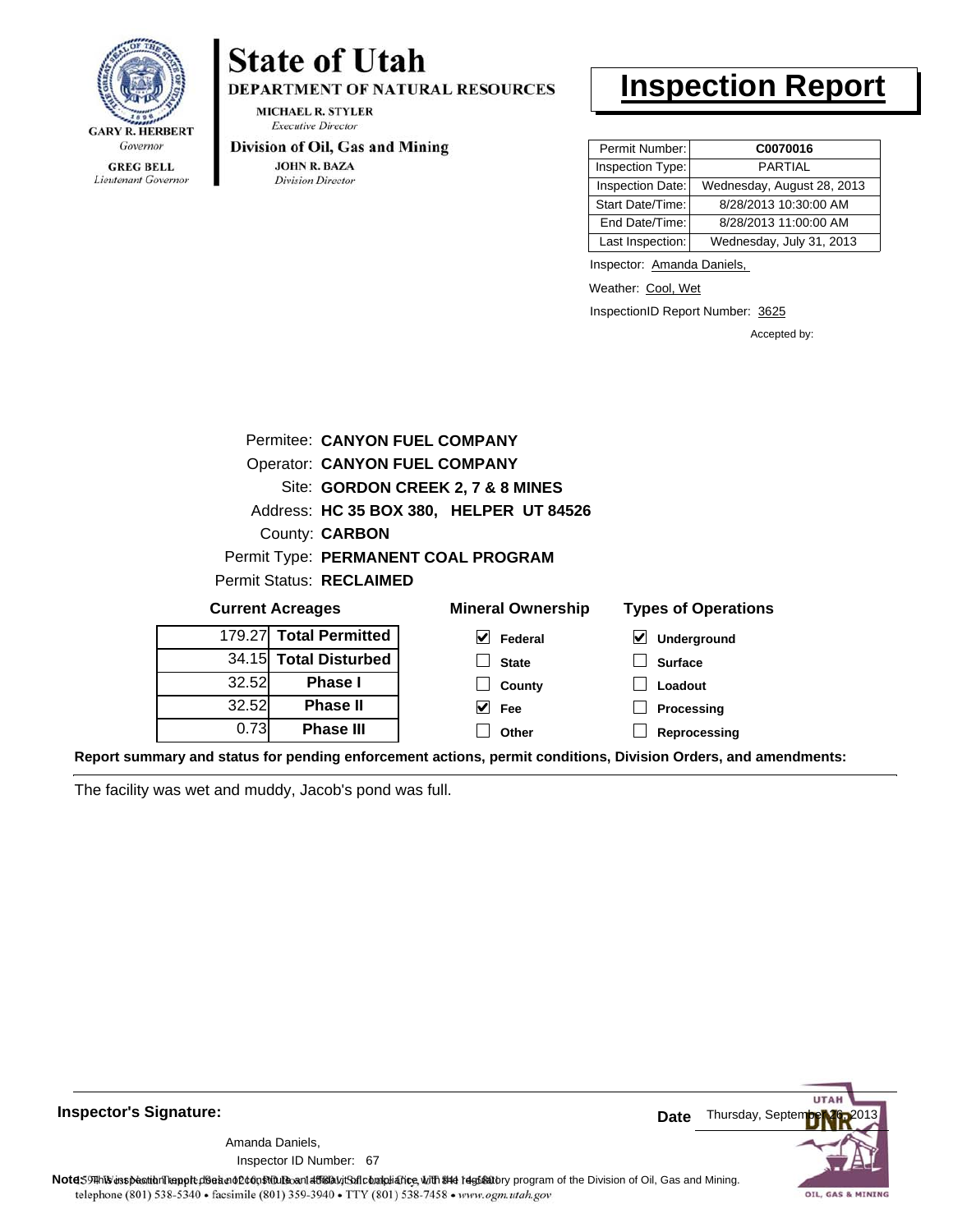#### *REVIEW OF PERMIT, PERFORMANCE STANDARDS PERMIT CONDITION REQUIREMENTS*

*1. Substantiate the elements on this inspection by checking the appropriate performance standard.*

 *a. For COMPLETE inspections provide narrative justification for any elements not fully inspected unless element is not appropriate to the site, in which case check Not Applicable.*

 *b. For PARTIAL inspections check only the elements evaluated.*

*2. Document any noncompliance situation by reference the NOV issued at the appropriate performance standard listed below.*

*3. Reference any narratives written in conjunction with this inspection at the appropriate performace standard listed below.*

|     |                                                               | Evaluated               | Not Applicable Comment          |                         | Enforcement |
|-----|---------------------------------------------------------------|-------------------------|---------------------------------|-------------------------|-------------|
| 1.  | Permits, Change, Transfer, Renewal, Sale                      |                         |                                 |                         |             |
| 2.  | Signs and Markers                                             | $\overline{\mathbf{v}}$ |                                 | $\overline{\mathbf{v}}$ |             |
| 3.  | Topsoil                                                       |                         |                                 |                         |             |
| 4.a | Hydrologic Balance: Diversions                                | $\overline{\mathbf{v}}$ |                                 |                         |             |
| 4.b | Hydrologic Balance: Sediment Ponds and Impoundments           | $\blacktriangledown$    |                                 | V                       |             |
| 4.C | Hydrologic Balance: Other Sediment Control Measures           |                         |                                 |                         |             |
| 4.d | Hydrologic Balance: Water Monitoring                          | $\overline{\mathbf{v}}$ |                                 | $\blacktriangledown$    |             |
| 4.e | Hydrologic Balance: Effluent Limitations                      |                         |                                 |                         |             |
| 5.  | <b>Explosives</b>                                             |                         | $\overline{\mathbf{v}}$         |                         |             |
| 6.  | Disposal of Excess Spoil, Fills, Benches                      |                         | ⊻                               |                         |             |
| 7.  | Coal Mine Waste, Refuse Piles, Impoundments                   |                         | $\blacktriangledown$            |                         |             |
| 8.  | Noncoal Waste                                                 | $\overline{\mathsf{v}}$ |                                 |                         |             |
| 9.  | Protection of Fish, Wildlife and Related Environmental Issues |                         |                                 |                         |             |
| 10. | Slides and Other Damage                                       |                         | $\overline{\mathsf{v}}$         |                         |             |
| 11. | Contemporaneous Reclamation                                   |                         |                                 |                         |             |
| 12. | <b>Backfilling And Grading</b>                                |                         |                                 |                         |             |
| 13. | Revegetation                                                  | $\overline{\mathbf{v}}$ |                                 | $\overline{\mathsf{v}}$ |             |
| 14. | Subsidence Control                                            |                         | $\overline{\mathbf{v}}$         |                         |             |
|     | 15. Cessation of Operations                                   |                         | $\blacktriangledown$            |                         |             |
|     | 16.a Roads: Construction, Maintenance, Surfacing              |                         | $\overline{\mathbf{v}}$         |                         |             |
|     | 16.b Roads: Drainage Controls                                 |                         | $\blacktriangledown$            |                         |             |
| 17. | <b>Other Transportation Facilities</b>                        |                         | $\overline{\blacktriangledown}$ |                         |             |
| 18. | Support Facilities, Utility Installations                     |                         | $\overline{\blacktriangledown}$ |                         |             |
|     | 19. AVS Check                                                 |                         |                                 |                         |             |
| 20. | Air Quality Permit                                            |                         | $\blacktriangledown$            |                         |             |
| 21. | Bonding and Insurance                                         |                         |                                 |                         |             |
|     | 22. Other                                                     |                         |                                 |                         |             |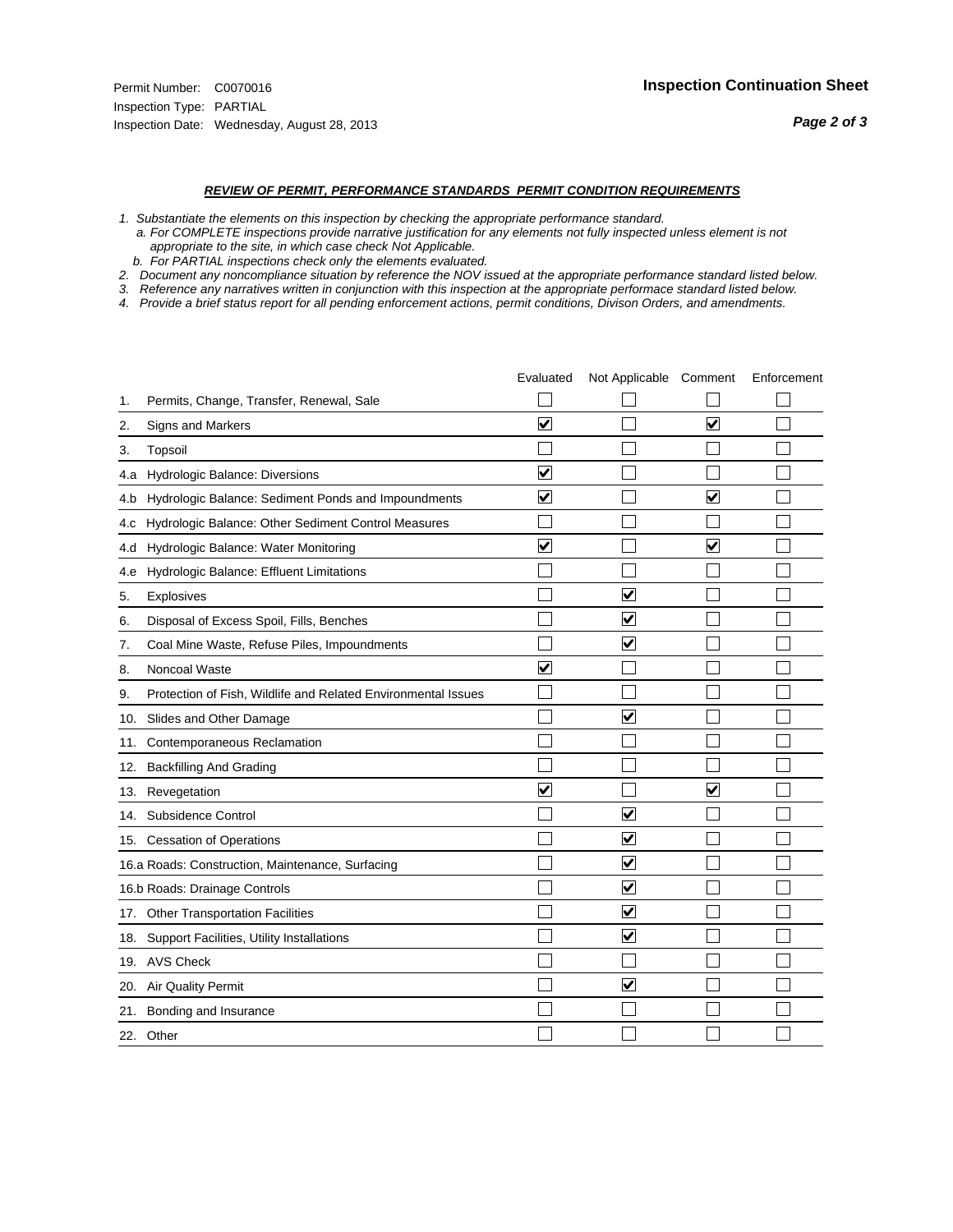Inspection Type: PARTIAL Inspection Date: Wednesday, August 28, 2013

## **2. Signs and Markers**

Facility information was properly displayed and the gate was locked.

## **4.b Hydrologic Balance: Sediment Ponds and Impoundments**

Jacob's pond was full.

#### **4.d Hydrologic Balance: Water Monitoring**

Water monitoring data has been updated as required in the DOGM permit.

#### **13. Revegetation**

The site was very wet and muddy, but the vegetation appears to have held up to the weather well.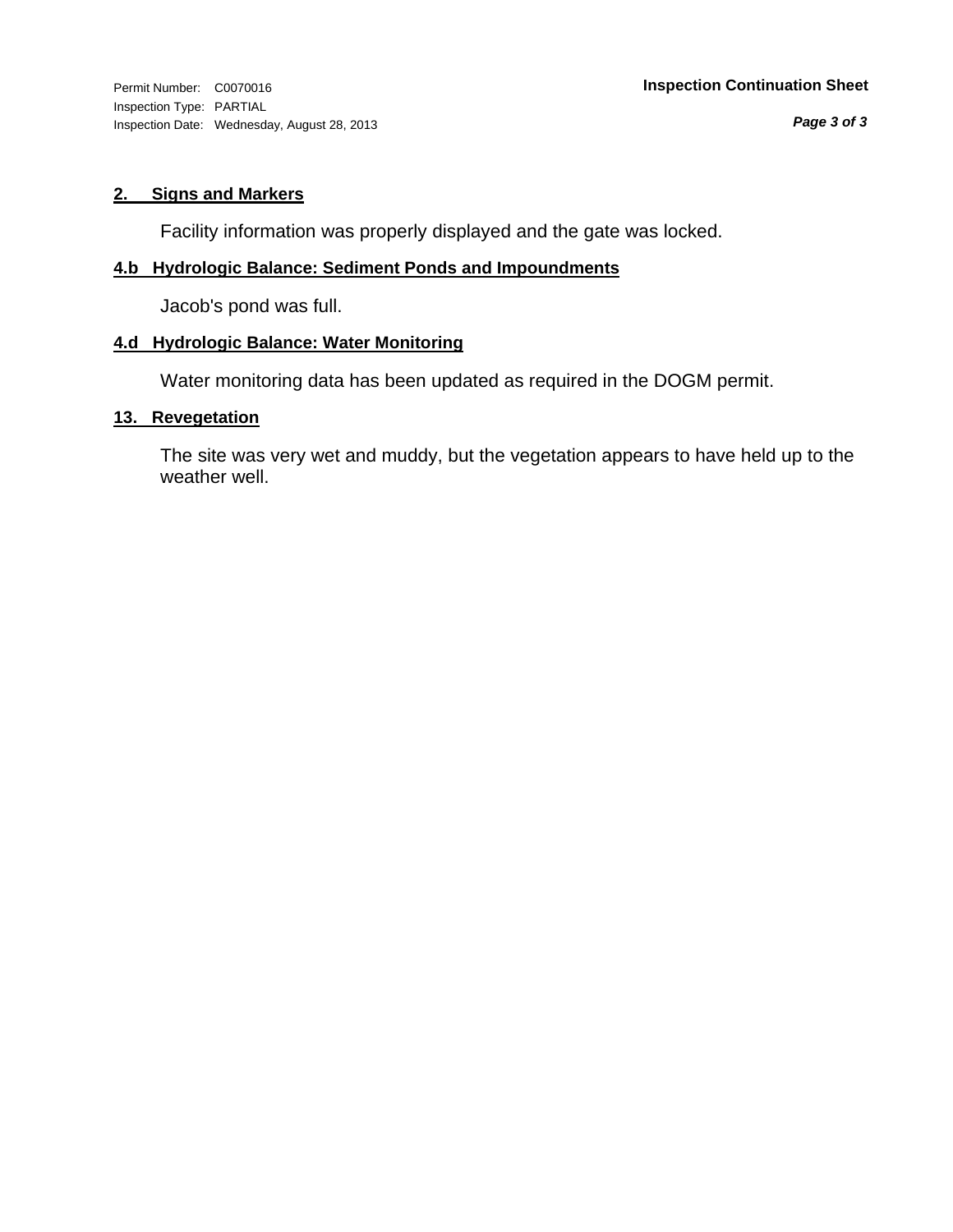

## **State of Utah DEPARTMENT OF NATURAL RESOURCES**

**MICHAEL R. STYLER Executive Director** 

#### Division of Oil, Gas and Mining

**JOHN R. BAZA Division Director** 

| Representatives Present During the Inspection: |
|------------------------------------------------|
| OGM Karl Houskeeper                            |

# **Inspection Report**

| Permit Number:   | C0070019                                       |
|------------------|------------------------------------------------|
| Inspection Type: | <b>PARTIAL</b>                                 |
|                  | Inspection Date: Wednesday, September 11, 2013 |
| Start Date/Time: | 9/11/2013 7:30:00 AM                           |
| End Date/Time:   | 9/11/2013 12:30:00 PM                          |
| Last Inspection: | Thursday, August 22, 2013                      |

Inspector: Karl Houskeeper,

Weather: Overcast, Temp 67 Deg. F.

InspectionID Report Number: 3604

Accepted by: jhelfric 9/26/2013

| County: <b>CARBON</b>    |                          |                                                                                                                                                                                                    |  |  |  |
|--------------------------|--------------------------|----------------------------------------------------------------------------------------------------------------------------------------------------------------------------------------------------|--|--|--|
|                          |                          |                                                                                                                                                                                                    |  |  |  |
| Permit Status: ACTIVE    |                          |                                                                                                                                                                                                    |  |  |  |
| <b>Current Acreages</b>  | <b>Mineral Ownership</b> | <b>Types of Operations</b>                                                                                                                                                                         |  |  |  |
| 6,516.91 Total Permitted | Federal                  | Underground                                                                                                                                                                                        |  |  |  |
| 47.19 Total Disturbed    | <b>State</b>             | <b>Surface</b>                                                                                                                                                                                     |  |  |  |
|                          |                          | Permitee: ANDALEX RESOURCES INC<br><b>Operator: ANDALEX RESOURCES INC</b><br><b>Site: CENTENNIAL MINE</b><br>Address: PO BOX 910, EAST CARBON UT 84520-0910<br>Permit Type: PERMANENT COAL PROGRAM |  |  |  |

**County Fee Other**

**Phase I Phase II Phase III** **Loadout Processing**

**Reprocessing**

**Report summary and status for pending enforcement actions, permit conditions, Division Orders, and amendments:**

Checked in at the main office located at the West Ridge Mine. JD Leonard and Jay Marshall were not available.



49 Inspector ID Number:Karl Houskeeper,



Note59#h% inspection reppt does not constitute an affidavit of compliance, with the regulatory program of the Division of Oil, Gas and Mining. telephone (801) 538-5340 · facsimile (801) 359-3940 · TTY (801) 538-7458 · www.ogm.utah.gov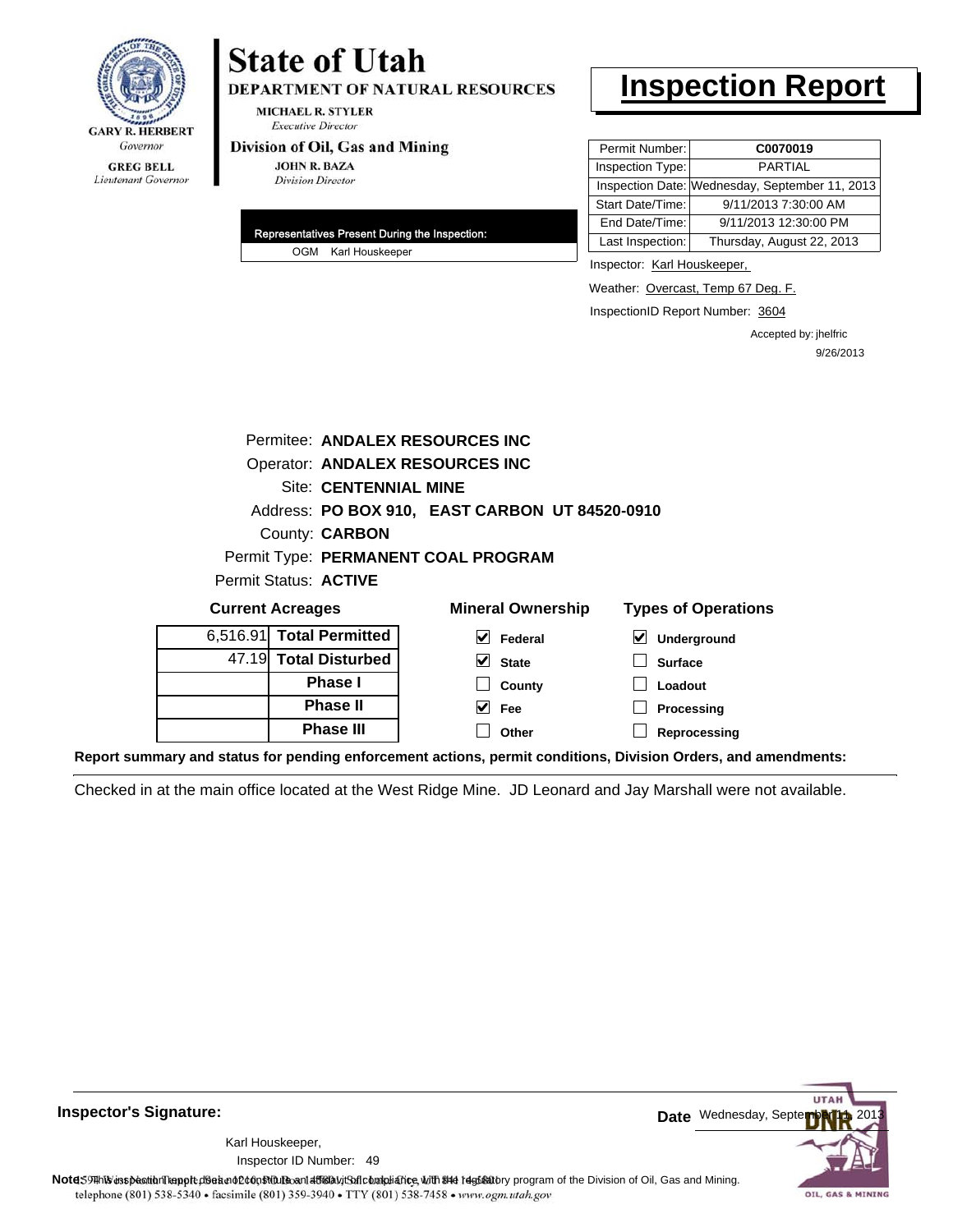#### *REVIEW OF PERMIT, PERFORMANCE STANDARDS PERMIT CONDITION REQUIREMENTS*

*1. Substantiate the elements on this inspection by checking the appropriate performance standard.*

 *a. For COMPLETE inspections provide narrative justification for any elements not fully inspected unless element is not appropriate to the site, in which case check Not Applicable.*

 *b. For PARTIAL inspections check only the elements evaluated.*

*2. Document any noncompliance situation by reference the NOV issued at the appropriate performance standard listed below.*

*3. Reference any narratives written in conjunction with this inspection at the appropriate performace standard listed below.*

|     |                                                               | Evaluated               | Not Applicable Comment  |                         | Enforcement |
|-----|---------------------------------------------------------------|-------------------------|-------------------------|-------------------------|-------------|
| 1.  | Permits, Change, Transfer, Renewal, Sale                      |                         |                         |                         |             |
| 2.  | <b>Signs and Markers</b>                                      | $\overline{\mathbf{v}}$ |                         | $\overline{\mathbf{v}}$ |             |
| 3.  | Topsoil                                                       |                         |                         |                         |             |
| 4.a | Hydrologic Balance: Diversions                                | ⊽                       |                         | $\overline{\mathbf{v}}$ |             |
| 4.b | Hydrologic Balance: Sediment Ponds and Impoundments           | $\blacktriangledown$    |                         | ⊻                       |             |
| 4.C | Hydrologic Balance: Other Sediment Control Measures           |                         |                         |                         |             |
| 4.d | Hydrologic Balance: Water Monitoring                          |                         |                         |                         |             |
| 4.e | Hydrologic Balance: Effluent Limitations                      |                         |                         |                         |             |
| 5.  | Explosives                                                    | $\overline{\mathbf{v}}$ | $\overline{\mathbf{v}}$ |                         |             |
| 6.  | Disposal of Excess Spoil, Fills, Benches                      | ⊽                       | $\blacktriangledown$    |                         |             |
| 7.  | Coal Mine Waste, Refuse Piles, Impoundments                   | $\overline{\mathbf{v}}$ | $\blacktriangledown$    |                         |             |
| 8.  | Noncoal Waste                                                 | $\overline{\mathbf{v}}$ |                         |                         |             |
| 9.  | Protection of Fish, Wildlife and Related Environmental Issues |                         |                         |                         |             |
| 10. | Slides and Other Damage                                       |                         |                         |                         |             |
| 11. | Contemporaneous Reclamation                                   |                         |                         |                         |             |
| 12. | <b>Backfilling And Grading</b>                                |                         |                         |                         |             |
| 13. | Revegetation                                                  |                         |                         |                         |             |
| 14. | Subsidence Control                                            |                         |                         |                         |             |
|     | 15. Cessation of Operations                                   |                         |                         |                         |             |
|     | 16.a Roads: Construction, Maintenance, Surfacing              |                         |                         |                         |             |
|     | 16.b Roads: Drainage Controls                                 |                         |                         |                         |             |
| 17. | <b>Other Transportation Facilities</b>                        |                         |                         |                         |             |
| 18. | Support Facilities, Utility Installations                     |                         |                         |                         |             |
|     | 19. AVS Check                                                 |                         |                         |                         |             |
| 20. | Air Quality Permit                                            |                         |                         |                         |             |
| 21. | Bonding and Insurance                                         |                         |                         |                         |             |
|     | 22. Other                                                     |                         |                         |                         |             |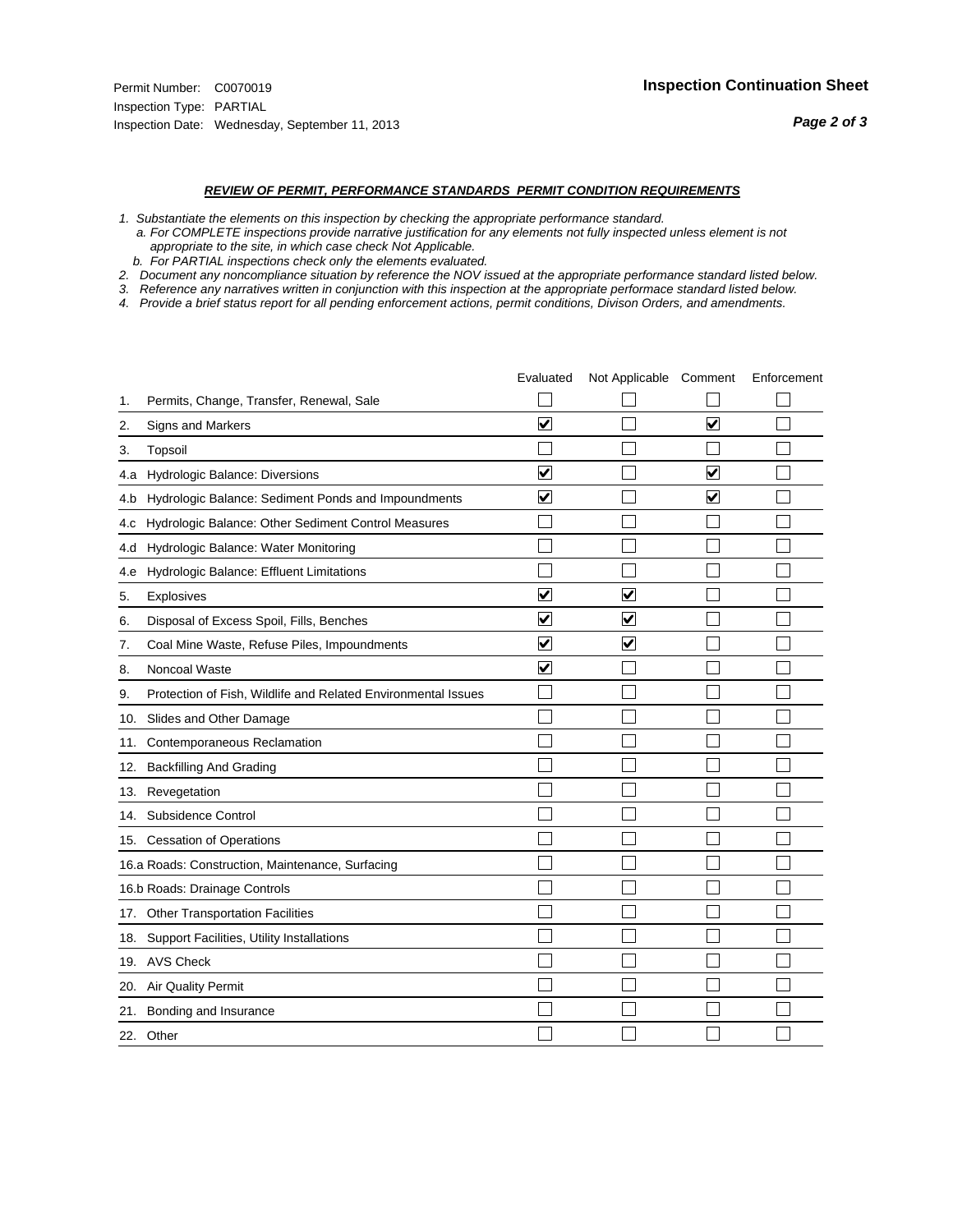#### **2. Signs and Markers**

The Mine identification signs are in place and contain the required information.

#### **4.a Hydrologic Balance: Diversions**

The undisturbed culvert inlet located behind the oil storage area is filled with material . Left a voice Mail for JD Leonard to inform him of the needed maintenance. Contacted personnel on site (Scamp) work was scheduled to take place that afternoon.

## **4.b Hydrologic Balance: Sediment Ponds and Impoundments**

The sediment ponds have water in them from the recent storm events.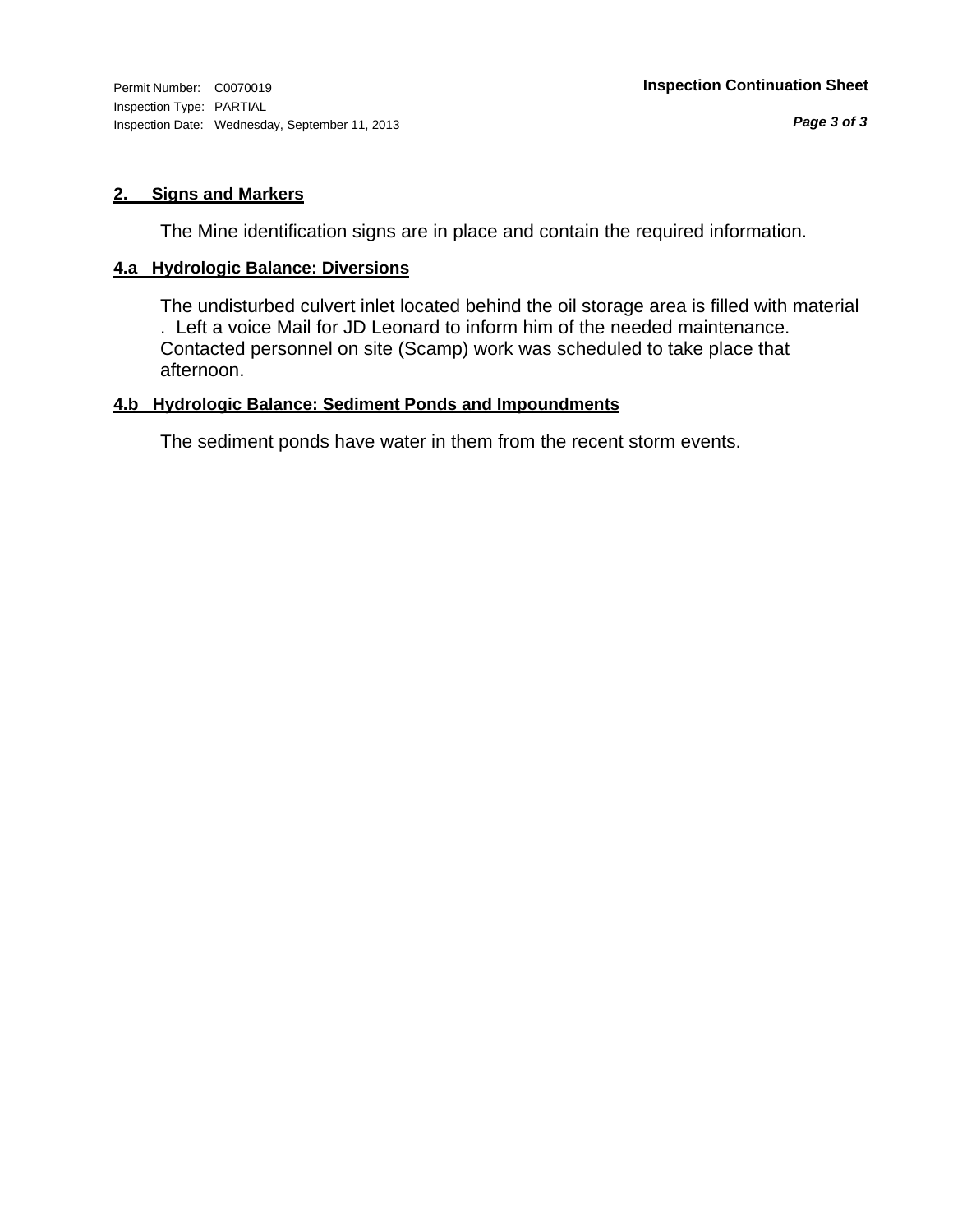

# **State of Utah**

**DEPARTMENT OF NATURAL RESOURCES** 

**MICHAEL R. STYLER Executive Director** 

#### Division of Oil, Gas and Mining

**JOHN R. BAZA Division Director** 

| Representatives Present During the Inspection: |                      |  |  |  |
|------------------------------------------------|----------------------|--|--|--|
|                                                | OGM Priscilla Burton |  |  |  |
|                                                | OGM Pete Hess        |  |  |  |
|                                                | Company Jay Marshall |  |  |  |

# **Inspection Report**

| Permit Number:   | C0070019                     |  |
|------------------|------------------------------|--|
| Inspection Type: | <b>PARTIAL</b>               |  |
| Inspection Date: | Thursday, September 26, 2013 |  |
| Start Date/Time: | 9/26/2013 9:00:00 AM         |  |
| End Date/Time:   | 9/26/2013 1:10:00 PM         |  |
| Last Inspection: | Thursday, June 20, 2013      |  |
|                  |                              |  |

Inspector: Pete Hess,

Weather: Clouds; windy and cold.

InspectionID Report Number: 3628

Accepted by:

|                              |                                 | Permitee: ANDALEX RESOURCES INC                |                            |  |  |
|------------------------------|---------------------------------|------------------------------------------------|----------------------------|--|--|
|                              | Operator: ANDALEX RESOURCES INC |                                                |                            |  |  |
|                              | <b>Site: CENTENNIAL MINE</b>    |                                                |                            |  |  |
|                              |                                 | Address: PO BOX 910, EAST CARBON UT 84520-0910 |                            |  |  |
|                              | County: <b>CARBON</b>           |                                                |                            |  |  |
|                              |                                 | Permit Type: PERMANENT COAL PROGRAM            |                            |  |  |
| Permit Status: <b>ACTIVE</b> |                                 |                                                |                            |  |  |
| <b>Current Acreages</b>      |                                 | <b>Mineral Ownership</b>                       | <b>Types of Operations</b> |  |  |
|                              |                                 |                                                |                            |  |  |

|  | 6,516.91 Total Permitted | V<br>Federal                | $\vee$ Underground |
|--|--------------------------|-----------------------------|--------------------|
|  | 47.19 Total Disturbed    | V<br><b>State</b>           | <b>Surface</b>     |
|  | <b>Phase I</b>           | County                      | Loadout            |
|  | <b>Phase II</b>          | $\blacktriangledown$<br>Fee | Processing         |
|  | <b>Phase III</b>         | Other                       | Reprocessing       |
|  |                          |                             |                    |

**Report summary and status for pending enforcement actions, permit conditions, Division Orders, and amendments:**

This inspection was conducted to inspect the progress made on the reclamation of the gob gas vent holes above the Aberdeen Mine since June 20, 2013.

The Bookcliffs area had received several heavy rainfall events in the past several weeks and UEI had to have Scamp Excavation re-open the access to the upper elevations twice. All of the stock ponds observed were full.Quite a few cattle were observed, although some of them are starting their way down the mountain.

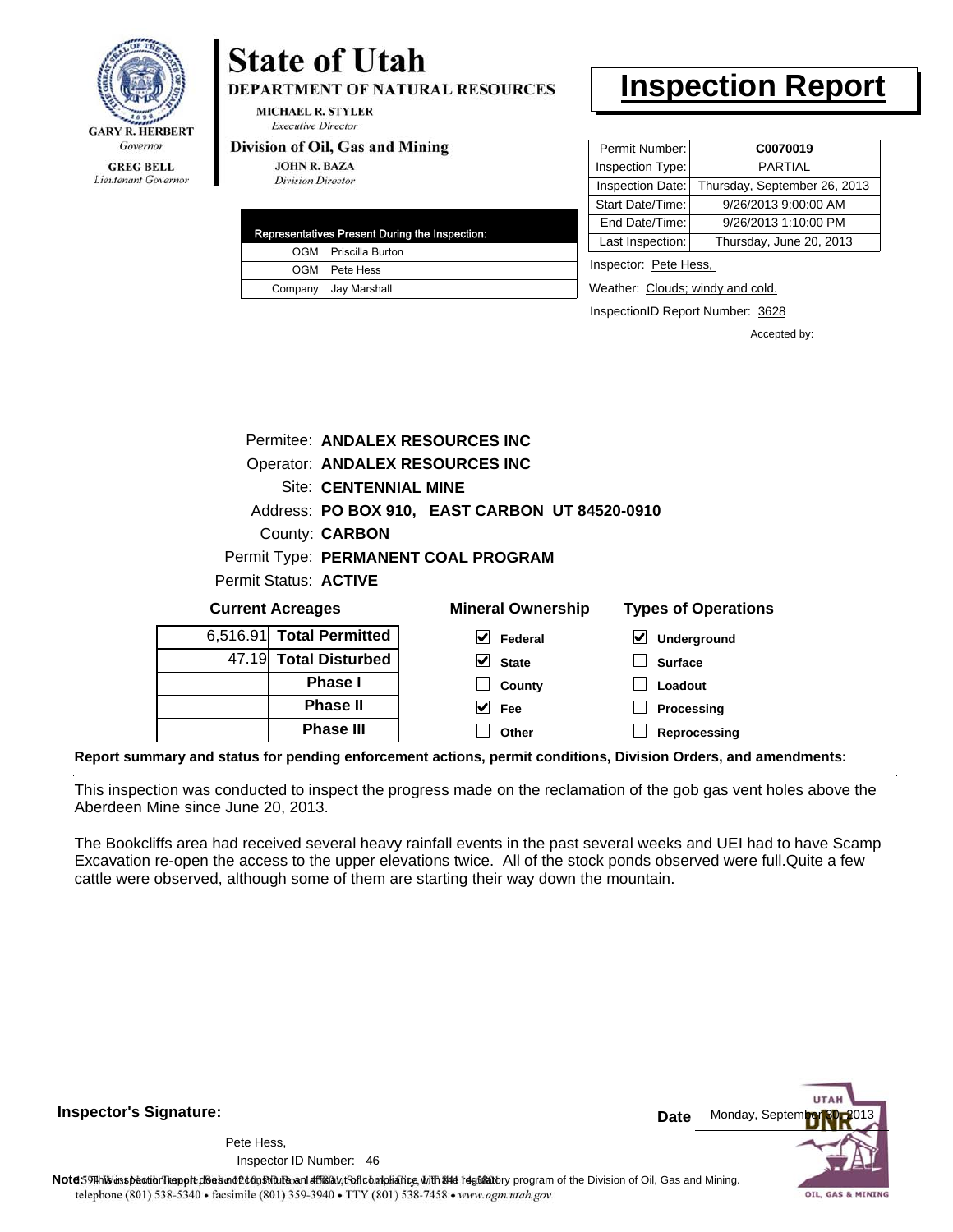#### *REVIEW OF PERMIT, PERFORMANCE STANDARDS PERMIT CONDITION REQUIREMENTS*

*1. Substantiate the elements on this inspection by checking the appropriate performance standard.*

 *a. For COMPLETE inspections provide narrative justification for any elements not fully inspected unless element is not appropriate to the site, in which case check Not Applicable.*

 *b. For PARTIAL inspections check only the elements evaluated.*

*2. Document any noncompliance situation by reference the NOV issued at the appropriate performance standard listed below.*

*3. Reference any narratives written in conjunction with this inspection at the appropriate performace standard listed below.*

|     |                                                               | Evaluated               | Not Applicable Comment  |                         | Enforcement |
|-----|---------------------------------------------------------------|-------------------------|-------------------------|-------------------------|-------------|
| 1.  | Permits, Change, Transfer, Renewal, Sale                      | ⊻                       |                         | V                       |             |
| 2.  | <b>Signs and Markers</b>                                      | $\overline{\mathbf{v}}$ |                         |                         |             |
| 3.  | Topsoil                                                       | $\overline{\mathbf{v}}$ |                         | $\overline{\mathbf{v}}$ |             |
| 4.a | Hydrologic Balance: Diversions                                | ⊽                       |                         |                         |             |
| 4.b | Hydrologic Balance: Sediment Ponds and Impoundments           |                         | V                       |                         |             |
| 4.C | Hydrologic Balance: Other Sediment Control Measures           |                         |                         |                         |             |
| 4.d | Hydrologic Balance: Water Monitoring                          |                         |                         |                         |             |
| 4.e | Hydrologic Balance: Effluent Limitations                      |                         |                         |                         |             |
| 5.  | Explosives                                                    |                         |                         |                         |             |
| 6.  | Disposal of Excess Spoil, Fills, Benches                      |                         | $\overline{\mathbf{v}}$ |                         |             |
| 7.  | Coal Mine Waste, Refuse Piles, Impoundments                   |                         | $\overline{\mathbf{v}}$ |                         |             |
| 8.  | Noncoal Waste                                                 | $\overline{\mathbf{v}}$ |                         |                         |             |
| 9.  | Protection of Fish, Wildlife and Related Environmental Issues | $\blacktriangledown$    |                         |                         |             |
| 10. | Slides and Other Damage                                       | ⊻                       |                         |                         |             |
| 11. | Contemporaneous Reclamation                                   |                         |                         |                         |             |
| 12. | <b>Backfilling And Grading</b>                                | $\overline{\mathbf{v}}$ |                         | $\blacktriangledown$    |             |
| 13. | Revegetation                                                  | $\overline{\mathbf{v}}$ |                         | $\overline{\mathbf{v}}$ |             |
| 14. | Subsidence Control                                            | $\overline{\mathbf{v}}$ |                         | $\overline{\mathbf{v}}$ |             |
|     | 15. Cessation of Operations                                   |                         |                         |                         |             |
|     | 16.a Roads: Construction, Maintenance, Surfacing              | $\blacktriangledown$    |                         | V                       |             |
|     | 16.b Roads: Drainage Controls                                 |                         |                         |                         |             |
|     | 17. Other Transportation Facilities                           |                         | $\overline{\mathbf{v}}$ |                         |             |
| 18. | Support Facilities, Utility Installations                     |                         | $\overline{\mathsf{v}}$ |                         |             |
|     | 19. AVS Check                                                 |                         | $\overline{\mathbf{v}}$ |                         |             |
| 20. | Air Quality Permit                                            |                         | $\blacktriangledown$    |                         |             |
|     | 21. Bonding and Insurance                                     |                         |                         |                         |             |
|     | 22. Other                                                     |                         |                         |                         |             |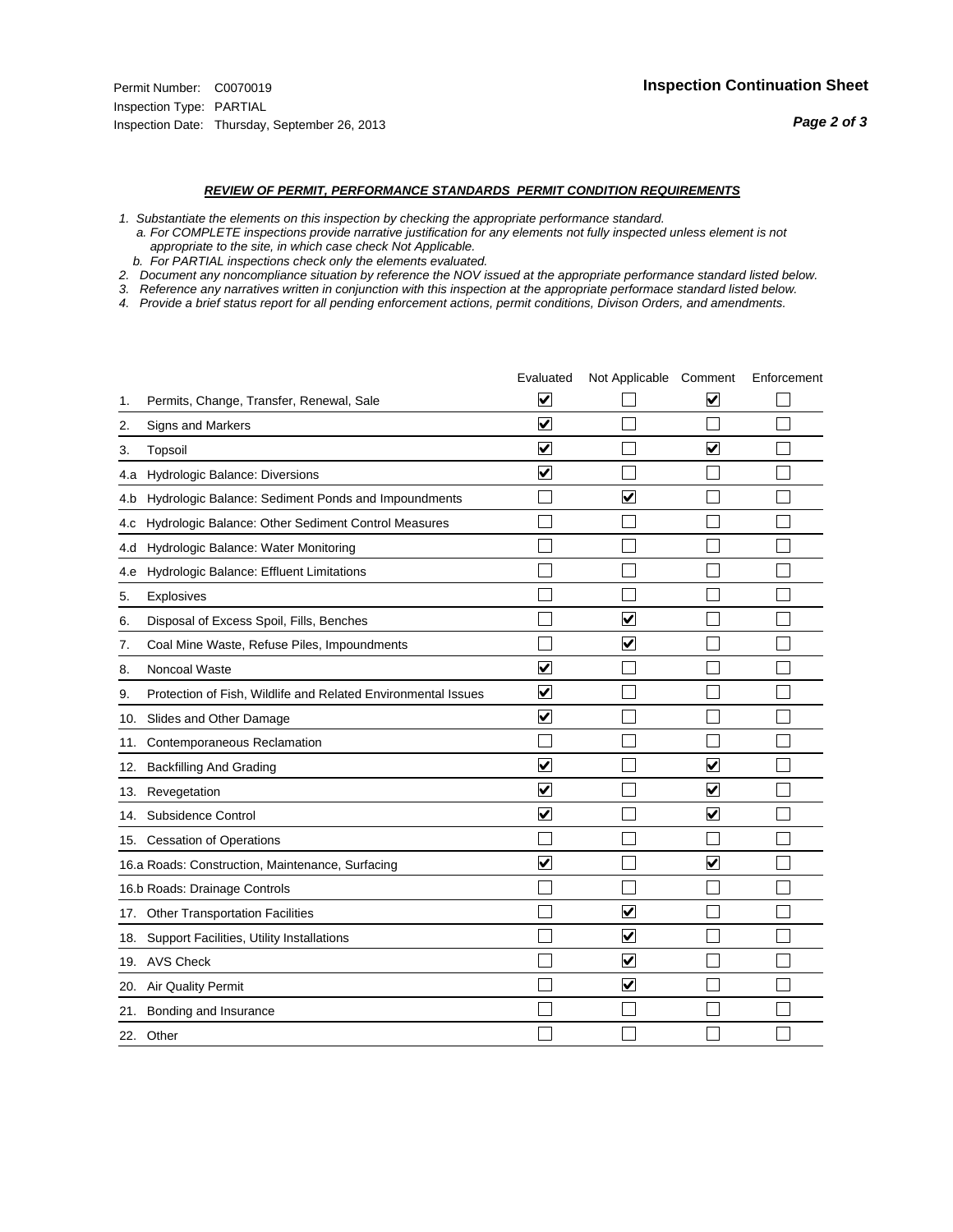*Page 3 of 3*

#### **1. Permits, Change, Transfer, Renewal, Sale**

The Permittee submitted an application to the US Department of the Interior / Bureau of Land Management / Salt Lake State Office on August 30, 2013 to apply for partial lease relinquishment for Federal coal leases SL-027304, SL-063058, UTU-010581, UTU-66060, and all of Federal lease UTU-79975. The Division expressed a concern to Utah American Energy about the open vent bores in Panel 10. Mr. Marshall explained that the open vents are still needed to prevent gas pressure build-up behind the gate road seals in the Mine. It is Mr. Marshalls intent to submit a modification to the lease relinquishment application so the the open vent holes in Panel 10 will be retained within the new LBA which is being prepared for development on the west side of the Abendeen Mines main entries.

#### **3. Topsoil**

As observed during todays inspection, topsoil was being spread on GVH site 5A by dozer, with the intent of a straw mulch application being completed this day. Well site GVH 6A still has equipment on it, but UEI / Scamp Excavation intend to finish up the grading before the end of this fall. Straw has been spread where grading has been completed. Cheat grass in the 6A area has emerged, and the spraying of this weed with a pre-emergence herbicide was discussed with Mr. Marshall and Jerry Crips of Scamp Excavation. The spraying of the cheat grass on 6A will be delayed until August of 2014, per Division instruction. Well GVH-11 has just had the straw mulch applied; crimping and seeding will follow after well site 6A is completed. Well GVH-12 has had the topsoil spread; a straw mulch application and seeding are still needed. GVH 13 has also had the topsoil spread over the disturbed area; it also needs to have the straw mulch and seeding completed. GVH-3 has solar panels and other gas collection equipment on site. It is producing gas at this time. The topsoil has been spread about most of the disturbed area; The spread soil contains a lot of rock which will help dissipate rain drops during any event. The spreading of straw mulch and seed are still needed at this site.

#### **12. Backfilling And Grading**

All rough grading has been completed at the numerous well sites.

#### **13. Revegetation**

As noted elsewhere, seeding of the well sites where the top soil has been spread is still ongoing. All well sites should be completed as far as seeding prior to the onset of winter weather conditions.

#### **14. Subsidence Control**

There were no subsidence issues identified at any of the well sites visited this day.

#### **16.a Roads: Construction, Maintenance, Surfacing**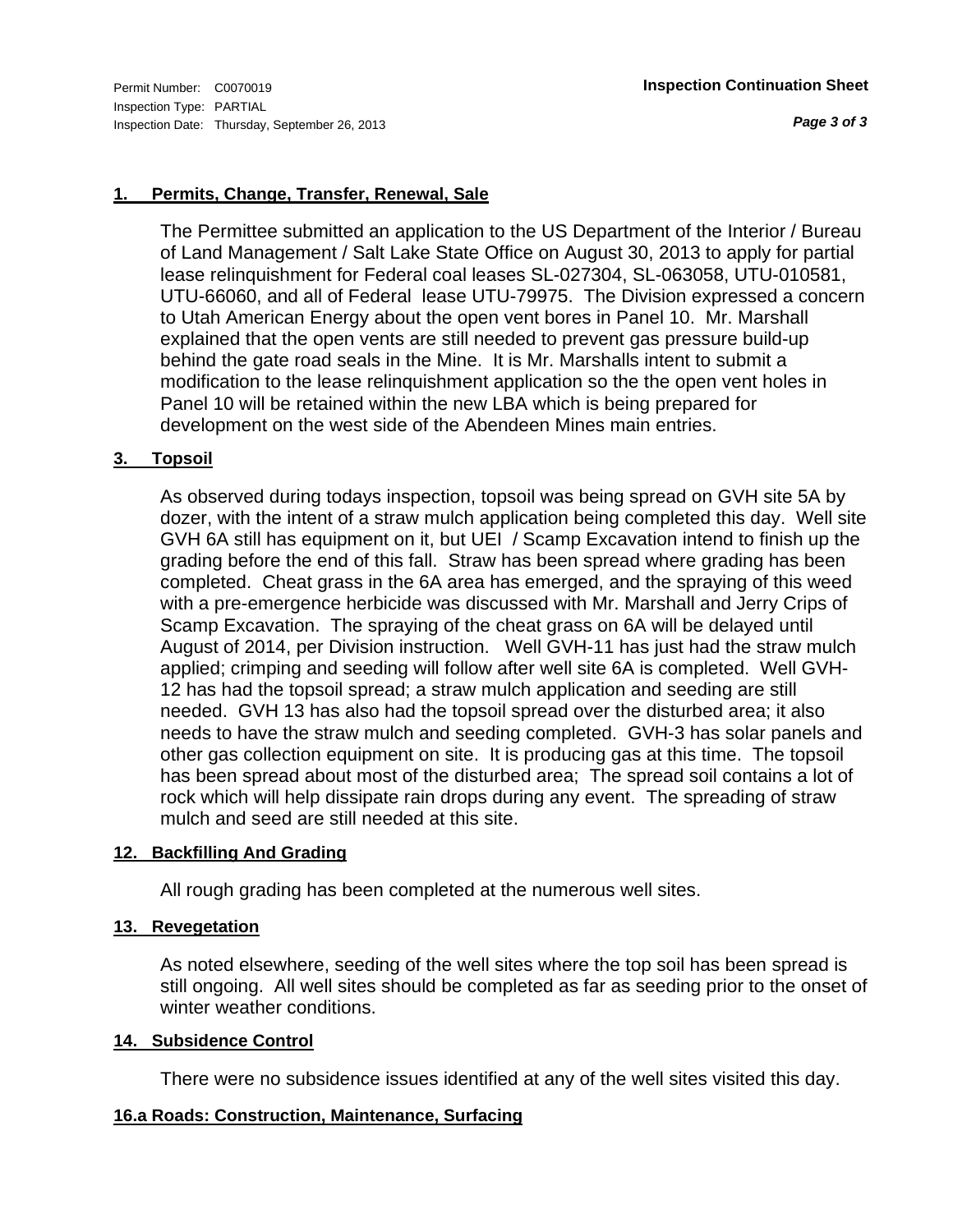

DEPARTMENT OF NATURAL RESOURCES

**MICHAEL R. STYLER Executive Director** 

#### Division of Oil, Gas and Mining

**JOHN R. BAZA Division Director** 

|  | Representatives Present During the Inspection: |
|--|------------------------------------------------|
|  | Company Kit Pappas                             |
|  | OGM Karl Houskeeper                            |

## **Inspection Report**

| Permit Number:   | C0070020                     |
|------------------|------------------------------|
| Inspection Type: | <b>PARTIAL</b>               |
| Inspection Date: | Thursday, September 26, 2013 |
| Start Date/Time: | 9/26/2013 9:30:00 AM         |
| End Date/Time:   | 9/26/2013 12:30:00 PM        |
| Last Inspection: | Tuesday, August 13, 2013     |

Inspector: Karl Houskeeper,

Weather: Partly Cloudy, Temp. 54 Deg. F.

InspectionID Report Number: 3620

Accepted by:

|                         |                           | Permitee: HIDDEN SPLENDOR RESOURCES                            |                                     |
|-------------------------|---------------------------|----------------------------------------------------------------|-------------------------------------|
|                         |                           | <b>Operator: HIDDEN SPLENDOR RESOURCES</b>                     |                                     |
|                         | <b>Site: HORIZON MINE</b> |                                                                |                                     |
|                         |                           | Address: 57 WEST 200 SOUTH, SUITE 400, SALT LAKE CITY UT 84101 |                                     |
|                         | County: <b>CARBON</b>     |                                                                |                                     |
|                         |                           | Permit Type: PERMANENT COAL PROGRAM                            |                                     |
|                         | Permit Status: ACTIVE     |                                                                |                                     |
| <b>Current Acreages</b> |                           | <b>Mineral Ownership</b>                                       | <b>Types of Operations</b>          |
| 1.577.00                | <b>Total Permitted</b>    | M<br>Federal                                                   | $\blacktriangledown$<br>Underground |
|                         | 9.50 Total Disturbed      | <b>State</b>                                                   | <b>Surface</b>                      |
|                         | <b>Phase I</b>            | County                                                         | Loadout                             |
|                         | <b>Phase II</b>           | <b>Fee</b>                                                     | Processing                          |
|                         | <b>Phase III</b>          | Other                                                          | Reprocessing                        |
|                         |                           |                                                                |                                     |

**Report summary and status for pending enforcement actions, permit conditions, Division Orders, and amendments:**

Security Guard on site during the inspection.



49 Inspector ID Number:Karl Houskeeper,

Note59#h is inspection report does not constitute and affidavit and compliance, with the regulatory program of the Division of Oil, Gas and Mining. telephone (801) 538-5340 · facsimile (801) 359-3940 · TTY (801) 538-7458 · www.ogm.utah.gov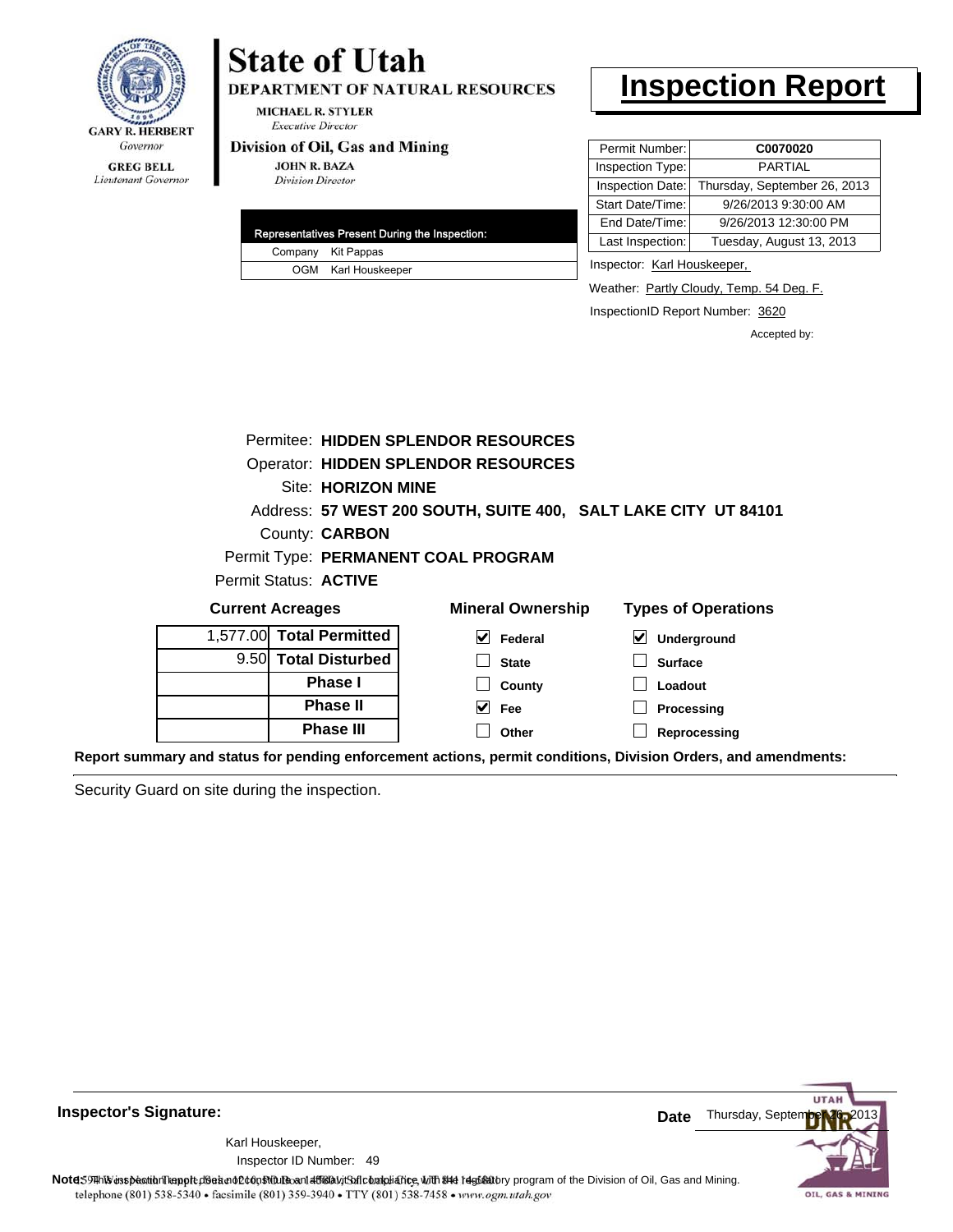#### *REVIEW OF PERMIT, PERFORMANCE STANDARDS PERMIT CONDITION REQUIREMENTS*

*1. Substantiate the elements on this inspection by checking the appropriate performance standard.*

 *a. For COMPLETE inspections provide narrative justification for any elements not fully inspected unless element is not appropriate to the site, in which case check Not Applicable.*

 *b. For PARTIAL inspections check only the elements evaluated.*

*2. Document any noncompliance situation by reference the NOV issued at the appropriate performance standard listed below.*

*3. Reference any narratives written in conjunction with this inspection at the appropriate performace standard listed below.*

|     |                                                               | Evaluated               | Not Applicable Comment  |                         | Enforcement |
|-----|---------------------------------------------------------------|-------------------------|-------------------------|-------------------------|-------------|
| 1.  | Permits, Change, Transfer, Renewal, Sale                      |                         |                         |                         |             |
| 2.  | Signs and Markers                                             | $\overline{\mathbf{v}}$ |                         | $\overline{\mathbf{v}}$ |             |
| 3.  | Topsoil                                                       |                         |                         |                         |             |
| 4.a | Hydrologic Balance: Diversions                                | $\overline{\mathsf{v}}$ |                         | $\blacktriangledown$    |             |
| 4.b | Hydrologic Balance: Sediment Ponds and Impoundments           | $\blacktriangledown$    |                         | $\blacktriangledown$    |             |
| 4.C | Hydrologic Balance: Other Sediment Control Measures           |                         |                         |                         |             |
| 4.d | Hydrologic Balance: Water Monitoring                          |                         |                         |                         |             |
| 4.e | Hydrologic Balance: Effluent Limitations                      |                         |                         |                         |             |
| 5.  | <b>Explosives</b>                                             | $\overline{\mathbf{v}}$ | $\overline{\mathbf{v}}$ |                         |             |
| 6.  | Disposal of Excess Spoil, Fills, Benches                      | $\blacktriangledown$    | ⊻                       |                         |             |
| 7.  | Coal Mine Waste, Refuse Piles, Impoundments                   | $\overline{\mathsf{v}}$ | $\blacktriangledown$    |                         |             |
| 8.  | Noncoal Waste                                                 | $\overline{\mathbf{v}}$ |                         |                         |             |
| 9.  | Protection of Fish, Wildlife and Related Environmental Issues |                         |                         |                         |             |
| 10. | Slides and Other Damage                                       |                         |                         |                         |             |
| 11. | Contemporaneous Reclamation                                   |                         |                         |                         |             |
| 12. | <b>Backfilling And Grading</b>                                |                         |                         |                         |             |
| 13. | Revegetation                                                  |                         |                         |                         |             |
| 14. | Subsidence Control                                            |                         |                         |                         |             |
|     | 15. Cessation of Operations                                   |                         |                         |                         |             |
|     | 16.a Roads: Construction, Maintenance, Surfacing              |                         |                         |                         |             |
|     | 16.b Roads: Drainage Controls                                 |                         |                         |                         |             |
| 17. | <b>Other Transportation Facilities</b>                        |                         |                         |                         |             |
| 18. | Support Facilities, Utility Installations                     |                         |                         |                         |             |
|     | 19. AVS Check                                                 |                         |                         |                         |             |
| 20. | Air Quality Permit                                            |                         |                         |                         |             |
| 21. | Bonding and Insurance                                         |                         |                         |                         |             |
|     | 22. Other                                                     | $\overline{\mathbf{v}}$ |                         | V                       |             |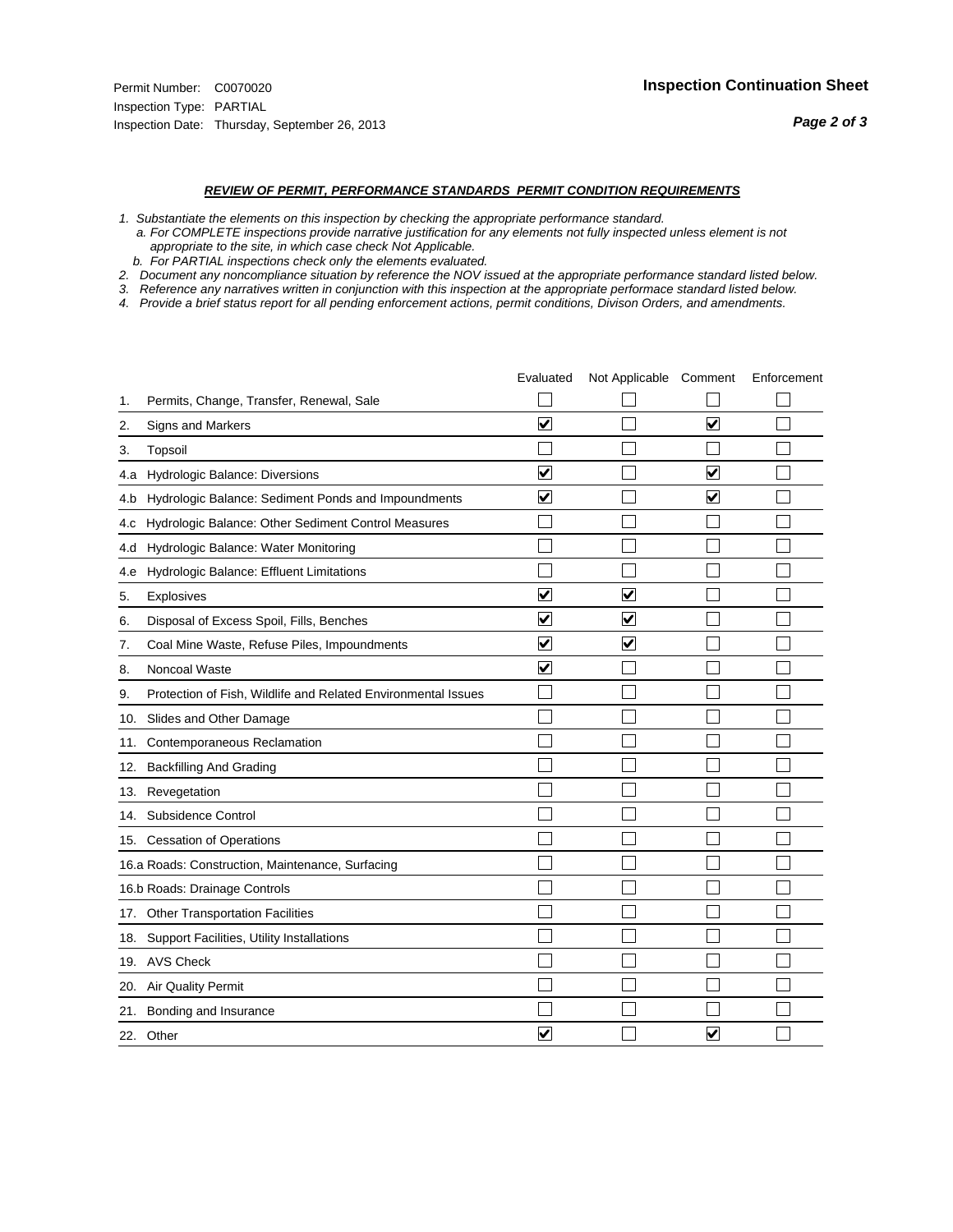#### **2. Signs and Markers**

The mine identification sign was observed as part of the partial inspection. The sign is placed at the entrance into the mining permit area. M The sign contains all of the required information required by regulations.

#### **4.a Hydrologic Balance: Diversions**

The main diversion to the side of the Office area is open and functional/

#### **4.b Hydrologic Balance: Sediment Ponds and Impoundments**

The water level in the sediment pond is near the spill way, but has not discharge. The pond has received water from recent storm events.

#### **22. Other**

Some of the five gallon cans of oil and grease have been removed since the previous inspection. About three and a half pallets remains on site. The containers have been gathered and organized neatly onto wooden pallets.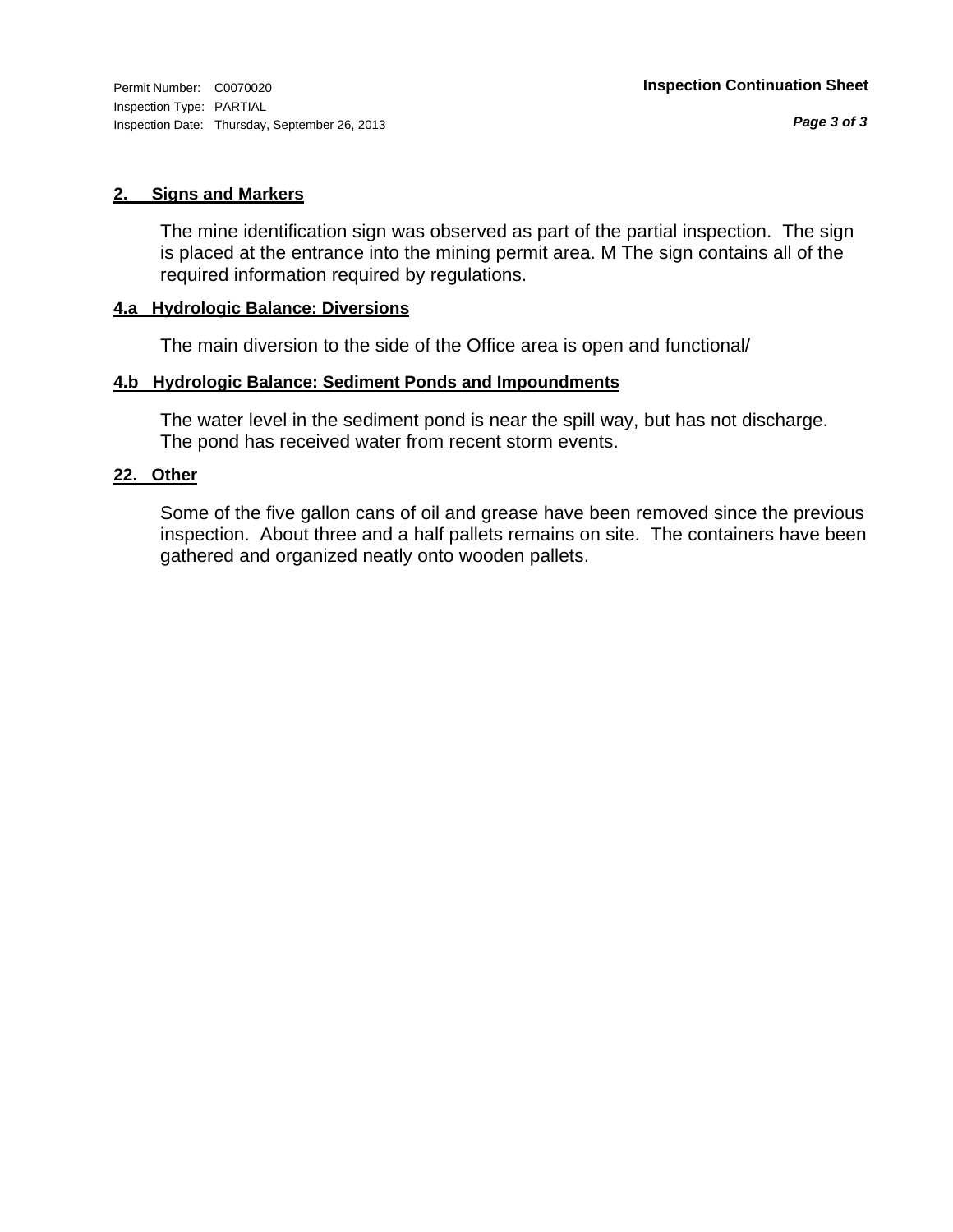

**DEPARTMENT OF NATURAL RESOURCES** 

**MICHAEL R. STYLER Executive Director** 

#### Division of Oil, Gas and Mining

**JOHN R. BAZA Division Director** 

|  | Representatives Present During the Inspection: |
|--|------------------------------------------------|
|  | Company Victor Fausett                         |
|  | OGM Steve Demczak                              |

### **Inspection Report**

| Permit Number:   | C0070022                    |
|------------------|-----------------------------|
| Inspection Type: | <b>COMPLETE</b>             |
| Inspection Date: | Tuesday, September 10, 2013 |
| Start Date/Time: | 9/10/2013 9:00:00 AM        |
| End Date/Time:   | 9/10/2013 1:00:00 PM        |
| Last Inspection: | Wednesday, August 14, 2013  |

Inspector: Steve Demczak,

Weather: Cloudy, 70's

InspectionID Report Number: 3607

Accepted by:

|                                                         |  | Permitee: SAVAGE SERVICES CORP |                          |                            |
|---------------------------------------------------------|--|--------------------------------|--------------------------|----------------------------|
| <b>Operator: SAVAGE SERVICES CORP</b>                   |  |                                |                          |                            |
|                                                         |  | Site: SAVAGE COAL TERMINAL     |                          |                            |
| Address: 6340 S 3000 E STE 600, SALT LAKE CITY UT 84121 |  |                                |                          |                            |
| County: <b>CARBON</b>                                   |  |                                |                          |                            |
| Permit Type: PERMANENT COAL PROGRAM                     |  |                                |                          |                            |
| Permit Status: ACTIVE                                   |  |                                |                          |                            |
| <b>Current Acreages</b>                                 |  |                                | <b>Mineral Ownership</b> | <b>Types of Operations</b> |
| 153.46 Total Permitted                                  |  |                                | Federal                  | <b>Underground</b>         |

| <b>Phase III</b>               | Other                   | Reprocessing        |
|--------------------------------|-------------------------|---------------------|
| <b>Phase II</b>                | Fee                     | Processing          |
| <b>Phase I</b>                 | $\mathcal{L}$<br>County | V<br>Loadout        |
| 132.50 Total Disturbed         | <b>State</b>            | V<br><b>Surface</b> |
| 153.461 <b>Total Permitted</b> | Federal                 | $\vee$ Underground  |

**Report summary and status for pending enforcement actions, permit conditions, Division Orders, and amendments:**

The railroad spur has been graded and track will be laid in the near future. The track is on site. The addition track spur will be used for loading of crude oil.

The haul roads were muddy with several trucks unloading coal during the inspection.

The preparation plant was idle.

The Savage site has been receiving several days of rainfall. There are several diversions and culverts which sediment has started to build-up within.

**Inspector's Signature:**

39 Inspector ID Number:Steve Demczak,



Note59#h% inspection reppt does not constitute an affidavit of compliance, with the regulatory program of the Division of Oil, Gas and Mining. telephone (801) 538-5340 · facsimile (801) 359-3940 · TTY (801) 538-7458 · www.ogm.utah.gov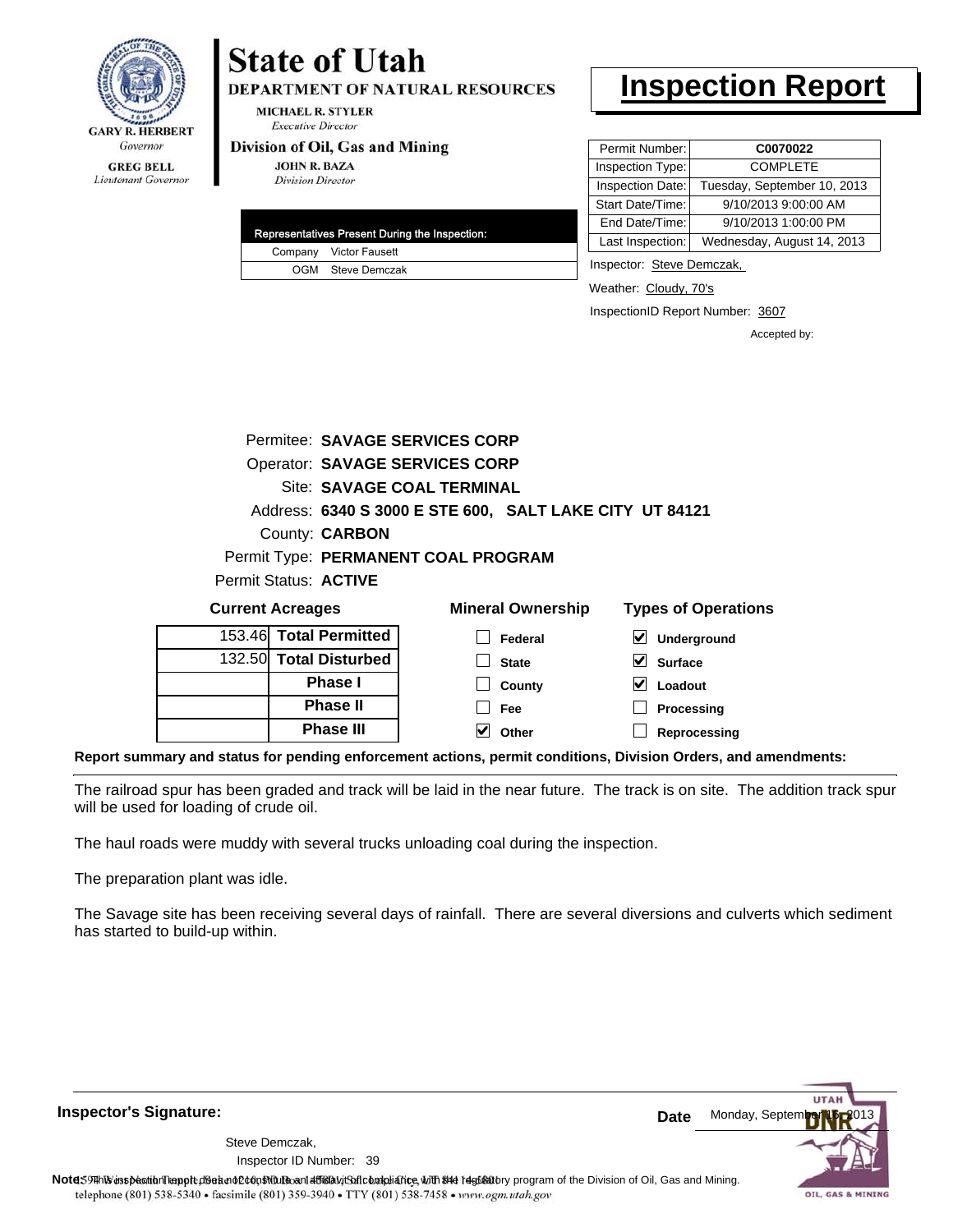#### *REVIEW OF PERMIT, PERFORMANCE STANDARDS PERMIT CONDITION REQUIREMENTS*

*1. Substantiate the elements on this inspection by checking the appropriate performance standard.*

 *a. For COMPLETE inspections provide narrative justification for any elements not fully inspected unless element is not appropriate to the site, in which case check Not Applicable.*

 *b. For PARTIAL inspections check only the elements evaluated.*

*2. Document any noncompliance situation by reference the NOV issued at the appropriate performance standard listed below.*

*3. Reference any narratives written in conjunction with this inspection at the appropriate performace standard listed below.*

|     |                                                               | Evaluated               | Not Applicable Comment          |                         | Enforcement |
|-----|---------------------------------------------------------------|-------------------------|---------------------------------|-------------------------|-------------|
| 1.  | Permits, Change, Transfer, Renewal, Sale                      | $\overline{\mathsf{v}}$ |                                 | V                       |             |
| 2.  | Signs and Markers                                             | $\overline{\mathbf{v}}$ |                                 | $\blacktriangledown$    |             |
| 3.  | Topsoil                                                       | $\overline{\mathbf{v}}$ |                                 | $\overline{\mathsf{v}}$ |             |
| 4.a | Hydrologic Balance: Diversions                                | $\overline{\mathsf{v}}$ |                                 | $\overline{\mathbf{v}}$ |             |
| 4.b | Hydrologic Balance: Sediment Ponds and Impoundments           | $\blacktriangledown$    |                                 | ⊻                       |             |
| 4.c | Hydrologic Balance: Other Sediment Control Measures           |                         | $\overline{\mathbf{v}}$         |                         |             |
| 4.d | Hydrologic Balance: Water Monitoring                          | $\overline{\mathbf{v}}$ |                                 | $\overline{\mathbf{v}}$ |             |
| 4.e | Hydrologic Balance: Effluent Limitations                      | $\overline{\mathbf{v}}$ |                                 | $\blacktriangledown$    |             |
| 5.  | <b>Explosives</b>                                             |                         | ⊽                               |                         |             |
| 6.  | Disposal of Excess Spoil, Fills, Benches                      |                         | $\blacktriangledown$            |                         |             |
| 7.  | Coal Mine Waste, Refuse Piles, Impoundments                   | $\overline{\mathbf{v}}$ |                                 | $\overline{\mathbf{v}}$ |             |
| 8.  | Noncoal Waste                                                 | $\overline{\mathbf{v}}$ |                                 | $\overline{\mathbf{v}}$ |             |
| 9.  | Protection of Fish, Wildlife and Related Environmental Issues | $\overline{\mathbf{v}}$ |                                 |                         |             |
| 10. | Slides and Other Damage                                       | $\overline{\mathbf{v}}$ |                                 |                         |             |
| 11. | Contemporaneous Reclamation                                   |                         | ☑                               |                         |             |
| 12. | <b>Backfilling And Grading</b>                                |                         | $\overline{\mathbf{v}}$         |                         |             |
| 13. | Revegetation                                                  |                         | $\overline{\blacktriangledown}$ |                         |             |
| 14. | Subsidence Control                                            |                         | $\overline{\mathbf{v}}$         |                         |             |
| 15. | <b>Cessation of Operations</b>                                |                         | $\overline{\blacktriangledown}$ |                         |             |
|     | 16.a Roads: Construction, Maintenance, Surfacing              | ⊽                       |                                 | $\overline{\mathbf{v}}$ |             |
|     | 16.b Roads: Drainage Controls                                 | $\overline{\mathbf{v}}$ |                                 | $\overline{\mathbf{v}}$ |             |
| 17. | <b>Other Transportation Facilities</b>                        | $\overline{\mathbf{v}}$ |                                 |                         |             |
| 18. | Support Facilities, Utility Installations                     | $\overline{\mathbf{v}}$ |                                 |                         |             |
|     | 19. AVS Check                                                 | $\overline{\mathbf{v}}$ |                                 |                         |             |
| 20. | Air Quality Permit                                            | $\checkmark$            |                                 |                         |             |
| 21. | Bonding and Insurance                                         | $\overline{\mathbf{v}}$ |                                 | $\blacktriangledown$    |             |
|     | 22. Other                                                     |                         |                                 |                         |             |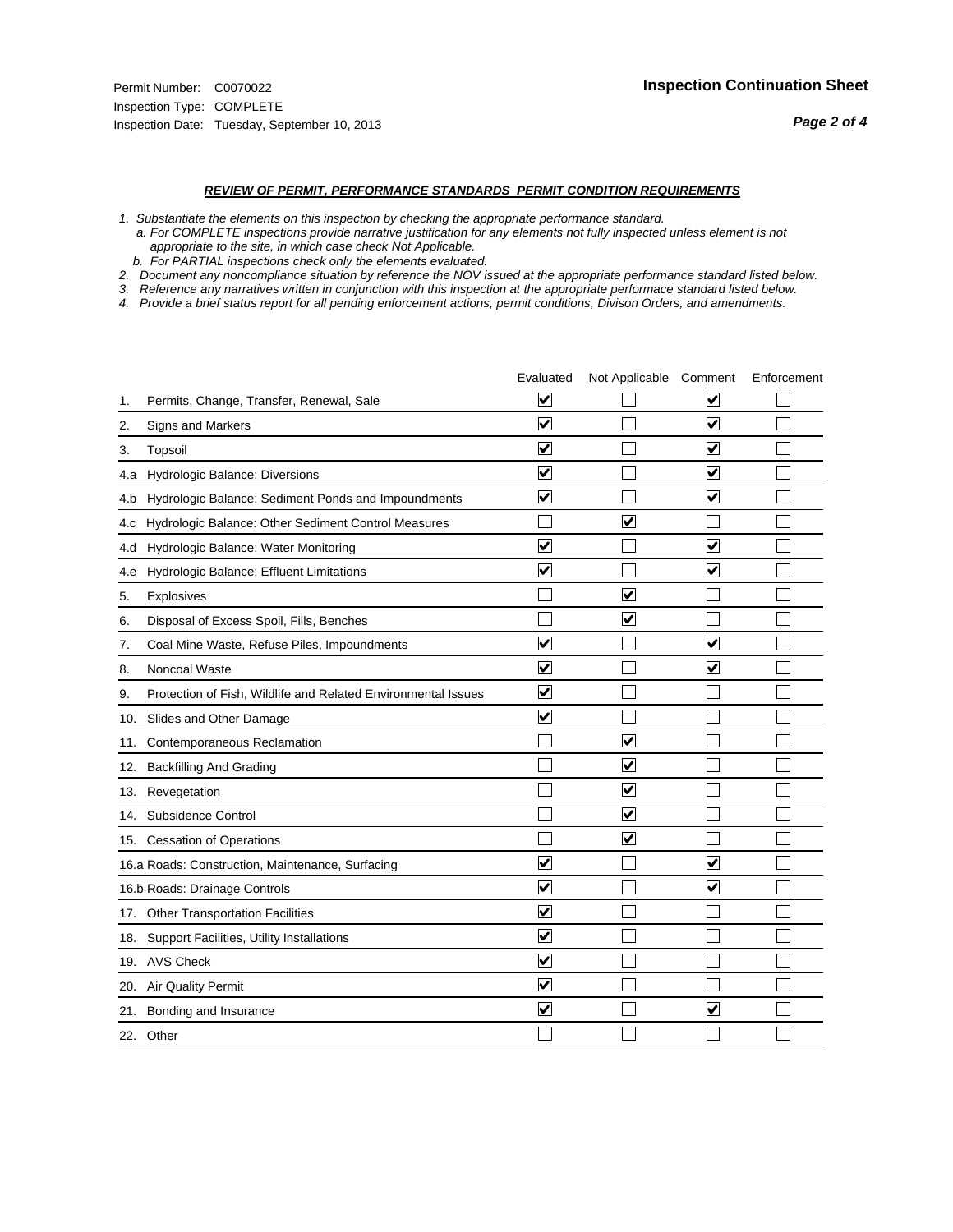*Page 3 of 4*

#### **1. Permits, Change, Transfer, Renewal, Sale**

The current DOGM permit for C/007/022 remains in effect through August 6, 2014. The SPCC plan was last certified by Mr. Dan Guy, P.E., in March of 2010. The Air Qualitiy Permit is DAQE-AN11793000-7-08.

#### **2. Signs and Markers**

Identification sign was at gate to permit area. The information meets the minimum requirements of the R645 Coal Rules.

#### **3. Topsoil**

The topsoil pile has been receiving heavy rains for several days. I did not see any signs of water erosion.

#### **4.a Hydrologic Balance: Diversions**

All diversions were functioning but many now need cleaned out since the recent rainfall. Coal fines have started to fill up the diversions and culverts. Permittee has stated that they will degrade diversions and clean out the culverts.

#### **4.b Hydrologic Balance: Sediment Ponds and Impoundments**

All sediment ponds did contain water due to the recent rainstorms. No sediment pond was discharging during my inspection. No hazardous conditions were noticed during the inspection. The sediment ponds were inspected on June18, 2013 by Dan Guy. No hazardous conditions were reported. The was the second quarter sediment pond inspection.

#### **4.d Hydrologic Balance: Water Monitoring**

The water monitoring information is reviewed in Salt Lake City.

#### **4.e Hydrologic Balance: Effluent Limitations**

There were no discharges of water from the sediment ponds for the second quarter of 2013. All UPDES reports had no discharge. The site did not discharge for the first quarter of 2013. The permittee has submitted for a new UPDES Permit. The current permit has expired and waiting for a new one to be issued. The permittee submitted the necessary information to Water Quality in a timely manner.

#### **7. Coal Mine Waste, Refuse Piles, Impoundments**

The refuse pile was inspected by Dan Guy on June 18, 2013. No hazardous conditions were reported. The refuse pile is small. Maybe there are two semi trucks of material. I did not see any hazardous conditions to the refuse pile.

#### **8. Noncoal Waste**

The site was clear of non-coal waste materials.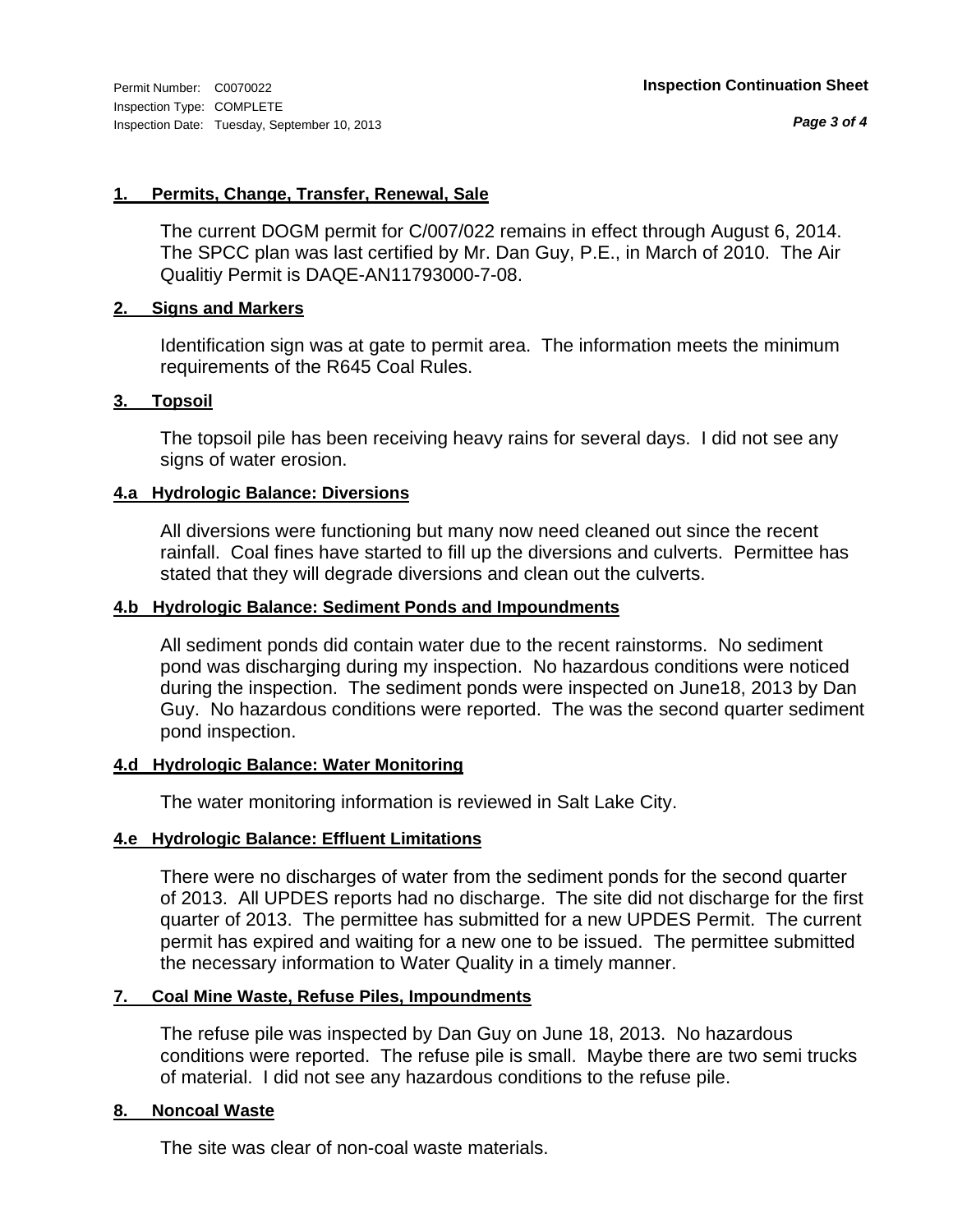#### **16.a Roads: Construction, Maintenance, Surfacing**

The roads were muddy with no dust control problems.

#### **16.b Roads: Drainage Controls**

Road drainage was functioning as designed. Some culverts and diversions will need to be cleanout due to the recent rainstorms.

#### **21. Bonding and Insurance**

The Permittee provided the Division with a general liability insurance re-newal form on April 1, 2013 from Marsh USA Risk and Insurance Services. The coverage will automatically re-new on April 1, 2014. Coverage amounts for each occurrence and general aggregate categories are adequate. Coverage for explosives damage is not specifically excluded. The cancellation clause meets the Division notification requirements contained within the policy. The posted bond amount to ensure reclamation of this site is \$ 2,525,000. The surety (Liberty Mutual Insurance Company) has an A.M. Best rating of "A", as of December 31, 2010.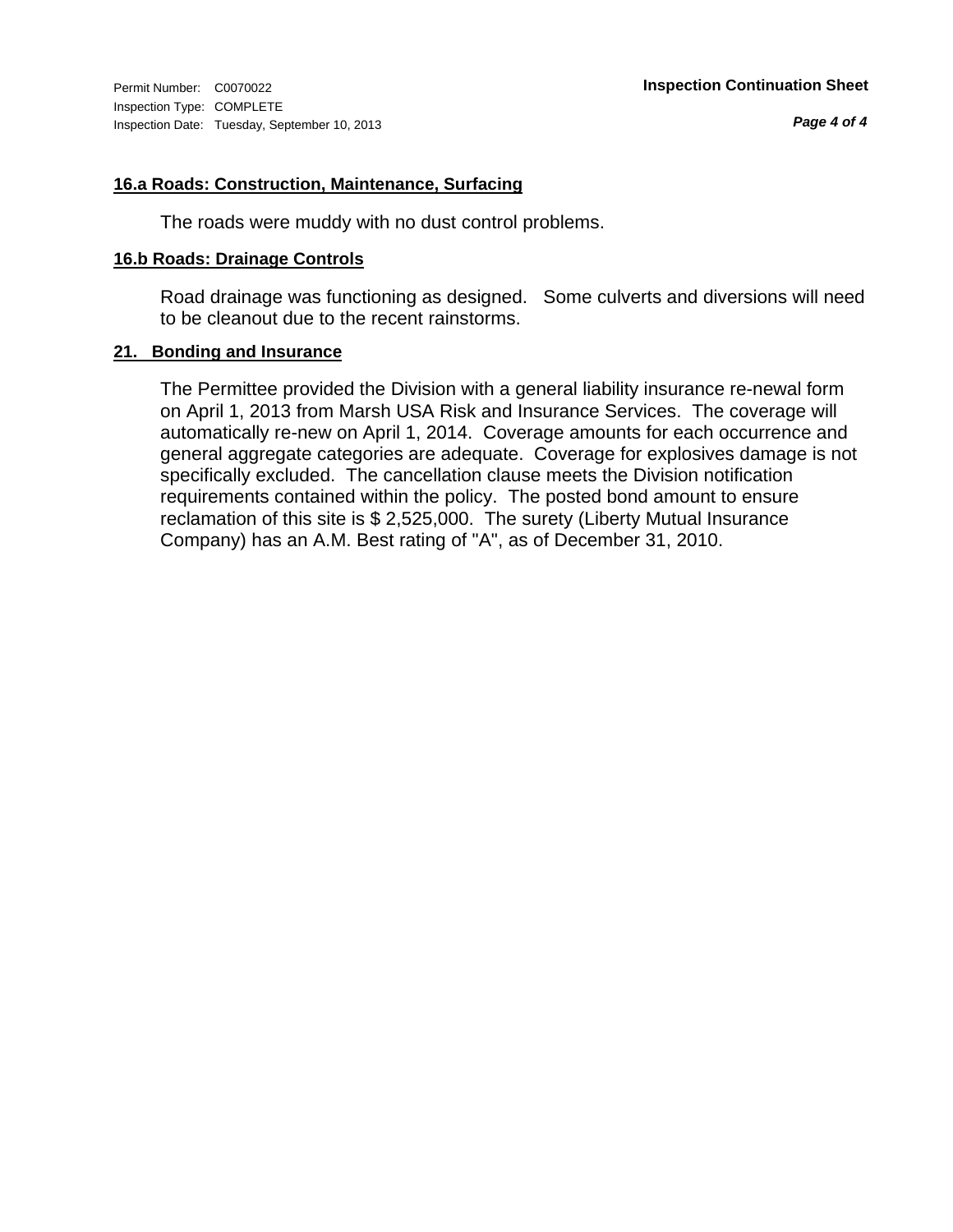

### **State of Utah DEPARTMENT OF NATURAL RESOURCES**

**MICHAEL R. STYLER Executive Director** 

#### Division of Oil, Gas and Mining

**Phase II Phase III**

**JOHN R. BAZA Division Director** 

| Representatives Present During the Inspection: |                    |
|------------------------------------------------|--------------------|
|                                                | OGM Amanda Daniels |

### **Inspection Report**

| Permit Number:   | C0070033                                       |
|------------------|------------------------------------------------|
| Inspection Type: | <b>COMPLETE</b>                                |
|                  | Inspection Date: Wednesday, September 25, 2013 |
| Start Date/Time: | 9/25/2013 11:30:00 AM                          |
| End Date/Time:   | 9/25/2013 12:30:00 PM                          |
| Last Inspection: | Wednesday, August 28, 2013                     |

Inspector: Amanda Daniels,

Weather: Cool, 55F

InspectionID Report Number: 3623

**Processing Reprocessing** Accepted by:

|                                     |  |                        | Permitee: INTERMOUNTAIN POWER AGENCY         |                            |
|-------------------------------------|--|------------------------|----------------------------------------------|----------------------------|
|                                     |  |                        | Operator: AMERICA WEST RESOURCES, INC.       |                            |
|                                     |  | Site: WILDCAT LOADOUT  |                                              |                            |
|                                     |  |                        | Address: 3266 SOUTH 125 WEST, PRICE UT 84501 |                            |
|                                     |  | County: <b>CARBON</b>  |                                              |                            |
| Permit Type: PERMANENT COAL PROGRAM |  |                        |                                              |                            |
|                                     |  | Permit Status: ACTIVE  |                                              |                            |
| <b>Current Acreages</b>             |  |                        | <b>Mineral Ownership</b>                     | <b>Types of Operations</b> |
|                                     |  | 100.00 Total Permitted | V<br>Federal                                 | Underground                |
|                                     |  | 78.45 Total Disturbed  | <b>State</b>                                 | <b>Surface</b>             |
|                                     |  | <b>Phase I</b>         | County                                       | Loadout                    |

**Report summary and status for pending enforcement actions, permit conditions, Division Orders, and amendments:**

The facility was loading a coal train at the time of the inspection. Coal trucks were also delivering coal. The site was wet and there was evidence of recent rain events. All of the sediment control ponds contained water and Pond D discharged once in September.

 $\Box$ 

**Fee Other**

**UTA** Thursday, Septer **Date** Amanda Daniels, 67 Inspector ID Number:Note59#h% inspection reppt does not constitute an affidavit of compliance, with the regulatory program of the Division of Oil, Gas and Mining. telephone (801) 538-5340 · facsimile (801) 359-3940 · TTY (801) 538-7458 · www.ogm.utah.gov OIL, GAS & MINING

**Inspector's Signature:**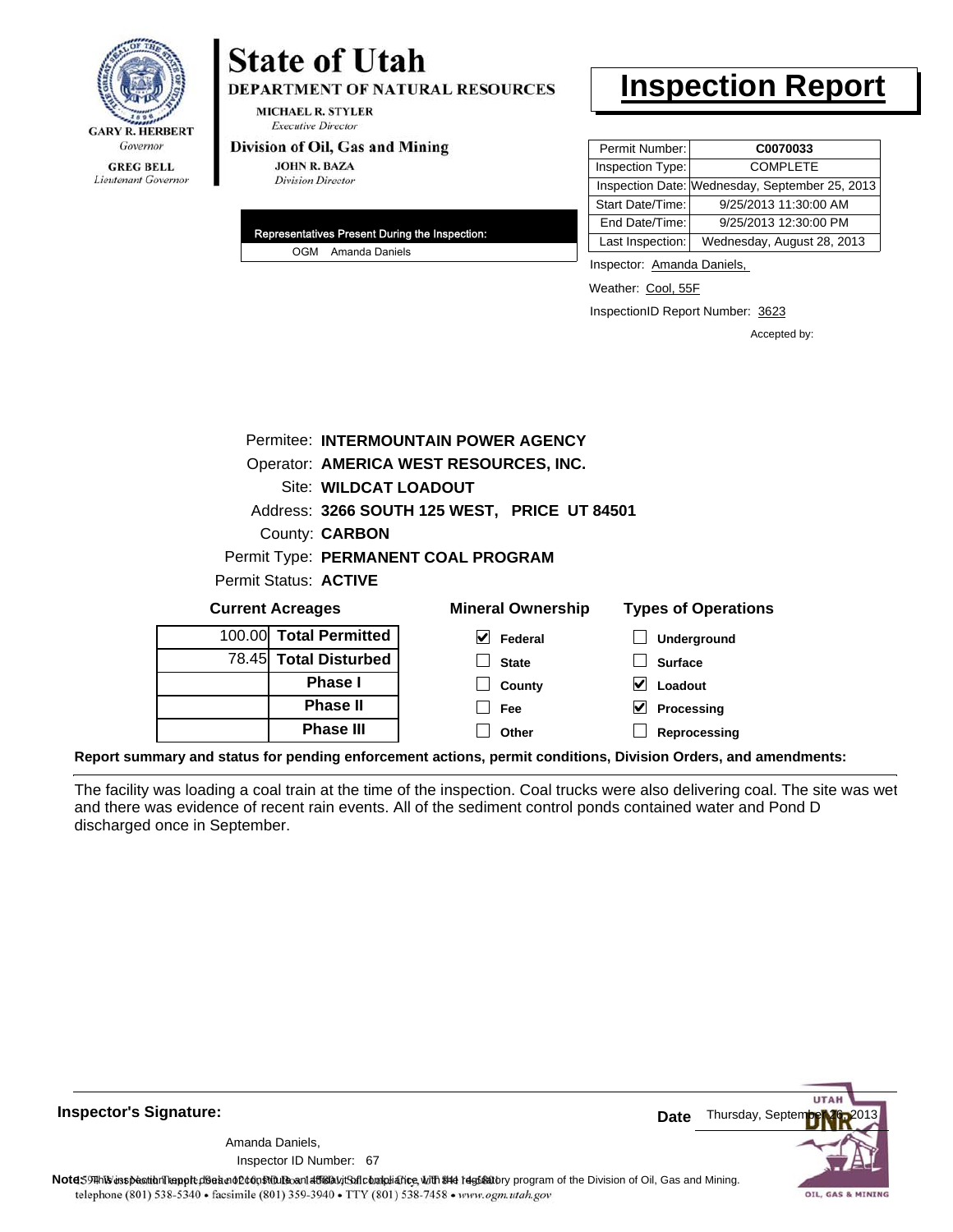#### *REVIEW OF PERMIT, PERFORMANCE STANDARDS PERMIT CONDITION REQUIREMENTS*

*1. Substantiate the elements on this inspection by checking the appropriate performance standard.*

 *a. For COMPLETE inspections provide narrative justification for any elements not fully inspected unless element is not appropriate to the site, in which case check Not Applicable.*

 *b. For PARTIAL inspections check only the elements evaluated.*

*2. Document any noncompliance situation by reference the NOV issued at the appropriate performance standard listed below.*

*3. Reference any narratives written in conjunction with this inspection at the appropriate performace standard listed below.*

|     |                                                               | Evaluated                       | Not Applicable Comment  |                         | Enforcement |
|-----|---------------------------------------------------------------|---------------------------------|-------------------------|-------------------------|-------------|
| 1.  | Permits, Change, Transfer, Renewal, Sale                      | V                               |                         |                         |             |
| 2.  | <b>Signs and Markers</b>                                      | $\overline{\mathbf{v}}$         |                         | $\blacktriangledown$    |             |
| 3.  | Topsoil                                                       | $\overline{\mathbf{v}}$         |                         | $\overline{\mathbf{v}}$ |             |
| 4.a | Hydrologic Balance: Diversions                                | ⊽                               |                         | $\blacktriangledown$    |             |
| 4.b | Hydrologic Balance: Sediment Ponds and Impoundments           | $\blacktriangledown$            |                         | $\blacktriangledown$    |             |
| 4.C | Hydrologic Balance: Other Sediment Control Measures           |                                 |                         |                         |             |
| 4.d | Hydrologic Balance: Water Monitoring                          | ✓                               |                         | $\blacktriangledown$    |             |
| 4.e | Hydrologic Balance: Effluent Limitations                      | $\overline{\mathbf{v}}$         |                         |                         |             |
| 5.  | Explosives                                                    |                                 | $\overline{\mathsf{v}}$ |                         |             |
| 6.  | Disposal of Excess Spoil, Fills, Benches                      | $\blacktriangledown$            |                         |                         |             |
| 7.  | Coal Mine Waste, Refuse Piles, Impoundments                   | $\blacktriangledown$            |                         | $\blacktriangledown$    |             |
| 8.  | Noncoal Waste                                                 | $\bm{\mathsf{v}}$               |                         |                         |             |
| 9.  | Protection of Fish, Wildlife and Related Environmental Issues | $\blacktriangledown$            |                         |                         |             |
| 10. | Slides and Other Damage                                       |                                 | ⊽                       |                         |             |
| 11. | Contemporaneous Reclamation                                   |                                 | V                       |                         |             |
| 12. | <b>Backfilling And Grading</b>                                |                                 | $\overline{\mathbf{v}}$ |                         |             |
| 13. | Revegetation                                                  |                                 | $\overline{\mathbf{v}}$ |                         |             |
| 14. | Subsidence Control                                            |                                 | $\overline{\mathsf{v}}$ |                         |             |
|     | 15. Cessation of Operations                                   |                                 | ⊽                       |                         |             |
|     | 16.a Roads: Construction, Maintenance, Surfacing              | ☑                               |                         | $\overline{\mathbf{v}}$ |             |
|     | 16.b Roads: Drainage Controls                                 | $\overline{\mathbf{v}}$         |                         | $\blacktriangledown$    |             |
|     | 17. Other Transportation Facilities                           |                                 | $\overline{\mathbf{v}}$ |                         |             |
| 18. | Support Facilities, Utility Installations                     |                                 | $\overline{\mathsf{v}}$ |                         |             |
|     | 19. AVS Check                                                 | $\blacktriangledown$            |                         |                         |             |
| 20. | <b>Air Quality Permit</b>                                     | ⊻                               |                         | V                       |             |
|     | 21. Bonding and Insurance                                     | $\overline{\blacktriangledown}$ |                         | $\blacktriangledown$    |             |
|     | 22. Other                                                     |                                 |                         |                         |             |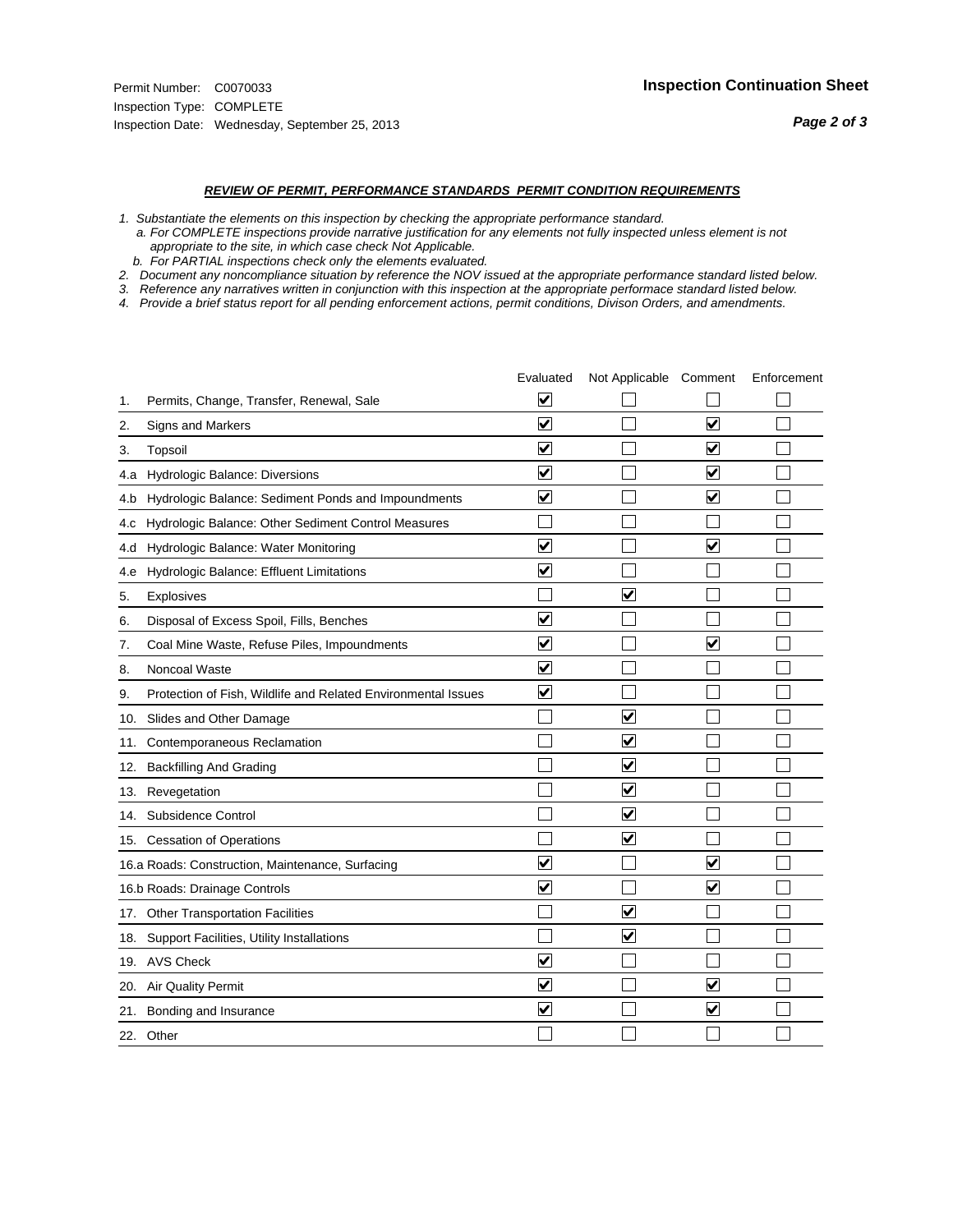#### **2. Signs and Markers**

Facility information displayed at the main entrance to the site.

#### **3. Topsoil**

Topsoil piles are properly marked and berms around the piles were well maintained.

#### **4.a Hydrologic Balance: Diversions**

Diversions throughout the site appeared to be clear of debris.

#### **4.b Hydrologic Balance: Sediment Ponds and Impoundments**

All sediment control ponds contained water. Ponds and impoundments were inspected by T. Paluso on June 26, 2013.

#### **4.d Hydrologic Balance: Water Monitoring**

Sediment ponds do not typically discharge, but on the monring of Sept. 9, 2013, it was observed that Pond D had discharge the day before (Sunday) but no one was at the facility so a sample was not taken. The Gordon Creek area had experienced flash flooding at the same time. The facility should update the UPDES permit with DEQ. DEQ sent a letter to the permittee and sent a copy to the Division informing the permittee that the permit needs to be updated since the facility is now trans-loading oil as well as loading coal. The letter noted that this may require some updates to the sediment control ponds.

#### **7. Coal Mine Waste, Refuse Piles, Impoundments**

Refuse piles were inspected and certified by T. Paluso on June 26, 2013, no problems were noted.

#### **16.a Roads: Construction, Maintenance, Surfacing**

Roads appeared to be well maintained.

#### **16.b Roads: Drainage Controls**

Ditches along the roads were free of debris.

#### **20. Air Quality Permit**

The Air Quality permit held by the permittee allows for 5.5 million tons of coal throughput in a 12 month period, a copy is kept on had at the facility.

#### **21. Bonding and Insurance**

The facility is self-insured.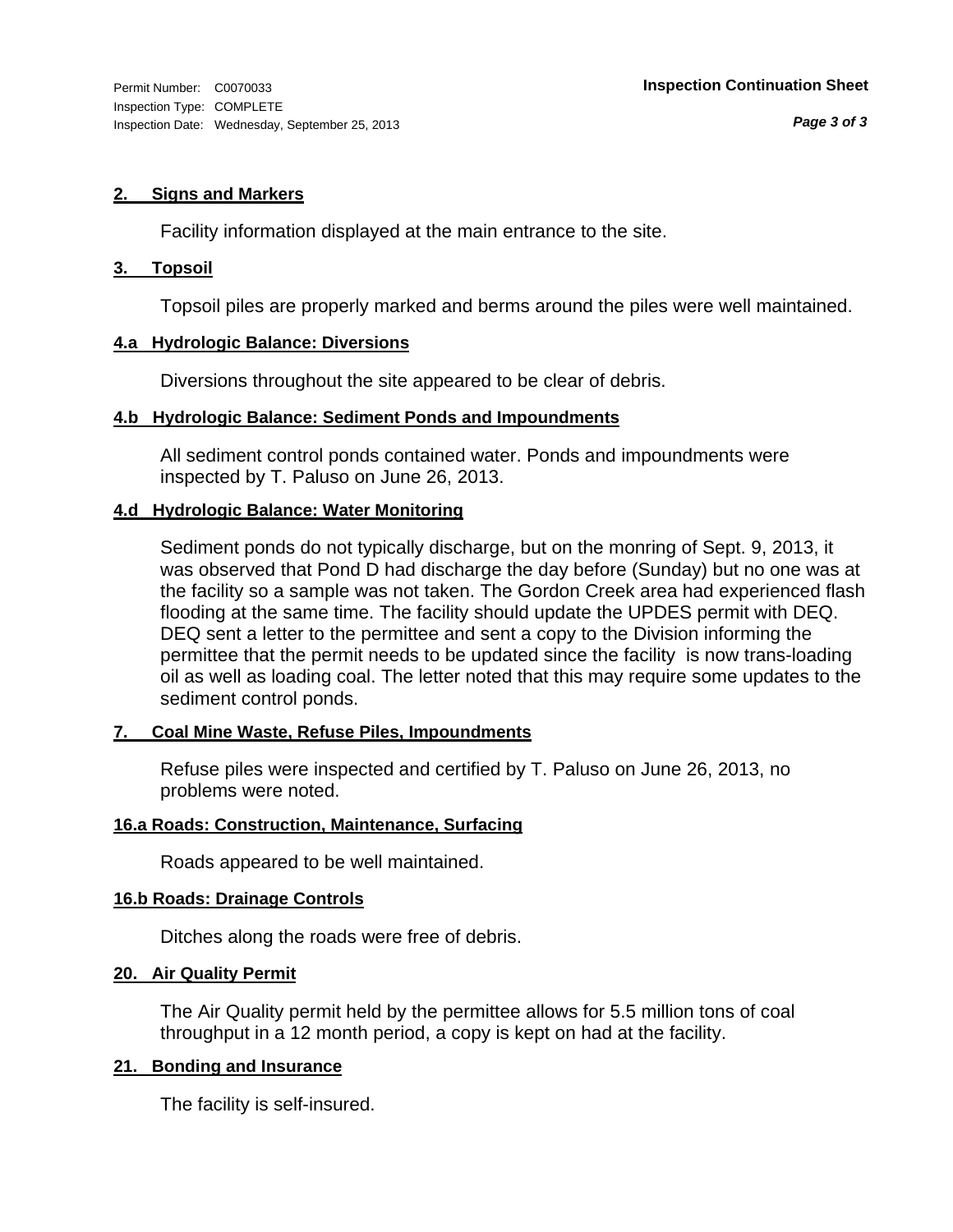

Lieutenant Governor

## **State of Utah**

DEPARTMENT OF NATURAL RESOURCES

**MICHAEL R. STYLER Executive Director** 

#### Division of Oil, Gas and Mining

**JOHN R. BAZA Division Director** 

| Representatives Present During the Inspection: |
|------------------------------------------------|
| Company Rusty Netz                             |
| OGM Karl Houskeeper                            |

### **Inspection Report**

| Permit Number:   | C0070035                     |
|------------------|------------------------------|
| Inspection Type: | <b>COMPLETE</b>              |
| Inspection Date: | Thursday, September 19, 2013 |
| Start Date/Time: | 9/19/2013 8:30:00 AM         |
| End Date/Time:   | 9/19/2013 12:03:00 PM        |
| Last Inspection: | Wednesday, August 14, 2013   |

Inspector: Karl Houskeeper,

Weather: Clearr Skies, Temp. 60 Deg. F.

InspectionID Report Number: 3616

Accepted by:

|      | Permitee: SUNNYSIDE COGENERATION ASSOCIATES        |                                         |                            |  |  |  |
|------|----------------------------------------------------|-----------------------------------------|----------------------------|--|--|--|
|      | <b>Operator: SUNNYSIDE COGENERATION ASSOCIATES</b> |                                         |                            |  |  |  |
|      |                                                    | Site: SUNNYSIDE REFUSE & SLURRY         |                            |  |  |  |
|      |                                                    | Address: PO BOX 159, SUNNYSIDE UT 84539 |                            |  |  |  |
|      | County: <b>CARBON</b>                              |                                         |                            |  |  |  |
|      |                                                    | Permit Type: PERMANENT COAL PROGRAM     |                            |  |  |  |
|      | Permit Status: ACTIVE                              |                                         |                            |  |  |  |
|      | <b>Current Acreages</b>                            | <b>Mineral Ownership</b>                | <b>Types of Operations</b> |  |  |  |
|      | 241.25 Total Permitted                             | Federal                                 | <b>Underground</b>         |  |  |  |
|      | 196.65 Total Disturbed                             | <b>State</b>                            | <b>Surface</b>             |  |  |  |
| 5.35 | <b>Phase I</b>                                     | County                                  | Loadout                    |  |  |  |
| 5.35 | <b>Phase II</b>                                    | V<br><b>Fee</b>                         | Processing                 |  |  |  |
| 5.35 | <b>Phase III</b>                                   | Other                                   | M<br>Reprocessing          |  |  |  |

**Report summary and status for pending enforcement actions, permit conditions, Division Orders, and amendments:**

**Inspector's Signature:**

49 Inspector ID Number:Karl Houskeeper,



Note: 59 This inspection report does not constitute and affidavit of compliance, with the deptatory program of the Division of Oil, Gas and Mining.<br>telephone (801) 538-5340 • facsimile (801) 359-3940 • TTY (801) 538-7458 •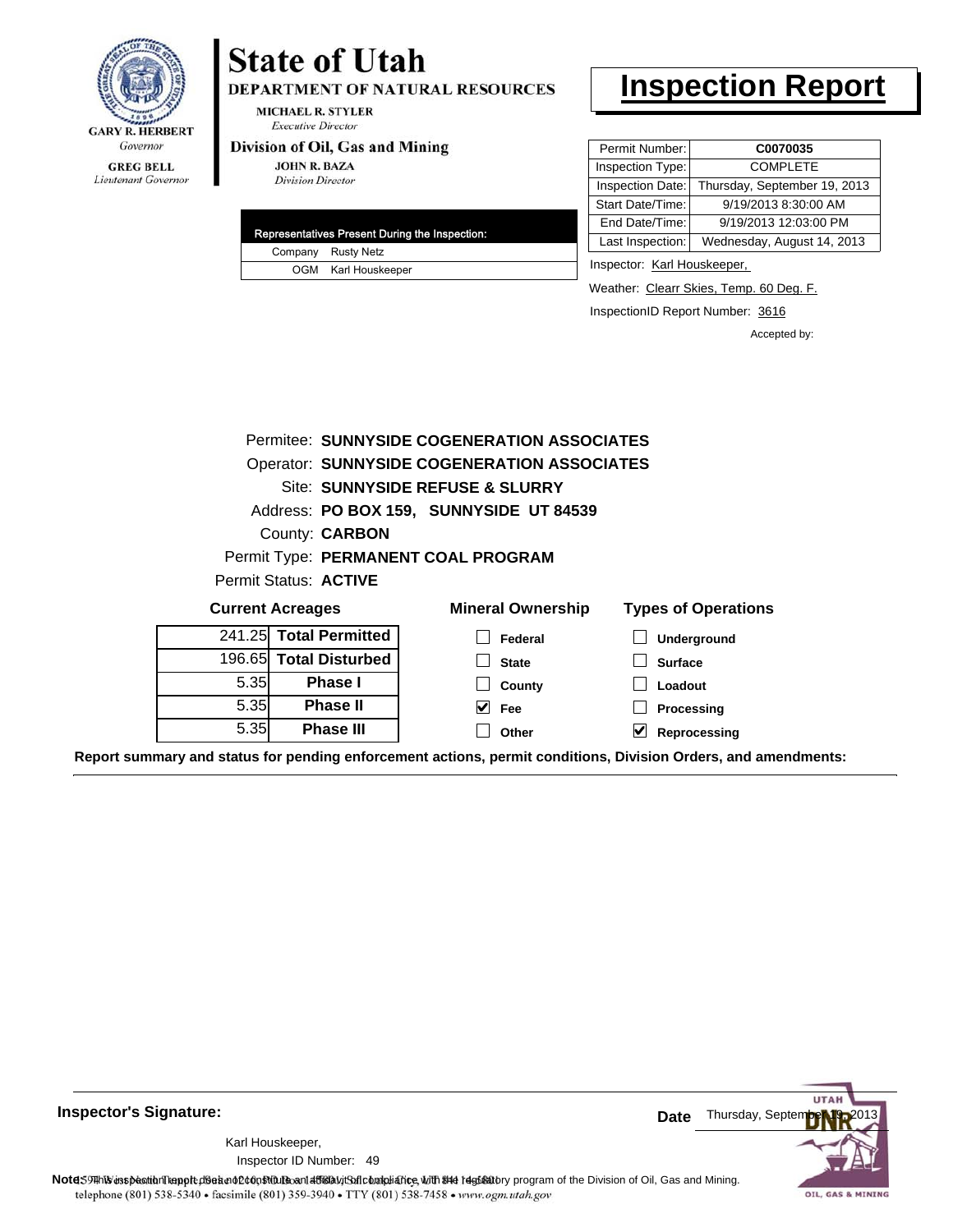#### *REVIEW OF PERMIT, PERFORMANCE STANDARDS PERMIT CONDITION REQUIREMENTS*

*1. Substantiate the elements on this inspection by checking the appropriate performance standard.*

 *a. For COMPLETE inspections provide narrative justification for any elements not fully inspected unless element is not appropriate to the site, in which case check Not Applicable.*

 *b. For PARTIAL inspections check only the elements evaluated.*

*2. Document any noncompliance situation by reference the NOV issued at the appropriate performance standard listed below.*

*3. Reference any narratives written in conjunction with this inspection at the appropriate performace standard listed below.*

|     |                                                               | Evaluated                       | Not Applicable Comment  |                                 | Enforcement |
|-----|---------------------------------------------------------------|---------------------------------|-------------------------|---------------------------------|-------------|
| 1.  | Permits, Change, Transfer, Renewal, Sale                      | V                               |                         | V                               |             |
| 2.  | <b>Signs and Markers</b>                                      | $\overline{\mathbf{v}}$         |                         | $\overline{\blacktriangledown}$ |             |
| 3.  | Topsoil                                                       | $\overline{\mathbf{v}}$         |                         |                                 |             |
| 4.a | Hydrologic Balance: Diversions                                | ⊽                               |                         |                                 |             |
| 4.b | Hydrologic Balance: Sediment Ponds and Impoundments           | $\blacktriangledown$            |                         | $\blacktriangledown$            |             |
| 4.C | Hydrologic Balance: Other Sediment Control Measures           | $\overline{\blacktriangledown}$ |                         |                                 |             |
| 4.d | Hydrologic Balance: Water Monitoring                          | ✓                               |                         |                                 |             |
| 4.e | Hydrologic Balance: Effluent Limitations                      | $\overline{\blacktriangledown}$ |                         | $\overline{\mathbf{v}}$         |             |
| 5.  | Explosives                                                    | $\overline{\mathbf{v}}$         | $\overline{\mathsf{v}}$ |                                 |             |
| 6.  | Disposal of Excess Spoil, Fills, Benches                      | $\overline{\mathbf{v}}$         |                         | ✓                               |             |
| 7.  | Coal Mine Waste, Refuse Piles, Impoundments                   | $\blacktriangledown$            |                         | $\blacktriangledown$            |             |
| 8.  | Noncoal Waste                                                 | ⊽                               |                         |                                 |             |
| 9.  | Protection of Fish, Wildlife and Related Environmental Issues | $\blacktriangledown$            |                         |                                 |             |
| 10. | Slides and Other Damage                                       | $\blacktriangledown$            |                         |                                 |             |
| 11. | Contemporaneous Reclamation                                   | V                               |                         |                                 |             |
| 12. | <b>Backfilling And Grading</b>                                | $\overline{\mathbf{v}}$         |                         |                                 |             |
| 13. | Revegetation                                                  | $\overline{\mathbf{v}}$         |                         |                                 |             |
| 14. | Subsidence Control                                            | $\overline{\mathbf{v}}$         |                         |                                 |             |
|     | 15. Cessation of Operations                                   | $\blacktriangledown$            |                         |                                 |             |
|     | 16.a Roads: Construction, Maintenance, Surfacing              | $\blacktriangledown$            |                         |                                 |             |
|     | 16.b Roads: Drainage Controls                                 | $\blacktriangledown$            |                         |                                 |             |
|     | 17. Other Transportation Facilities                           | $\overline{\mathbf{v}}$         |                         |                                 |             |
| 18. | Support Facilities, Utility Installations                     | $\overline{\mathbf{v}}$         |                         |                                 |             |
|     | 19. AVS Check                                                 | $\blacktriangledown$            |                         |                                 |             |
| 20. | <b>Air Quality Permit</b>                                     | ⊻                               |                         | V                               |             |
|     | 21. Bonding and Insurance                                     | $\overline{\blacktriangledown}$ |                         | $\blacktriangledown$            |             |
|     | 22. Other                                                     |                                 |                         |                                 |             |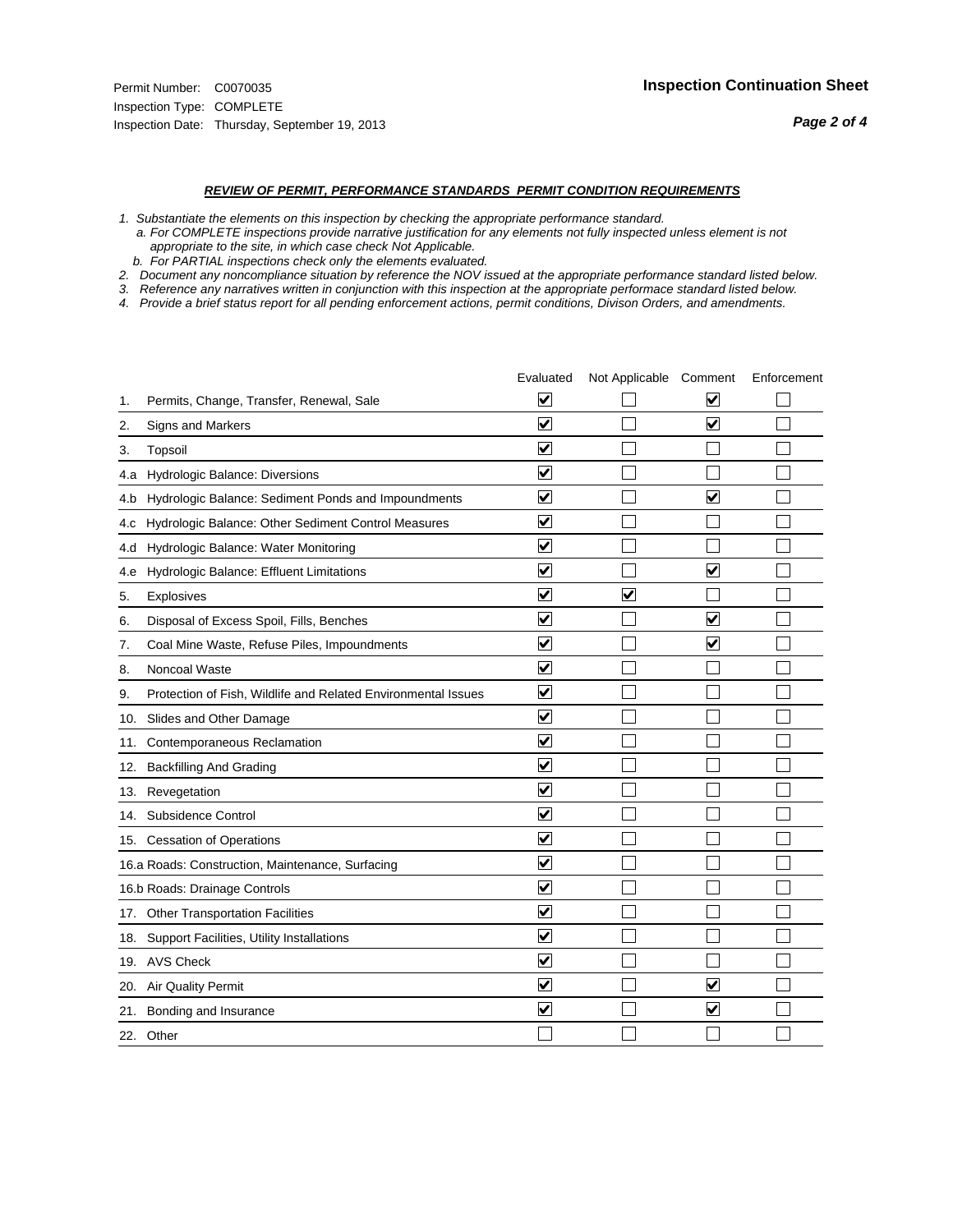#### **1. Permits, Change, Transfer, Renewal, Sale**

The following permits were reviewed in conjunction with the complete inspection::

-Mining permit C/007/042 issued November 14, 2013 and expires November 14, 2018.

-UPDES permit #UT0024759 effective July 1, 2013 and expires @ midnight June 30, 2018.

-Air Quality Permit DAQO-702038-02 issued November 1, 2002, remains in effect. -SPCC plan is only applicable to plant site which is not within the permit area.

-Certificate of Insurance effective 08/01/2013 and terminates 08/01/2014.

-Reclamation agreement is dated December 1996 and signed by both parties.

#### **2. Signs and Markers**

The mine identification is posted on a power pole at the entrance into the permit area. The sign is near the fuel area that Savage Trucking utilizes. The sign contained all of the information required by regulations found under the R645 Utah Coal Rules .

#### **4.b Hydrologic Balance: Sediment Ponds and Impoundments**

The sediment ponds were inspected for the Second Quarter of 2013 on June 27, 2013. A report was compiled and P.E. certified. Existing sediment levels for all of the sediment ponds was found below the 60% sediment elevation level, which requires that a pond be cleaned.

#### **4.e Hydrologic Balance: Effluent Limitations**

The discharge monitoring reports for May, June and July 2013 were reviewed as part of the complete inspection. The reports showed that no discharge occurred in any of the months listed from any of the sediment pond outfalls. The reports were submitted to the State of Utah Department of Environment Quality.

#### **6. Disposal of Excess Spoil, Fills, Benches**

The excess spoil piles #1 and #2 were inspected on June 27, 2013 for second quarter 2013. A report was compiled and P.E. certified. The reports did not show any problem with either excess spoil pile. Excess spoil pile #2, phase #2 is the pile that is being actively utilized. The depression in this pile has been completely filled in.

#### **7. Coal Mine Waste, Refuse Piles, Impoundments**

The second quarter 2013 refuse pile inspection was done on June 27, 2013 and has been P.E certified.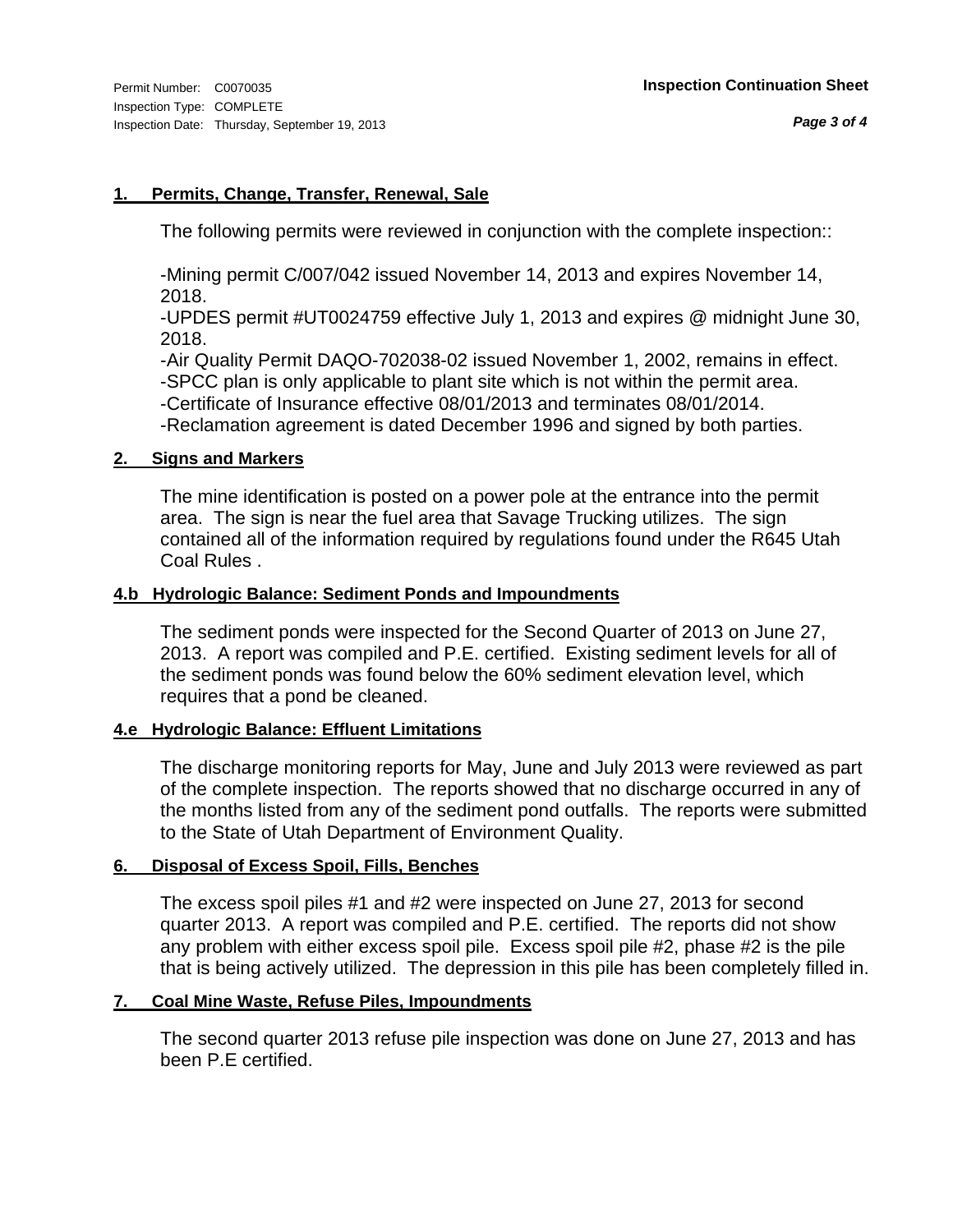*Page 4 of 4*

#### **20. Air Quality Permit**

DAQ-702038-02 issued November 1, 2002, remains in effect. Air Quality Permit DAQE-691-99 issued August 13, 1999 was replaced by DAQO-702038-02. The permit was modified to allow the usage of a diesel generator on the power plant site. The Air Quality Permit covers both the power

#### **21. Bonding and Insurance**

A Pledge and Escrow agreement dated January 4, 2002 is in place. The escrow agency is Wells Fargo for SCA. SCA has invested \$1,780,250.19 in federally guaranteed Treasury Notes as of December 31, 2006. The required bond amount is \$1,720,000.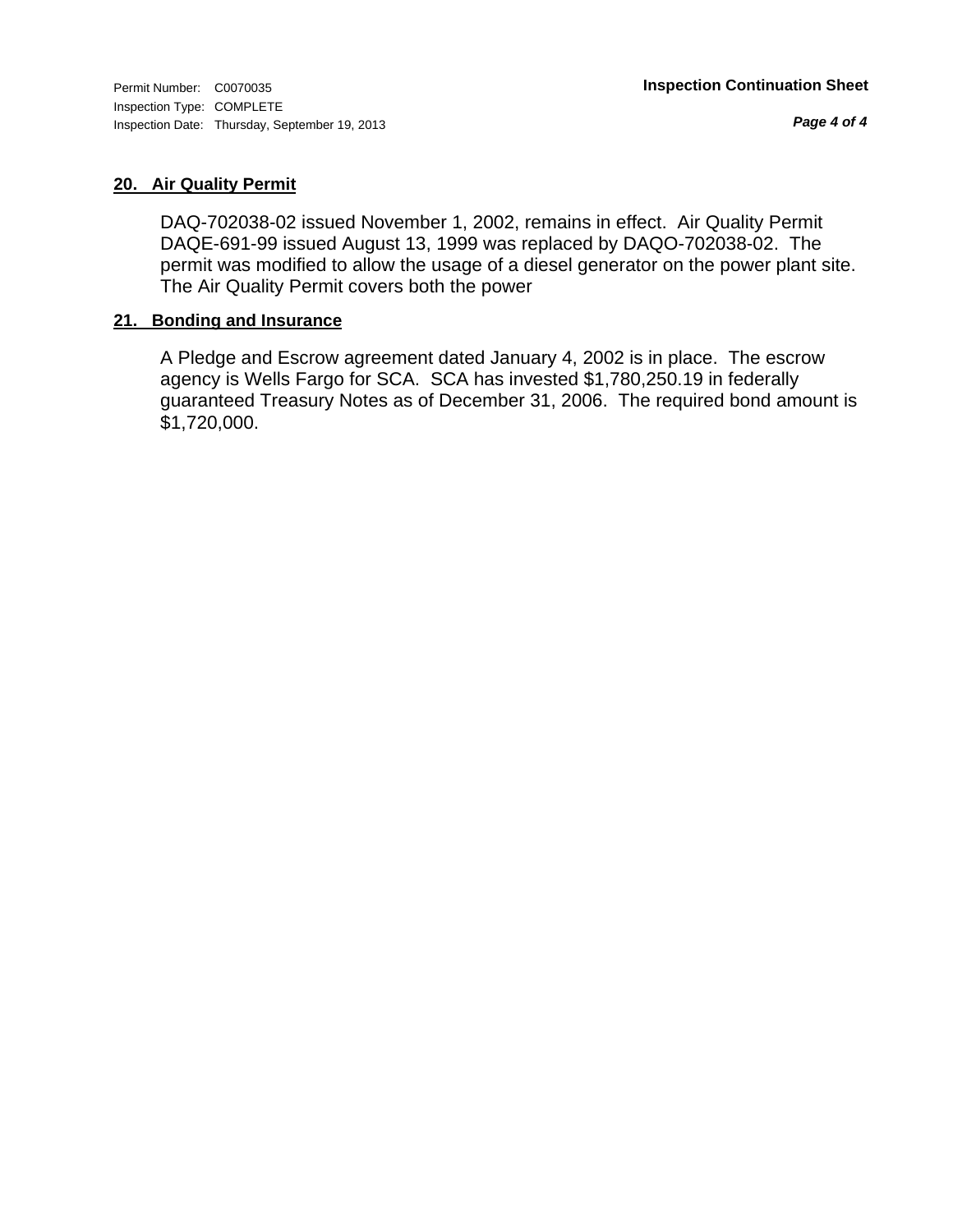

**DEPARTMENT OF NATURAL RESOURCES** 

**MICHAEL R. STYLER Executive Director** 

#### Division of Oil, Gas and Mining

**JOHN R. BAZA Division Director** 

| Representatives Present During the Inspection: |                     |  |  |
|------------------------------------------------|---------------------|--|--|
|                                                | Company Dennis Ware |  |  |
|                                                | OGM Steve Demczak   |  |  |

### **Inspection Report**

| Permit Number:   | C0070038                   |
|------------------|----------------------------|
| Inspection Type: | <b>PARTIAL</b>             |
| Inspection Date: | Monday, September 16, 2013 |
| Start Date/Time: | 9/16/2013 11:00:00 AM      |
| End Date/Time:   | 9/16/2013 4:00:00 PM       |
| Last Inspection: | Tuesday, August 20, 2013   |

Inspector: Steve Demczak,

Weather: Cloudy, 70's

InspectionID Report Number: 3612

**Processing Reprocessing** Accepted by: jhelfric 9/26/2013

|                         | Permitee: PLATEAU MINING CORP        |                                          |                            |
|-------------------------|--------------------------------------|------------------------------------------|----------------------------|
|                         | <b>Operator: PLATEAU MINING CORP</b> |                                          |                            |
|                         | <b>Site: WILLOW CREEK MINE</b>       |                                          |                            |
|                         |                                      | Address: PO BOX 30, HELPER UT 84526-0030 |                            |
|                         | County: <b>CARBON</b>                |                                          |                            |
|                         |                                      | Permit Type: PERMANENT COAL PROGRAM      |                            |
|                         | Permit Status: <b>ACTIVE</b>         |                                          |                            |
| <b>Current Acreages</b> |                                      | <b>Mineral Ownership</b>                 | <b>Types of Operations</b> |
|                         | 14,662.49 Total Permitted            | M<br>Federal                             | Underground                |
|                         | 95.40 Total Disturbed                | <b>State</b>                             | <b>Surface</b>             |
| 187.85                  | <b>Phase I</b>                       | County                                   | Loadout                    |

**Report summary and status for pending enforcement actions, permit conditions, Division Orders, and amendments:**

Willow Creek Mine has received Phase II bond release on August 15, 2012 by the Division. The only area which did not receive Phase II bond release was the Shaft area at Crandall Canyon. This area was disturbed for backfilling the shaft.

**Fee Other**

The permittee had a survey conducted on the shaft area in November 2012. The area settled 1.2 feet in three years. The shaft will be surveyed annually to check for subsidence of the shaft area. The shafts appear to be stable and no change since the last inspection.

The Willow reclaim site received high intensity rainstorm recently. It has caused three diversions to erode severely. The permittee will need to reconstruct the diversions. The permittee will contact the power plant and Price City Water Plant for rain amounts. They are adjacent to the Willow Creek reclaim site. It is possible that the storm exceeded the design of the diversions.

No violations were issued.

187.85 92.45

**Phase II Phase III**

**Inspector's Signature:**

39 Inspector ID Number:Steve Demczak,

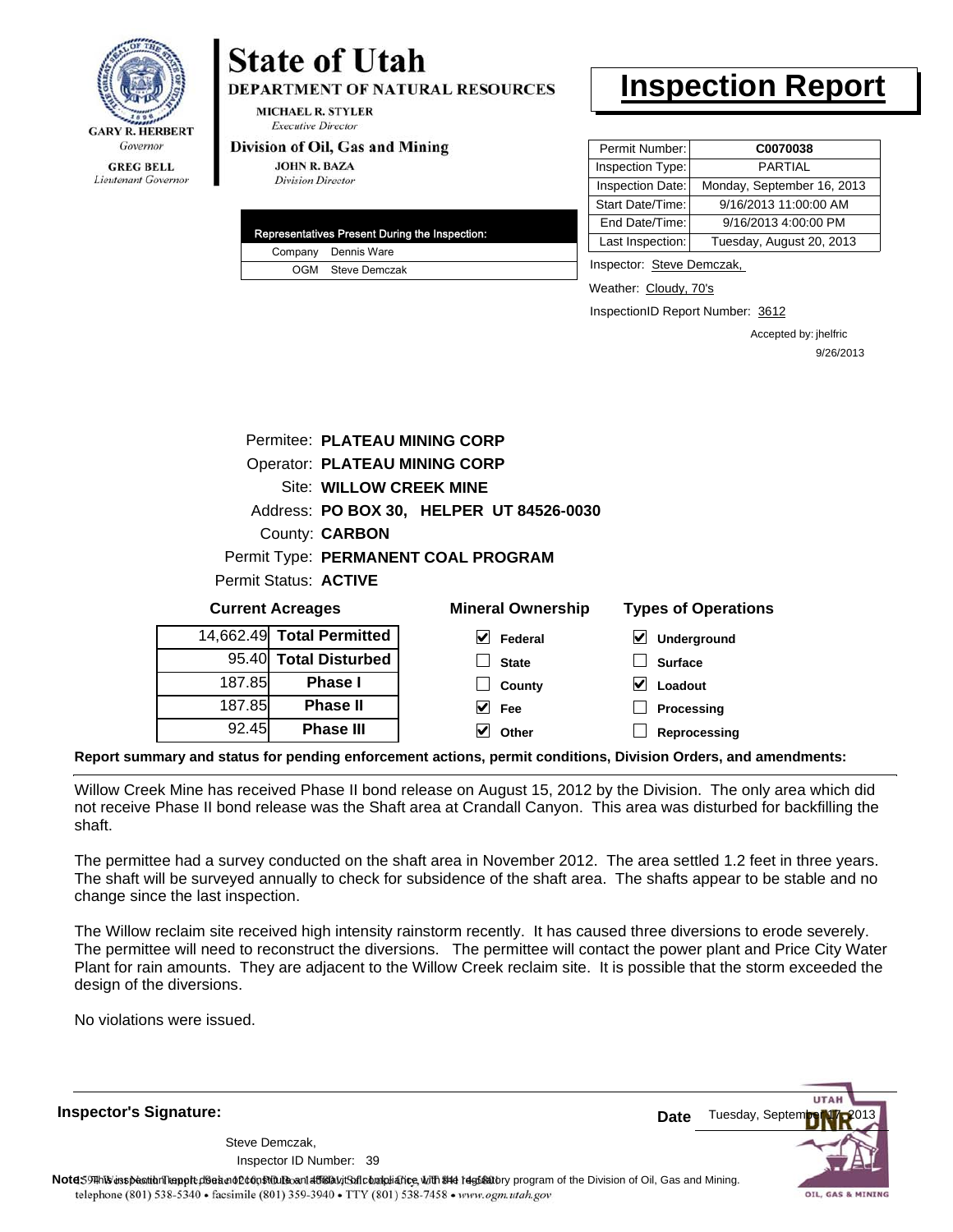#### *REVIEW OF PERMIT, PERFORMANCE STANDARDS PERMIT CONDITION REQUIREMENTS*

*1. Substantiate the elements on this inspection by checking the appropriate performance standard.*

 *a. For COMPLETE inspections provide narrative justification for any elements not fully inspected unless element is not appropriate to the site, in which case check Not Applicable.*

 *b. For PARTIAL inspections check only the elements evaluated.*

*2. Document any noncompliance situation by reference the NOV issued at the appropriate performance standard listed below.*

*3. Reference any narratives written in conjunction with this inspection at the appropriate performace standard listed below.*

|     |                                                               | Evaluated               | Not Applicable Comment |                         | Enforcement |
|-----|---------------------------------------------------------------|-------------------------|------------------------|-------------------------|-------------|
| 1.  | Permits, Change, Transfer, Renewal, Sale                      |                         |                        |                         |             |
| 2.  | <b>Signs and Markers</b>                                      | $\overline{\mathbf{v}}$ |                        | $\overline{\mathbf{v}}$ |             |
| 3.  | Topsoil                                                       | $\overline{\mathbf{v}}$ |                        | $\overline{\mathbf{v}}$ |             |
| 4.a | Hydrologic Balance: Diversions                                | ⊽                       |                        | $\blacktriangledown$    |             |
| 4.b | Hydrologic Balance: Sediment Ponds and Impoundments           |                         | V                      |                         |             |
| 4.C | Hydrologic Balance: Other Sediment Control Measures           |                         |                        |                         |             |
| 4.d | Hydrologic Balance: Water Monitoring                          |                         |                        |                         |             |
| 4.e | Hydrologic Balance: Effluent Limitations                      |                         |                        |                         |             |
| 5.  | Explosives                                                    |                         |                        |                         |             |
| 6.  | Disposal of Excess Spoil, Fills, Benches                      |                         |                        |                         |             |
| 7.  | Coal Mine Waste, Refuse Piles, Impoundments                   | $\overline{\mathbf{v}}$ |                        | $\overline{\mathsf{v}}$ |             |
| 8.  | Noncoal Waste                                                 | $\overline{\mathbf{v}}$ |                        | $\blacktriangledown$    |             |
| 9.  | Protection of Fish, Wildlife and Related Environmental Issues |                         |                        |                         |             |
| 10. | Slides and Other Damage                                       |                         |                        |                         |             |
| 11. | Contemporaneous Reclamation                                   |                         |                        |                         |             |
| 12. | <b>Backfilling And Grading</b>                                |                         |                        |                         |             |
| 13. | Revegetation                                                  |                         |                        |                         |             |
| 14. | Subsidence Control                                            |                         |                        |                         |             |
|     | 15. Cessation of Operations                                   |                         |                        |                         |             |
|     | 16.a Roads: Construction, Maintenance, Surfacing              |                         |                        |                         |             |
|     | 16.b Roads: Drainage Controls                                 |                         |                        |                         |             |
| 17. | <b>Other Transportation Facilities</b>                        |                         |                        |                         |             |
| 18. | Support Facilities, Utility Installations                     |                         |                        |                         |             |
|     | 19. AVS Check                                                 |                         |                        |                         |             |
| 20. | Air Quality Permit                                            |                         |                        |                         |             |
| 21. | Bonding and Insurance                                         |                         |                        |                         |             |
|     | 22. Other                                                     |                         |                        |                         |             |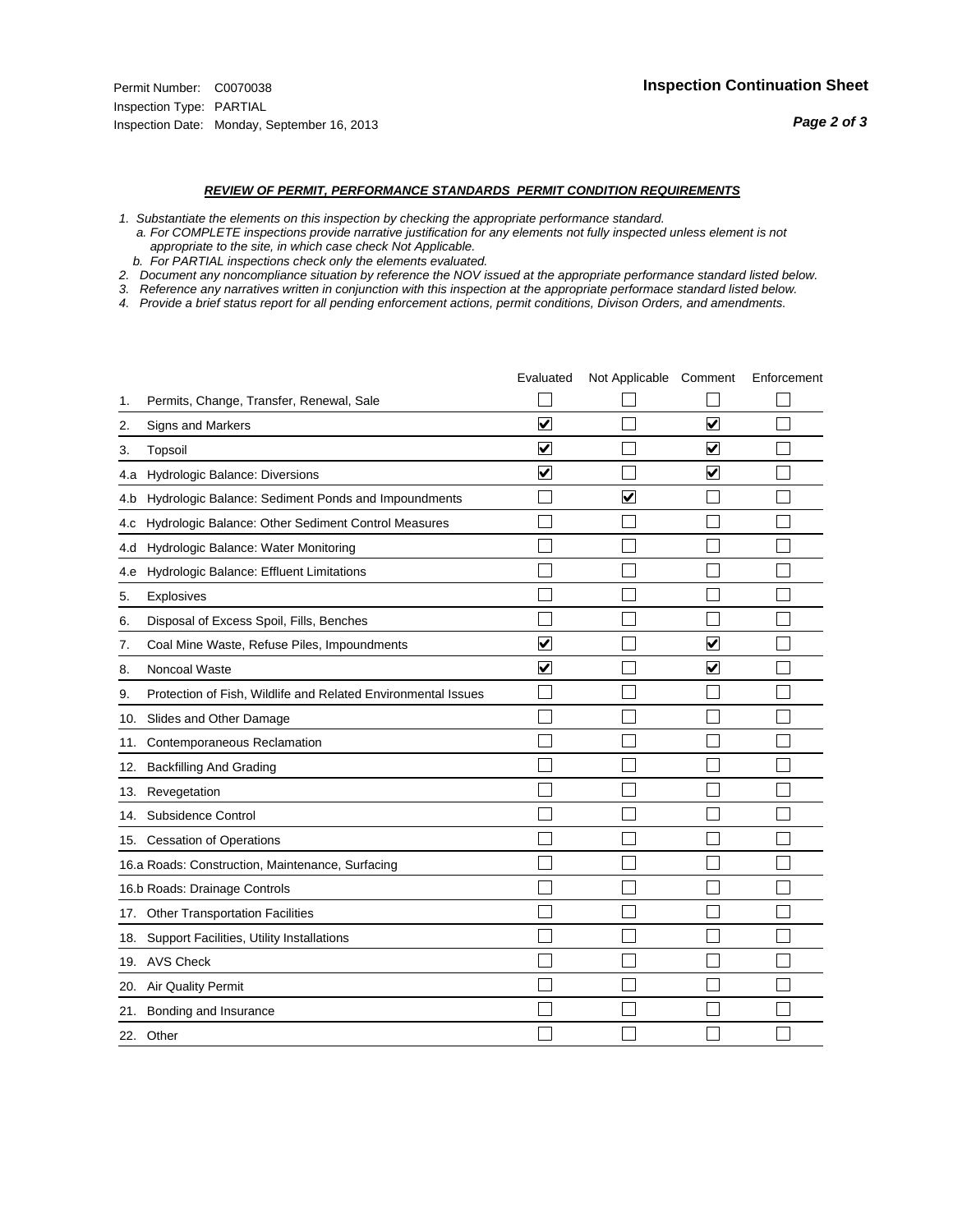#### **2. Signs and Markers**

I inspected identification signs at the gate to Crandall Canyon, the topsoil barrow area along highway US 50-6, and next to the road along Indian Canyon. The signs meet the minimum requirements of the R645 Coal Rules.

#### **3. Topsoil**

The topsoil was stable after the recent high intensity rainstorms. There were no signs of rilling on the reclaim site. The only vegetation that was removed was within the diversions.

#### **4.a Hydrologic Balance: Diversions**

The diversions were eroded at the Willow Creek reclaim area. The rip rap was moved and redeposit throughout the channels. The permittee is in the process of contacting a consulting firm to determine the storm event and to redesign the diversions. The permittee will also contact Willow Creeks neighbor's to see if they have information about the recent rainstorms.

#### **7. Coal Mine Waste, Refuse Piles, Impoundments**

A diversion running through the center of the refuse pile was eroded and into the refuse material. The permittee will repair the diversion. This event may have exceeded the required design standards.

#### **8. Noncoal Waste**

The site was clear of non-coal waste materials.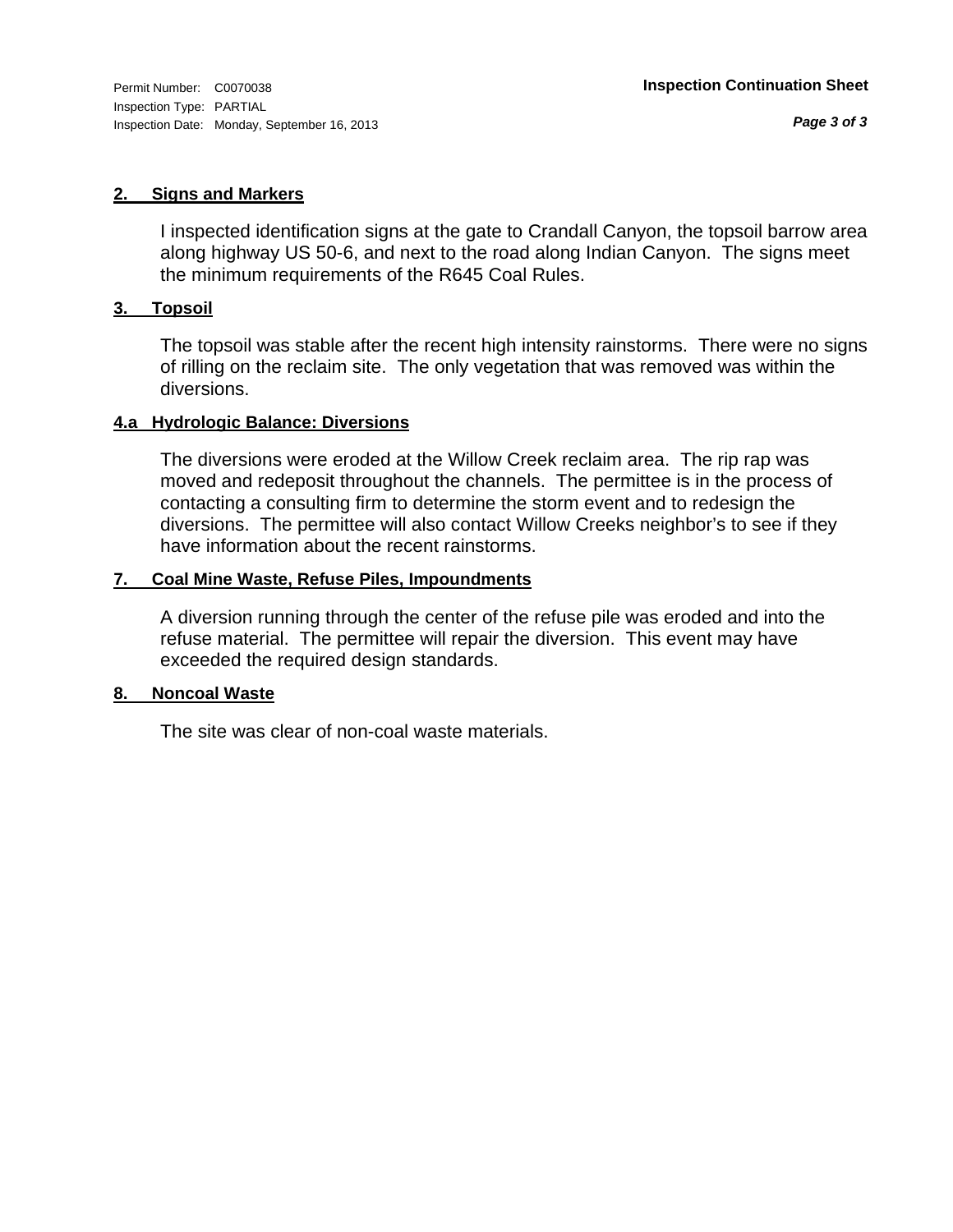

**DEPARTMENT OF NATURAL RESOURCES** 

**MICHAEL R. STYLER Executive Director** 

#### Division of Oil, Gas and Mining

**JOHN R. BAZA Division Director** 

| Representatives Present During the Inspection: |
|------------------------------------------------|
| OGM Priscilla Burton                           |
| Company Robert Jones                           |

### **Inspection Report**

| Permit Number:   | C0070039                   |
|------------------|----------------------------|
| Inspection Type: | <b>PARTIAL</b>             |
| Inspection Date: | Friday, September 06, 2013 |
| Start Date/Time: | 9/6/2013 9:00:00 AM        |
| End Date/Time:   | 9/6/2013 11:30:00 AM       |
| Last Inspection: | Tuesday, August 20, 2013   |

Inspector: Priscilla Burton,

Weather: sun 75F

InspectionID Report Number: 3601

**Reprocessing**

Accepted by: jhelfric 9/12/2013

| Permitee: CANYON FUEL COMPANY        |                                           |                                            |
|--------------------------------------|-------------------------------------------|--------------------------------------------|
| <b>Operator: CANYON FUEL COMPANY</b> |                                           |                                            |
| <b>Site: DUGOUT CANYON MINE</b>      |                                           |                                            |
|                                      | Address: PO BOX 1029, WELLINGTON UT 84542 |                                            |
| County: <b>CARBON</b>                |                                           |                                            |
|                                      | Permit Type: PERMANENT COAL PROGRAM       |                                            |
| Permit Status: ACTIVE                |                                           |                                            |
| <b>Current Acreages</b>              | <b>Mineral Ownership</b>                  | <b>Types of Operations</b>                 |
| 9,801.00 Total Permitted             | V<br>Federal                              | $\vert\bm{\mathsf{v}}\vert$<br>Underground |
| 108.70 Total Disturbed               | V<br><b>State</b>                         | <b>Surface</b>                             |
| Phase I                              | County                                    | Loadout                                    |
| <b>Phase II</b>                      | V<br>Fee                                  | Processing                                 |

**Other**

**Report summary and status for pending enforcement actions, permit conditions, Division Orders, and amendments:**

Observed progress of site G22 and site G17 reclamation. I was accompanied by Rob Jones, Mining Engineer with Dugout. Thayne Excavation (Dilbert and Trent Thayne and crew) were working at both pads.



**Inspector's Signature:**

Priscilla Burton,

**Phase III**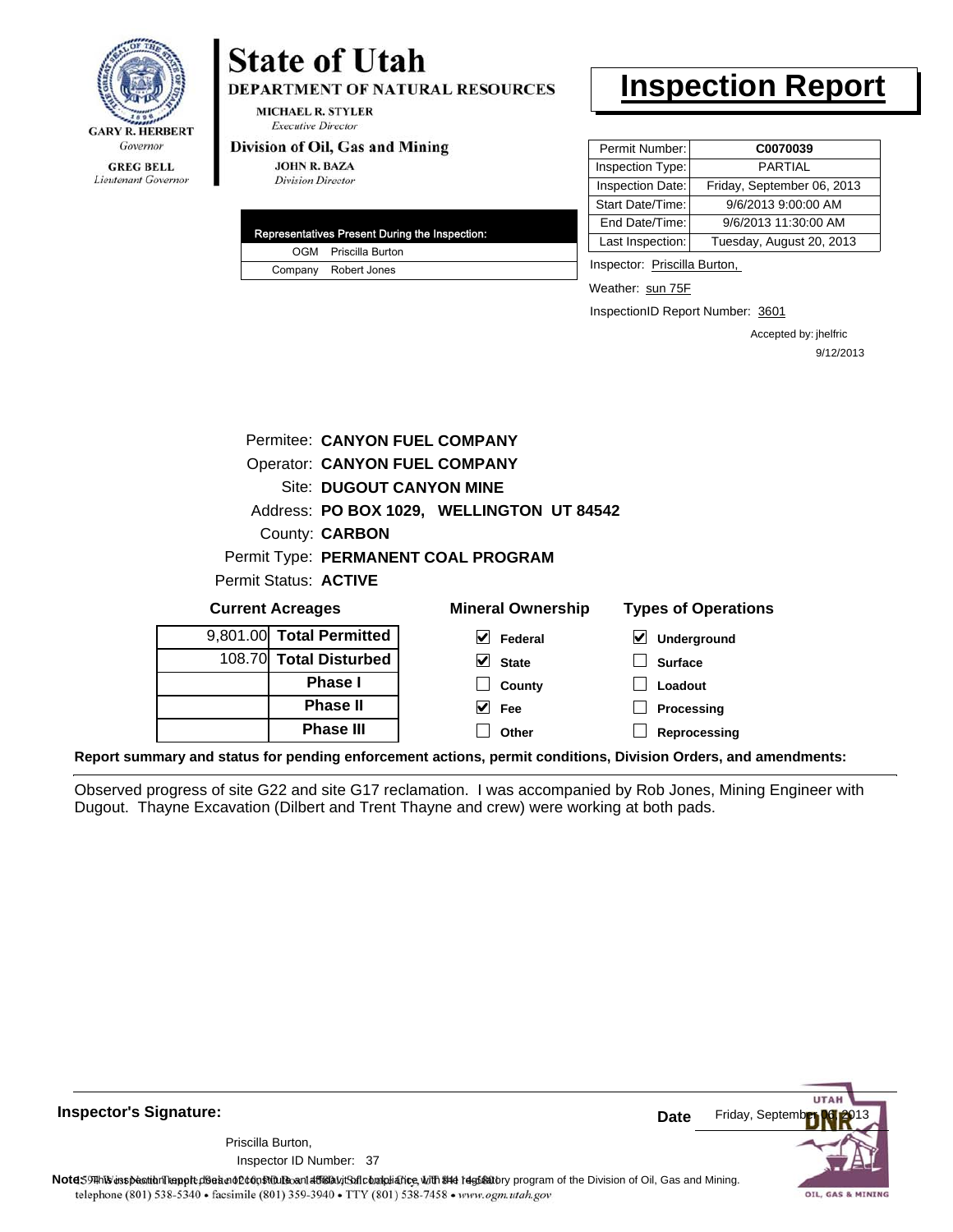#### *REVIEW OF PERMIT, PERFORMANCE STANDARDS PERMIT CONDITION REQUIREMENTS*

*1. Substantiate the elements on this inspection by checking the appropriate performance standard.*

 *a. For COMPLETE inspections provide narrative justification for any elements not fully inspected unless element is not appropriate to the site, in which case check Not Applicable.*

 *b. For PARTIAL inspections check only the elements evaluated.*

*2. Document any noncompliance situation by reference the NOV issued at the appropriate performance standard listed below.*

*3. Reference any narratives written in conjunction with this inspection at the appropriate performace standard listed below.*

|     |                                                               | Evaluated                       | Not Applicable Comment |                         | Enforcement |
|-----|---------------------------------------------------------------|---------------------------------|------------------------|-------------------------|-------------|
| 1.  | Permits, Change, Transfer, Renewal, Sale                      |                                 |                        |                         |             |
| 2.  | <b>Signs and Markers</b>                                      |                                 |                        |                         |             |
| 3.  | Topsoil                                                       | $\overline{\mathbf{v}}$         |                        | $\overline{\mathsf{v}}$ |             |
| 4.a | Hydrologic Balance: Diversions                                |                                 |                        |                         |             |
| 4.b | Hydrologic Balance: Sediment Ponds and Impoundments           |                                 |                        |                         |             |
| 4.C | Hydrologic Balance: Other Sediment Control Measures           | $\overline{\mathbf{v}}$         |                        | $\blacktriangledown$    |             |
| 4.d | Hydrologic Balance: Water Monitoring                          |                                 |                        |                         |             |
| 4.e | Hydrologic Balance: Effluent Limitations                      |                                 |                        |                         |             |
| 5.  | Explosives                                                    |                                 |                        |                         |             |
| 6.  | Disposal of Excess Spoil, Fills, Benches                      |                                 |                        |                         |             |
| 7.  | Coal Mine Waste, Refuse Piles, Impoundments                   |                                 |                        |                         |             |
| 8.  | Noncoal Waste                                                 |                                 |                        |                         |             |
| 9.  | Protection of Fish, Wildlife and Related Environmental Issues | $\overline{\blacktriangledown}$ |                        | $\overline{\mathbf{v}}$ |             |
| 10. | Slides and Other Damage                                       |                                 |                        |                         |             |
| 11. | Contemporaneous Reclamation                                   |                                 |                        |                         |             |
| 12. | <b>Backfilling And Grading</b>                                | $\overline{\mathbf{v}}$         |                        | $\overline{\mathbf{v}}$ |             |
| 13. | Revegetation                                                  | $\overline{\mathbf{v}}$         |                        | $\overline{\mathbf{v}}$ |             |
| 14. | Subsidence Control                                            |                                 |                        |                         |             |
| 15. | <b>Cessation of Operations</b>                                |                                 |                        |                         |             |
|     | 16.a Roads: Construction, Maintenance, Surfacing              |                                 |                        |                         |             |
|     | 16.b Roads: Drainage Controls                                 |                                 |                        |                         |             |
| 17. | <b>Other Transportation Facilities</b>                        |                                 |                        |                         |             |
| 18. | Support Facilities, Utility Installations                     |                                 |                        |                         |             |
|     | 19. AVS Check                                                 |                                 |                        |                         |             |
| 20. | Air Quality Permit                                            |                                 |                        |                         |             |
| 21. | Bonding and Insurance                                         |                                 |                        |                         |             |
|     | 22. Other                                                     |                                 |                        |                         |             |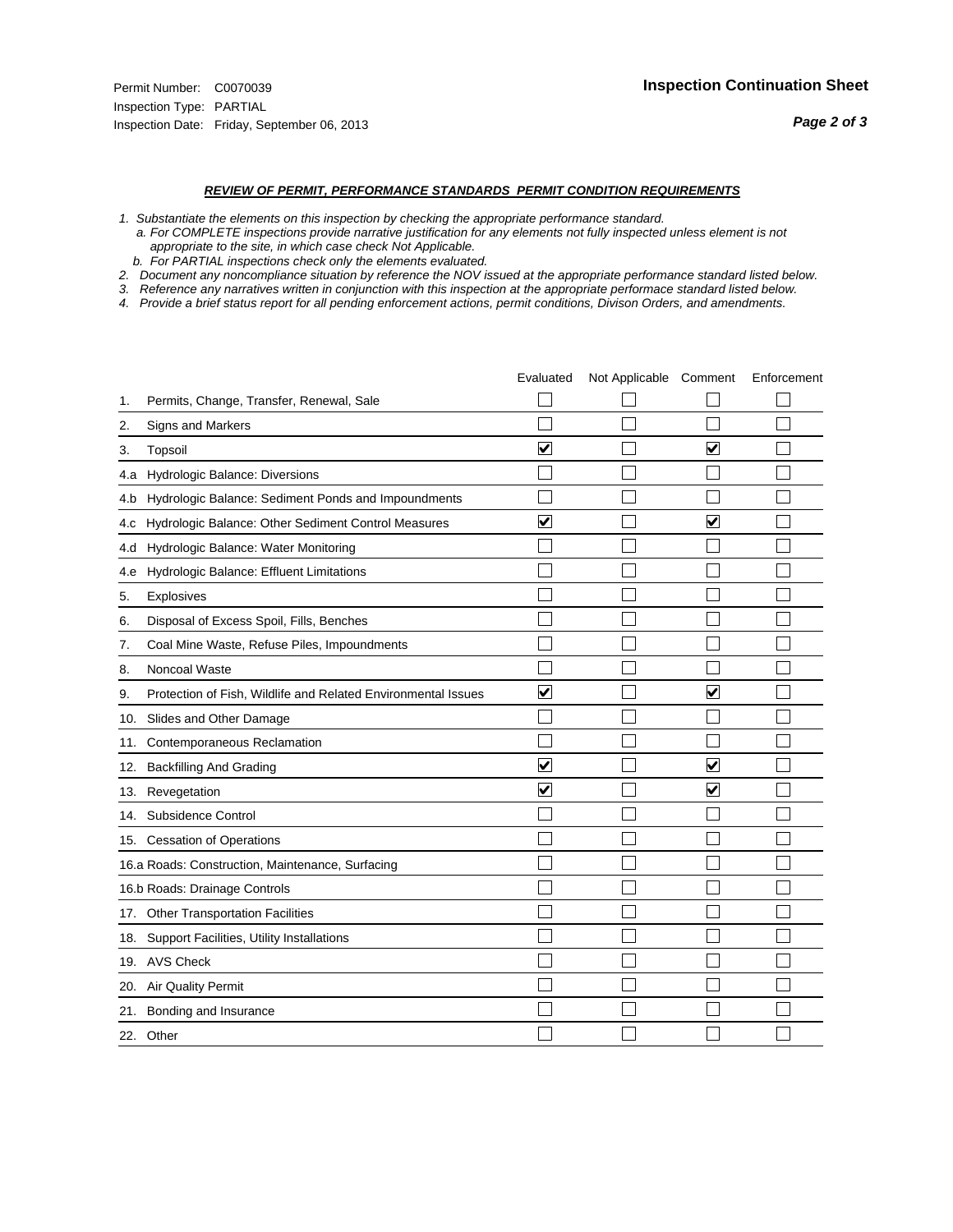#### **3. Topsoil**

Topsoil was being excavated from G17 for use on the G22 access road. Approximately 1/3 of the topsoil had already been spread over site G22.

#### **4.c Hydrologic Balance: Other Sediment Control Measures**

Silt fence has been removed from around site G22.

#### **9. Protection of Fish, Wildlife and Related Environmental Issues**

Site G 22 is fenced.

#### **12. Backfilling And Grading**

Site G22 has been brought back to AOC. Approximately one foot of topsoil was applied and the the surface is pocked. A small turnaround for OHV's will be left at site G22.

#### **13. Revegetation**

Hand mulch and hand seeding will follow at site G 22. We discussed the application of mulch. The landowner indicated coverage was minimal with the current application rate, and more should be applied. The MRP states that 1T/ac of mulch will be applied, which translates into a 50 lb bale for every 30 sq ft. Additional mulch could be applied to the surface. Pocking depth was discussed with optimum depth being 18 - 24 inches. Inclusion of Triticale seed was recommended for steep slope reclamation likely to be encountered on access roads.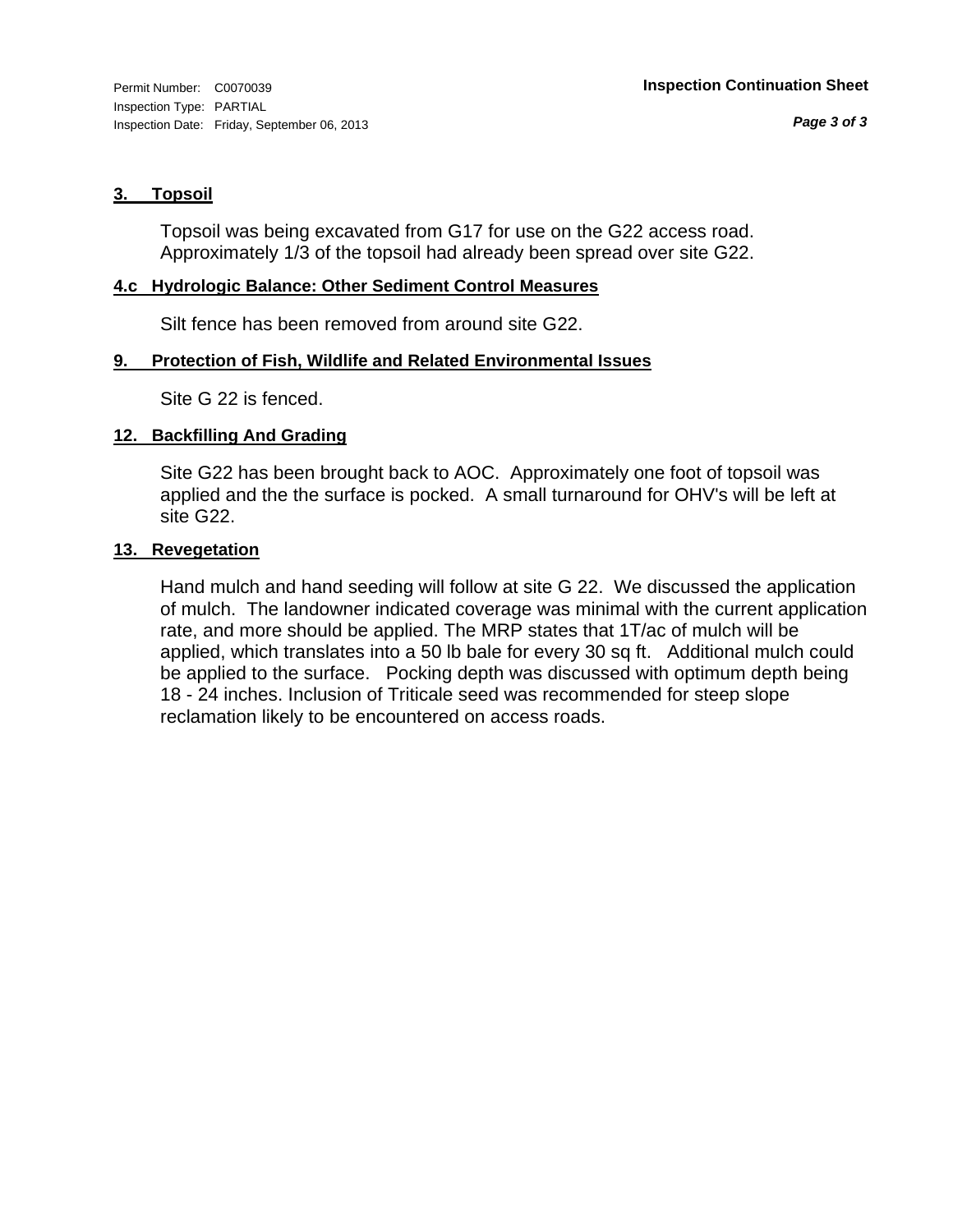

**DEPARTMENT OF NATURAL RESOURCES** 

**MICHAEL R. STYLER Executive Director** 

#### Division of Oil, Gas and Mining

**JOHN R. BAZA Division Director** 

|  | Representatives Present During the Inspection: |
|--|------------------------------------------------|
|  | Company David Spillman                         |
|  | OGM Steve Demczak                              |

### **Inspection Report**

| Permit Number:   | C0070039                                       |
|------------------|------------------------------------------------|
| Inspection Type: | <b>PARTIAL</b>                                 |
|                  | Inspection Date: Wednesday, September 18, 2013 |
| Start Date/Time: | 9/18/2013 9:00:00 AM                           |
| End Date/Time:   | 9/18/2013 3:00:00 PM                           |
| Last Inspection: | Tuesday, August 06, 2013                       |

Inspector: Steve Demczak,

Weather: Sunny, 60's

InspectionID Report Number: 3629

Accepted by:

| <b>Current Acreages</b>      |                                      | <b>Mineral Ownership</b>                  | <b>Types of Operations</b> |
|------------------------------|--------------------------------------|-------------------------------------------|----------------------------|
| Permit Status: <b>ACTIVE</b> |                                      |                                           |                            |
|                              |                                      | Permit Type: PERMANENT COAL PROGRAM       |                            |
|                              | County: <b>CARBON</b>                |                                           |                            |
|                              |                                      | Address: PO BOX 1029, WELLINGTON UT 84542 |                            |
|                              | <b>Site: DUGOUT CANYON MINE</b>      |                                           |                            |
|                              | <b>Operator: CANYON FUEL COMPANY</b> |                                           |                            |
|                              | Permitee: CANYON FUEL COMPANY        |                                           |                            |
|                              |                                      |                                           |                            |

| <b>UUITEIIL AUFGYES</b>  |                        | <b>INITICIAL OWTICI SHIP</b> | <b>I YUGO UI UUGI QUUIIO</b> |
|--------------------------|------------------------|------------------------------|------------------------------|
| 9,801.00 Total Permitted |                        | Federal                      | $\vee$ Underground           |
|                          | 108.70 Total Disturbed | $\vee$ State                 | <b>Surface</b>               |
|                          | <b>Phase I</b>         | County                       | Loadout                      |
|                          | <b>Phase II</b>        | Fee                          | Processing                   |
|                          | <b>Phase III</b>       | Other                        | Reprocessing                 |
|                          |                        |                              |                              |

**Report summary and status for pending enforcement actions, permit conditions, Division Orders, and amendments:**

Dugout Canyon is producing coal with one miner section. There is a possibility that a second section maybe activated if approved by upper management.

Dugout has plans to reclaim several de-gas pads and roads this year.

I did not see coal trucks being loaded out today. There was a big stock pile of coal at the mine.

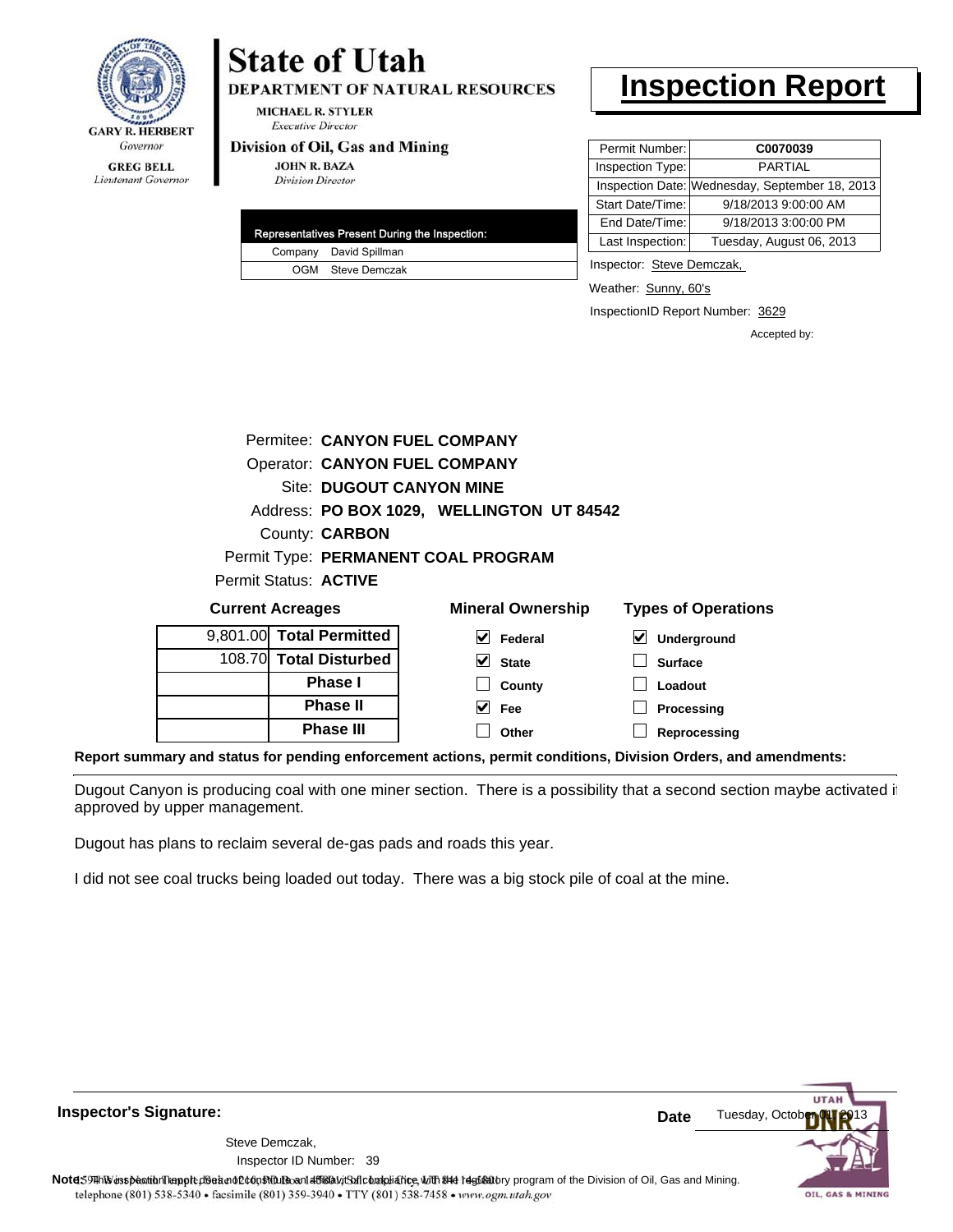#### *REVIEW OF PERMIT, PERFORMANCE STANDARDS PERMIT CONDITION REQUIREMENTS*

*1. Substantiate the elements on this inspection by checking the appropriate performance standard.*

 *a. For COMPLETE inspections provide narrative justification for any elements not fully inspected unless element is not appropriate to the site, in which case check Not Applicable.*

 *b. For PARTIAL inspections check only the elements evaluated.*

*2. Document any noncompliance situation by reference the NOV issued at the appropriate performance standard listed below.*

*3. Reference any narratives written in conjunction with this inspection at the appropriate performace standard listed below.*

|     |                                                               | Evaluated               | Not Applicable Comment |                         | Enforcement |
|-----|---------------------------------------------------------------|-------------------------|------------------------|-------------------------|-------------|
| 1.  | Permits, Change, Transfer, Renewal, Sale                      |                         |                        |                         |             |
| 2.  | <b>Signs and Markers</b>                                      | $\overline{\mathbf{v}}$ |                        | $\overline{\mathbf{v}}$ |             |
| 3.  | Topsoil                                                       | $\overline{\mathbf{v}}$ |                        | $\overline{\mathbf{v}}$ |             |
| 4.a | Hydrologic Balance: Diversions                                | ⊽                       |                        | $\blacktriangledown$    |             |
| 4.b | Hydrologic Balance: Sediment Ponds and Impoundments           | $\blacktriangledown$    |                        | ⊻                       |             |
| 4.C | Hydrologic Balance: Other Sediment Control Measures           |                         |                        |                         |             |
| 4.d | Hydrologic Balance: Water Monitoring                          |                         |                        |                         |             |
| 4.e | Hydrologic Balance: Effluent Limitations                      |                         |                        |                         |             |
| 5.  | Explosives                                                    |                         |                        |                         |             |
| 6.  | Disposal of Excess Spoil, Fills, Benches                      |                         |                        |                         |             |
| 7.  | Coal Mine Waste, Refuse Piles, Impoundments                   | $\overline{\mathbf{v}}$ |                        | $\overline{\mathsf{v}}$ |             |
| 8.  | Noncoal Waste                                                 | $\overline{\mathbf{v}}$ |                        | $\blacktriangledown$    |             |
| 9.  | Protection of Fish, Wildlife and Related Environmental Issues |                         |                        |                         |             |
| 10. | Slides and Other Damage                                       |                         |                        |                         |             |
| 11. | Contemporaneous Reclamation                                   |                         |                        |                         |             |
| 12. | <b>Backfilling And Grading</b>                                |                         |                        |                         |             |
| 13. | Revegetation                                                  |                         |                        |                         |             |
| 14. | Subsidence Control                                            |                         |                        |                         |             |
|     | 15. Cessation of Operations                                   |                         |                        |                         |             |
|     | 16.a Roads: Construction, Maintenance, Surfacing              |                         |                        |                         |             |
|     | 16.b Roads: Drainage Controls                                 | ⊽                       |                        | V                       |             |
| 17. | <b>Other Transportation Facilities</b>                        |                         |                        |                         |             |
| 18. | Support Facilities, Utility Installations                     | $\overline{\mathsf{v}}$ |                        | $\overline{\mathbf{v}}$ |             |
|     | 19. AVS Check                                                 |                         |                        |                         |             |
| 20. | Air Quality Permit                                            |                         |                        |                         |             |
| 21. | Bonding and Insurance                                         |                         |                        |                         |             |
|     | 22. Other                                                     |                         |                        |                         |             |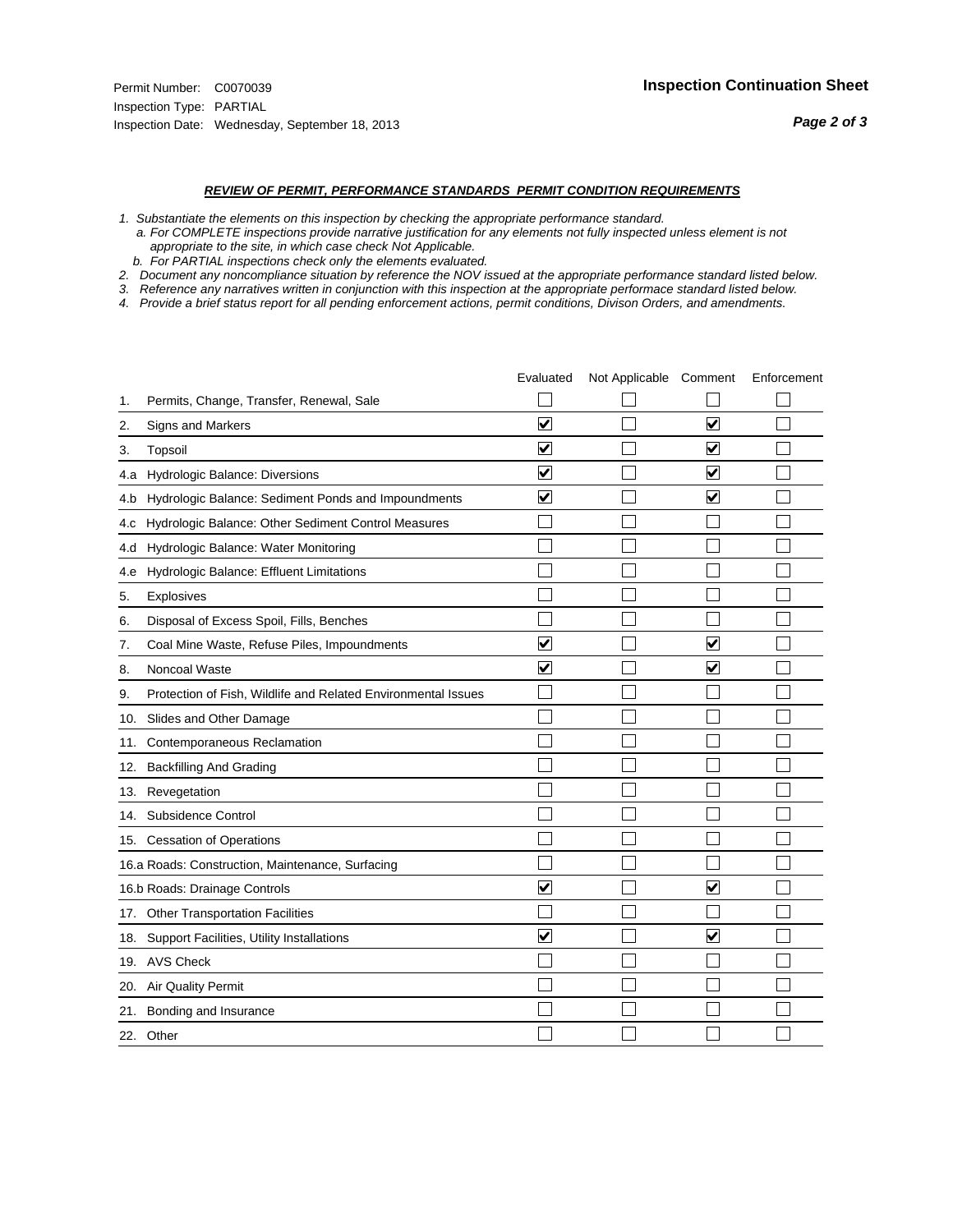#### **2. Signs and Markers**

I reviewed the identification signs at the mine, the information on the sign meeting the minimum requirements of the R645 Coal Rules. It is next to the gate entering the mine site. There are also identification signs at the refuse pile and topsoil pile. The information is the same on all signs.

#### **3. Topsoil**

I inspected the refuse piles during the inspection. They were stable with no signs of wind or water erosion. The topsoil piles did have some vegetative cover.

#### **4.a Hydrologic Balance: Diversions**

The permittee did do a good job of maintaining the culverts and diversions . The mine site had several rainstorms in the past few days. The diversions and culverts were open and functioning as designed.

#### **4.b Hydrologic Balance: Sediment Ponds and Impoundments**

The sediment pond did contain a large amount of water. It was not discharging at the time of the inspection. No hazardous conditions were noticed during the inspection. The slopes appeared to be stable.

#### **7. Coal Mine Waste, Refuse Piles, Impoundments**

I inspected the refuse pile and the sediment next to the refuse pile. I did not see any hazardous conditions to these structures. Both structures appear to be stable. The sediment pond was not discharging water.

#### **8. Noncoal Waste**

The mine site was clear of non-coal waste materials.

#### **16.b Roads: Drainage Controls**

Road drainages were functioning as designed. Diversions and culverts were open.

#### **18. Support Facilities, Utility Installations**

There were no new support facilities since the last inspection.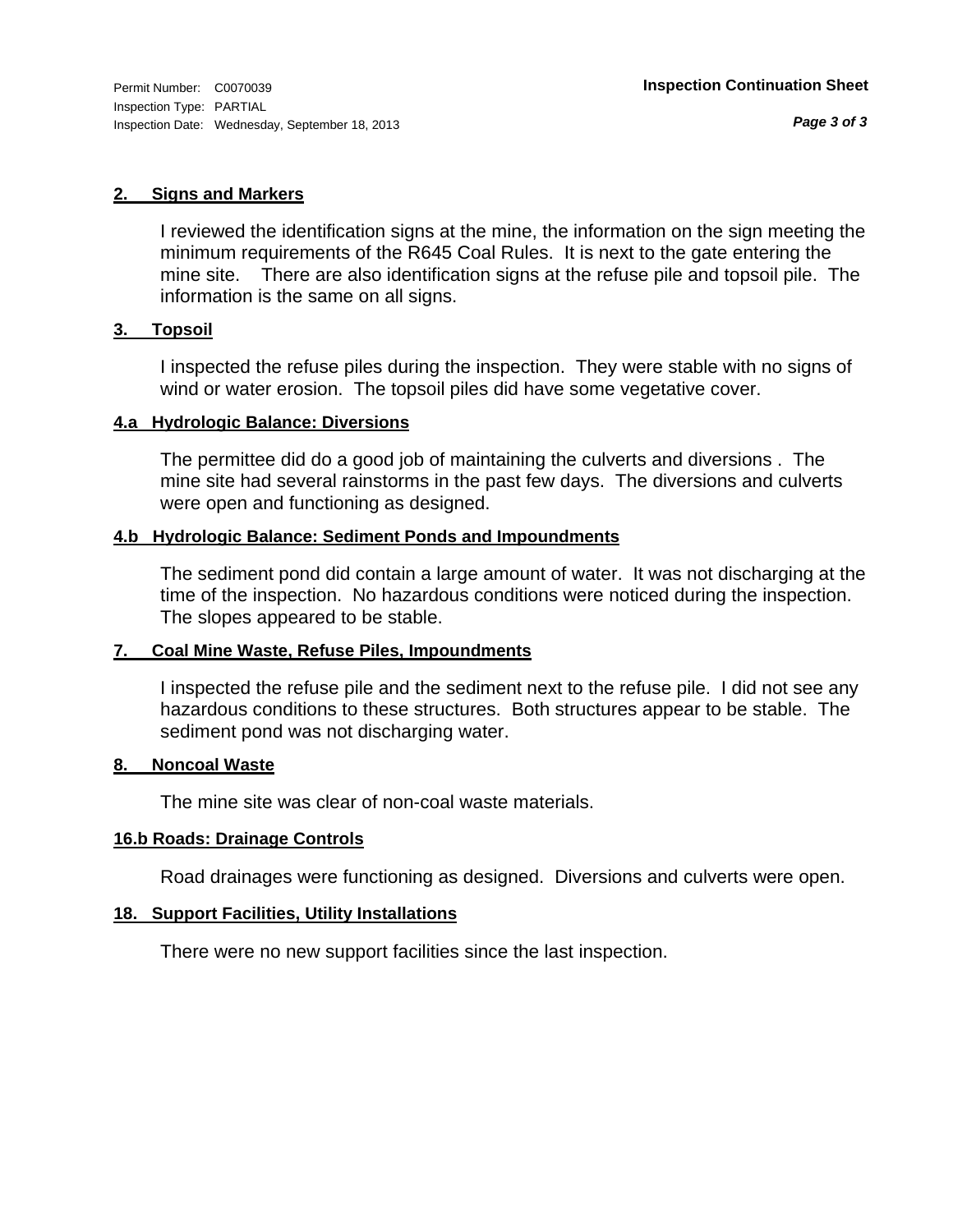

**DEPARTMENT OF NATURAL RESOURCES** 

**MICHAEL R. STYLER Executive Director** 

#### Division of Oil, Gas and Mining

**JOHN R. BAZA Division Director** 

| Representatives Present During the Inspection: |                      |  |  |  |
|------------------------------------------------|----------------------|--|--|--|
|                                                | Company Jay Marshall |  |  |  |
|                                                | OGM Steve Demczak    |  |  |  |

### **Inspection Report**

| Permit Number:   | C0070041                     |
|------------------|------------------------------|
| Inspection Type: | PARTIAL                      |
| Inspection Date: | Thursday, September 12, 2013 |
| Start Date/Time: | 9/12/2013 9:00:00 AM         |
| End Date/Time:   | 9/12/2013 3:00:00 PM         |
| Last Inspection: | Wednesday, August 07, 2013   |

Inspector: Steve Demczak,

Weather: Cloundy, 60's

InspectionID Report Number: 3608

**Reprocessing**

Accepted by: jhelfric 9/26/2013

| Permitee: WEST RIDGE RESOURCES |                                                |                            |  |  |
|--------------------------------|------------------------------------------------|----------------------------|--|--|
| Operator: WEST RIDGE RESOURCES |                                                |                            |  |  |
| Site: WEST RIDGE MINE          |                                                |                            |  |  |
|                                | Address: PO BOX 910, EAST CARBON UT 84520-0910 |                            |  |  |
| County: <b>CARBON</b>          |                                                |                            |  |  |
|                                | Permit Type: PERMANENT COAL PROGRAM            |                            |  |  |
| Permit Status: <b>ACTIVE</b>   |                                                |                            |  |  |
| <b>Current Acreages</b>        | <b>Mineral Ownership</b>                       | <b>Types of Operations</b> |  |  |
| 8,080.58 Total Permitted       | M<br>Federal                                   | V<br>Underground           |  |  |
| 31.24 Total Disturbed          | M<br><b>State</b>                              | <b>Surface</b>             |  |  |
| Phase I                        | County                                         | Loadout                    |  |  |
| <b>Phase II</b>                | Fee                                            | Processing                 |  |  |

**Other**

**Report summary and status for pending enforcement actions, permit conditions, Division Orders, and amendments:**

The mine was producing coal during the inspection.

Coal trucks were in the process of get loaded with coal.

**Phase III**

I checked the outlet of mine water monitoring book at the foremans office. The reports were up to date as required.

The permittee will have to submit for permit renewal 90 days prior to Mining and Reclamation Permit expires. Permit expires on April 1, 2014

**Inspector's Signature:**

39 Inspector ID Number:Steve Demczak,

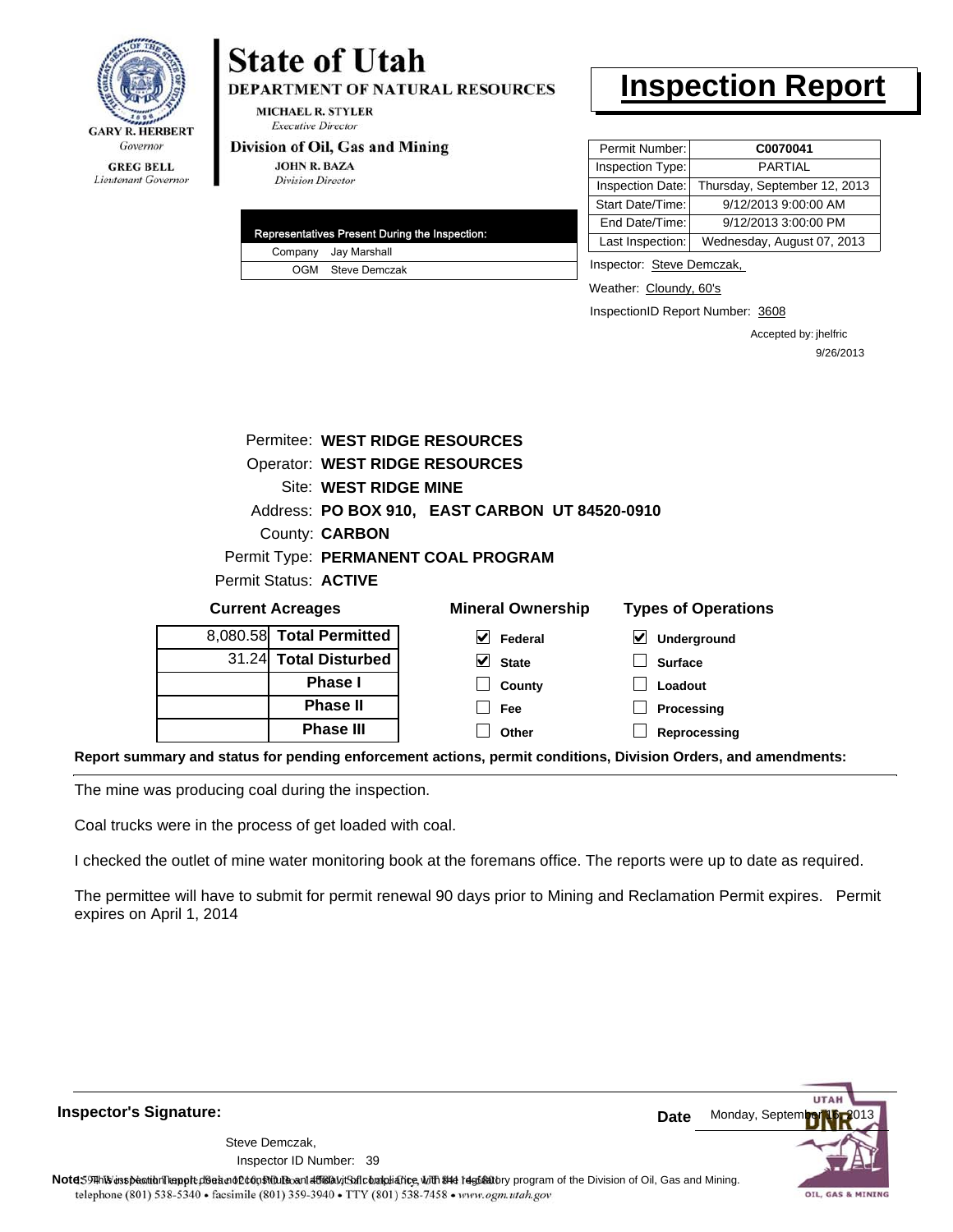#### *REVIEW OF PERMIT, PERFORMANCE STANDARDS PERMIT CONDITION REQUIREMENTS*

*1. Substantiate the elements on this inspection by checking the appropriate performance standard.*

 *a. For COMPLETE inspections provide narrative justification for any elements not fully inspected unless element is not appropriate to the site, in which case check Not Applicable.*

 *b. For PARTIAL inspections check only the elements evaluated.*

*2. Document any noncompliance situation by reference the NOV issued at the appropriate performance standard listed below.*

*3. Reference any narratives written in conjunction with this inspection at the appropriate performace standard listed below.*

|     |                                                               | Evaluated               | Not Applicable Comment  |                         | Enforcement |
|-----|---------------------------------------------------------------|-------------------------|-------------------------|-------------------------|-------------|
| 1.  | Permits, Change, Transfer, Renewal, Sale                      |                         |                         |                         |             |
| 2.  | Signs and Markers                                             | $\overline{\mathbf{v}}$ |                         | $\overline{\mathbf{v}}$ |             |
| 3.  | Topsoil                                                       |                         |                         |                         |             |
| 4.a | Hydrologic Balance: Diversions                                | $\blacktriangledown$    |                         | $\blacktriangledown$    |             |
| 4.b | Hydrologic Balance: Sediment Ponds and Impoundments           | $\blacktriangledown$    |                         | $\blacktriangledown$    |             |
| 4.C | Hydrologic Balance: Other Sediment Control Measures           |                         |                         |                         |             |
| 4.d | Hydrologic Balance: Water Monitoring                          | $\overline{\mathbf{v}}$ |                         | $\overline{\mathsf{v}}$ |             |
| 4.e | Hydrologic Balance: Effluent Limitations                      |                         |                         |                         |             |
| 5.  | Explosives                                                    |                         |                         |                         |             |
| 6.  | Disposal of Excess Spoil, Fills, Benches                      |                         |                         |                         |             |
| 7.  | Coal Mine Waste, Refuse Piles, Impoundments                   |                         | $\overline{\mathbf{v}}$ |                         |             |
| 8.  | Noncoal Waste                                                 | $\overline{\mathsf{v}}$ |                         | $\blacktriangledown$    |             |
| 9.  | Protection of Fish, Wildlife and Related Environmental Issues |                         |                         |                         |             |
| 10. | Slides and Other Damage                                       |                         |                         |                         |             |
| 11. | Contemporaneous Reclamation                                   |                         |                         |                         |             |
| 12. | <b>Backfilling And Grading</b>                                |                         |                         |                         |             |
| 13. | Revegetation                                                  |                         |                         |                         |             |
| 14. | Subsidence Control                                            |                         |                         |                         |             |
|     | 15. Cessation of Operations                                   |                         |                         |                         |             |
|     | 16.a Roads: Construction, Maintenance, Surfacing              |                         |                         |                         |             |
|     | 16.b Roads: Drainage Controls                                 | ⊻                       |                         | $\blacktriangledown$    |             |
|     | 17. Other Transportation Facilities                           | $\overline{\mathbf{v}}$ |                         |                         |             |
| 18. | Support Facilities, Utility Installations                     | $\overline{\mathbf{v}}$ |                         | $\overline{\mathbf{v}}$ |             |
|     | 19. AVS Check                                                 |                         |                         |                         |             |
| 20. | <b>Air Quality Permit</b>                                     |                         |                         |                         |             |
| 21. | Bonding and Insurance                                         |                         |                         |                         |             |
|     | 22. Other                                                     |                         |                         |                         |             |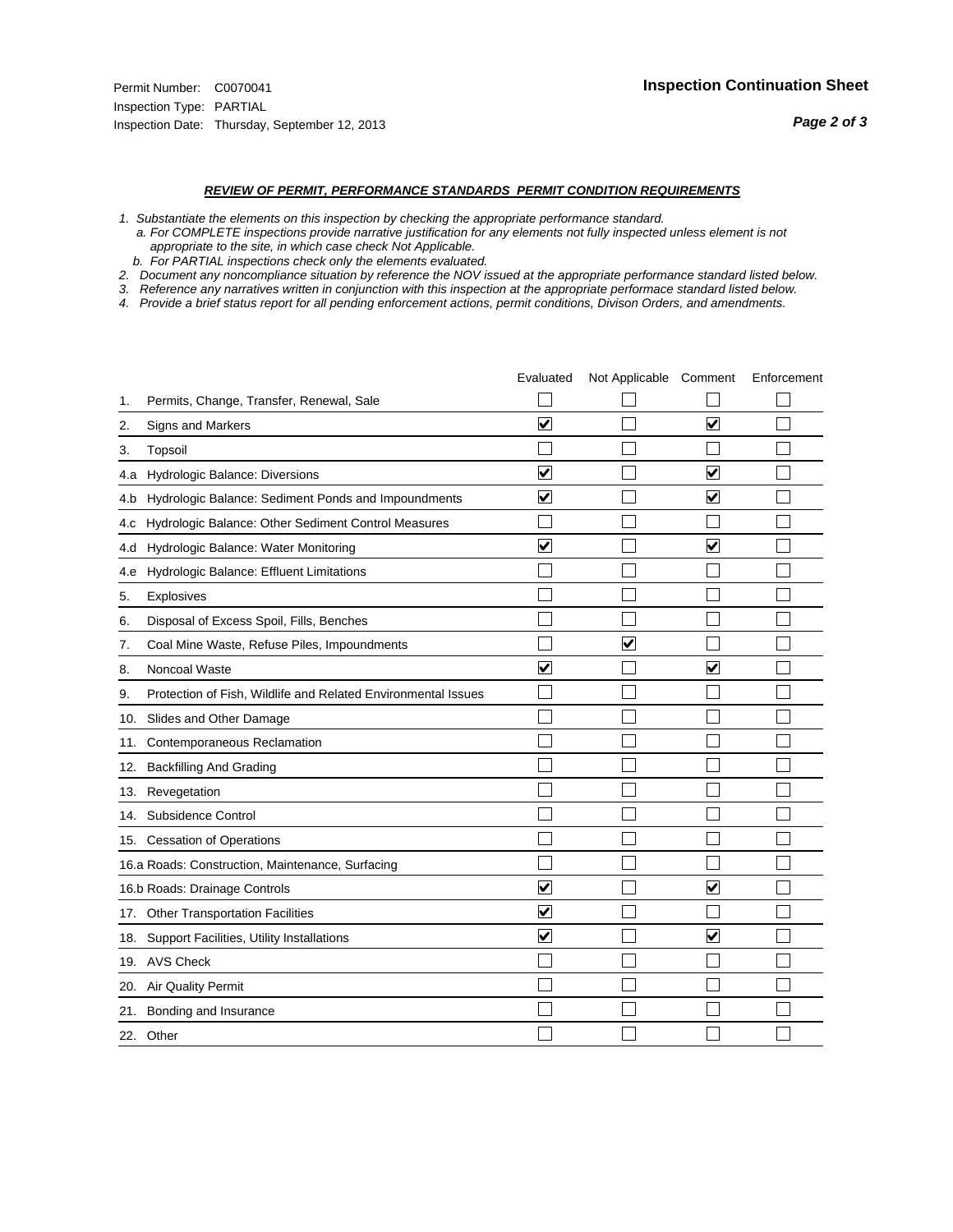#### **2. Signs and Markers**

The Identification sign is located at the main gate to the property. The sign meets the minimum requirements of the R645 Coal Rules.

#### **4.a Hydrologic Balance: Diversions**

The diversions will need some cleaning due to the recent rainfalls for the past several days. The permittee has committed in cleaning the diversions out. The diversions are functioning as designed.

#### **4.b Hydrologic Balance: Sediment Ponds and Impoundments**

The sediment pond upper and lower cell contained water. Most of the water was from the recent rainstorms. The sediment ponds were not discharging and are unlikely they will discharge.

#### **4.d Hydrologic Balance: Water Monitoring**

I inspected the water discharge by the main office. The water was clear coming out of the culvert.

#### **8. Noncoal Waste**

The mine site was clear of non-coal waste materials.

#### **16.b Roads: Drainage Controls**

The road diversions were functioning as design. Some minor maintenance will be needed due to sediment build up in some segments of the diversion.

#### **18. Support Facilities, Utility Installations**

There are no new support facilities since the last inspection.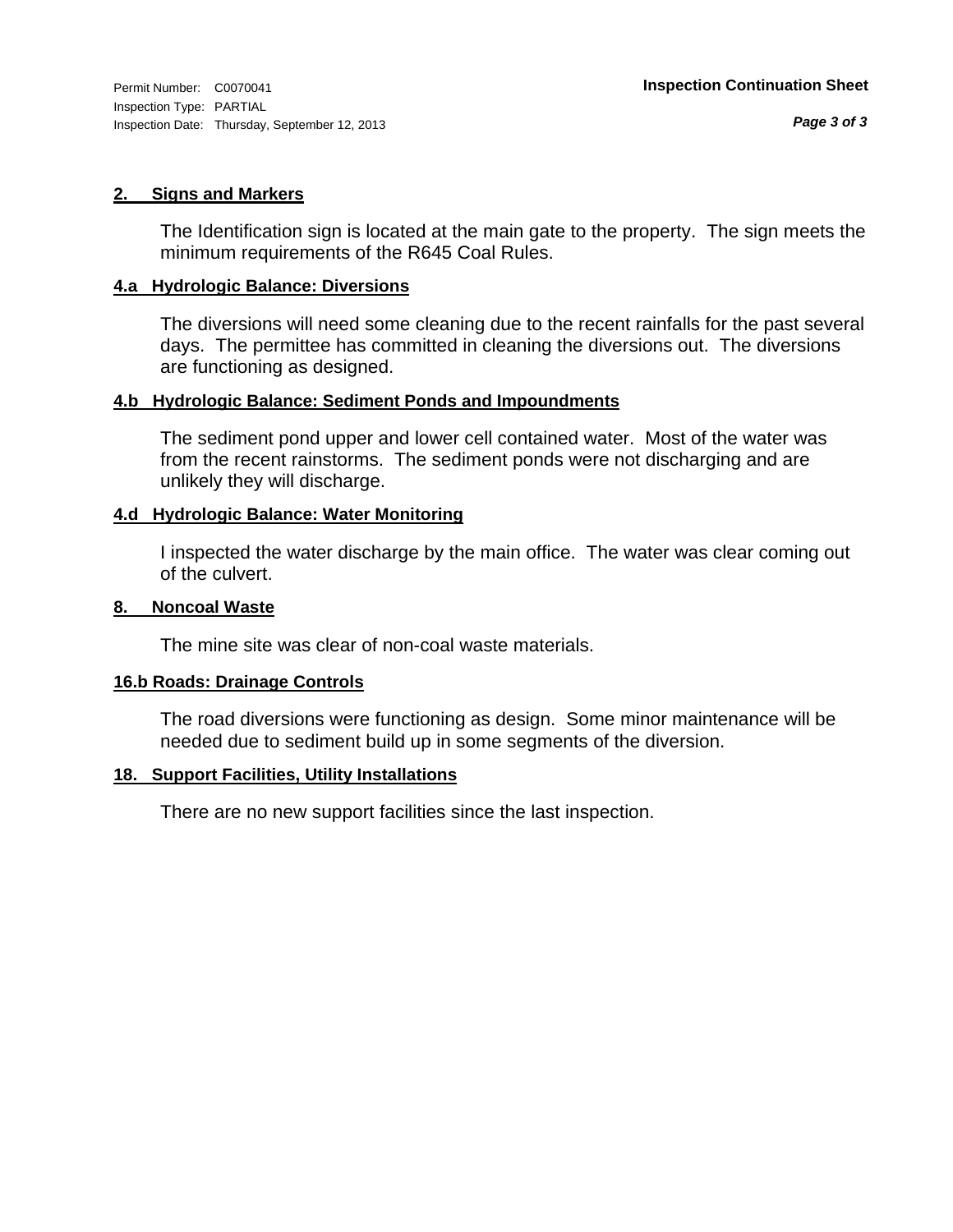

DEPARTMENT OF NATURAL RESOURCES

**MICHAEL R. STYLER Executive Director** 

#### Division of Oil, Gas and Mining

**JOHN R. BAZA Division Director** 

| Representatives Present During the Inspection: |                     |  |  |
|------------------------------------------------|---------------------|--|--|
|                                                | Company Rusty Netz  |  |  |
|                                                | OGM Karl Houskeeper |  |  |

## **Inspection Report**

| Permit Number:   | C0070042                     |
|------------------|------------------------------|
| Inspection Type: | <b>COMPLETE</b>              |
| Inspection Date: | Thursday, September 19, 2013 |
| Start Date/Time: | 9/19/2013 12:30:00 PM        |
| End Date/Time:   | 9/19/2013 3:00:00 PM         |
| Last Inspection: | Wednesday, August 14, 2013   |

Inspector: Karl Houskeeper,

Weather: Clear Skies, Temp. 60 Deg. F.

InspectionID Report Number: 3617

Accepted by:

|                         | Permitee: SUNNYSIDE COGENERATION ASSOCIATES        |                            |
|-------------------------|----------------------------------------------------|----------------------------|
|                         | <b>Operator: SUNNYSIDE COGENERATION ASSOCIATES</b> |                            |
| Site: STAR POINT REFUSE |                                                    |                            |
|                         | Address: PO BOX 159, SUNNYSIDE UT 84539            |                            |
| County: <b>CARBON</b>   |                                                    |                            |
|                         | Permit Type: PERMANENT COAL PROGRAM                |                            |
| Permit Status: ACTIVE   |                                                    |                            |
| <b>Current Acreages</b> | <b>Mineral Ownership</b>                           | <b>Types of Operations</b> |
| 152.93 Total Permitted  | Federal                                            | Underground                |
| 152.93 Total Disturbed  | <b>State</b>                                       | <b>Surface</b>             |
| <b>Phase I</b>          | County                                             | Loadout                    |
| <b>Phase II</b>         | <b>Fee</b>                                         | Processing                 |
| <b>Phase III</b>        | Other                                              | V<br>Reprocessing          |

**Report summary and status for pending enforcement actions, permit conditions, Division Orders, and amendments:**

**Inspector's Signature:**

49 Inspector ID Number:Karl Houskeeper,



Note: This inspection report does not constitute and affidavitor compliance with the regulatory program of the Division of Oil, Gas and Mining. telephone (801) 538-5340 · facsimile (801) 359-3940 · TTY (801) 538-7458 · www.ogm.utah.gov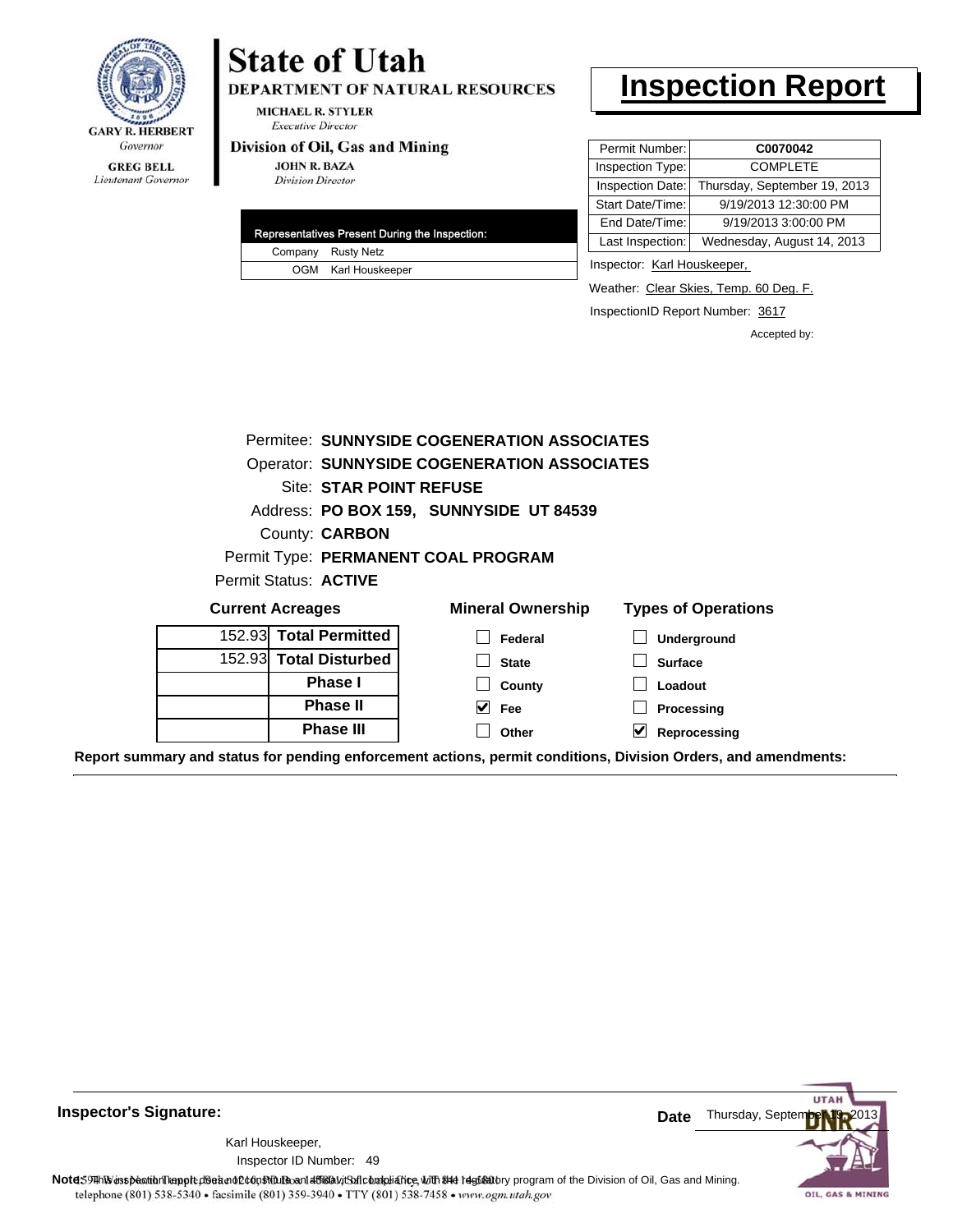#### *REVIEW OF PERMIT, PERFORMANCE STANDARDS PERMIT CONDITION REQUIREMENTS*

*1. Substantiate the elements on this inspection by checking the appropriate performance standard.*

 *a. For COMPLETE inspections provide narrative justification for any elements not fully inspected unless element is not appropriate to the site, in which case check Not Applicable.*

 *b. For PARTIAL inspections check only the elements evaluated.*

*2. Document any noncompliance situation by reference the NOV issued at the appropriate performance standard listed below.*

*3. Reference any narratives written in conjunction with this inspection at the appropriate performace standard listed below.*

|     |                                                               | Evaluated               | Not Applicable Comment |                                 | Enforcement |
|-----|---------------------------------------------------------------|-------------------------|------------------------|---------------------------------|-------------|
| 1.  | Permits, Change, Transfer, Renewal, Sale                      | ⊻                       |                        | V                               |             |
| 2.  | <b>Signs and Markers</b>                                      | $\overline{\mathbf{v}}$ |                        | $\overline{\blacktriangledown}$ |             |
| 3.  | Topsoil                                                       | $\overline{\mathbf{v}}$ |                        |                                 |             |
| 4.a | Hydrologic Balance: Diversions                                | ⊽                       |                        |                                 |             |
| 4.b | Hydrologic Balance: Sediment Ponds and Impoundments           | $\blacktriangledown$    |                        | ⊻                               |             |
| 4.C | Hydrologic Balance: Other Sediment Control Measures           | $\blacktriangledown$    |                        |                                 |             |
| 4.d | Hydrologic Balance: Water Monitoring                          | ☑                       |                        |                                 |             |
| 4.e | Hydrologic Balance: Effluent Limitations                      | ✔                       |                        | $\overline{\mathsf{v}}$         |             |
| 5.  | Explosives                                                    | $\blacktriangledown$    | ⊽                      |                                 |             |
| 6.  | Disposal of Excess Spoil, Fills, Benches                      | $\blacktriangledown$    |                        |                                 |             |
| 7.  | Coal Mine Waste, Refuse Piles, Impoundments                   | $\overline{\mathbf{v}}$ |                        | $\overline{\mathbf{v}}$         |             |
| 8.  | Noncoal Waste                                                 | $\overline{\mathbf{v}}$ |                        |                                 |             |
| 9.  | Protection of Fish, Wildlife and Related Environmental Issues | $\blacktriangledown$    |                        |                                 |             |
| 10. | Slides and Other Damage                                       | ⊻                       |                        |                                 |             |
| 11. | Contemporaneous Reclamation                                   | ☑                       |                        |                                 |             |
| 12. | <b>Backfilling And Grading</b>                                | $\overline{\mathbf{v}}$ |                        |                                 |             |
| 13. | Revegetation                                                  | $\overline{\mathbf{v}}$ |                        |                                 |             |
| 14. | Subsidence Control                                            | $\overline{\mathbf{v}}$ |                        |                                 |             |
|     | 15. Cessation of Operations                                   | $\blacktriangledown$    |                        |                                 |             |
|     | 16.a Roads: Construction, Maintenance, Surfacing              | $\blacktriangledown$    |                        |                                 |             |
|     | 16.b Roads: Drainage Controls                                 | ⊽                       |                        |                                 |             |
|     | 17. Other Transportation Facilities                           | $\blacktriangledown$    |                        |                                 |             |
| 18. | Support Facilities, Utility Installations                     | $\overline{\mathbf{v}}$ |                        |                                 |             |
|     | 19. AVS Check                                                 | $\overline{\mathsf{v}}$ |                        |                                 |             |
| 20. | Air Quality Permit                                            | $\blacktriangledown$    |                        |                                 |             |
|     | 21. Bonding and Insurance                                     | V                       |                        |                                 |             |
|     | 22. Other                                                     | $\blacktriangledown$    |                        |                                 |             |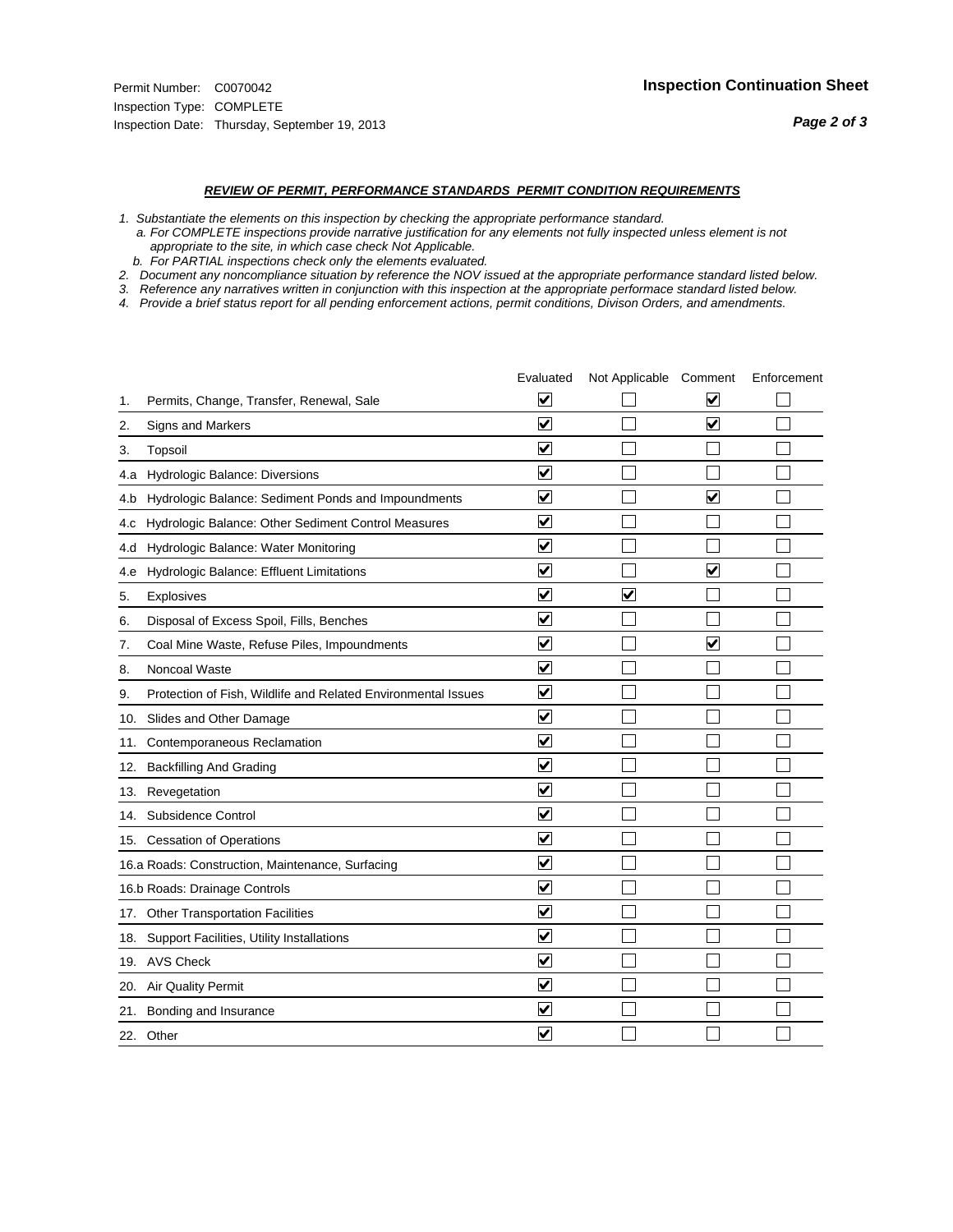#### **1. Permits, Change, Transfer, Renewal, Sale**

The following permits were reviewed in conjunction with the complete inspection::

-Mining permit C/007/042 issued November 14, 2008 and expires November 14, 2013.

-UPDES permit #UTG040025 effective September 1, 2013 and expires @ midnight August 31, 2018.

-Air Quality Permit DAQE-239-02 issued April 1, 2002, remains in effect. -SPCC plan is not required.

-Certificate of Insurance effective 08/01/2013 and terminates 08/01/2014.

-Reclamation agreement is dated October 14, 2003 and signed by both parties.

#### **2. Signs and Markers**

The following permits were reviewed in conjunction with the complete inspection::

-Mining permit C/007/042 issued November 14, 2008 and expires November 14, 2013.

-UPDES permit #UTG040025 effective May 1, 2008 and expires midnight April 30, 2013 (under general permit UTG040000). Temporarily extended until new permit is issued.

-Air Quality Permit DAQE-239-02 issued April 1, 2002, remains in effect. -SPCC plan is not required.

-Certificate of Insurance effective 08/01/2011 and terminates 08/01/2012.

-Reclamation agreement is dated October 14, 2003 and signed by both parties.

#### **4.b Hydrologic Balance: Sediment Ponds and Impoundments**

The sediment ponds were inspected during the Second Quarter of 2013 onJune 27, 2013. A report from this inspection was compiled and then P.E. certified. The reports were checked to make sure that all existing sediment elevations are below the 60% sediment elevation. Once the sediment level reached the 60% sediment level the pond is required to be cleaned.

#### **4.e Hydrologic Balance: Effluent Limitations**

The discharge monitoring reports forMay, June and July 2013 were reviewed as part of the complete inspection. The reports and submittal letter to the State of Utah Division of Environmental Quality shows that no discharge occurred from any of the outfalls during the listed month.

#### **7. Coal Mine Waste, Refuse Piles, Impoundments**

The refuse pile was inspected during the Second Quarter of 2013 on June 27, 2013. A report was compiled and P.E. certified. No problems were noted.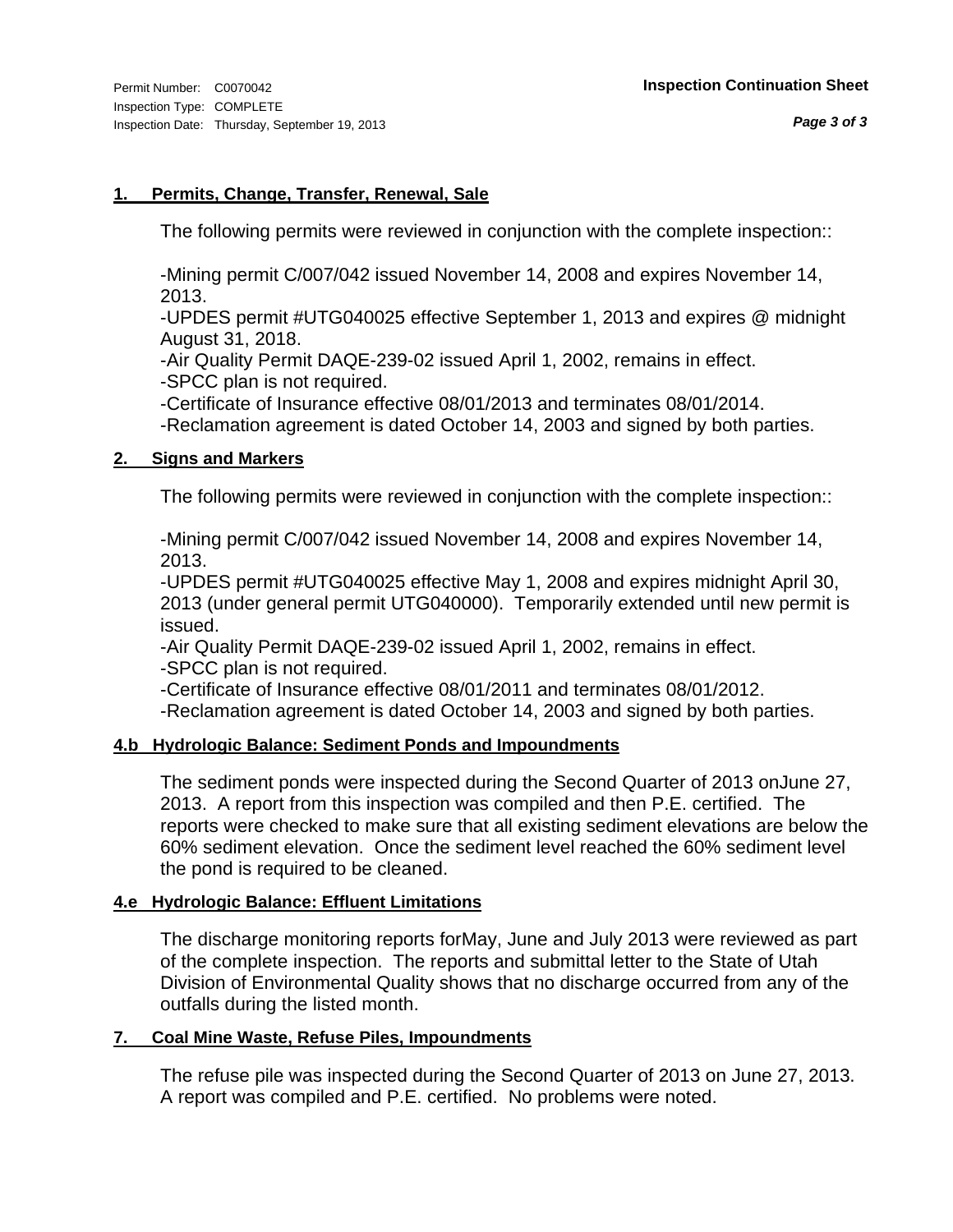

DEPARTMENT OF NATURAL RESOURCES

**MICHAEL R. STYLER Executive Director** 

#### Division of Oil, Gas and Mining

**JOHN R. BAZA Division Director** 

| Representatives Present During the Inspection: |               |  |  |
|------------------------------------------------|---------------|--|--|
|                                                | OGM Pete Hess |  |  |

## **Inspection Report**

| Permit Number:   | X0070044                    |
|------------------|-----------------------------|
| Inspection Type: | <b>PARTIAL</b>              |
| Inspection Date: | Tuesday, September 03, 2013 |
| Start Date/Time: | 9/3/2013 12:22:00 PM        |
| End Date/Time:   | 9/3/2013 12:40:00 PM        |
| Last Inspection: | Thursday, August 01, 2013   |

Inspector: Pete Hess,

Weather: Hot; cumulo nimbus clouds building

InspectionID Report Number: 3599

Accepted by: jhelfric 9/5/2013

|                                                                                                                | Permitee: HIDDEN SPLENDOR RESOURCES                            |                            |
|----------------------------------------------------------------------------------------------------------------|----------------------------------------------------------------|----------------------------|
| Operator:                                                                                                      |                                                                |                            |
|                                                                                                                | Site: COLUMBIA WELL SITE                                       |                            |
|                                                                                                                | Address: 57 WEST 200 SOUTH, SUITE 400, SALT LAKE CITY UT 84101 |                            |
| County: <b>CARBON</b>                                                                                          |                                                                |                            |
|                                                                                                                | Permit Type: COAL EXPLORATION SMALL                            |                            |
| Permit Status: PROPOSED                                                                                        |                                                                |                            |
| <b>Current Acreages</b>                                                                                        | <b>Mineral Ownership</b>                                       | <b>Types of Operations</b> |
| <b>Total Permitted</b>                                                                                         | Federal                                                        | Underground                |
| <b>Total Disturbed</b>                                                                                         | <b>State</b>                                                   | <b>Surface</b>             |
| <b>Phase I</b>                                                                                                 | County                                                         | Loadout                    |
| <b>Phase II</b>                                                                                                | <b>Fee</b>                                                     | Processing                 |
| <b>Phase III</b>                                                                                               | Other                                                          | Reprocessing               |
| Report summary and status for pending enforcement actions, permit conditions, Division Orders, and amendments: |                                                                |                            |

The site remains unchanged.

The Division has not received any response from Mr. Brent Davies, Manager of C & P Coal Associates (owners of the Columbia Mine) relative to the water / exploration well.



**Inspector's Signature:**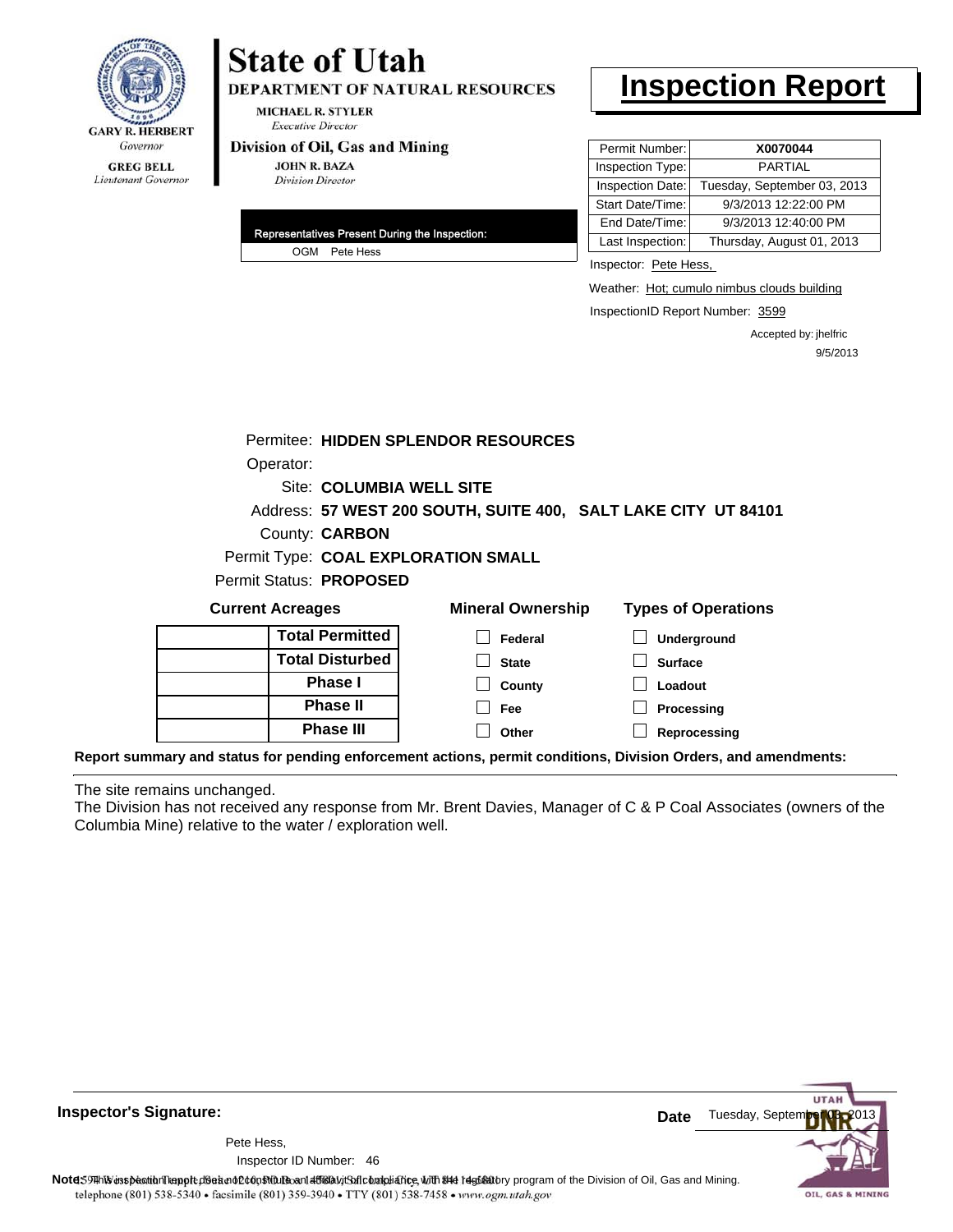#### *REVIEW OF PERMIT, PERFORMANCE STANDARDS PERMIT CONDITION REQUIREMENTS*

*1. Substantiate the elements on this inspection by checking the appropriate performance standard.*

 *a. For COMPLETE inspections provide narrative justification for any elements not fully inspected unless element is not appropriate to the site, in which case check Not Applicable.*

 *b. For PARTIAL inspections check only the elements evaluated.*

*2. Document any noncompliance situation by reference the NOV issued at the appropriate performance standard listed below.*

*3. Reference any narratives written in conjunction with this inspection at the appropriate performace standard listed below.*

|     |                                                               | Evaluated               | Not Applicable Comment          |                         | Enforcement |
|-----|---------------------------------------------------------------|-------------------------|---------------------------------|-------------------------|-------------|
| 1.  | Permits, Change, Transfer, Renewal, Sale                      |                         |                                 |                         |             |
| 2.  | <b>Signs and Markers</b>                                      | $\overline{\mathbf{v}}$ |                                 |                         |             |
| 3.  | Topsoil                                                       |                         | $\overline{\blacktriangledown}$ |                         |             |
| 4.a | Hydrologic Balance: Diversions                                |                         | ⊽                               |                         |             |
| 4.b | Hydrologic Balance: Sediment Ponds and Impoundments           |                         | $\blacktriangledown$            |                         |             |
| 4.c | Hydrologic Balance: Other Sediment Control Measures           | $\overline{\mathbf{v}}$ |                                 | $\overline{\mathbf{v}}$ |             |
| 4.d | Hydrologic Balance: Water Monitoring                          | $\overline{\mathbf{v}}$ |                                 | $\blacktriangledown$    |             |
| 4.e | Hydrologic Balance: Effluent Limitations                      |                         | $\overline{\mathbf{v}}$         |                         |             |
| 5.  | Explosives                                                    |                         | $\blacktriangledown$            |                         |             |
| 6.  | Disposal of Excess Spoil, Fills, Benches                      |                         | $\overline{\mathsf{v}}$         |                         |             |
| 7.  | Coal Mine Waste, Refuse Piles, Impoundments                   |                         | $\blacktriangledown$            |                         |             |
| 8.  | Noncoal Waste                                                 | $\overline{\mathsf{v}}$ |                                 |                         |             |
| 9.  | Protection of Fish, Wildlife and Related Environmental Issues | $\blacktriangledown$    |                                 |                         |             |
| 10. | Slides and Other Damage                                       |                         | $\overline{\mathbf{v}}$         |                         |             |
| 11. | Contemporaneous Reclamation                                   |                         | ☑                               |                         |             |
| 12. | <b>Backfilling And Grading</b>                                |                         | $\overline{\mathbf{v}}$         |                         |             |
| 13. | Revegetation                                                  | $\overline{\mathbf{v}}$ |                                 |                         |             |
| 14. | Subsidence Control                                            |                         | $\overline{\mathbf{v}}$         |                         |             |
| 15. | <b>Cessation of Operations</b>                                |                         | $\blacktriangledown$            |                         |             |
|     | 16.a Roads: Construction, Maintenance, Surfacing              | $\overline{\mathbf{v}}$ |                                 | $\overline{\mathbf{v}}$ |             |
|     | 16.b Roads: Drainage Controls                                 | $\overline{\mathbf{v}}$ |                                 |                         |             |
| 17. | <b>Other Transportation Facilities</b>                        |                         | $\overline{\mathbf{v}}$         |                         |             |
| 18. | Support Facilities, Utility Installations                     |                         | $\overline{\mathbf{v}}$         |                         |             |
|     | 19. AVS Check                                                 | $\blacktriangledown$    |                                 | $\blacktriangledown$    |             |
| 20. | Air Quality Permit                                            |                         | $\blacktriangledown$            |                         |             |
| 21. | Bonding and Insurance                                         | $\overline{\mathbf{v}}$ |                                 | $\blacktriangledown$    |             |
|     | 22. Other                                                     |                         |                                 |                         |             |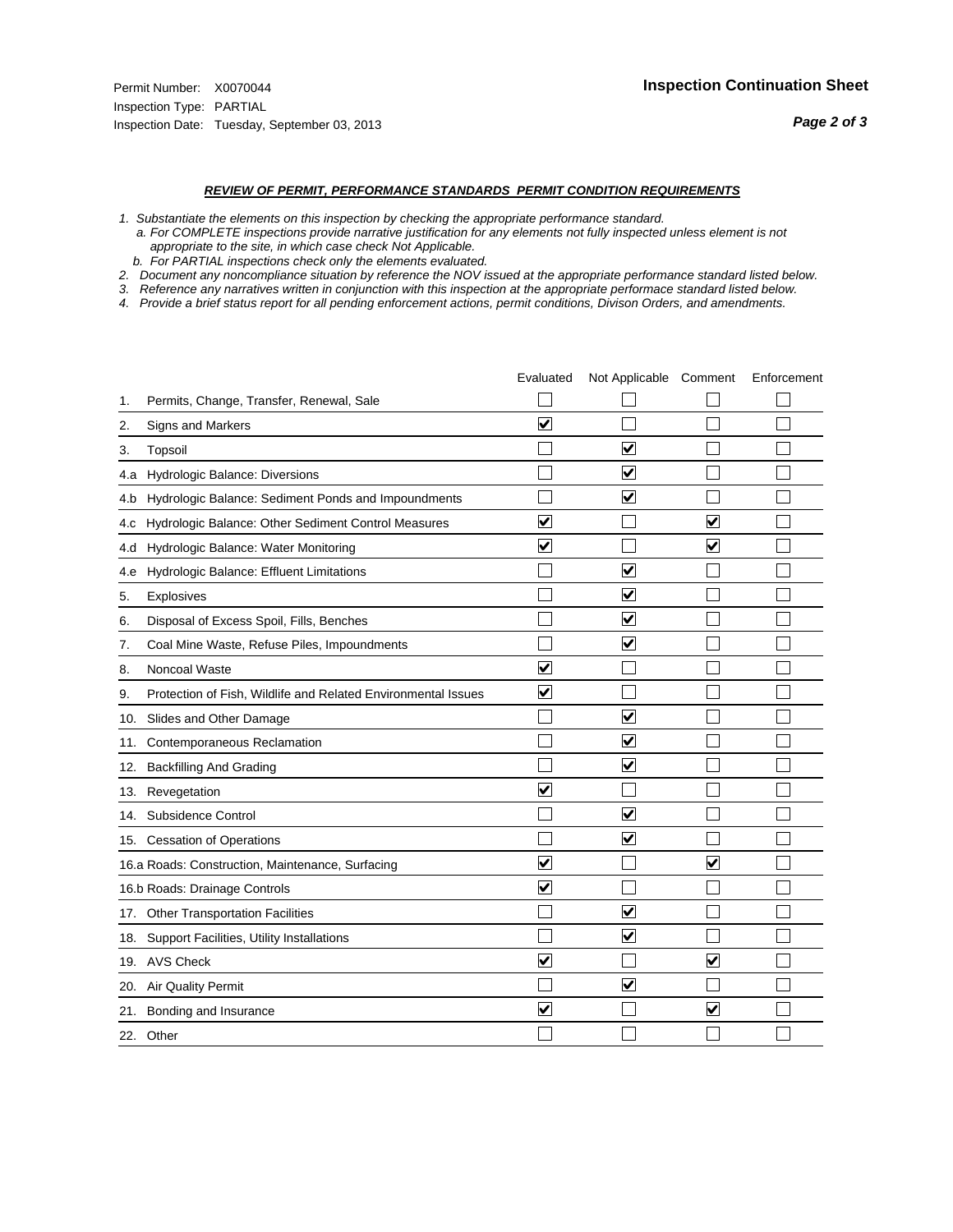#### **4.c Hydrologic Balance: Other Sediment Control Measures**

The site appears to have received rainfall within the last 24 hours, although none of the depressions on the reclaim site contained water. There are a few very minor rills between the depression areas, but no water is reporting off site.

#### **4.d Hydrologic Balance: Water Monitoring**

There was no visible flow in Horse Canyon Creek at the Emery County bridge. There was a trickle exiting the road culvert at the Range Creek / Turtle Canyon road junction. The upper or facilities pond at the Geneva Mine contained water; the elevation of the volume was well below the elevation for discharge of the open channel culvert spillway.

#### **16.a Roads: Construction, Maintenance, Surfacing**

The Horse Canyon road is getting in rough shape. According to Devan (Range Creek security officer) the area has received six large events during the summer of 2013. Areas where flow crosses the road are washing out, and the outside edge of the road is being extensively cut in several locations.

#### **19. AVS Check**

The status of the bankruptcy proceedings with America West Resources, LLC is unknown at this time. Hence it is unknown whether the lease with the option to buy agreement of the Columbia Mine (and this exploration well) is still in effect.

#### **21. Bonding and Insurance**

The Division has a \$ 6,500 cash bond in place to plug the Columbia well.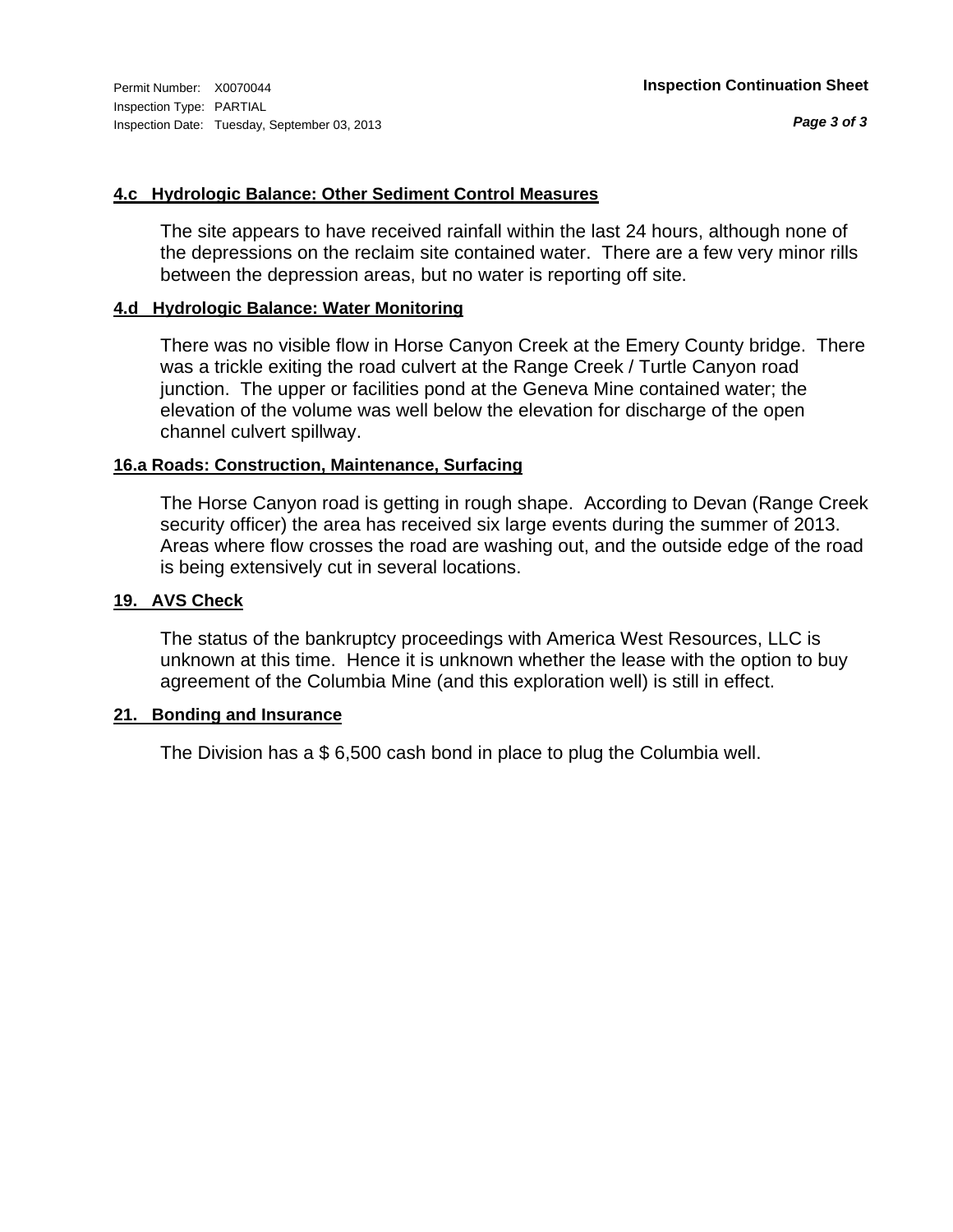

**DEPARTMENT OF NATURAL RESOURCES** 

**MICHAEL R. STYLER Executive Director** 

#### Division of Oil, Gas and Mining

**JOHN R. BAZA Division Director** 

| Representatives Present During the Inspection: |
|------------------------------------------------|
| OGM Pete Hess                                  |

### **Inspection Report**

| Permit Number:   | C0070045                   |
|------------------|----------------------------|
| Inspection Type: | PARTIAI                    |
| Inspection Date: | Monday, September 09, 2013 |
| Start Date/Time: | 9/9/2013 9:08:00 AM        |
| End Date/Time:   | 9/9/2013 9:42:00 AM        |
| Last Inspection: | Wednesday, August 14, 2013 |

Inspector: Pete Hess,

Weather: Rain overnite; overcasr; some fog in valley. 59 F.

InspectionID Report Number: 3602

Accepted by: jhelfric 9/12/2013

|                                                                                                                |                        | Permitee: HEADWATERS ENERGY SERVICES        |                                                                          |
|----------------------------------------------------------------------------------------------------------------|------------------------|---------------------------------------------|--------------------------------------------------------------------------|
|                                                                                                                |                        | <b>Operator: HEADWATERS ENERGY SERVICES</b> |                                                                          |
|                                                                                                                | Site: COVOL SITE       |                                             |                                                                          |
|                                                                                                                |                        |                                             | Address: 10653 SOUTH RIVER FRONT PARKWAY, SUITE 300, SOUTH JORDAN UT 840 |
|                                                                                                                | County: <b>CARBON</b>  |                                             |                                                                          |
|                                                                                                                |                        | Permit Type: PERMANENT COAL PROGRAM         |                                                                          |
| Permit Status: ACTIVE                                                                                          |                        |                                             |                                                                          |
| <b>Current Acreages</b>                                                                                        |                        | <b>Mineral Ownership</b>                    | <b>Types of Operations</b>                                               |
| 30.00                                                                                                          | <b>Total Permitted</b> | Federal                                     | <b>Underground</b>                                                       |
| 30.00                                                                                                          | <b>Total Disturbed</b> | <b>State</b>                                | <b>Surface</b>                                                           |
|                                                                                                                | <b>Phase I</b>         | County                                      | Loadout                                                                  |
|                                                                                                                | <b>Phase II</b>        | Fee                                         | Processing                                                               |
|                                                                                                                | <b>Phase III</b>       | Other                                       | Reprocessing                                                             |
| Report summary and status for pending enforcement actions, permit conditions, Division Orders, and amendments: |                        |                                             |                                                                          |

The site was receiving feed coal this day.

Mechanics were installing an extension on the telescoping drop tube on the raial stacker.

The plant was not processing today. Mr. Kyle Edwards represented the Permittee and the Permit Applicant during today's inspection. No compliance issues were identified.

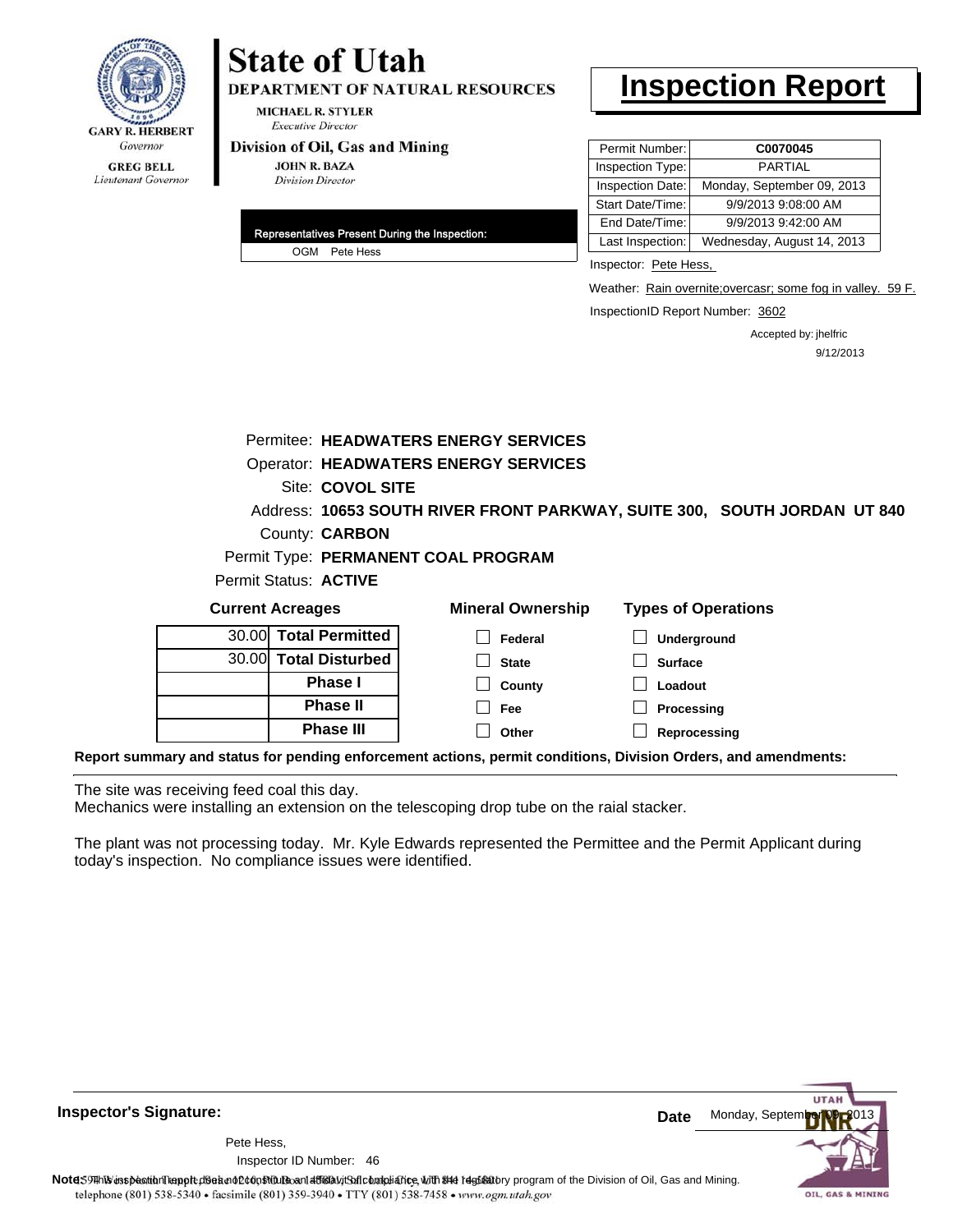#### *REVIEW OF PERMIT, PERFORMANCE STANDARDS PERMIT CONDITION REQUIREMENTS*

*1. Substantiate the elements on this inspection by checking the appropriate performance standard.*

 *a. For COMPLETE inspections provide narrative justification for any elements not fully inspected unless element is not appropriate to the site, in which case check Not Applicable.*

 *b. For PARTIAL inspections check only the elements evaluated.*

*2. Document any noncompliance situation by reference the NOV issued at the appropriate performance standard listed below.*

*3. Reference any narratives written in conjunction with this inspection at the appropriate performace standard listed below.*

|     |                                                               | Evaluated               | Not Applicable Comment          |                         | Enforcement |
|-----|---------------------------------------------------------------|-------------------------|---------------------------------|-------------------------|-------------|
| 1.  | Permits, Change, Transfer, Renewal, Sale                      | $\overline{\mathsf{v}}$ |                                 | V                       |             |
| 2.  | Signs and Markers                                             | $\overline{\mathbf{v}}$ |                                 |                         |             |
| 3.  | Topsoil                                                       | $\overline{\mathbf{v}}$ |                                 |                         |             |
| 4.a | Hydrologic Balance: Diversions                                | $\overline{\mathsf{v}}$ |                                 | $\overline{\mathbf{v}}$ |             |
| 4.b | Hydrologic Balance: Sediment Ponds and Impoundments           |                         |                                 |                         |             |
| 4.c | Hydrologic Balance: Other Sediment Control Measures           | $\overline{\mathbf{v}}$ |                                 | $\blacktriangledown$    |             |
| 4.d | Hydrologic Balance: Water Monitoring                          |                         | $\overline{\mathbf{v}}$         |                         |             |
| 4.e | Hydrologic Balance: Effluent Limitations                      | $\blacktriangledown$    |                                 | $\blacktriangledown$    |             |
| 5.  | <b>Explosives</b>                                             |                         | ⊽                               |                         |             |
| 6.  | Disposal of Excess Spoil, Fills, Benches                      |                         | $\blacktriangledown$            |                         |             |
| 7.  | Coal Mine Waste, Refuse Piles, Impoundments                   |                         | $\overline{\mathbf{v}}$         |                         |             |
| 8.  | Noncoal Waste                                                 | $\overline{\mathsf{v}}$ |                                 |                         |             |
| 9.  | Protection of Fish, Wildlife and Related Environmental Issues |                         |                                 |                         |             |
| 10. | Slides and Other Damage                                       |                         | ☑                               |                         |             |
| 11. | Contemporaneous Reclamation                                   |                         | ☑                               |                         |             |
| 12. | <b>Backfilling And Grading</b>                                |                         | $\overline{\mathbf{v}}$         |                         |             |
| 13. | Revegetation                                                  |                         | $\overline{\blacktriangledown}$ |                         |             |
| 14. | Subsidence Control                                            |                         | $\overline{\mathbf{v}}$         |                         |             |
| 15. | <b>Cessation of Operations</b>                                |                         | $\overline{\blacktriangledown}$ |                         |             |
|     | 16.a Roads: Construction, Maintenance, Surfacing              | ⊽                       |                                 |                         |             |
|     | 16.b Roads: Drainage Controls                                 | $\overline{\mathbf{v}}$ |                                 |                         |             |
| 17. | <b>Other Transportation Facilities</b>                        |                         |                                 |                         |             |
| 18. | Support Facilities, Utility Installations                     | $\overline{\mathbf{v}}$ |                                 |                         |             |
|     | 19. AVS Check                                                 |                         |                                 |                         |             |
| 20. | Air Quality Permit                                            | $\checkmark$            |                                 |                         |             |
| 21. | Bonding and Insurance                                         |                         |                                 |                         |             |
|     | 22. Other                                                     |                         |                                 |                         |             |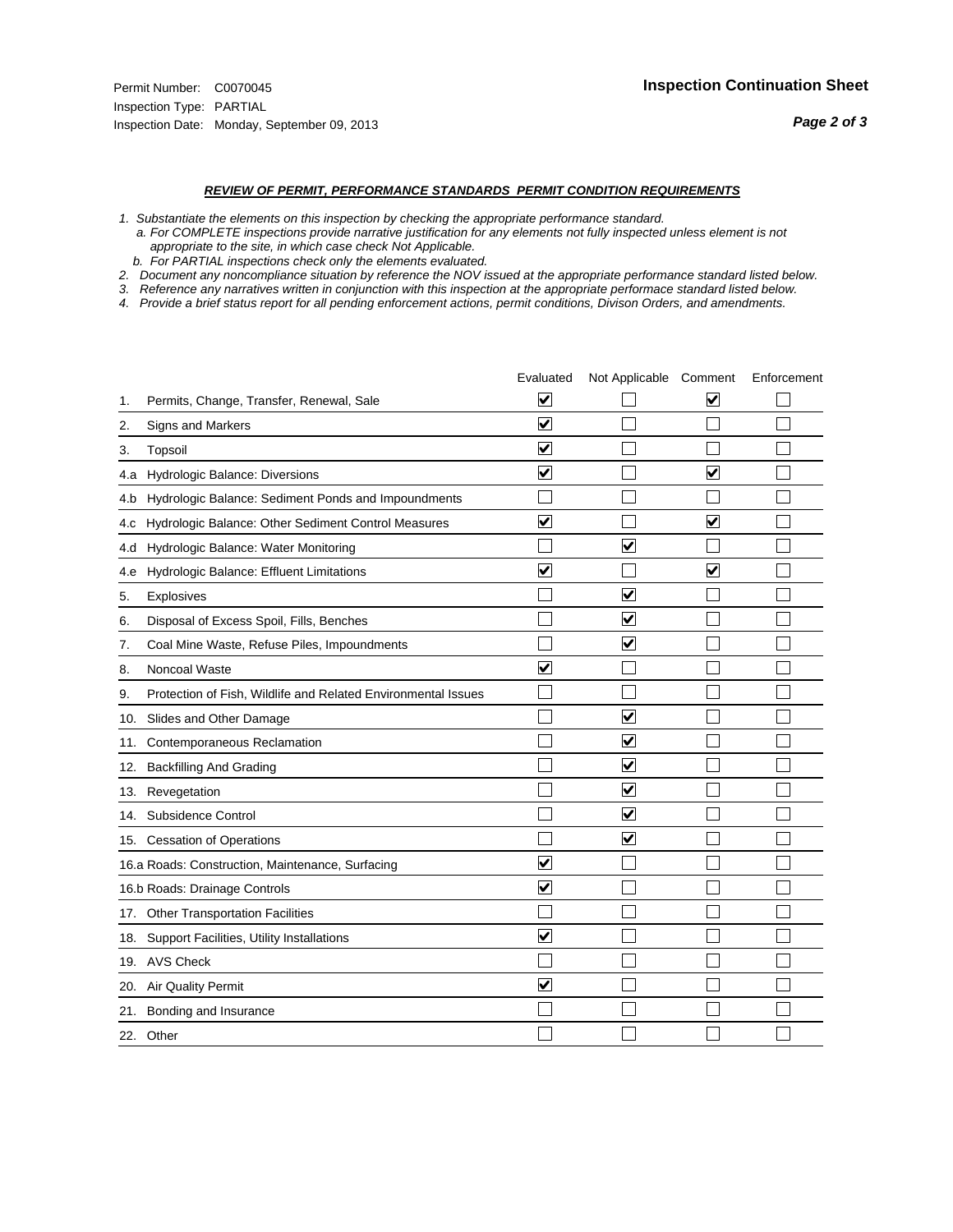#### **1. Permits, Change, Transfer, Renewal, Sale**

Bowie Resources, LLC submitted a permit transfer application for the COVOL site on July 31, 2013. That application (Task ID # 4388) was returned as deficient. A response is due September 20, 2013.

#### **4.a Hydrologic Balance: Diversions**

All diversions appeared capable of functioning as designed.

#### **4.c Hydrologic Balance: Other Sediment Control Measures**

BTCA area #2 located in the SW corner of the permit area utilizes excelsior logs as the method to treat sheet flow precipitation. There was no pooled water in this area; all rainfall appears to have been soaked into the soil. The excelsion logs appear to be functioning as designed. ASCA 1 (located along the western perimeter fence) uses a one foot berm to prevent runoff from leaving the permit area. No breaches were observed in the berm; no water was pooled in the area.

#### **4.e Hydrologic Balance: Effluent Limitations**

Neither sediment pond contained an adequate volume of water to be discharged through their open channel spillways. The ponds do have some minor rilling on the inslopes; these have been noted in the quarterly inspections as well as the annual pond certifications.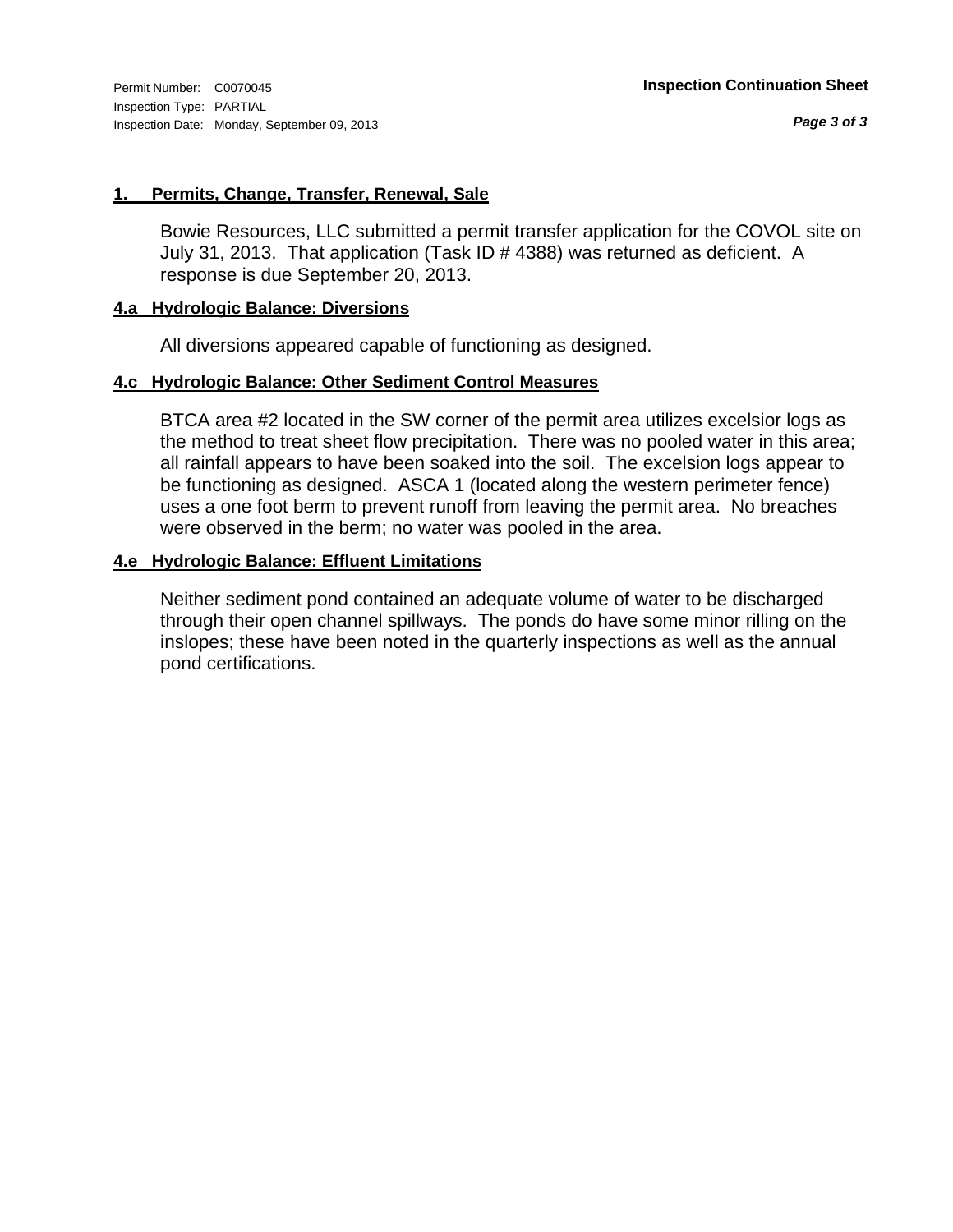

# **State of Utah**

DEPARTMENT OF NATURAL RESOURCES

**MICHAEL R. STYLER Executive Director** 

#### Division of Oil, Gas and Mining

**JOHN R. BAZA Division Director** 

| Representatives Present During the Inspection: |  |
|------------------------------------------------|--|
| OGM Karl Houskeeper                            |  |

## **Inspection Report**

| Permit Number:   | C0150007                                       |
|------------------|------------------------------------------------|
| Inspection Type: | <b>PARTIAL</b>                                 |
|                  | Inspection Date: Wednesday, September 18, 2013 |
| Start Date/Time: | 9/18/2013 7:00:00 AM                           |
| End Date/Time:   | 9/18/2013 11:00:00 AM                          |
| Last Inspection: | Thursday, August 15, 2013                      |

Inspector: Karl Houskeeper,

Weather: Clear, Temp. 60 Deg. F.

InspectionID Report Number: 3614

Accepted by: jhelfric 9/26/2013

| Permitee: CONSOLIDATION COAL CO        |                                      |                            |  |  |  |  |  |
|----------------------------------------|--------------------------------------|----------------------------|--|--|--|--|--|
| <b>Operator: CONSOLIDATION COAL CO</b> |                                      |                            |  |  |  |  |  |
| Site: HIDDEN VALLEY MINE               |                                      |                            |  |  |  |  |  |
|                                        | Address: PO BOX 566, SESSER IL 62884 |                            |  |  |  |  |  |
| County: <b>EMERY</b>                   |                                      |                            |  |  |  |  |  |
|                                        | Permit Type: PERMANENT COAL PROGRAM  |                            |  |  |  |  |  |
| Permit Status: RECLAIMED               |                                      |                            |  |  |  |  |  |
| <b>Current Acreages</b>                | <b>Mineral Ownership</b>             | <b>Types of Operations</b> |  |  |  |  |  |
| <b>Total Permitted</b><br>960.00       | Federal                              | ⊻<br>Underground           |  |  |  |  |  |
| <b>Total Disturbed</b><br>6.70         | <b>State</b>                         | <b>Surface</b>             |  |  |  |  |  |
| 6.70<br><b>Phase I</b>                 | County                               | Loadout                    |  |  |  |  |  |
| <b>Phase II</b>                        | V<br>Fee                             | Processing                 |  |  |  |  |  |
| <b>Phase III</b>                       | Other                                | Reprocessing               |  |  |  |  |  |

**Report summary and status for pending enforcement actions, permit conditions, Division Orders, and amendments:**

Checked in at Main Office located at the Emery Deep Mine. Russell Jensen had Rich White from Earth Fax. Proceeded to the Hidden Valley Mine un-attended.

**Inspector's Signature:**

49 Inspector ID Number:Karl Houskeeper,



Note: This inspection report does not constitute and affidavitor compliance with the regulatory program of the Division of Oil, Gas and Mining. telephone (801) 538-5340 · facsimile (801) 359-3940 · TTY (801) 538-7458 · www.ogm.utah.gov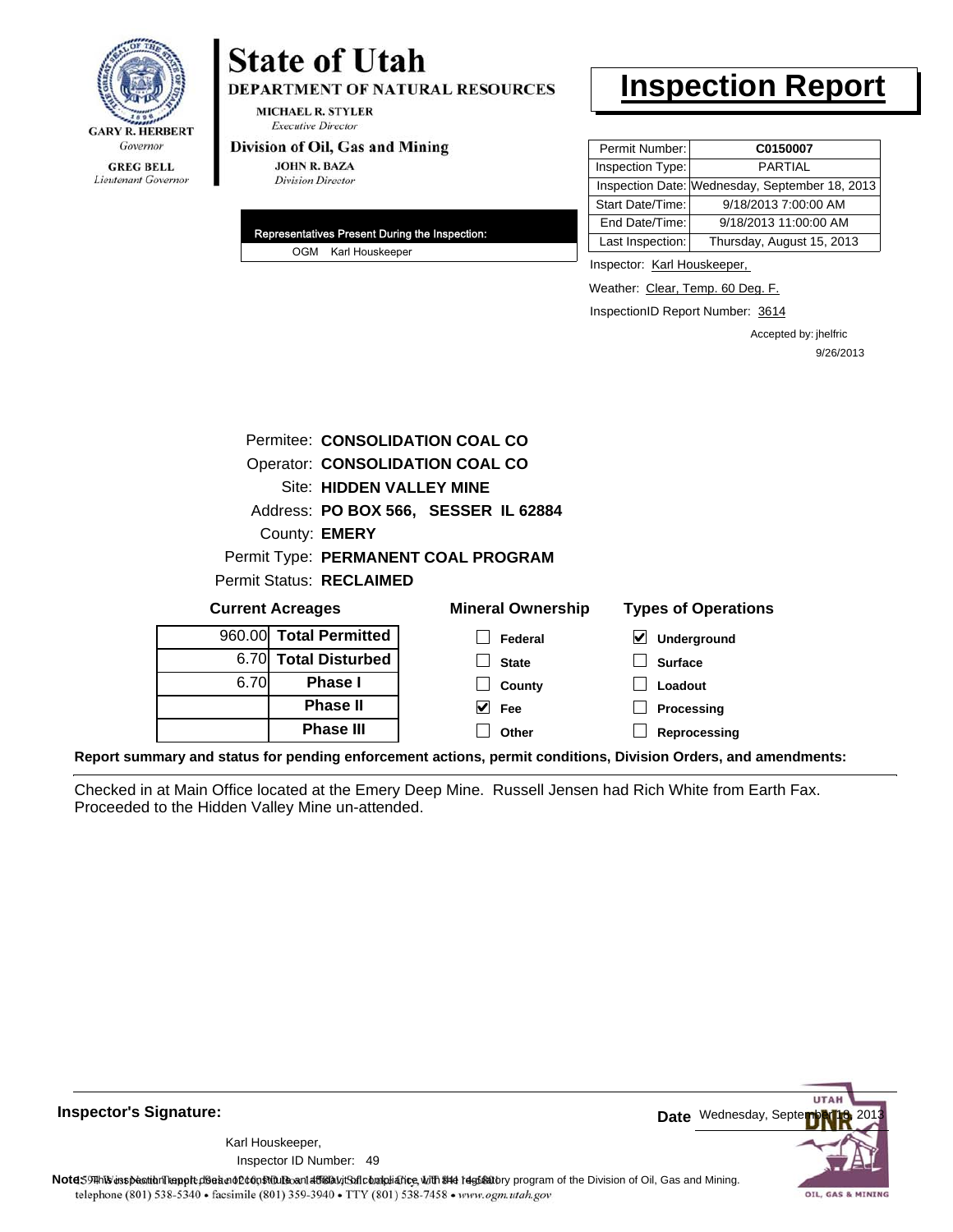#### *REVIEW OF PERMIT, PERFORMANCE STANDARDS PERMIT CONDITION REQUIREMENTS*

*1. Substantiate the elements on this inspection by checking the appropriate performance standard.*

 *a. For COMPLETE inspections provide narrative justification for any elements not fully inspected unless element is not appropriate to the site, in which case check Not Applicable.*

 *b. For PARTIAL inspections check only the elements evaluated.*

*2. Document any noncompliance situation by reference the NOV issued at the appropriate performance standard listed below.*

*3. Reference any narratives written in conjunction with this inspection at the appropriate performace standard listed below.*

|     |                                                               | Evaluated               | Not Applicable Comment  |                         | Enforcement |
|-----|---------------------------------------------------------------|-------------------------|-------------------------|-------------------------|-------------|
| 1.  | Permits, Change, Transfer, Renewal, Sale                      |                         |                         |                         |             |
| 2.  | <b>Signs and Markers</b>                                      | $\overline{\mathbf{v}}$ |                         | $\overline{\mathbf{v}}$ |             |
| 3.  | Topsoil                                                       |                         |                         |                         |             |
| 4.a | Hydrologic Balance: Diversions                                | ⊽                       |                         |                         |             |
| 4.b | Hydrologic Balance: Sediment Ponds and Impoundments           | $\blacktriangledown$    | ⊻                       |                         |             |
| 4.C | Hydrologic Balance: Other Sediment Control Measures           | $\overline{\mathbf{v}}$ |                         | $\overline{\mathbf{v}}$ |             |
| 4.d | Hydrologic Balance: Water Monitoring                          |                         |                         |                         |             |
| 4.e | Hydrologic Balance: Effluent Limitations                      |                         |                         |                         |             |
| 5.  | Explosives                                                    | $\overline{\mathbf{v}}$ | $\overline{\mathbf{v}}$ |                         |             |
| 6.  | Disposal of Excess Spoil, Fills, Benches                      | ⊽                       | $\blacktriangledown$    |                         |             |
| 7.  | Coal Mine Waste, Refuse Piles, Impoundments                   | $\overline{\mathbf{v}}$ | $\blacktriangledown$    |                         |             |
| 8.  | Noncoal Waste                                                 | $\overline{\mathbf{v}}$ |                         | $\overline{\mathbf{v}}$ |             |
| 9.  | Protection of Fish, Wildlife and Related Environmental Issues |                         |                         |                         |             |
| 10. | Slides and Other Damage                                       |                         |                         |                         |             |
| 11. | Contemporaneous Reclamation                                   |                         |                         |                         |             |
| 12. | <b>Backfilling And Grading</b>                                |                         |                         |                         |             |
| 13. | Revegetation                                                  |                         |                         |                         |             |
| 14. | Subsidence Control                                            |                         |                         |                         |             |
|     | 15. Cessation of Operations                                   |                         |                         |                         |             |
|     | 16.a Roads: Construction, Maintenance, Surfacing              |                         |                         |                         |             |
|     | 16.b Roads: Drainage Controls                                 |                         |                         |                         |             |
| 17. | <b>Other Transportation Facilities</b>                        |                         |                         |                         |             |
| 18. | Support Facilities, Utility Installations                     |                         |                         |                         |             |
|     | 19. AVS Check                                                 |                         |                         |                         |             |
| 20. | Air Quality Permit                                            |                         |                         |                         |             |
| 21. | Bonding and Insurance                                         |                         |                         |                         |             |
|     | 22. Other                                                     |                         |                         |                         |             |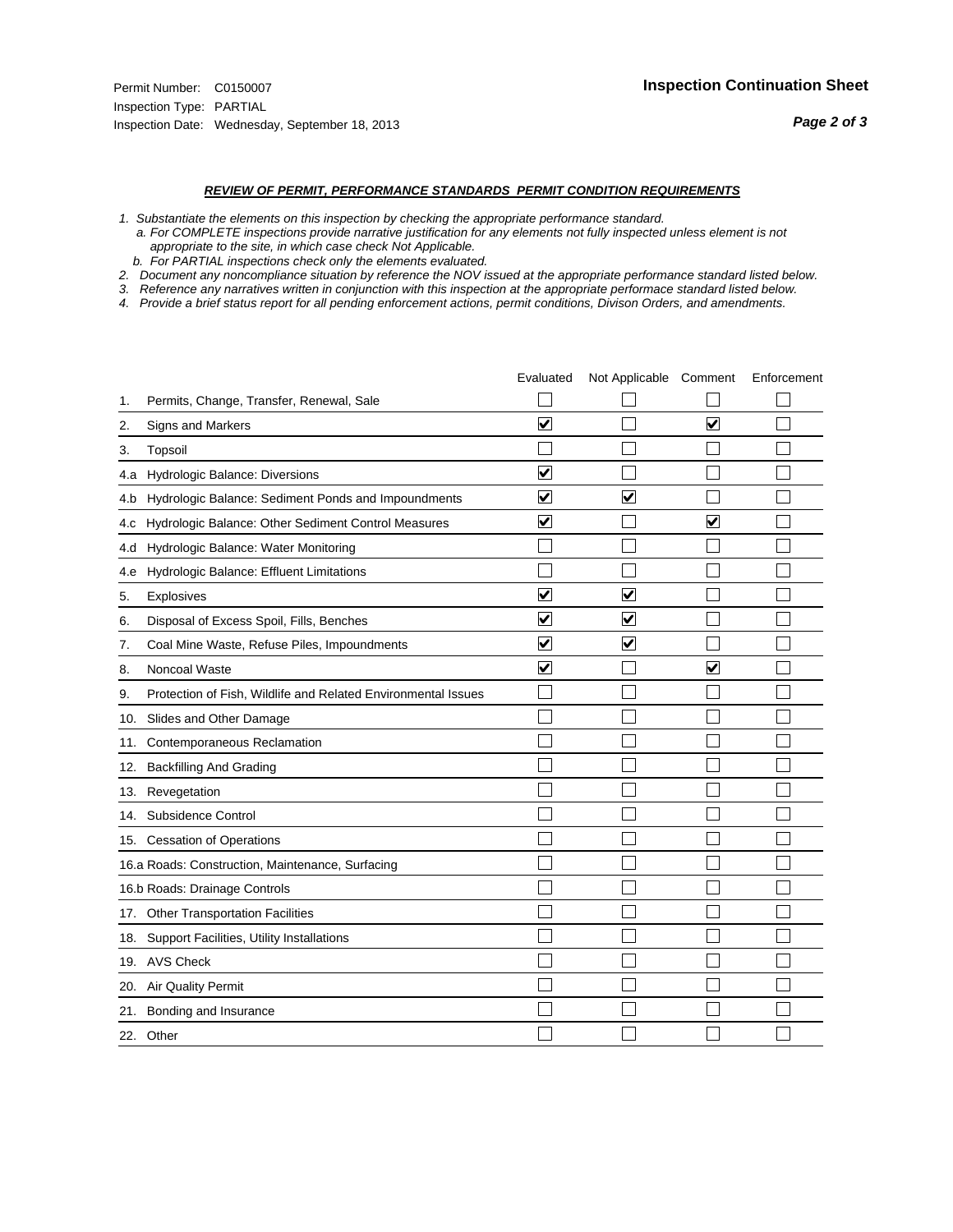#### **2. Signs and Markers**

Checked the mine identification sign that is placed at the end of the county road and entrance into the Hidden Valley Mine permit area. The sign contained the required information and was found to be compliant.

#### **4.c Hydrologic Balance: Other Sediment Control Measures**

The siltation fence that is installed near the mine identification sign was inspected. The siltation fence is functional and in good repair. Some sediment is built up behind the fence indicating that the structure is working.

#### **8. Noncoal Waste**

The Hidden Valley Mine site is free of noncoal waste items.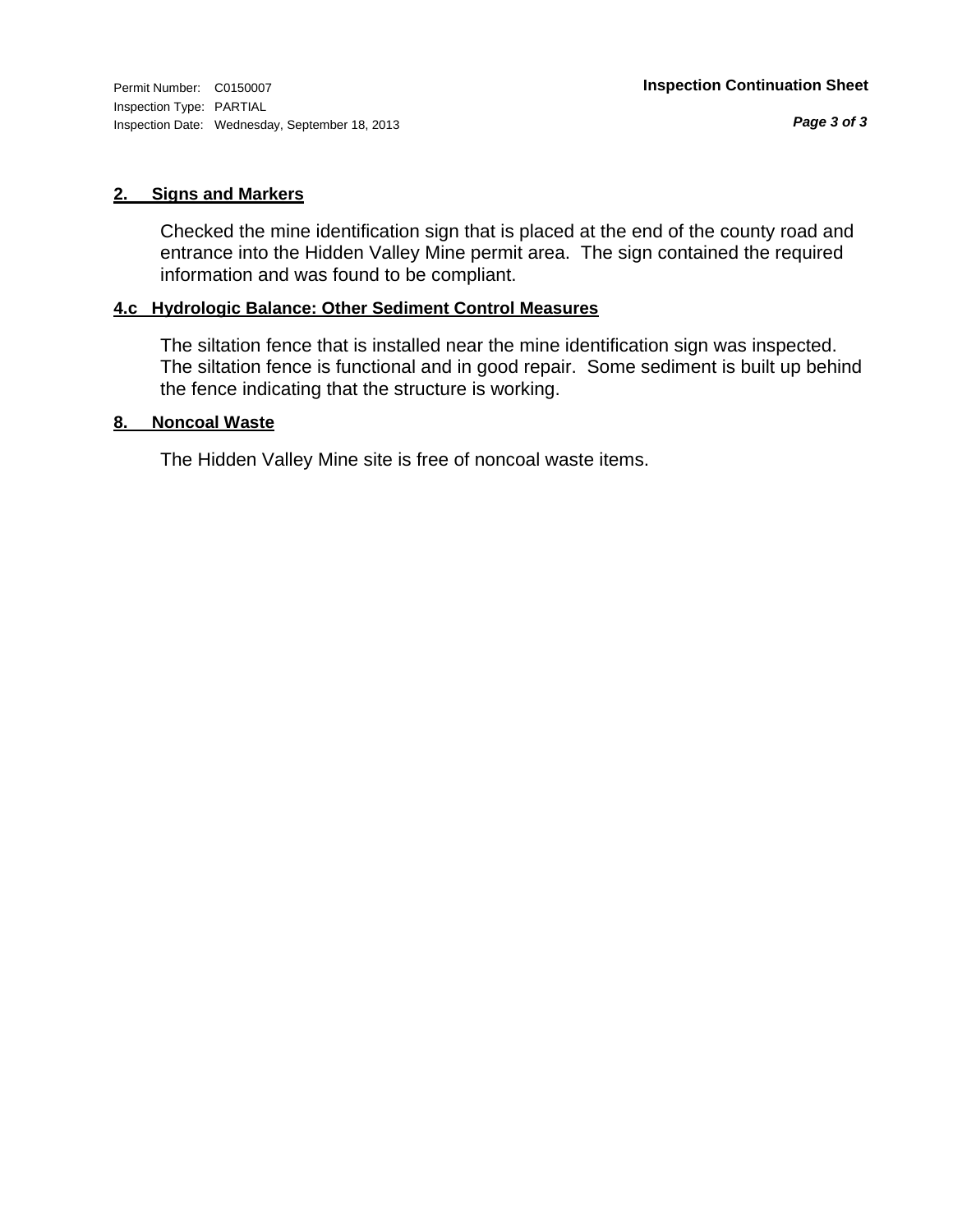

Lieutenant Governor

# **State of Utah**

**DEPARTMENT OF NATURAL RESOURCES** 

**MICHAEL R. STYLER Executive Director** 

#### Division of Oil, Gas and Mining

**Phase II Phase III**

**JOHN R. BAZA Division Director** 

| Representatives Present During the Inspection: |
|------------------------------------------------|
| OGM Kenneth Hoffman                            |
| Company Guy Davis                              |

### **Inspection Report**

| Permit Number:   | C0150009                    |
|------------------|-----------------------------|
| Inspection Type: | <b>COMPLETE</b>             |
| Inspection Date: | Tuesday, September 24, 2013 |
| Start Date/Time: | 9/24/2013 10:30:00 AM       |
| End Date/Time:   | 9/24/2013 3:20:00 PM        |
| Last Inspection: | Wednesday, June 05, 2013    |
|                  |                             |

Inspector: Kenneth Hoffman,

Weather: clear

InspectionID Report Number: 3621

**Processing Reprocessing** Accepted by:

|                                     |  | Permitee: PACIFICORP         |                                          |                            |  |  |  |
|-------------------------------------|--|------------------------------|------------------------------------------|----------------------------|--|--|--|
|                                     |  |                              | Operator: ENERGY WEST MINING CO          |                            |  |  |  |
|                                     |  |                              | <b>Site: TRAIL MOUNTAIN MINE</b>         |                            |  |  |  |
|                                     |  |                              | Address: PO BOX 310, HUNTINGTON UT 84528 |                            |  |  |  |
|                                     |  | County: <b>EMERY</b>         |                                          |                            |  |  |  |
| Permit Type: PERMANENT COAL PROGRAM |  |                              |                                          |                            |  |  |  |
|                                     |  | Permit Status: <b>ACTIVE</b> |                                          |                            |  |  |  |
| <b>Current Acreages</b>             |  |                              | <b>Mineral Ownership</b>                 | <b>Types of Operations</b> |  |  |  |
|                                     |  | 3,538.98 Total Permitted     | V<br>Federal                             | Underground<br>V           |  |  |  |
|                                     |  | 10.39 Total Disturbed        | M<br><b>State</b>                        | <b>Surface</b>             |  |  |  |
|                                     |  | <b>Phase I</b>               | County                                   | Loadout                    |  |  |  |

**Fee Other**

**Report summary and status for pending enforcement actions, permit conditions, Division Orders, and amendments:**

The Trail Mountain Mine remains in temporary cessation status. The Mine was idled in March 2001. There are no annual report commitments in place at this time for the Trail Mountain Mine permit area. Recent storms during the month of September 2013 have resulted in large erossion events and the Trail Mountain Mine disturbed area was impacted.



**Inspector's Signature:**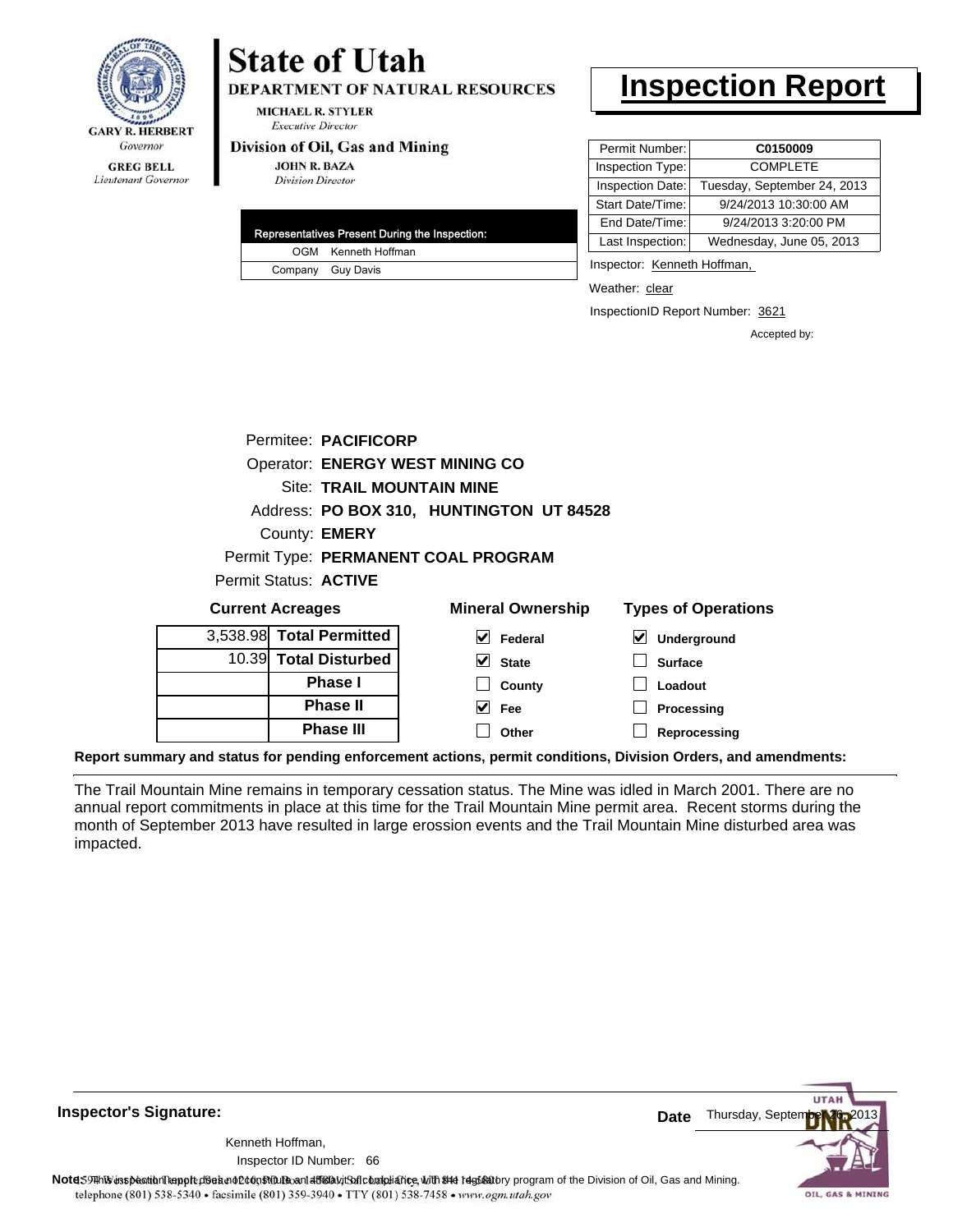#### *REVIEW OF PERMIT, PERFORMANCE STANDARDS PERMIT CONDITION REQUIREMENTS*

*1. Substantiate the elements on this inspection by checking the appropriate performance standard.*

 *a. For COMPLETE inspections provide narrative justification for any elements not fully inspected unless element is not appropriate to the site, in which case check Not Applicable.*

 *b. For PARTIAL inspections check only the elements evaluated.*

*2. Document any noncompliance situation by reference the NOV issued at the appropriate performance standard listed below.*

*3. Reference any narratives written in conjunction with this inspection at the appropriate performace standard listed below.*

|     |                                                               | Evaluated                       | Not Applicable Comment  |                         | Enforcement |
|-----|---------------------------------------------------------------|---------------------------------|-------------------------|-------------------------|-------------|
| 1.  | Permits, Change, Transfer, Renewal, Sale                      | V                               |                         | V                       |             |
| 2.  | Signs and Markers                                             | $\overline{\mathbf{v}}$         |                         |                         |             |
| 3.  | Topsoil                                                       | $\overline{\blacktriangledown}$ |                         |                         |             |
| 4.a | Hydrologic Balance: Diversions                                | $\blacktriangledown$            |                         | $\blacktriangledown$    |             |
| 4.b | Hydrologic Balance: Sediment Ponds and Impoundments           | $\blacktriangledown$            |                         | $\blacktriangledown$    |             |
| 4.c | Hydrologic Balance: Other Sediment Control Measures           | $\overline{\blacktriangledown}$ |                         | $\blacktriangledown$    |             |
| 4.d | Hydrologic Balance: Water Monitoring                          | $\overline{\blacktriangledown}$ |                         |                         |             |
| 4.e | Hydrologic Balance: Effluent Limitations                      | ✔                               |                         | $\overline{\mathbf{v}}$ |             |
| 5.  | Explosives                                                    |                                 | $\overline{\mathsf{v}}$ | $\blacktriangledown$    |             |
| 6.  | Disposal of Excess Spoil, Fills, Benches                      |                                 | V                       |                         |             |
| 7.  | Coal Mine Waste, Refuse Piles, Impoundments                   |                                 | $\overline{\mathsf{v}}$ | $\blacktriangledown$    |             |
| 8.  | Noncoal Waste                                                 | $\overline{\mathbf{v}}$         |                         |                         |             |
| 9.  | Protection of Fish, Wildlife and Related Environmental Issues | $\overline{\blacktriangledown}$ |                         |                         |             |
| 10. | Slides and Other Damage                                       | $\blacktriangledown$            |                         | $\overline{\mathbf{v}}$ |             |
| 11. | Contemporaneous Reclamation                                   | ⊻                               |                         |                         |             |
| 12. | <b>Backfilling And Grading</b>                                | $\overline{\mathbf{v}}$         |                         |                         |             |
| 13. | Revegetation                                                  | $\overline{\blacktriangledown}$ |                         |                         |             |
| 14. | Subsidence Control                                            | $\blacktriangledown$            |                         |                         |             |
|     | 15. Cessation of Operations                                   | $\overline{\mathbf{v}}$         |                         |                         |             |
|     | 16.a Roads: Construction, Maintenance, Surfacing              | ☑                               |                         | $\overline{\mathbf{v}}$ |             |
|     | 16.b Roads: Drainage Controls                                 | $\overline{\mathbf{v}}$         |                         | $\blacktriangledown$    |             |
|     | 17. Other Transportation Facilities                           | $\overline{\mathbf{v}}$         |                         |                         |             |
| 18. | Support Facilities, Utility Installations                     | $\overline{\blacktriangledown}$ |                         |                         |             |
|     | 19. AVS Check                                                 | ▽                               |                         |                         |             |
|     | 20. Air Quality Permit                                        | $\blacktriangledown$            |                         |                         |             |
| 21. | Bonding and Insurance                                         | $\overline{\mathbf{v}}$         |                         |                         |             |
|     | 22. Other                                                     | $\overline{\mathbf{v}}$         |                         |                         |             |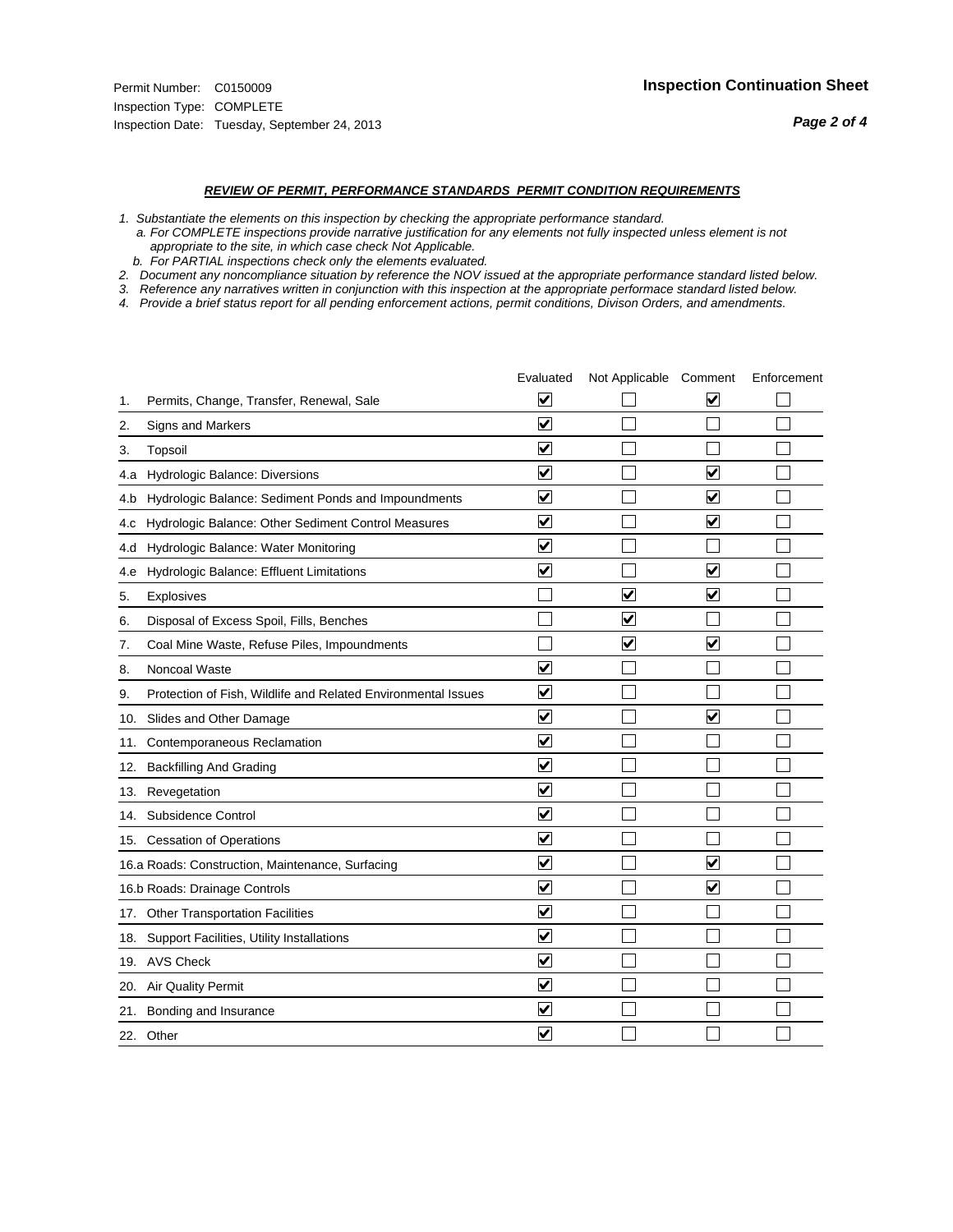#### **1. Permits, Change, Transfer, Renewal, Sale**

The current DOGM permit remains in effect through February 20, 2015.

#### **4.a Hydrologic Balance: Diversions**

The undisturbed culvert inlets in Fan Canyon and Cottonwood Canyon were not flowing. The Fan Canyon trash rack was clear and capable of functioning. The Cottonwood Canyon trash rack had some debris accumulated and needs to be cleaned off but still appeared capable of functioning.

#### **4.b Hydrologic Balance: Sediment Ponds and Impoundments**

The Mine site sediment pond had a few feet of water in it. The pond is incised; there were no indications of hazards or signs of instability. The 1st and 2nd Quarter 2013 impoundment inspections were completed on March 7, and June 19, 2013 by Mr. Mark Reynolds, Utah P.E., and Mr. Rick Cullum, Utah registered land surveyor.

#### **4.c Hydrologic Balance: Other Sediment Control Measures**

A silt fence along the road was needs to be cleaned out. A silt fence below the Fan Canyon bypass needs to be cleaned out because some undisturbed area water channelized around the bypass culvert and overloaded it. All of this undisturbed area water reported to the sediment pond but was not of sufficient volume to impact the function of the sediment pond. This work is being addressed in the next 4 weeks.

#### **4.e Hydrologic Balance: Effluent Limitations**

Neither UPDES outfall 001A (Mine site pond) nor 002A (mine water discharge outfall) discharged during the second or third quarters 2013.

#### **5. Explosives**

There are no explosives or detonators in storage at Trail Mountain.

#### **7. Coal Mine Waste, Refuse Piles, Impoundments**

The mine site sediment pond was cleaned in June, 2012. The material was hauled to the Cottonwood / Wilberg active waste rock site for disposal.

#### **10. Slides and Other Damage**

A section of hillside above the upper road has slide and some mid size boulders are on the road. This work is being addressed in the next 4 weeks.

#### **16.a Roads: Construction, Maintenance, Surfacing**

Water bars had been reconstructed during the 3rd Quarter 2012 across the site and will again be reconstructed during the work the next 4 weeks.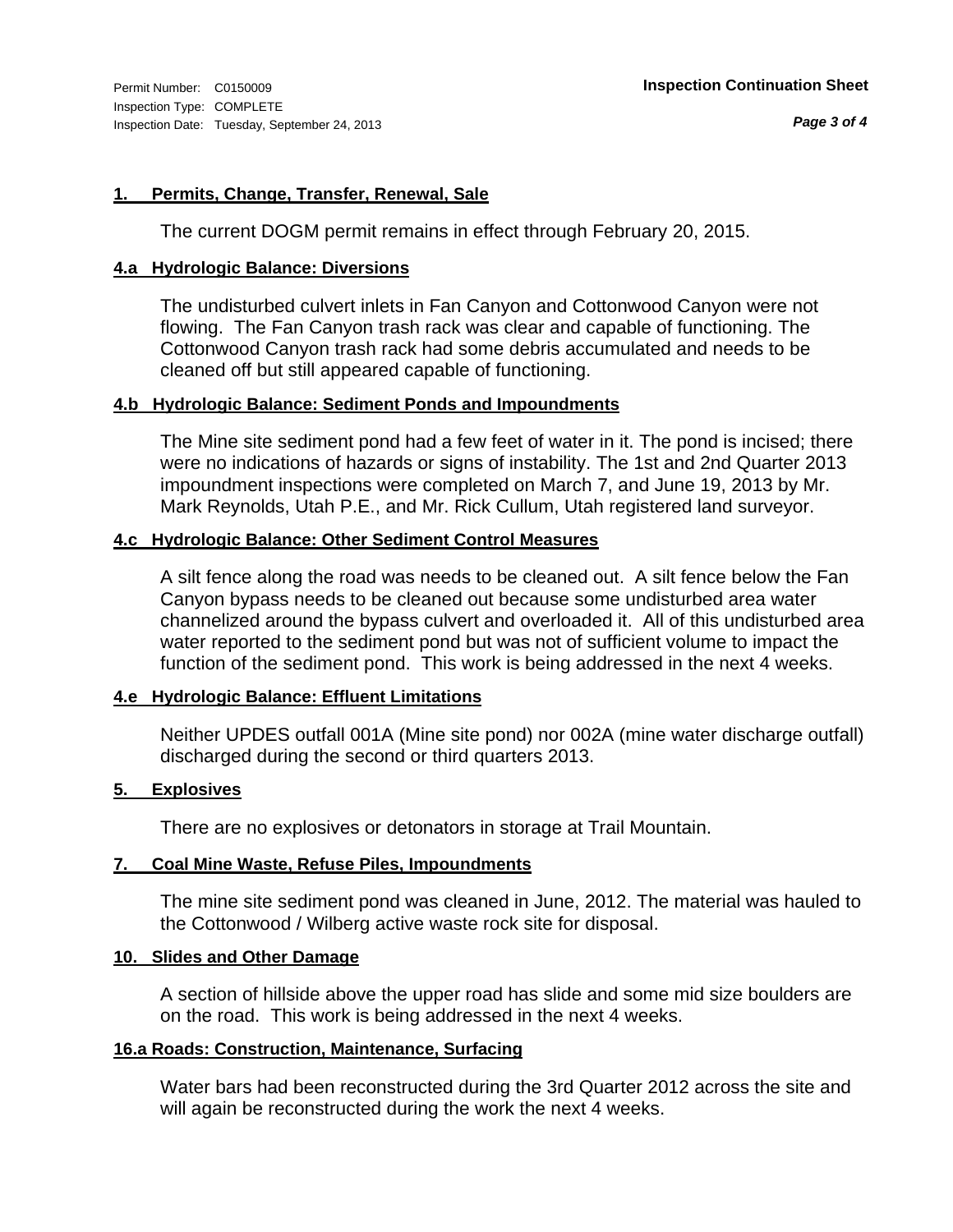*Page 4 of 4*

#### **16.b Roads: Drainage Controls**

Some of the concrete lined channels have eroded on the sides and are need of repair. This work is being addressed in the next 4 weeks.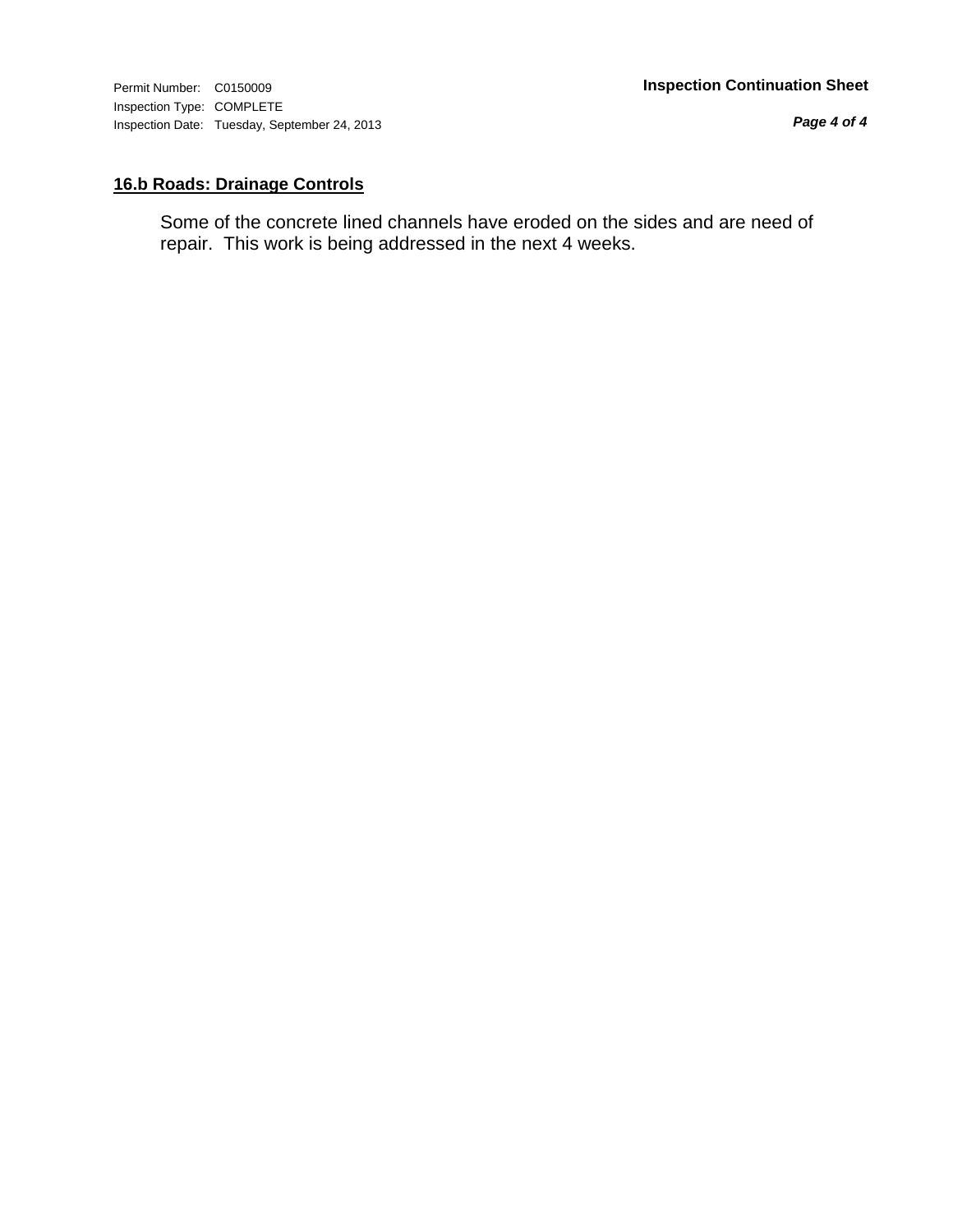

## **State of Utah**

**DEPARTMENT OF NATURAL RESOURCES** 

**MICHAEL R. STYLER Executive Director** 

#### Division of Oil, Gas and Mining

**JOHN R. BAZA Division Director** 

|  | Representatives Present During the Inspection: |
|--|------------------------------------------------|
|  | Company Russel Jensen                          |
|  | OGM Karl Houskeeper                            |

## **Inspection Report**

| Permit Number:   | C0150015                    |
|------------------|-----------------------------|
| Inspection Type: | <b>PARTIAL</b>              |
| Inspection Date: | Tuesday, September 10, 2013 |
| Start Date/Time: | 9/10/2013 7:30:00 AM        |
| End Date/Time:   | 9/10/2013 12:00:00 PM       |
| Last Inspection: | Thursday, August 01, 2013   |
|                  |                             |

Inspector: Karl Houskeeper,

Weather: Overcast/Raining, Temp. 59 Deg. F.

InspectionID Report Number: 3603

Accepted by: jhelfric 9/26/2013

|                                     |                                      | Permitee: CONSOLIDATION COAL CO     |                            |  |  |  |
|-------------------------------------|--------------------------------------|-------------------------------------|----------------------------|--|--|--|
| Operator: CONSOLIDATION COAL CO     |                                      |                                     |                            |  |  |  |
| <b>Site: EMERY DEEP MINE</b>        |                                      |                                     |                            |  |  |  |
|                                     | Address: PO BOX 566, SESSER IL 62884 |                                     |                            |  |  |  |
|                                     | County: <b>EMERY</b>                 |                                     |                            |  |  |  |
|                                     |                                      | Permit Type: PERMANENT COAL PROGRAM |                            |  |  |  |
|                                     | Permit Status: ACTIVE                |                                     |                            |  |  |  |
|                                     | <b>Current Acreages</b>              | <b>Mineral Ownership</b>            | <b>Types of Operations</b> |  |  |  |
|                                     | 442.50 Total Permitted               | V<br>Federal                        | M<br>Underground           |  |  |  |
|                                     | 248.50 Total Disturbed               | <b>State</b>                        | <b>Surface</b>             |  |  |  |
| <b>Phase I</b><br>Loadout<br>County |                                      |                                     |                            |  |  |  |
| <b>Phase II</b>                     |                                      |                                     |                            |  |  |  |
|                                     |                                      | $\vee$ Fee                          | Processing                 |  |  |  |

**Report summary and status for pending enforcement actions, permit conditions, Division Orders, and amendments:**

Recent rain storms have produced flash floods which have impacted the 4th East portal area. The flash floods entered the East side of the permit area at the 4th East portal site. Debris and silt have traversed the pad area and placed additional water into the sediment pond located there. The diversion behind the oil storage area has received a heavy sediment load and requires cleaning.

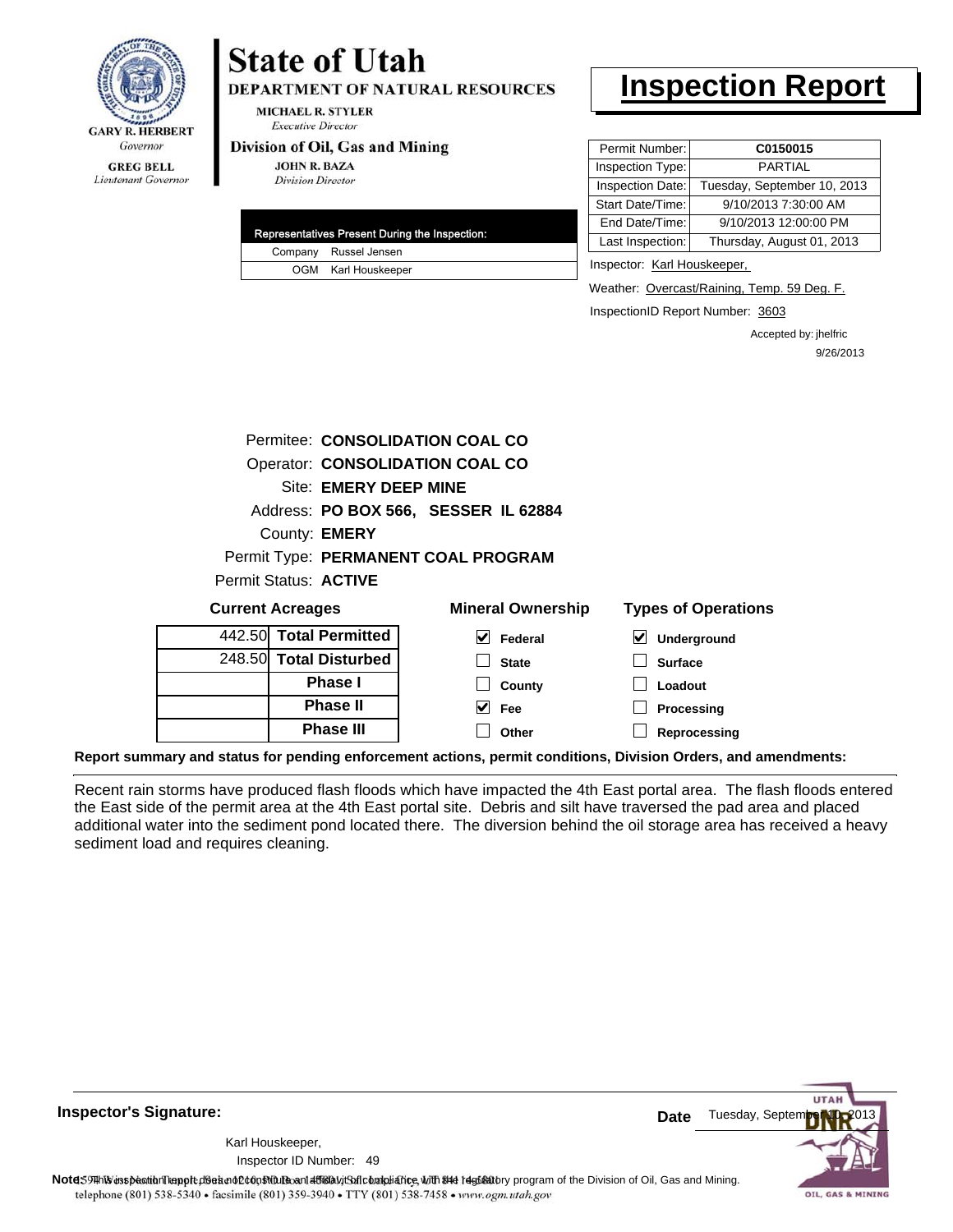#### *REVIEW OF PERMIT, PERFORMANCE STANDARDS PERMIT CONDITION REQUIREMENTS*

*1. Substantiate the elements on this inspection by checking the appropriate performance standard.*

 *a. For COMPLETE inspections provide narrative justification for any elements not fully inspected unless element is not appropriate to the site, in which case check Not Applicable.*

 *b. For PARTIAL inspections check only the elements evaluated.*

*2. Document any noncompliance situation by reference the NOV issued at the appropriate performance standard listed below.*

*3. Reference any narratives written in conjunction with this inspection at the appropriate performace standard listed below.*

|     |                                                               | Evaluated               | Not Applicable Comment  |                         | Enforcement |
|-----|---------------------------------------------------------------|-------------------------|-------------------------|-------------------------|-------------|
| 1.  | Permits, Change, Transfer, Renewal, Sale                      |                         |                         |                         |             |
| 2.  | Signs and Markers                                             | $\overline{\mathbf{v}}$ |                         | $\overline{\mathbf{v}}$ |             |
| 3.  | Topsoil                                                       |                         |                         |                         |             |
| 4.a | Hydrologic Balance: Diversions                                | $\overline{\mathsf{v}}$ |                         | $\blacktriangledown$    |             |
| 4.b | Hydrologic Balance: Sediment Ponds and Impoundments           | $\blacktriangledown$    |                         | $\blacktriangledown$    |             |
| 4.C | Hydrologic Balance: Other Sediment Control Measures           |                         |                         |                         |             |
| 4.d | Hydrologic Balance: Water Monitoring                          |                         |                         |                         |             |
| 4.e | Hydrologic Balance: Effluent Limitations                      |                         |                         |                         |             |
| 5.  | <b>Explosives</b>                                             | $\overline{\mathbf{v}}$ | $\overline{\mathbf{v}}$ |                         |             |
| 6.  | Disposal of Excess Spoil, Fills, Benches                      | $\blacktriangledown$    | ⊻                       |                         |             |
| 7.  | Coal Mine Waste, Refuse Piles, Impoundments                   | $\overline{\mathbf{v}}$ |                         | $\overline{\mathbf{v}}$ |             |
| 8.  | Noncoal Waste                                                 |                         |                         |                         |             |
| 9.  | Protection of Fish, Wildlife and Related Environmental Issues |                         |                         |                         |             |
| 10. | Slides and Other Damage                                       |                         |                         |                         |             |
| 11. | Contemporaneous Reclamation                                   |                         |                         |                         |             |
| 12. | <b>Backfilling And Grading</b>                                |                         |                         |                         |             |
| 13. | Revegetation                                                  |                         |                         |                         |             |
| 14. | Subsidence Control                                            |                         |                         |                         |             |
|     | 15. Cessation of Operations                                   |                         |                         |                         |             |
|     | 16.a Roads: Construction, Maintenance, Surfacing              |                         |                         |                         |             |
|     | 16.b Roads: Drainage Controls                                 |                         |                         |                         |             |
| 17. | <b>Other Transportation Facilities</b>                        |                         |                         |                         |             |
| 18. | Support Facilities, Utility Installations                     |                         |                         |                         |             |
| 19. | <b>AVS Check</b>                                              |                         |                         |                         |             |
| 20. | Air Quality Permit                                            |                         |                         |                         |             |
| 21. | Bonding and Insurance                                         |                         |                         |                         |             |
|     | 22. Other                                                     |                         |                         |                         |             |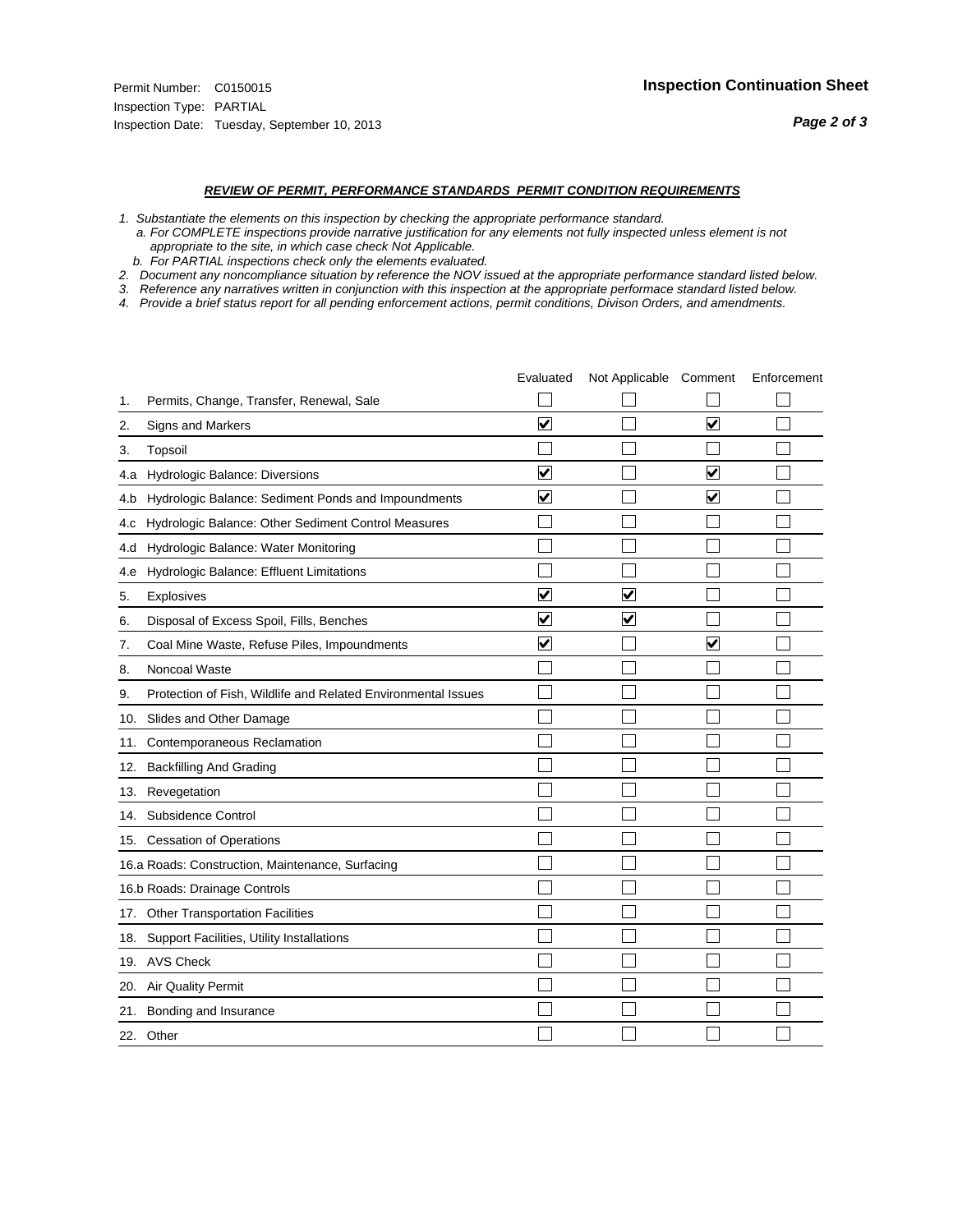#### **2. Signs and Markers**

Signs and markers are in place at both the main facility and the 4th East facility. The signs contain the required information.

#### **4.a Hydrologic Balance: Diversions**

The diversion that runs behind the oil storage area has been impacted from flash floods which have entered the permit area and deposited additional sediment into the diversion and in front of the culvert outlet. This diversion and outlet require cleaning. Diversion is Still Functional.

#### **4.b Hydrologic Balance: Sediment Ponds and Impoundments**

Most of the sediment ponds contain water from the recent storm events.

#### **7. Coal Mine Waste, Refuse Piles, Impoundments**

The refuse pile appears stable. No visible hazards were observed.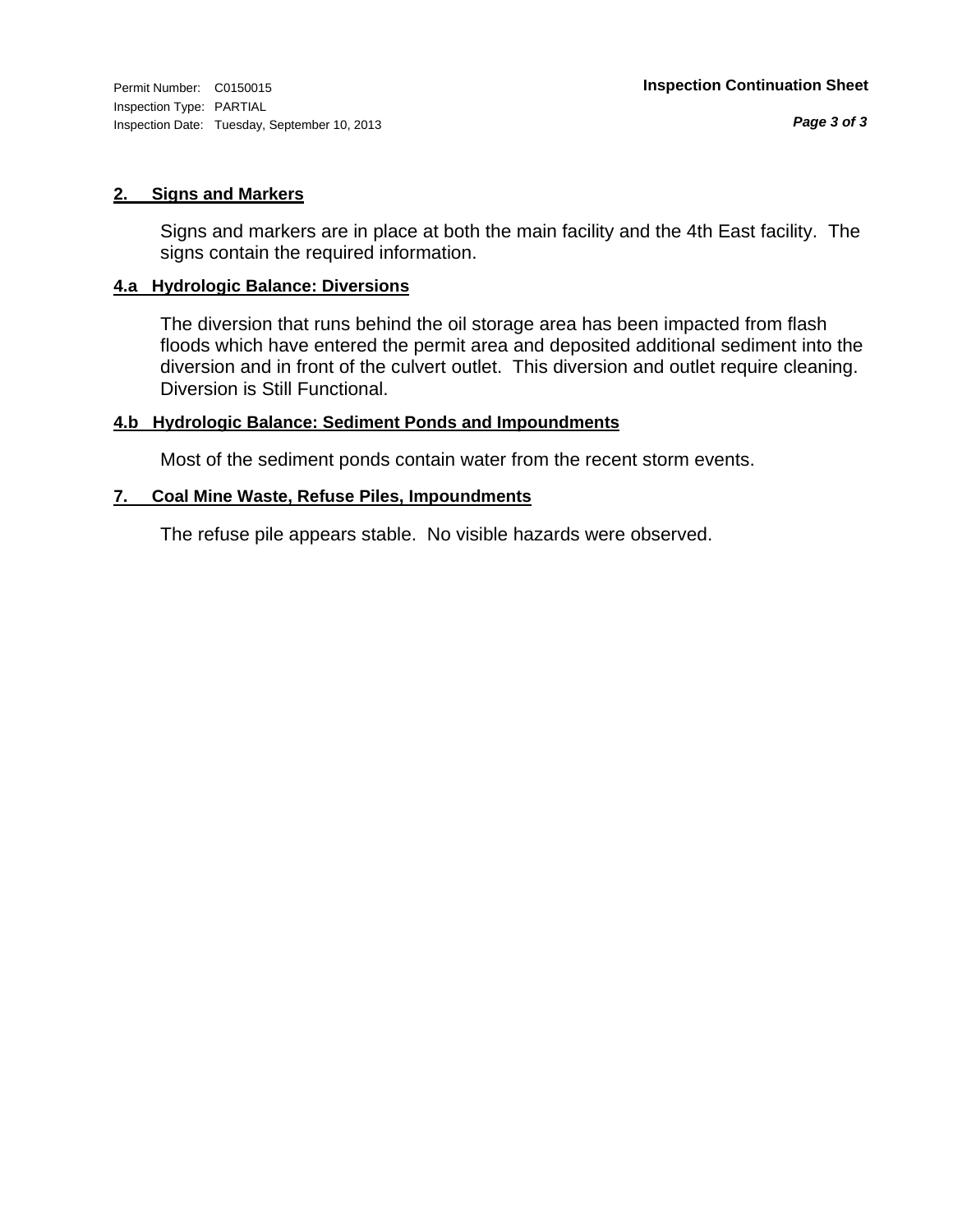

# **State of Utah**

**DEPARTMENT OF NATURAL RESOURCES** 

**MICHAEL R. STYLER Executive Director** 

#### Division of Oil, Gas and Mining

**JOHN R. BAZA Division Director** 

| Representatives Present During the Inspection: |  |
|------------------------------------------------|--|
| OGM Pete Hess                                  |  |

## **Inspection Report**

| Permit Number:   | C0150015                                       |
|------------------|------------------------------------------------|
| Inspection Type: | <b>PARTIAL</b>                                 |
|                  | Inspection Date: Wednesday, September 18, 2013 |
| Start Date/Time: | 9/18/2013 9:02:00 AM                           |
| End Date/Time:   | 9/18/2013 10:30:00 AM                          |
| Last Inspection: | Monday, August 05, 2013                        |

Inspector: Pete Hess,

Weather: Sunny, clear; 70s F. Beautiful day.

InspectionID Report Number: 3615

Accepted by: jhelfric 9/26/2013

| Permitee: CONSOLIDATION COAL CO |                                      |                            |  |  |
|---------------------------------|--------------------------------------|----------------------------|--|--|
| Operator: CONSOLIDATION COAL CO |                                      |                            |  |  |
| Site: EMERY DEEP MINE           |                                      |                            |  |  |
|                                 | Address: PO BOX 566, SESSER IL 62884 |                            |  |  |
| County: <b>EMERY</b>            |                                      |                            |  |  |
|                                 | Permit Type: PERMANENT COAL PROGRAM  |                            |  |  |
| Permit Status: ACTIVE           |                                      |                            |  |  |
| <b>Current Acreages</b>         | <b>Mineral Ownership</b>             | <b>Types of Operations</b> |  |  |
| 442.50 Total Permitted          | M<br>Federal                         | ⊻<br>Underground           |  |  |
| 248.50 Total Disturbed          | <b>State</b>                         | <b>Surface</b>             |  |  |
| <b>Phase I</b>                  | County                               | Loadout                    |  |  |
| <b>Phase II</b>                 | M<br><b>Fee</b>                      | Processing                 |  |  |
| <b>Phase III</b>                | Other                                | Reprocessing               |  |  |

**Report summary and status for pending enforcement actions, permit conditions, Division Orders, and amendments:**

The purpose of today's inspection was to monitor the six monitoring points installed on the Sundstrom land. The area last received a heavy amount of rainfall 2-3 days ago. Flooding of homes has occurred in several counties in Utah from the recent heavy downpours across the State.

The monitoring of the Sundstrom property is being done to try to determine what is causing the holes and depressions in the area, which is outside of the Emery Deep Mine adjacent area. Mining ceased at the CONSOL property on February 16, 2010.

Mr. Jon Sundstrom was spoken with before and after the inspection.

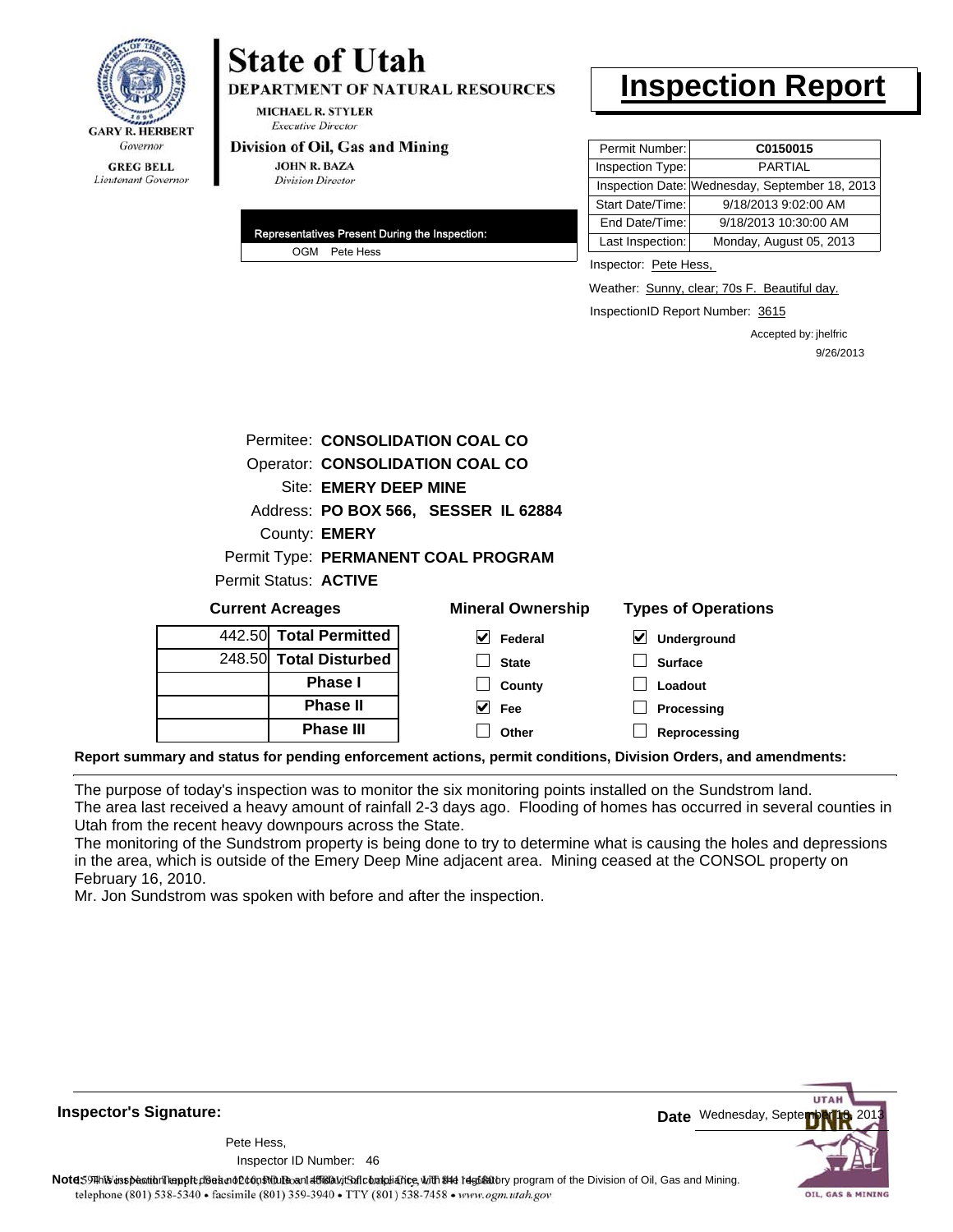#### *REVIEW OF PERMIT, PERFORMANCE STANDARDS PERMIT CONDITION REQUIREMENTS*

*1. Substantiate the elements on this inspection by checking the appropriate performance standard.*

 *a. For COMPLETE inspections provide narrative justification for any elements not fully inspected unless element is not appropriate to the site, in which case check Not Applicable.*

 *b. For PARTIAL inspections check only the elements evaluated.*

*2. Document any noncompliance situation by reference the NOV issued at the appropriate performance standard listed below.*

*3. Reference any narratives written in conjunction with this inspection at the appropriate performace standard listed below.*

|     |                                                               | Evaluated               | Not Applicable Comment  |                         | Enforcement |
|-----|---------------------------------------------------------------|-------------------------|-------------------------|-------------------------|-------------|
| 1.  | Permits, Change, Transfer, Renewal, Sale                      |                         | $\overline{\mathsf{v}}$ |                         |             |
| 2.  | Signs and Markers                                             |                         | $\overline{\mathbf{v}}$ |                         |             |
| 3.  | Topsoil                                                       |                         |                         |                         |             |
| 4.a | Hydrologic Balance: Diversions                                |                         |                         |                         |             |
| 4.b | Hydrologic Balance: Sediment Ponds and Impoundments           | V                       |                         | V                       |             |
| 4.C | Hydrologic Balance: Other Sediment Control Measures           |                         | $\overline{\mathbf{v}}$ |                         |             |
| 4.d | Hydrologic Balance: Water Monitoring                          | $\overline{\mathbf{v}}$ |                         | $\overline{\mathbf{v}}$ |             |
| 4.e | Hydrologic Balance: Effluent Limitations                      |                         | ⊽                       |                         |             |
| 5.  | <b>Explosives</b>                                             |                         | $\overline{\mathbf{v}}$ |                         |             |
| 6.  | Disposal of Excess Spoil, Fills, Benches                      |                         | $\blacktriangledown$    |                         |             |
| 7.  | Coal Mine Waste, Refuse Piles, Impoundments                   |                         | $\overline{\mathbf{v}}$ |                         |             |
| 8.  | Noncoal Waste                                                 | $\overline{\mathsf{v}}$ |                         |                         |             |
| 9.  | Protection of Fish, Wildlife and Related Environmental Issues |                         | ☑                       |                         |             |
| 10. | Slides and Other Damage                                       |                         | ☑                       |                         |             |
| 11. | Contemporaneous Reclamation                                   |                         | $\overline{\mathsf{v}}$ |                         |             |
| 12. | <b>Backfilling And Grading</b>                                |                         | $\overline{\mathbf{v}}$ |                         |             |
| 13. | Revegetation                                                  |                         |                         |                         |             |
| 14. | Subsidence Control                                            |                         | $\overline{\mathbf{v}}$ |                         |             |
| 15. | <b>Cessation of Operations</b>                                | $\blacktriangledown$    |                         | $\blacktriangledown$    |             |
|     | 16.a Roads: Construction, Maintenance, Surfacing              |                         | ☑                       |                         |             |
|     | 16.b Roads: Drainage Controls                                 |                         | $\blacktriangledown$    |                         |             |
| 17. | <b>Other Transportation Facilities</b>                        |                         | $\overline{\mathbf{v}}$ |                         |             |
| 18. | Support Facilities, Utility Installations                     |                         | $\overline{\mathbf{v}}$ |                         |             |
|     | 19. AVS Check                                                 |                         | $\blacktriangledown$    |                         |             |
| 20. | Air Quality Permit                                            |                         | $\blacktriangledown$    |                         |             |
| 21. | Bonding and Insurance                                         |                         | $\overline{\mathbf{v}}$ |                         |             |
|     | 22. Other                                                     | $\overline{\mathbf{v}}$ |                         | V                       |             |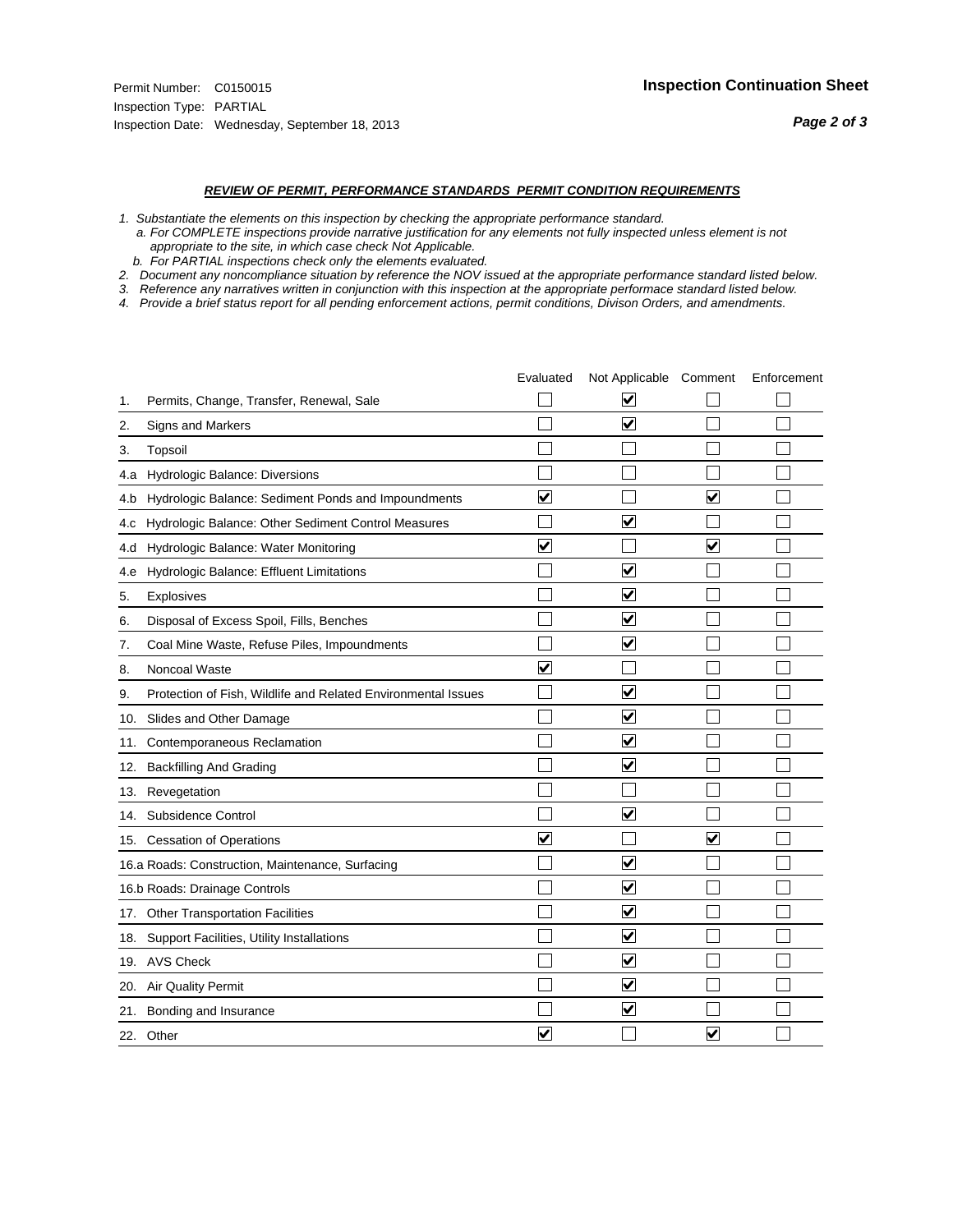#### **4.b Hydrologic Balance: Sediment Ponds and Impoundments**

The bottom of the stock pond on Mr. Sundstroms property was clearly visible.

#### **4.d Hydrologic Balance: Water Monitoring**

The site has received heavy rainfall events over the past several weeks, as has most of the intermountain west.

#### **15. Cessation of Operations**

The Emery Deep Mine remains in temporary cessation status.

#### **22. Other**

Sund One is now 18" deep and 32" in diameter. Sund Two is a 60" depression, 17" deep (bowl shape). 3/4" crack on west side looks like more settling possible. Sund Three is 16" deep. Sund Four has no visible change (small depression / no hole). Sund Five - the larger depression appears unchanged. The smaller hole is 8.5 " deep with a 6.5 inch diameter. Sund Six - 22" in diameter, 8.5 inches deep measured from the ditch bottom in which it is located to bottom of the depression. A small hole near Sund Six is 23 " deep. Another small hole up gradient of the Sund Six ditch depression is 17 inches deep (straight into the ground. In general there are numerous hole varying in size all over this area; some may have been started by burrowing animals or snakes, but it appears that a lot of piping of water through the soil is occurring. An update of the data spreadsheet will be completed and sent with this report as will photos from 9/18.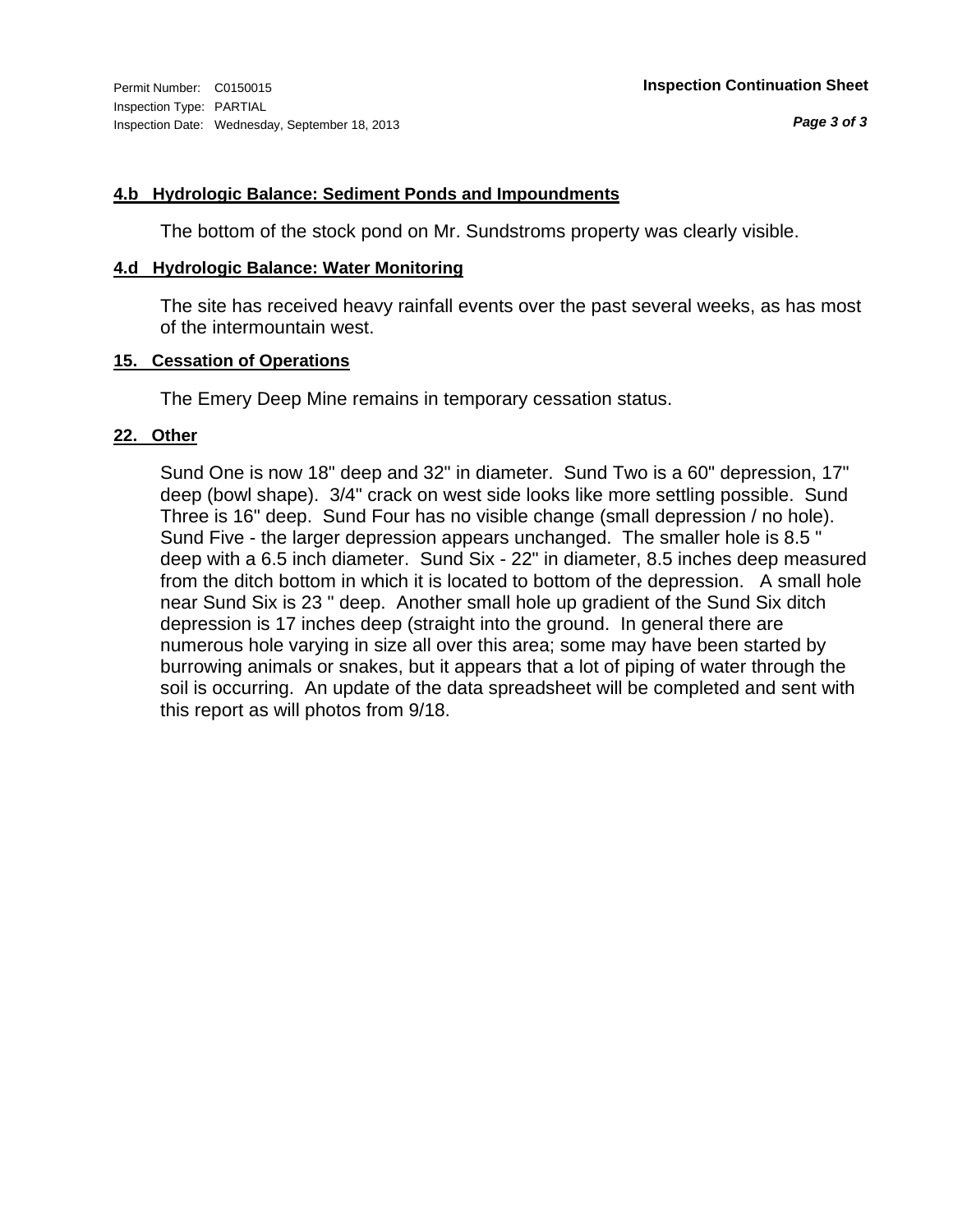

## **State of Utah**

**DEPARTMENT OF NATURAL RESOURCES** 

**MICHAEL R. STYLER Executive Director** 

#### Division of Oil, Gas and Mining

**JOHN R. BAZA Division Director** 

|  | Representatives Present During the Inspection: |
|--|------------------------------------------------|
|  | Company Guy Davis                              |
|  | OGM Steve Demczak                              |

## **Inspection Report**

| Permit Number:   | C0150017                   |
|------------------|----------------------------|
| Inspection Type: | <b>PARTIAL</b>             |
| Inspection Date: | Monday, September 30, 2013 |
| Start Date/Time: | 9/30/2013 9:00:00 AM       |
| End Date/Time:   | 9/30/2013 11:00:00 AM      |
| Last Inspection: | Wednesday, August 28, 2013 |

Inspector: Steve Demczak,

Weather: Sunny, 60's

InspectionID Report Number: 3632

Accepted by: jhelfric 10/1/2013

|                         |                                     | Permitee: PACIFICORP     |                                          |                            |  |
|-------------------------|-------------------------------------|--------------------------|------------------------------------------|----------------------------|--|
|                         |                                     |                          | <b>Operator: ENERGY WEST MINING CO</b>   |                            |  |
|                         |                                     | Site: DES BEE DOVE MINE  |                                          |                            |  |
|                         |                                     |                          | Address: PO BOX 310, HUNTINGTON UT 84528 |                            |  |
|                         |                                     | County: <b>EMERY</b>     |                                          |                            |  |
|                         | Permit Type: PERMANENT COAL PROGRAM |                          |                                          |                            |  |
|                         |                                     | Permit Status: RECLAIMED |                                          |                            |  |
| <b>Current Acreages</b> |                                     |                          | <b>Mineral Ownership</b>                 | <b>Types of Operations</b> |  |
|                         |                                     | 133.90 Total Permitted   | V<br>Federal                             | Underground<br>V           |  |
|                         |                                     | 40.90 Total Disturbed    | <b>State</b>                             | <b>Surface</b>             |  |
| 136.58                  |                                     | <b>Phase I</b>           | County                                   | Loadout                    |  |

 $\blacktriangledown$  $\Box$ 

| 40.90 Total Disturbed |        |
|-----------------------|--------|
| <b>Phase I</b>        | 136.58 |
| <b>Phase II</b>       | 95.70  |
| <b>Phase III</b>      | 95.70  |

| I Ownership | <b>Types of Operat</b>      |
|-------------|-----------------------------|
| Federal     | $\triangledown$ Underground |
| State       | $\Box$ Surface              |
| County      | $\Box$ Loadout              |
| Fee         | $\Box$ Processing           |
| Other       | $\Box$ Reprocessing         |

**Report summary and status for pending enforcement actions, permit conditions, Division Orders, and amendments:**

The permittee will be taking the final vegetation study this year. This is year 10 in reclamation of the Des Bee Mine site. The permittee plans next summer to submit an amendment for Phase III bond release.

The site was stable after having several rainstorms.

The site is totally reclaimed using all available soil.

The permittee received Phase II bond release.

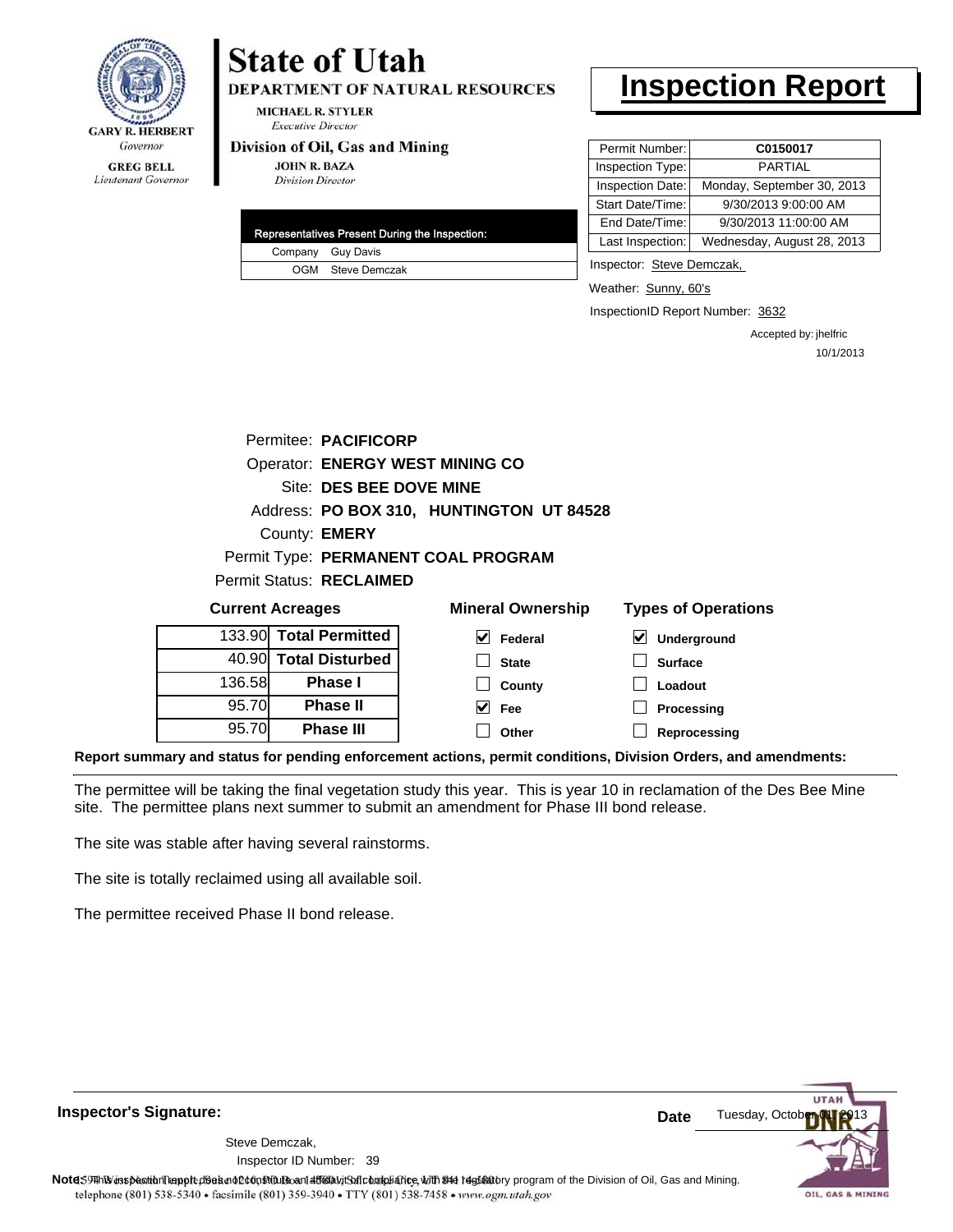#### *REVIEW OF PERMIT, PERFORMANCE STANDARDS PERMIT CONDITION REQUIREMENTS*

*1. Substantiate the elements on this inspection by checking the appropriate performance standard.*

 *a. For COMPLETE inspections provide narrative justification for any elements not fully inspected unless element is not appropriate to the site, in which case check Not Applicable.*

 *b. For PARTIAL inspections check only the elements evaluated.*

*2. Document any noncompliance situation by reference the NOV issued at the appropriate performance standard listed below.*

*3. Reference any narratives written in conjunction with this inspection at the appropriate performace standard listed below.*

|     |                                                               | Evaluated               | Not Applicable Comment |                         | Enforcement |
|-----|---------------------------------------------------------------|-------------------------|------------------------|-------------------------|-------------|
| 1.  | Permits, Change, Transfer, Renewal, Sale                      |                         |                        |                         |             |
| 2.  | <b>Signs and Markers</b>                                      | $\overline{\mathbf{v}}$ |                        | $\overline{\mathbf{v}}$ |             |
| 3.  | Topsoil                                                       | $\overline{\mathbf{v}}$ |                        | $\overline{\mathbf{v}}$ |             |
| 4.a | Hydrologic Balance: Diversions                                | ⊽                       |                        | $\blacktriangledown$    |             |
| 4.b | Hydrologic Balance: Sediment Ponds and Impoundments           |                         | V                      |                         |             |
| 4.C | Hydrologic Balance: Other Sediment Control Measures           |                         |                        |                         |             |
| 4.d | Hydrologic Balance: Water Monitoring                          |                         |                        |                         |             |
| 4.e | Hydrologic Balance: Effluent Limitations                      |                         |                        |                         |             |
| 5.  | Explosives                                                    |                         |                        |                         |             |
| 6.  | Disposal of Excess Spoil, Fills, Benches                      |                         |                        |                         |             |
| 7.  | Coal Mine Waste, Refuse Piles, Impoundments                   |                         |                        |                         |             |
| 8.  | Noncoal Waste                                                 |                         |                        |                         |             |
| 9.  | Protection of Fish, Wildlife and Related Environmental Issues |                         |                        |                         |             |
| 10. | Slides and Other Damage                                       |                         |                        |                         |             |
| 11. | Contemporaneous Reclamation                                   |                         |                        |                         |             |
| 12. | <b>Backfilling And Grading</b>                                |                         |                        |                         |             |
| 13. | Revegetation                                                  |                         |                        |                         |             |
| 14. | Subsidence Control                                            |                         |                        |                         |             |
| 15. | <b>Cessation of Operations</b>                                |                         |                        |                         |             |
|     | 16.a Roads: Construction, Maintenance, Surfacing              |                         |                        |                         |             |
|     | 16.b Roads: Drainage Controls                                 |                         |                        |                         |             |
| 17. | <b>Other Transportation Facilities</b>                        |                         |                        |                         |             |
| 18. | Support Facilities, Utility Installations                     |                         |                        |                         |             |
|     | 19. AVS Check                                                 |                         |                        |                         |             |
| 20. | Air Quality Permit                                            |                         |                        |                         |             |
| 21. | Bonding and Insurance                                         |                         |                        |                         |             |
|     | 22. Other                                                     |                         |                        |                         |             |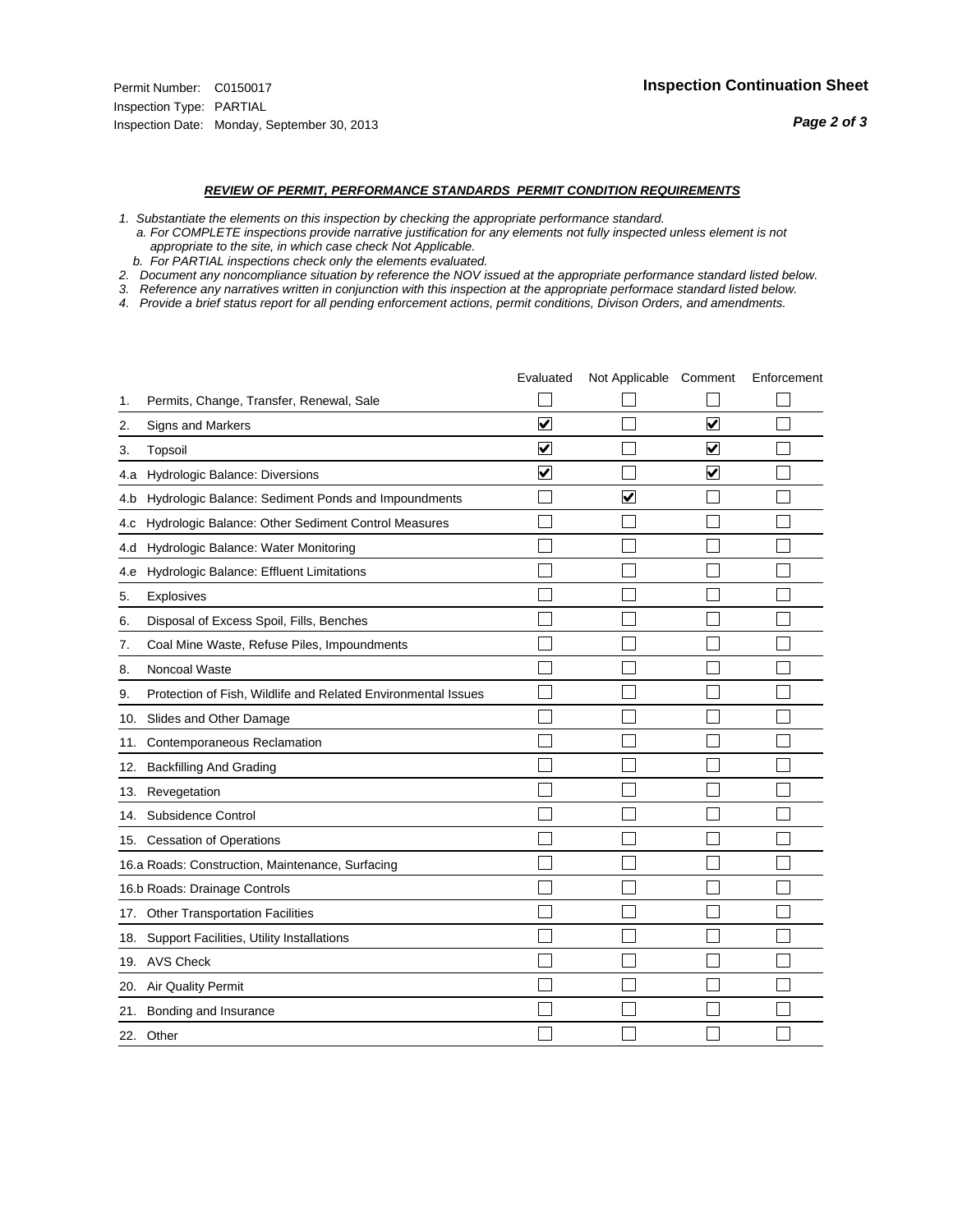*Page 3 of 3*

#### **2. Signs and Markers**

The identification sign is located on the path to the reclaimed site. It contains all the required information to meet the minimum requirements of the R645 Coal Rules.

#### **3. Topsoil**

All topsoil was used in reclamation. The topsoil stayed in place from having several rainstorms.

#### **4.a Hydrologic Balance: Diversions**

All diversions were open and functioning as designed. The diversion held up well after receiving several rainstorms.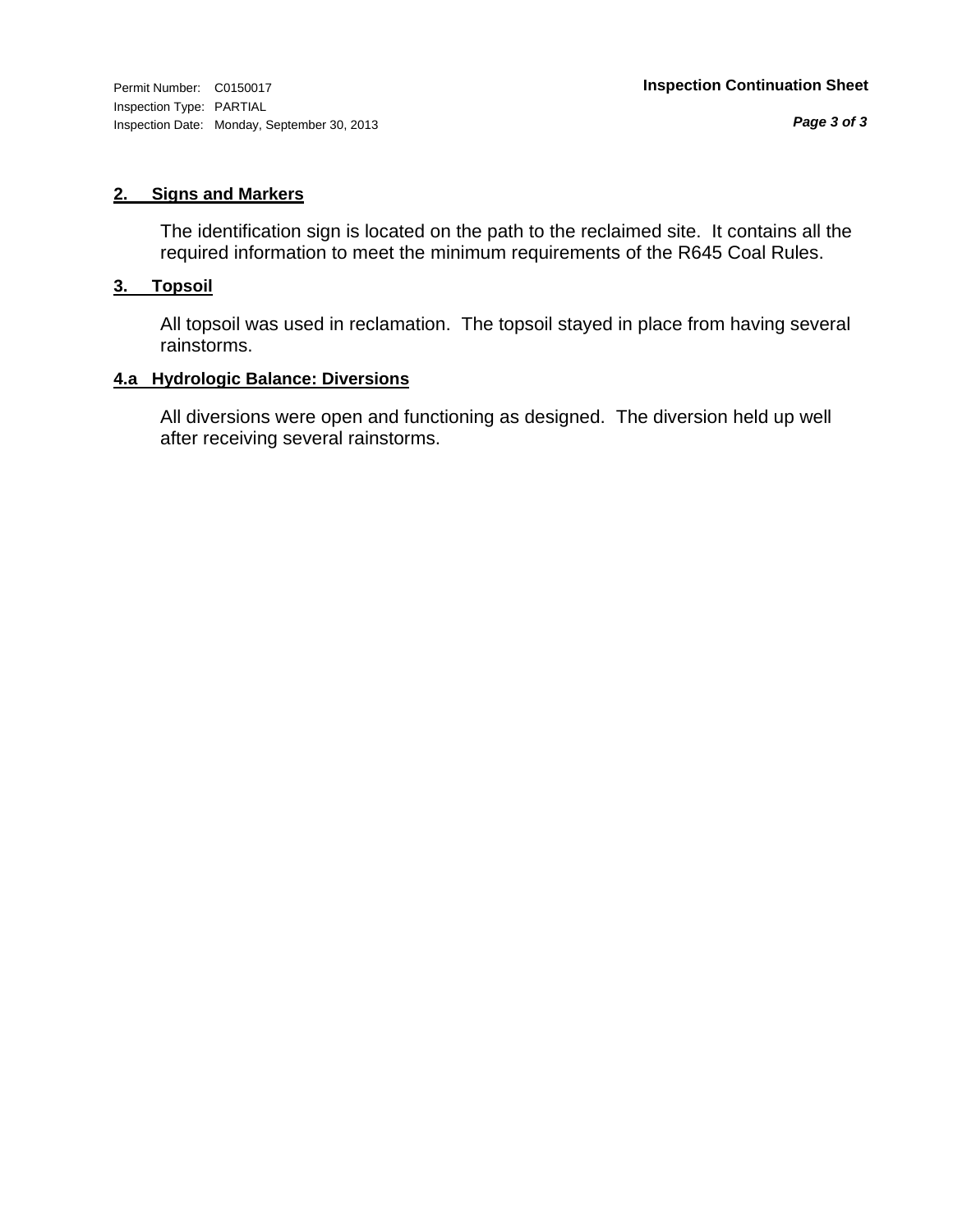

## Lieutenant Governor

# **State of Utah**

**DEPARTMENT OF NATURAL RESOURCES** 

**MICHAEL R. STYLER Executive Director** 

#### Division of Oil, Gas and Mining

**JOHN R. BAZA Division Director** 

0.60

**Phase III**

| Representatives Present During the Inspection: |
|------------------------------------------------|
| Company Guy Davis                              |
| OGM Steve Demczak                              |

## **Inspection Report**

| Permit Number:   | C0150018                   |
|------------------|----------------------------|
| Inspection Type: | <b>PARTIAL</b>             |
| Inspection Date: | Monday, September 30, 2013 |
| Start Date/Time: | 9/30/2013 11:00:00 AM      |
| End Date/Time:   | 9/30/2013 1:00:00 PM       |
| Last Inspection: | Wednesday, August 28, 2013 |

Inspector: Steve Demczak,

Weather: Sunny, 60's

InspectionID Report Number: 3633

**Reprocessing**

Accepted by: jhelfric 10/1/2013

| <b>Operator: ENERGY WEST MINING CO</b> |                          |                                                                                                                                  |  |
|----------------------------------------|--------------------------|----------------------------------------------------------------------------------------------------------------------------------|--|
|                                        |                          |                                                                                                                                  |  |
|                                        |                          |                                                                                                                                  |  |
| County: <b>EMERY</b>                   |                          |                                                                                                                                  |  |
|                                        |                          |                                                                                                                                  |  |
| Permit Status: <b>ACTIVE</b>           |                          |                                                                                                                                  |  |
| <b>Current Acreages</b>                | <b>Mineral Ownership</b> | <b>Types of Operations</b>                                                                                                       |  |
| 19,936.88 Total Permitted              | V<br>Federal             | M<br>Underground                                                                                                                 |  |
| 91.63 Total Disturbed                  | V<br><b>State</b>        | <b>Surface</b>                                                                                                                   |  |
| <b>Phase I</b>                         | County                   | Loadout                                                                                                                          |  |
| <b>Phase II</b>                        | Fee                      | Processing                                                                                                                       |  |
|                                        |                          | Permitee: PACIFICORP<br>Site: DEER CREEK MINE<br>Address: PO BOX 310, HUNTINGTON UT 84528<br>Permit Type: PERMANENT COAL PROGRAM |  |

**Report summary and status for pending enforcement actions, permit conditions, Division Orders, and amendments:**

The AML project is underway near the beltline going the power plant. The project is on the other side of the creek near the coal breaker building. This project is to reclaim an old abandoned mine site. AML did minor reclamation of this site in the early 1990's. The main reclamation intent was to close the portals going into the old mine. The site is filled with coal fines that can easily enter into the creek. It appears the new AML project is to construct drainages and to clean all coal fines in the area. This project will take several weeks to complete.

**Other**

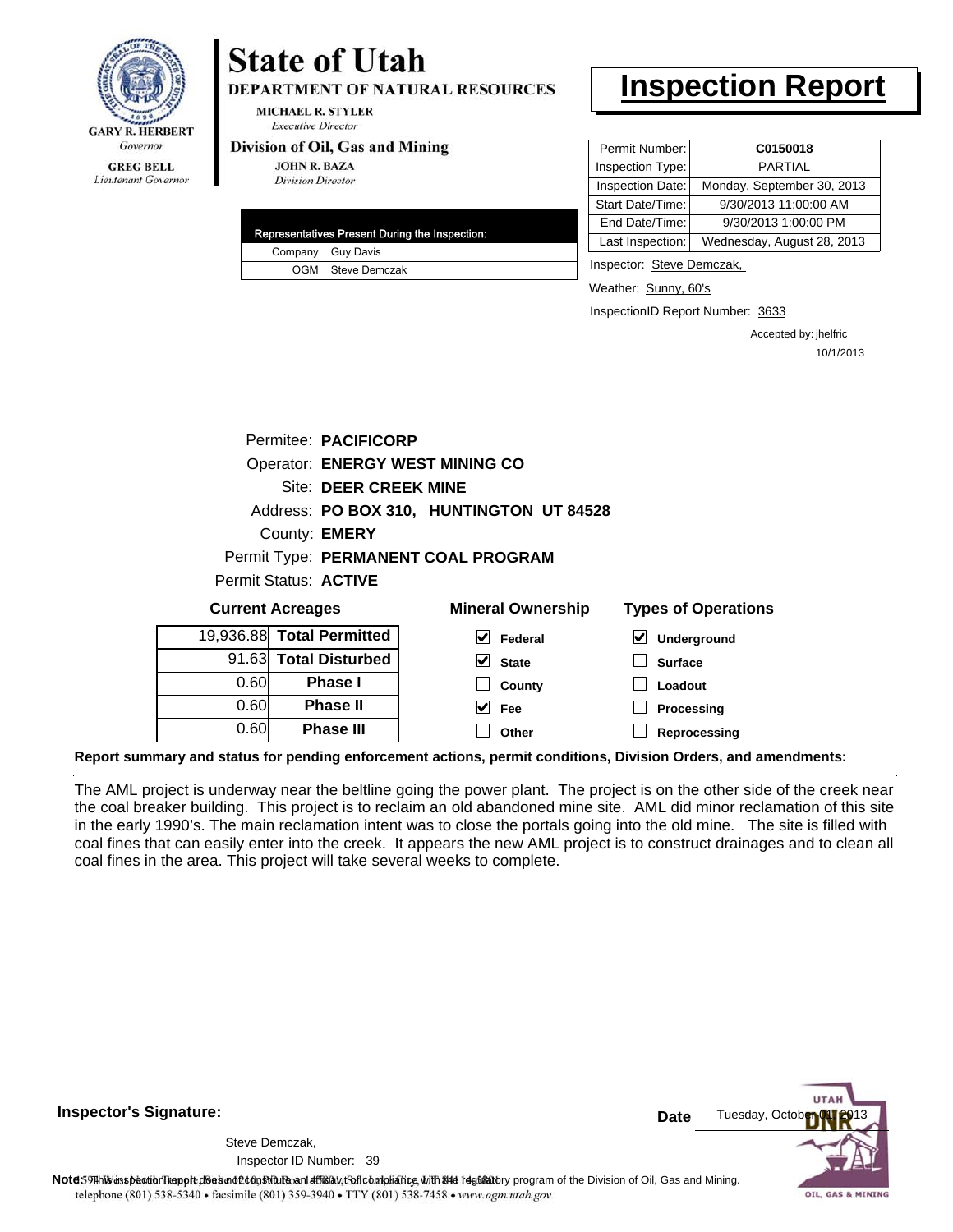#### *REVIEW OF PERMIT, PERFORMANCE STANDARDS PERMIT CONDITION REQUIREMENTS*

*1. Substantiate the elements on this inspection by checking the appropriate performance standard.*

 *a. For COMPLETE inspections provide narrative justification for any elements not fully inspected unless element is not appropriate to the site, in which case check Not Applicable.*

 *b. For PARTIAL inspections check only the elements evaluated.*

*2. Document any noncompliance situation by reference the NOV issued at the appropriate performance standard listed below.*

*3. Reference any narratives written in conjunction with this inspection at the appropriate performace standard listed below.*

|     |                                                               | Evaluated               | Not Applicable Comment |                         | Enforcement |
|-----|---------------------------------------------------------------|-------------------------|------------------------|-------------------------|-------------|
| 1.  | Permits, Change, Transfer, Renewal, Sale                      |                         |                        |                         |             |
| 2.  | Signs and Markers                                             | $\overline{\mathbf{v}}$ |                        | $\overline{\mathbf{v}}$ |             |
| 3.  | Topsoil                                                       |                         |                        |                         |             |
| 4.a | Hydrologic Balance: Diversions                                | $\overline{\mathbf{v}}$ |                        | $\blacktriangledown$    |             |
| 4.b | Hydrologic Balance: Sediment Ponds and Impoundments           | $\blacktriangledown$    |                        | ⊻                       |             |
| 4.C | Hydrologic Balance: Other Sediment Control Measures           | $\checkmark$            |                        | $\blacktriangledown$    |             |
| 4.d | Hydrologic Balance: Water Monitoring                          |                         |                        |                         |             |
| 4.e | Hydrologic Balance: Effluent Limitations                      |                         |                        |                         |             |
| 5.  | <b>Explosives</b>                                             |                         |                        |                         |             |
| 6.  | Disposal of Excess Spoil, Fills, Benches                      |                         |                        |                         |             |
| 7.  | Coal Mine Waste, Refuse Piles, Impoundments                   | $\overline{\mathbf{v}}$ |                        | $\overline{\mathbf{v}}$ |             |
| 8.  | Noncoal Waste                                                 | $\overline{\mathbf{v}}$ |                        | $\blacktriangledown$    |             |
| 9.  | Protection of Fish, Wildlife and Related Environmental Issues |                         |                        |                         |             |
| 10. | Slides and Other Damage                                       |                         |                        |                         |             |
| 11. | Contemporaneous Reclamation                                   |                         |                        |                         |             |
| 12. | <b>Backfilling And Grading</b>                                |                         |                        |                         |             |
| 13. | Revegetation                                                  |                         |                        |                         |             |
| 14. | Subsidence Control                                            |                         |                        |                         |             |
|     | 15. Cessation of Operations                                   |                         |                        |                         |             |
|     | 16.a Roads: Construction, Maintenance, Surfacing              |                         |                        |                         |             |
|     | 16.b Roads: Drainage Controls                                 |                         |                        |                         |             |
| 17. | <b>Other Transportation Facilities</b>                        |                         |                        |                         |             |
| 18. | Support Facilities, Utility Installations                     |                         |                        |                         |             |
| 19. | <b>AVS Check</b>                                              |                         |                        |                         |             |
| 20. | Air Quality Permit                                            |                         |                        |                         |             |
| 21. | Bonding and Insurance                                         |                         |                        |                         |             |
|     | 22. Other                                                     |                         |                        |                         |             |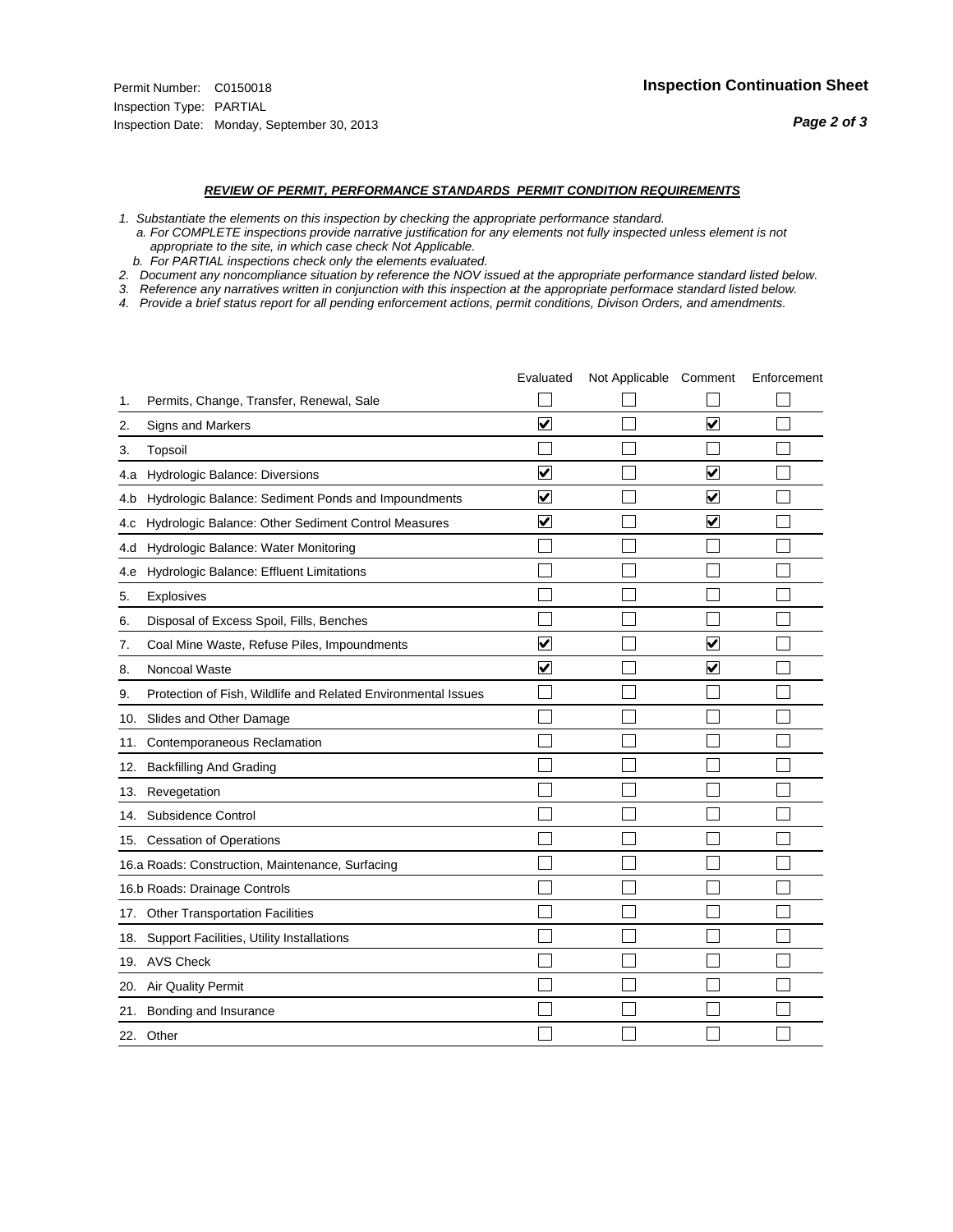#### **2. Signs and Markers**

The mine identification signs are located at all points of public access into the various permit areas. The signs contain the necessary information to meet the R645 Coal Rules.

#### **4.a Hydrologic Balance: Diversions**

The diversions have been cleaned out recently by the permittee. All diversions and culverts were open. All sediment traps were clean out and functioning as design.

#### **4.b Hydrologic Balance: Sediment Ponds and Impoundments**

#### **4.c Hydrologic Balance: Other Sediment Control Measures**

The sediment pond at the mine site was stable with no hazardous conditions noticed.

#### **7. Coal Mine Waste, Refuse Piles, Impoundments**

The refuse pile at the mine site was stable and the slopes are reclaimed. No hazardous conditions were noticed.

#### **8. Noncoal Waste**

The site was clear of non-coal waste materials.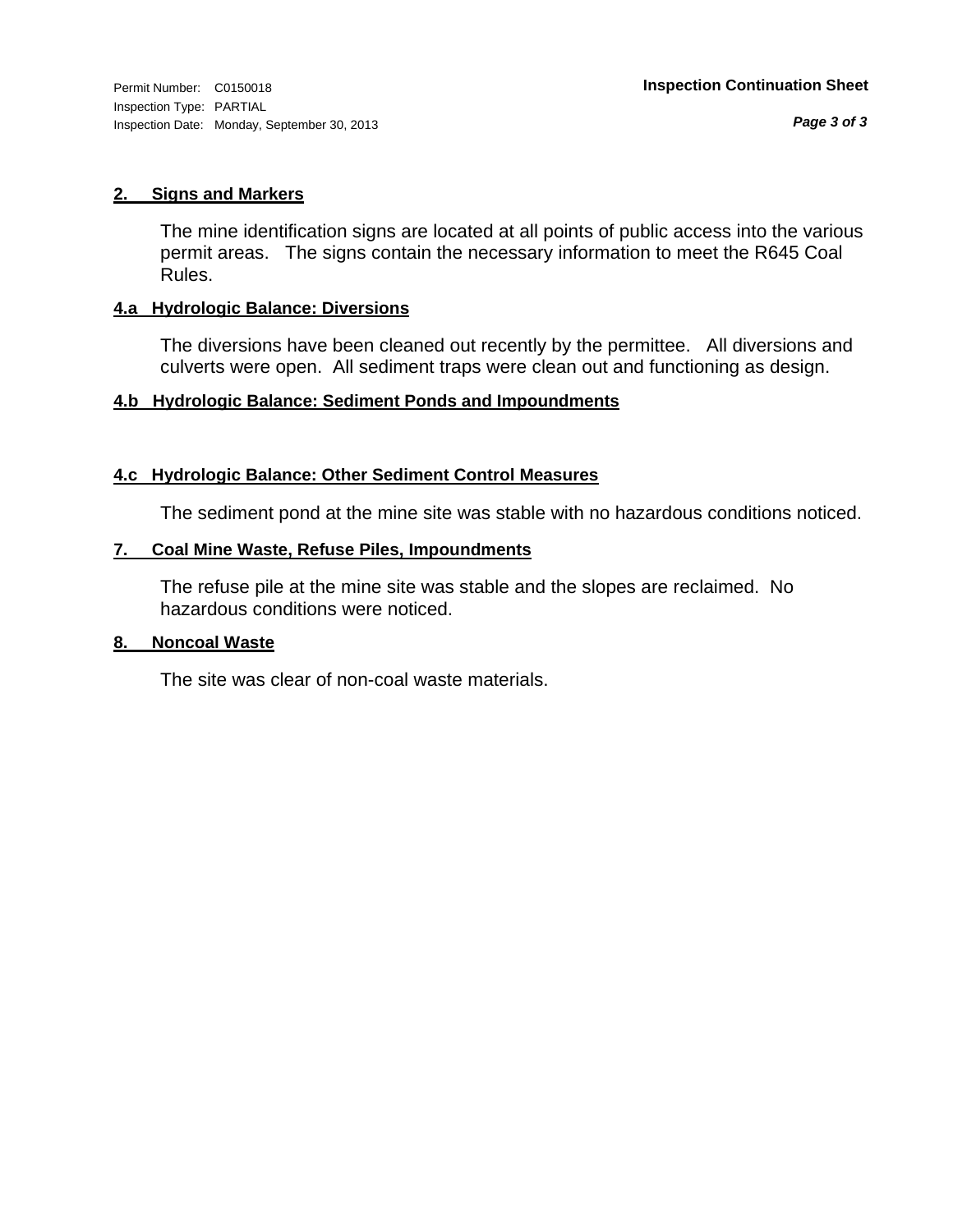

Lieutenant Governor

## **State of Utah**

**DEPARTMENT OF NATURAL RESOURCES** 

**MICHAEL R. STYLER Executive Director** 

#### Division of Oil, Gas and Mining

**JOHN R. BAZA Division Director** 

21.29 21.29 21.29

**Phase I Phase II Phase III**

## **Inspection Report**

| Permit Number:   | C0150019                    |
|------------------|-----------------------------|
| Inspection Type: | <b>COMPLETE</b>             |
| Inspection Date: | Tuesday, September 24, 2013 |
| Start Date/Time: | 9/24/2013 10:30:00 AM       |
| End Date/Time:   | 9/24/2013 1:21:00 PM        |
| Last Inspection: | Wednesday, June 05, 2013    |

Inspector: Kenneth Hoffman,

**Loadout Processing Reprocessing**

Weather: clear

InspectionID Report Number: 3624

Accepted by:

|                         | Permitee: PACIFICORP                   |   |                                          |                            |
|-------------------------|----------------------------------------|---|------------------------------------------|----------------------------|
|                         | <b>Operator: ENERGY WEST MINING CO</b> |   |                                          |                            |
|                         | Site: COTTONWOOD/ WILBERG              |   |                                          |                            |
|                         |                                        |   | Address: PO BOX 310, HUNTINGTON UT 84528 |                            |
|                         | County: <b>EMERY</b>                   |   |                                          |                            |
|                         | Permit Type: PERMANENT COAL PROGRAM    |   |                                          |                            |
|                         | Permit Status: ACTIVE                  |   |                                          |                            |
| <b>Current Acreages</b> |                                        |   | <b>Mineral Ownership</b>                 | <b>Types of Operations</b> |
|                         | 4,114.18 Total Permitted               | M | Federal                                  | V<br>Underground           |
|                         | 45.27 Total Disturbed                  |   | <b>State</b>                             | <b>Surface</b>             |

**County Fee Other**

**Report summary and status for pending enforcement actions, permit conditions, Division Orders, and amendments:**

The Cottonwood / Wilberg Mine remains in temporary cessation status; there is no activity at the site. All electrical power has been disconnected and there are no reclamation activities occurring. While the Trail Mountain facility clearly experienced heavy rainfall during September 2013 impacts of these storms were either less significate at the Cottonwood Facility or it did not experience as much and/or as intense of rainfall.

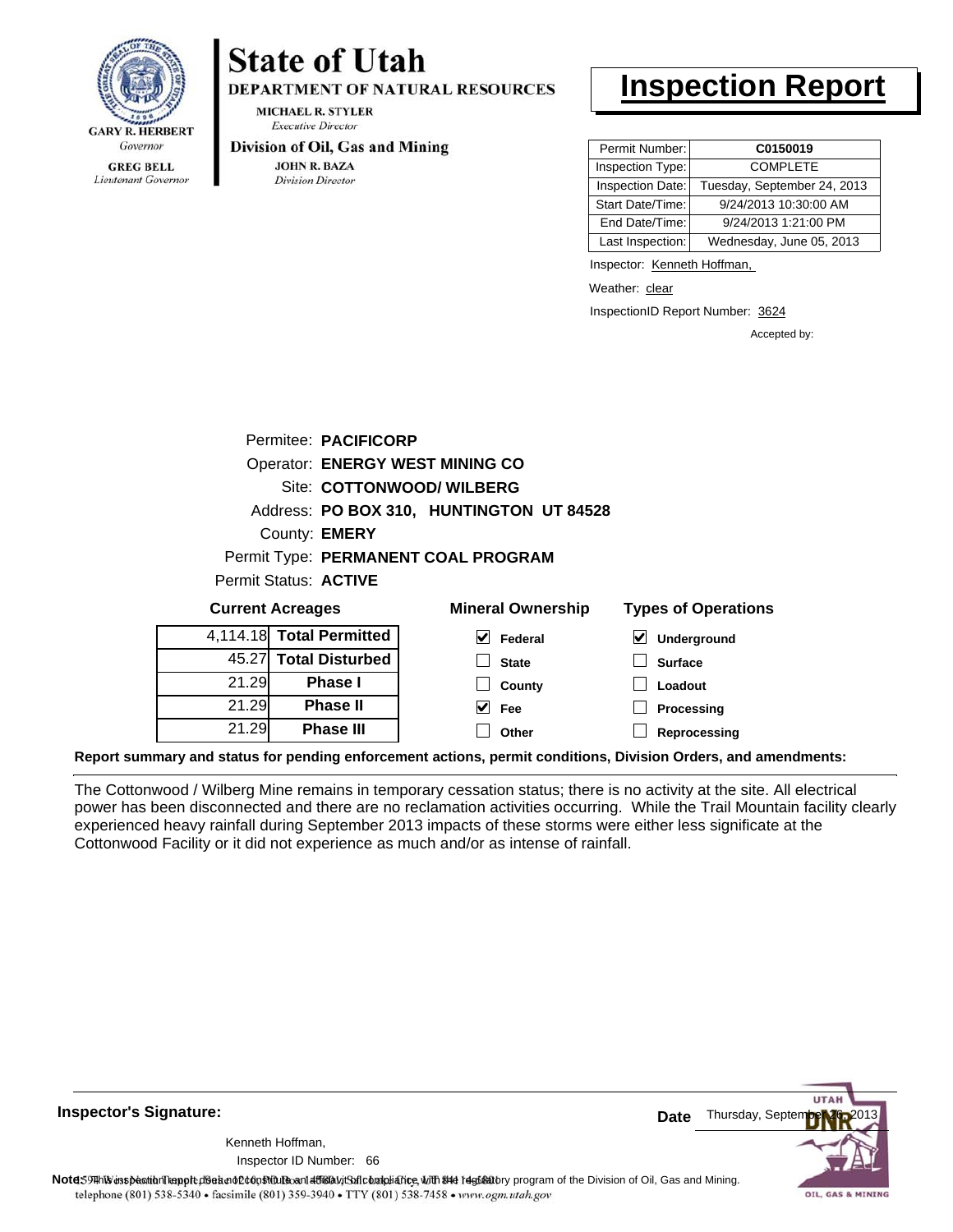#### *REVIEW OF PERMIT, PERFORMANCE STANDARDS PERMIT CONDITION REQUIREMENTS*

*1. Substantiate the elements on this inspection by checking the appropriate performance standard.*

 *a. For COMPLETE inspections provide narrative justification for any elements not fully inspected unless element is not appropriate to the site, in which case check Not Applicable.*

 *b. For PARTIAL inspections check only the elements evaluated.*

*2. Document any noncompliance situation by reference the NOV issued at the appropriate performance standard listed below.*

*3. Reference any narratives written in conjunction with this inspection at the appropriate performace standard listed below.*

|     |                                                               | Evaluated               | Not Applicable Comment          |                         | Enforcement |
|-----|---------------------------------------------------------------|-------------------------|---------------------------------|-------------------------|-------------|
| 1.  | Permits, Change, Transfer, Renewal, Sale                      | ⊻                       |                                 | V                       |             |
| 2.  | <b>Signs and Markers</b>                                      | $\overline{\mathbf{v}}$ |                                 |                         |             |
| 3.  | Topsoil                                                       | $\overline{\mathbf{v}}$ |                                 |                         |             |
| 4.a | Hydrologic Balance: Diversions                                | ⊽                       |                                 | $\overline{\mathbf{v}}$ |             |
| 4.b | Hydrologic Balance: Sediment Ponds and Impoundments           | $\blacktriangledown$    |                                 | ⊻                       |             |
| 4.C | Hydrologic Balance: Other Sediment Control Measures           | $\overline{\mathbf{v}}$ |                                 | $\blacktriangledown$    |             |
| 4.d | Hydrologic Balance: Water Monitoring                          | $\overline{\mathbf{v}}$ |                                 | $\blacktriangledown$    |             |
| 4.e | Hydrologic Balance: Effluent Limitations                      | $\overline{\mathbf{v}}$ |                                 | $\overline{\mathbf{v}}$ |             |
| 5.  | Explosives                                                    |                         | $\overline{\mathbf{v}}$         | $\blacktriangledown$    |             |
| 6.  | Disposal of Excess Spoil, Fills, Benches                      |                         | $\blacktriangledown$            |                         |             |
| 7.  | Coal Mine Waste, Refuse Piles, Impoundments                   | $\overline{\mathbf{v}}$ |                                 | $\checkmark$            |             |
| 8.  | Noncoal Waste                                                 | $\overline{\mathbf{v}}$ |                                 |                         |             |
| 9.  | Protection of Fish, Wildlife and Related Environmental Issues | $\overline{\mathbf{v}}$ |                                 |                         |             |
|     | 10. Slides and Other Damage                                   | $\overline{\mathbf{v}}$ |                                 | $\overline{\mathbf{v}}$ |             |
| 11. | Contemporaneous Reclamation                                   |                         | ☑                               |                         |             |
| 12. | <b>Backfilling And Grading</b>                                |                         | $\overline{\mathbf{v}}$         |                         |             |
| 13. | Revegetation                                                  |                         | $\overline{\blacktriangledown}$ |                         |             |
| 14. | Subsidence Control                                            | $\overline{\mathbf{v}}$ |                                 |                         |             |
|     | 15. Cessation of Operations                                   | $\blacktriangledown$    |                                 | $\blacktriangledown$    |             |
|     | 16.a Roads: Construction, Maintenance, Surfacing              | $\checkmark$            |                                 |                         |             |
|     | 16.b Roads: Drainage Controls                                 | ⊽                       |                                 | V                       |             |
|     | 17. Other Transportation Facilities                           | $\overline{\mathbf{v}}$ |                                 |                         |             |
| 18. | Support Facilities, Utility Installations                     | $\overline{\mathbf{v}}$ |                                 | $\blacktriangledown$    |             |
|     | 19. AVS Check                                                 | $\overline{\mathbf{v}}$ |                                 |                         |             |
| 20. | Air Quality Permit                                            | $\checkmark$            |                                 | $\blacktriangledown$    |             |
| 21. | Bonding and Insurance                                         | $\overline{\mathbf{v}}$ |                                 | $\blacktriangledown$    |             |
|     | 22. Other                                                     | $\blacktriangledown$    |                                 | $\overline{\mathbf{v}}$ |             |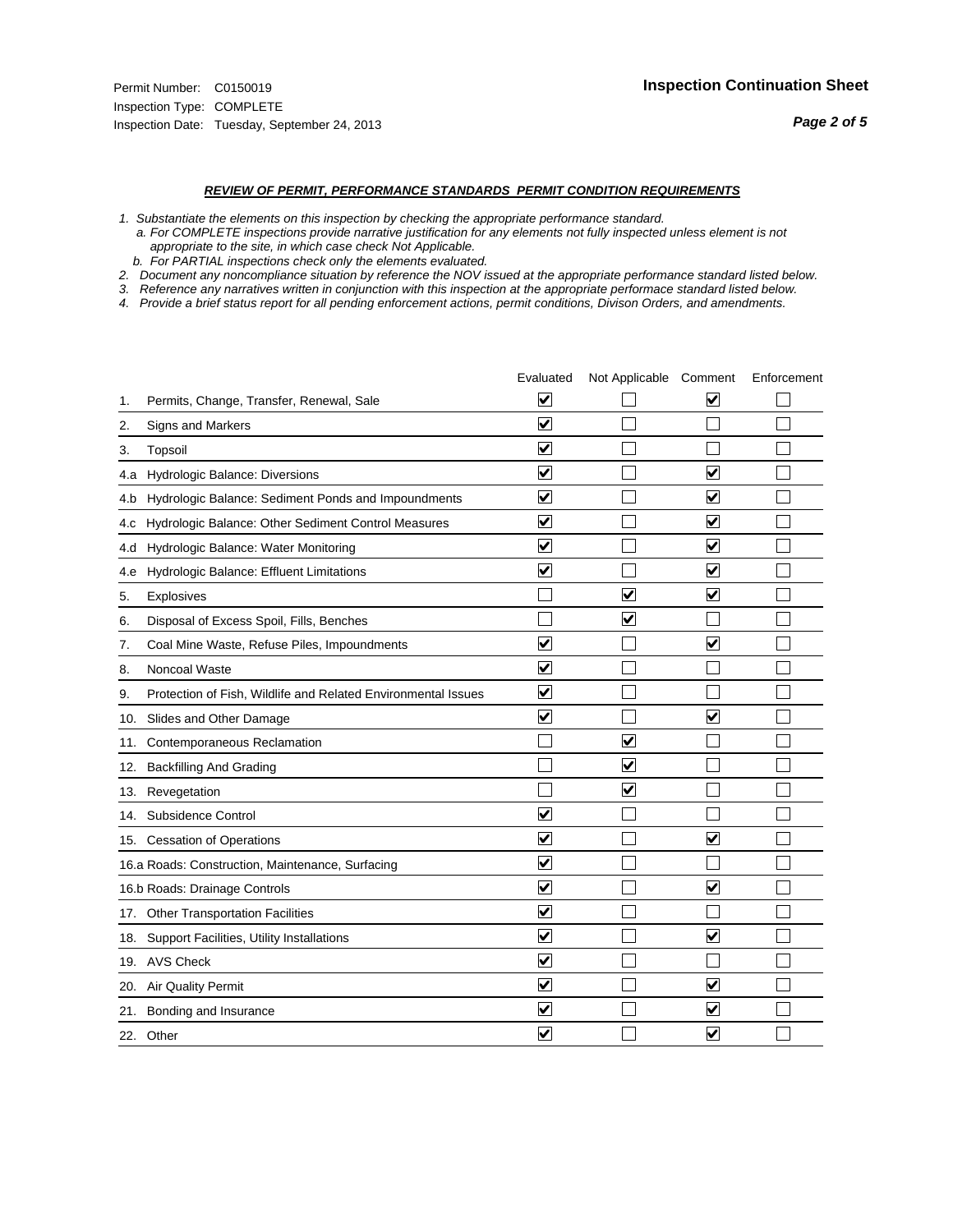#### **1. Permits, Change, Transfer, Renewal, Sale**

The Permittee is still in the process of the UPDES permit renewal.

#### **4.a Hydrologic Balance: Diversions**

Both major inlets to the facility undisturbed bypass culvert were in working order and dry. The discharge culvert of the facility bypass dicharge culvert was flowing at approximately 1 gpm. Since both major inlets were dry it is estimated this flow is likely underground groundwater intrusion into the culvert from the recent storms.

#### **4.b Hydrologic Balance: Sediment Ponds and Impoundments**

The First Quarter 2013 impoundment inspections for the North and South ponds, as well as the active waste rock site pond were completed by Mr. Mark Reynolds, P.E. and Mr. Rick Cullum, Utah registered land surveyor on March 7, 2013. There were no signs of structural hazard or signs of instability identified for any of the impoundments. Both the North and South ponds were reported as having sufficient remaining sediment storage capacity below the 60 % cleanout elevation. The waste rock pond was reported as having sufficient remain storage capacity. All spillways and inlet ditches were reported as capable of functioning as designed. As observed this day, the South pond was mostly dry with about 6 inches of water in the bottom, and the North pond had a foot or two of water in it. The waste rock pond had about a foot of water in it. The monthly inspections for the North and South ponds (MSHA ponds) were current, with the last being completed on August 2013. No issues were identified. Mr. Davis is the MSHA certified impoundment inspector for the Permittee.

#### **4.c Hydrologic Balance: Other Sediment Control Measures**

At the upper belt area, one silt fence has been repaired and excellor logs have been added at the base. In addition, the silt fence above the active waste rock site pond has been cleaned out and silt fence maintance has been conducted. These repairs and upgrades are holding up well.

#### **4.d Hydrologic Balance: Water Monitoring**

The Permittee is currently entering First Quarter of 2013 water monitoring data into the DOGM electronic database pipeline. However, due to a Division electronic database problem this due date has been extended until the problem can be corrected.

#### **4.e Hydrologic Balance: Effluent Limitations**

The current UPDES permit expired October 31, 2012. The Permittee submitted an application for renewal on February 15, 2012 to the Utah DWQ. All of the Permittees UPDES permits come due at the same time. DWQ is still working on the process.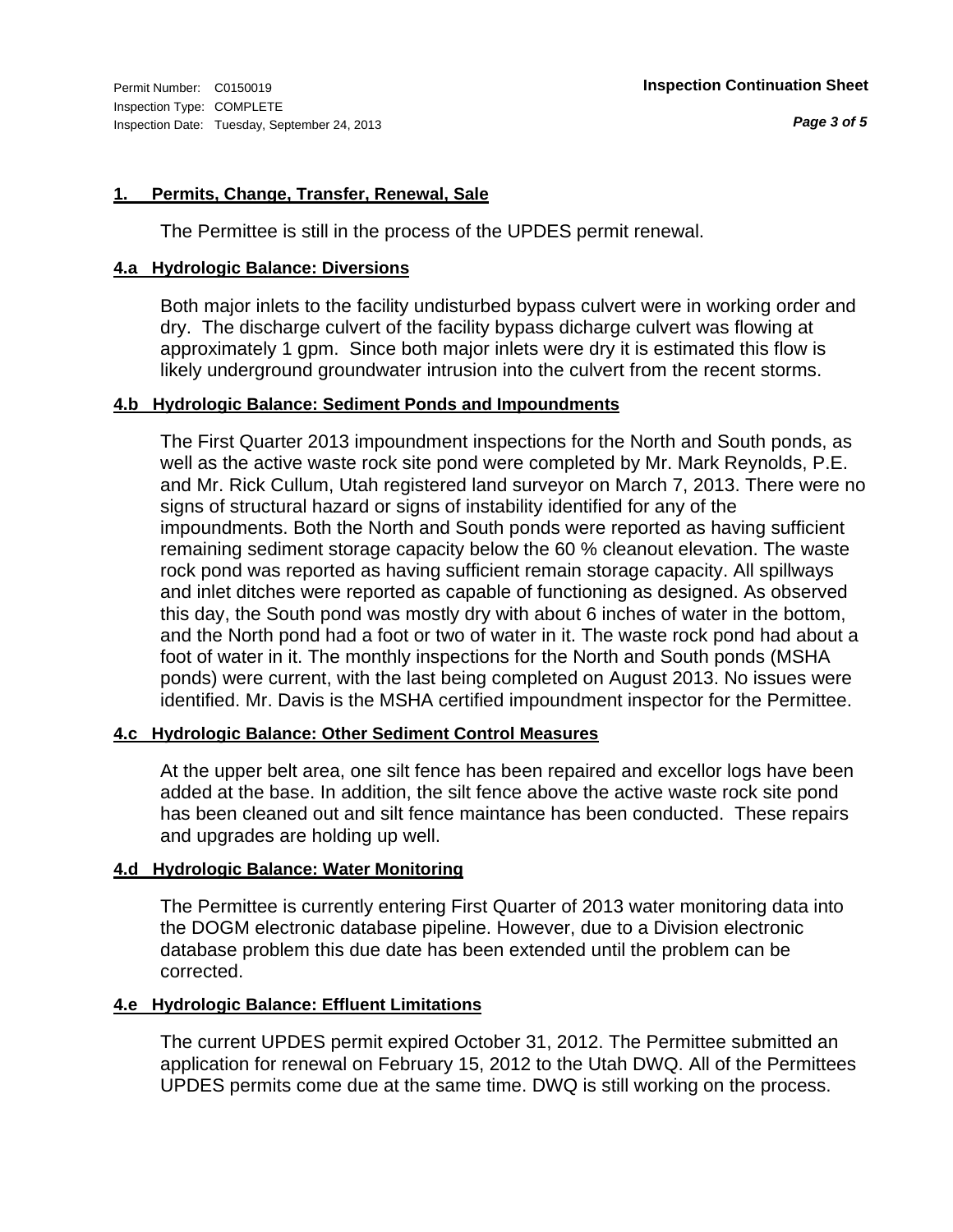#### **5. Explosives**

There are no explosives or detonators in storage at the Cottonwood / Wilberg Mine. 2 magazines are permanently mounted adjacent to the Wilberg Fan installation; these have not been used for many years and are empty. All active storage for explosive materials occurs at the Central Warehouse location near Orangeville.

#### **7. Coal Mine Waste, Refuse Piles, Impoundments**

Mr. Mark Reynolds, Utah registered professional engineer, conducted the First Quarter of 2013 waste rock pile inspections of the active waste rock and the reclaimed waste rock pile on March 7, 2012. No hazards were identified. No material is being placed on the "active" pile at this time, with the exception of pond cleanout material from the 3 Cottonwood / Wilberg ponds and the Trail Mountain mine site pond. The last material placed occurred in June of 2012 when the Trail Mountain mine site sediment pond was cleaned. The material has dried; spreading and compaction needs to be completed. The Permittee continues to inspect the reclaimed waste rock pile (old site); to date, MSHA has not acknowledged that the refuse disposal facility has been reclaimed. The distrubed area at this site (Federal lease # U-37642) contains areas for soil storage and rock storage, and this is why total bond release has not been granted for the area.

#### **10. Slides and Other Damage**

Three large boulders have slid in the Fan portal area. They boulders do not appear to be a safety concern. The operator is making plans for breaking the boulders into smaller pieces and will use the piece for additional berming on site.

#### **15. Cessation of Operations**

There has not been any change in the temporary cessation status of this site.

#### **16.b Roads: Drainage Controls**

All AC power has been disconnected for many years.

#### **18. Support Facilities, Utility Installations**

#### **20. Air Quality Permit**

DAQE-694-95 was last revised in August of 1995.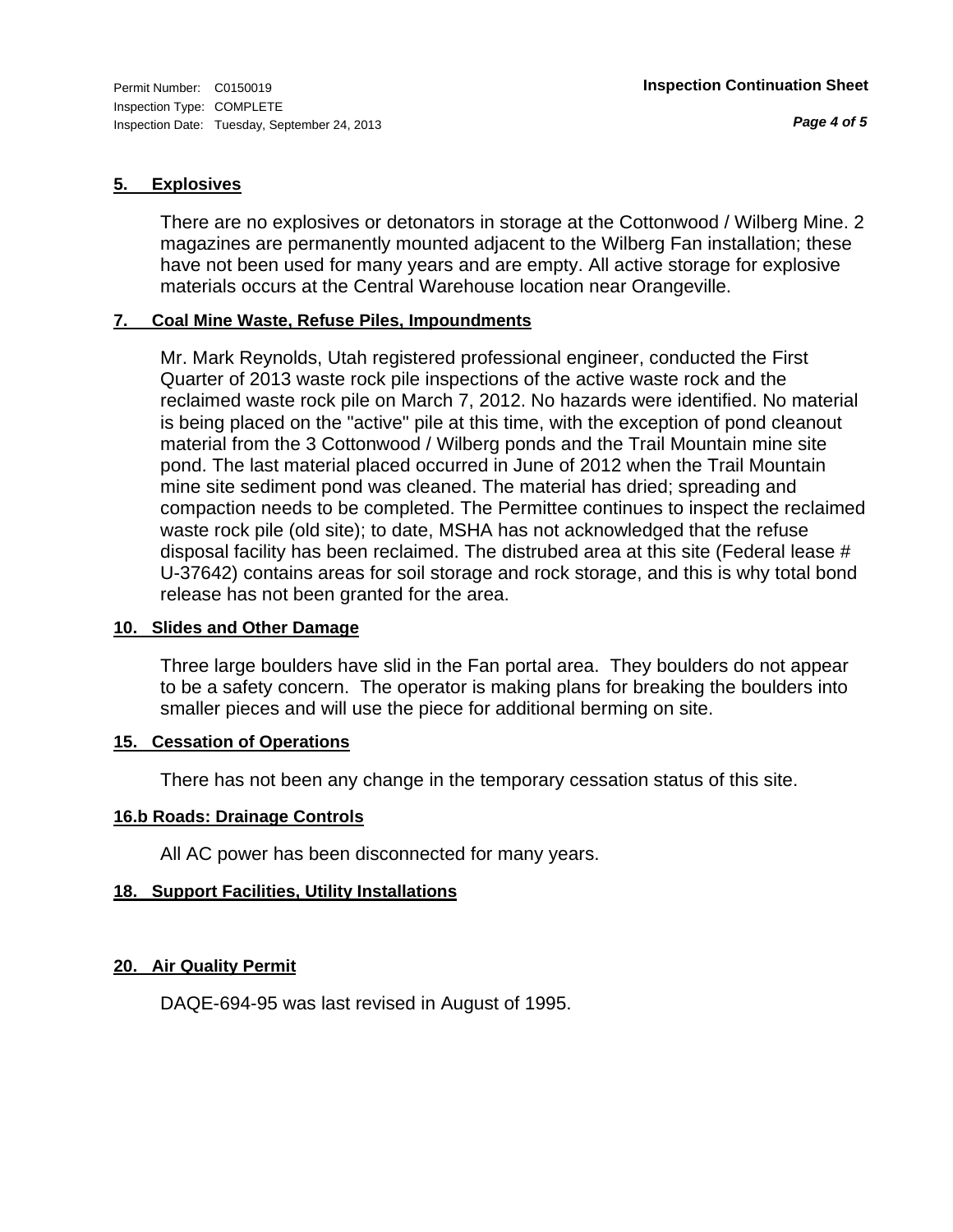*Page 5 of 5*

#### **21. Bonding and Insurance**

The operator has general annual liability coverage from October 1, 2012 to September 30, 2013. Coverage amounts for each occurrence and general aggregate amount to \$ 2,000,000 for each. Coverage for damage incurred from the use of explosives is provided, as is coverage for the repair of subsidence damage caused by mining. A Midterm review of the Cottonwood/Wilberg MRP including a reevaluation of the reclamation cost estimate was completed as part of Task ID # 4078. The reclamation cost, escalated through 2016 was estimated at \$ 2,779,000. The posted bond \$2,964,000. Adequate bond coverage is in place.

#### **22. Other**

The chain link barricades at each of the portals are intact.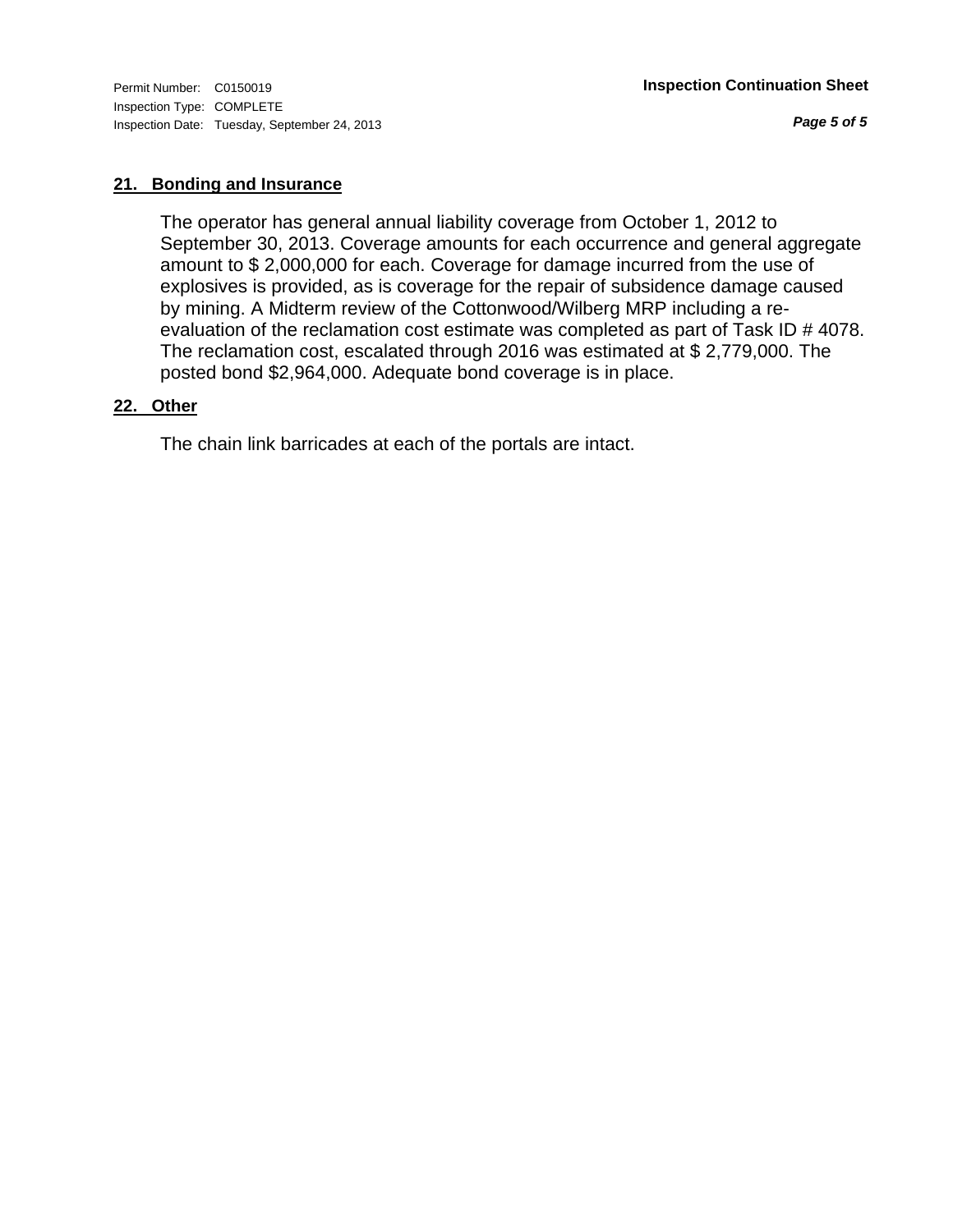

#### **GREG BELL** Lieutenant Governor

# **State of Utah**

DEPARTMENT OF NATURAL RESOURCES

**MICHAEL R. STYLER Executive Director** 

#### Division of Oil, Gas and Mining

**JOHN R. BAZA Division Director** 

| Representatives Present During the Inspection: |                         |  |  |  |
|------------------------------------------------|-------------------------|--|--|--|
|                                                | Company Jaren Jorgensen |  |  |  |
|                                                | OGM Karl Houskeeper     |  |  |  |

## **Inspection Report**

| Permit Number:   | C0150025                                       |
|------------------|------------------------------------------------|
| Inspection Type: | <b>PARTIAL</b>                                 |
|                  | Inspection Date: Wednesday, September 25, 2013 |
| Start Date/Time: | 9/25/2013 8:15:00 AM                           |
| End Date/Time:   | 9/25/2013 12:30:00 PM                          |
| Last Inspection: | Wednesday, August 21, 2013                     |

Inspector: Karl Houskeeper,

Weather: Clear, Temp. 43 Deg. F.

InspectionID Report Number: 3619

Accepted by: jhelfric 9/26/2013

|                                                                                                                |                       | Permitee: CASTLE VALLEY MINING LLC                              |                            |  |  |
|----------------------------------------------------------------------------------------------------------------|-----------------------|-----------------------------------------------------------------|----------------------------|--|--|
|                                                                                                                |                       | <b>Operator: CASTLE VALLEY MINING LLC</b>                       |                            |  |  |
|                                                                                                                |                       | Site: BEAR CANYON MINE                                          |                            |  |  |
|                                                                                                                |                       | Address: 2352 NORTH 7TH STREET, UNIT B, GRAND JUNCTION CO 81501 |                            |  |  |
|                                                                                                                | County: <b>EMERY</b>  |                                                                 |                            |  |  |
|                                                                                                                |                       | Permit Type: PERMANENT COAL PROGRAM                             |                            |  |  |
| Permit Status: ACTIVE                                                                                          |                       |                                                                 |                            |  |  |
| <b>Current Acreages</b>                                                                                        |                       | <b>Mineral Ownership</b>                                        | <b>Types of Operations</b> |  |  |
| 10,991.83 Total Permitted                                                                                      |                       | $\blacktriangledown$<br>Federal                                 | ⊻<br>Underground           |  |  |
|                                                                                                                | 40.46 Total Disturbed | <b>State</b>                                                    | <b>Surface</b>             |  |  |
|                                                                                                                | Phase I               | County                                                          | Loadout                    |  |  |
|                                                                                                                | <b>Phase II</b>       | $\overline{\vee}$ Fee                                           | Processing                 |  |  |
|                                                                                                                | <b>Phase III</b>      | Other                                                           | Reprocessing               |  |  |
| Report summary and status for pending enforcement actions, permit conditions, Division Orders, and amendments: |                       |                                                                 |                            |  |  |

**Inspector's Signature:**

49 Inspector ID Number:Karl Houskeeper,



Note: 59 This inspection report does not constitute and affidavit of compliance, with the deptatory program of the Division of Oil, Gas and Mining.<br>telephone (801) 538-5340 • facsimile (801) 359-3940 • TTY (801) 538-7458 •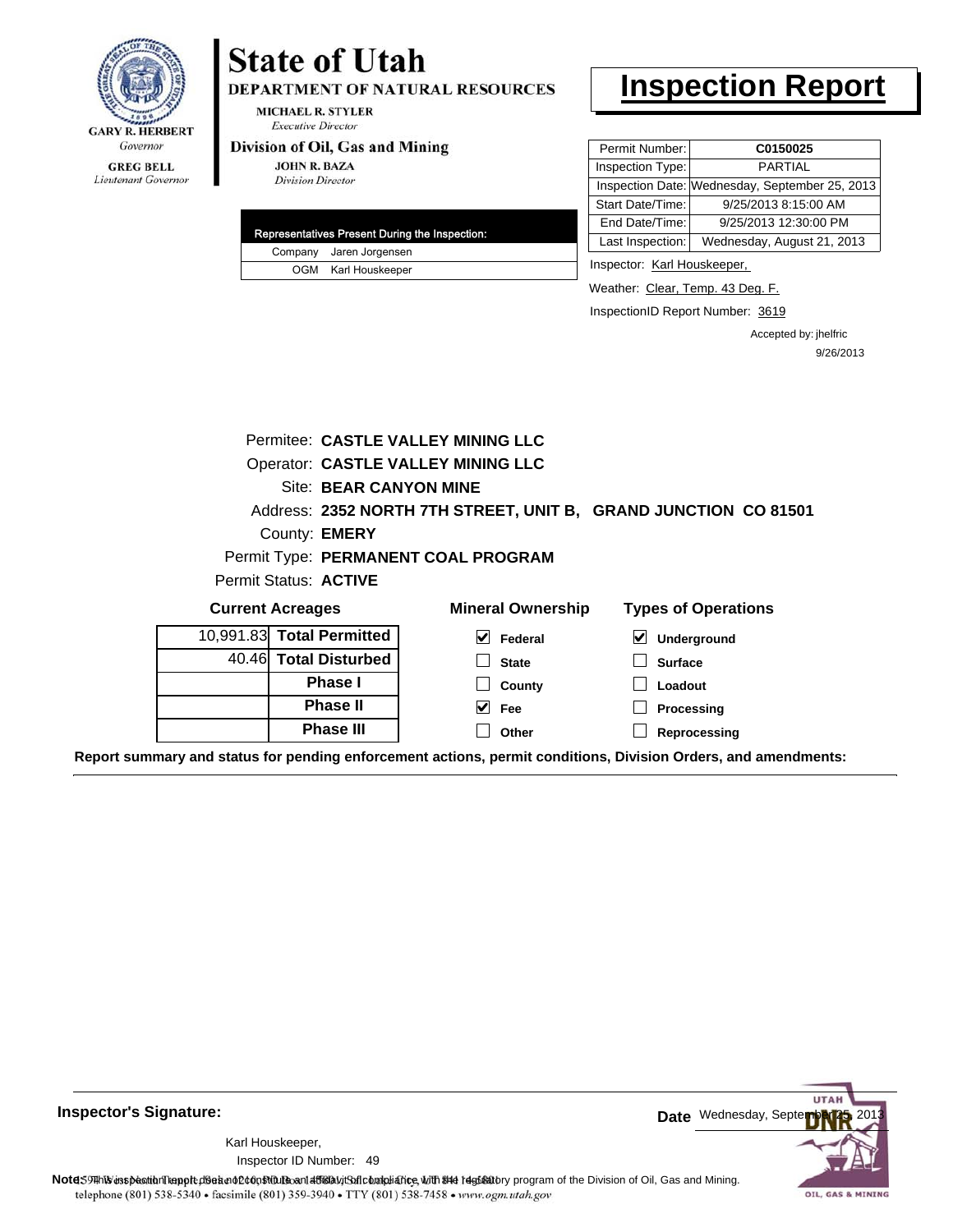#### *REVIEW OF PERMIT, PERFORMANCE STANDARDS PERMIT CONDITION REQUIREMENTS*

*1. Substantiate the elements on this inspection by checking the appropriate performance standard.*

 *a. For COMPLETE inspections provide narrative justification for any elements not fully inspected unless element is not appropriate to the site, in which case check Not Applicable.*

 *b. For PARTIAL inspections check only the elements evaluated.*

*2. Document any noncompliance situation by reference the NOV issued at the appropriate performance standard listed below.*

*3. Reference any narratives written in conjunction with this inspection at the appropriate performace standard listed below.*

|     |                                                               | Evaluated               | Not Applicable Comment  |                         | Enforcement |
|-----|---------------------------------------------------------------|-------------------------|-------------------------|-------------------------|-------------|
| 1.  | Permits, Change, Transfer, Renewal, Sale                      |                         |                         |                         |             |
| 2.  | <b>Signs and Markers</b>                                      | $\overline{\mathbf{v}}$ |                         | $\overline{\mathbf{v}}$ |             |
| 3.  | Topsoil                                                       |                         |                         |                         |             |
| 4.a | Hydrologic Balance: Diversions                                | ⊽                       |                         | $\overline{\mathbf{v}}$ |             |
| 4.b | Hydrologic Balance: Sediment Ponds and Impoundments           | ⊻                       |                         | ⊻                       |             |
| 4.C | Hydrologic Balance: Other Sediment Control Measures           |                         |                         |                         |             |
| 4.d | Hydrologic Balance: Water Monitoring                          |                         |                         |                         |             |
| 4.e | Hydrologic Balance: Effluent Limitations                      |                         |                         |                         |             |
| 5.  | Explosives                                                    | $\overline{\mathbf{v}}$ |                         |                         |             |
| 6.  | Disposal of Excess Spoil, Fills, Benches                      | $\blacktriangledown$    | $\overline{\mathbf{v}}$ |                         |             |
| 7.  | Coal Mine Waste, Refuse Piles, Impoundments                   | $\overline{\mathbf{v}}$ | $\overline{\mathsf{v}}$ |                         |             |
| 8.  | Noncoal Waste                                                 |                         |                         |                         |             |
| 9.  | Protection of Fish, Wildlife and Related Environmental Issues |                         |                         |                         |             |
| 10. | Slides and Other Damage                                       |                         |                         |                         |             |
| 11. | Contemporaneous Reclamation                                   |                         |                         |                         |             |
| 12. | <b>Backfilling And Grading</b>                                |                         |                         |                         |             |
| 13. | Revegetation                                                  |                         |                         |                         |             |
| 14. | Subsidence Control                                            |                         |                         |                         |             |
|     | 15. Cessation of Operations                                   |                         |                         |                         |             |
|     | 16.a Roads: Construction, Maintenance, Surfacing              | $\overline{\mathsf{v}}$ |                         | V                       |             |
|     | 16.b Roads: Drainage Controls                                 |                         |                         |                         |             |
|     | 17. Other Transportation Facilities                           |                         |                         |                         |             |
| 18. | Support Facilities, Utility Installations                     |                         |                         |                         |             |
|     | 19. AVS Check                                                 |                         |                         |                         |             |
| 20. | Air Quality Permit                                            |                         |                         |                         |             |
|     | 21. Bonding and Insurance                                     |                         |                         |                         |             |
|     | 22. Other                                                     |                         |                         |                         |             |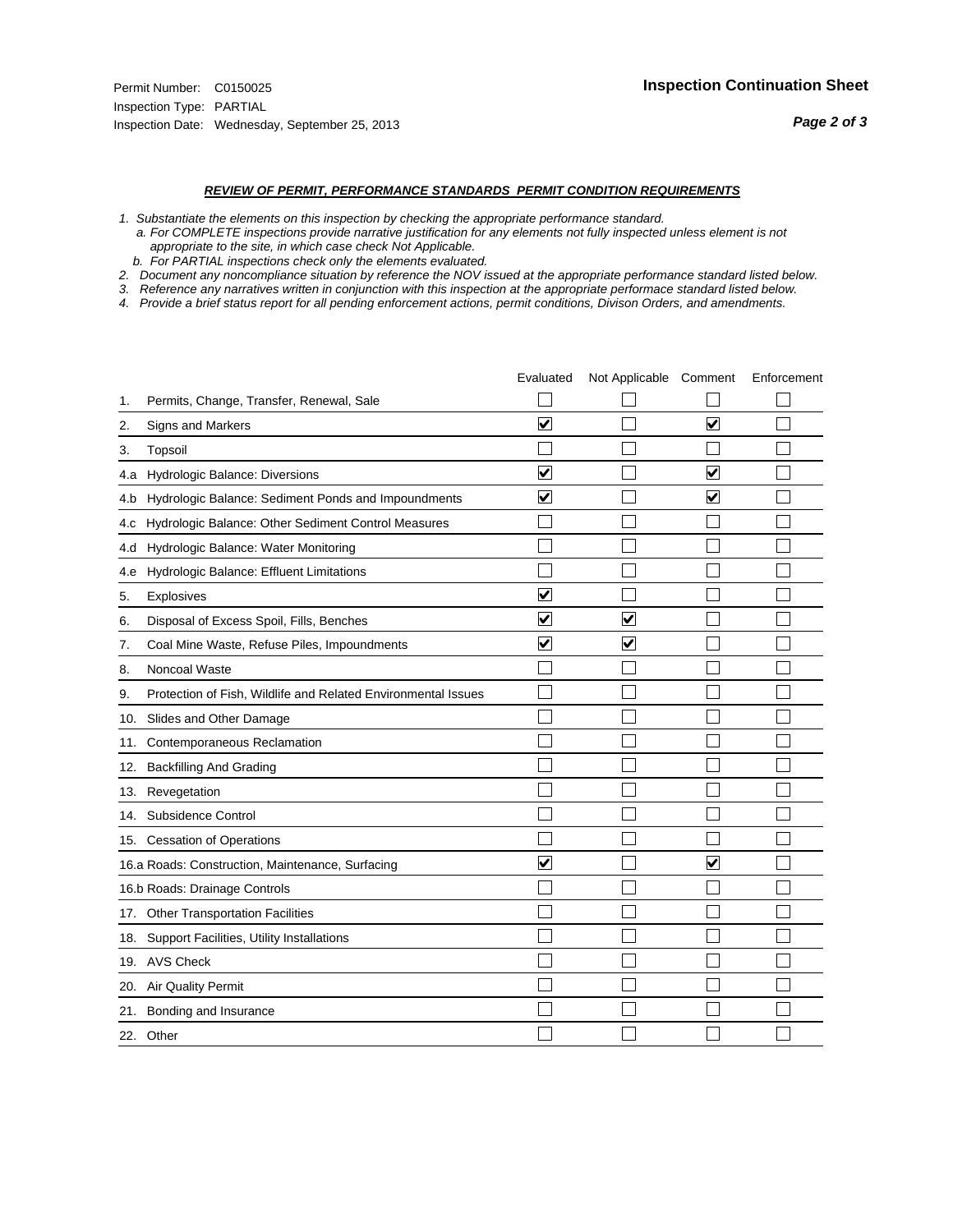#### **2. Signs and Markers**

The mine identification was observed at the entrance into the mining permit area. The sign is legible and contains the required information.

#### **4.a Hydrologic Balance: Diversions**

Many of the diversion ditches and culvert inlets have been recently cleaned as a result of the event storm events in the local area.

#### **4.b Hydrologic Balance: Sediment Ponds and Impoundments**

All of the sediment ponds contain water in them from the recent storm event activity.

#### **16.a Roads: Construction, Maintenance, Surfacing**

The roads through out the mine site are well maintained.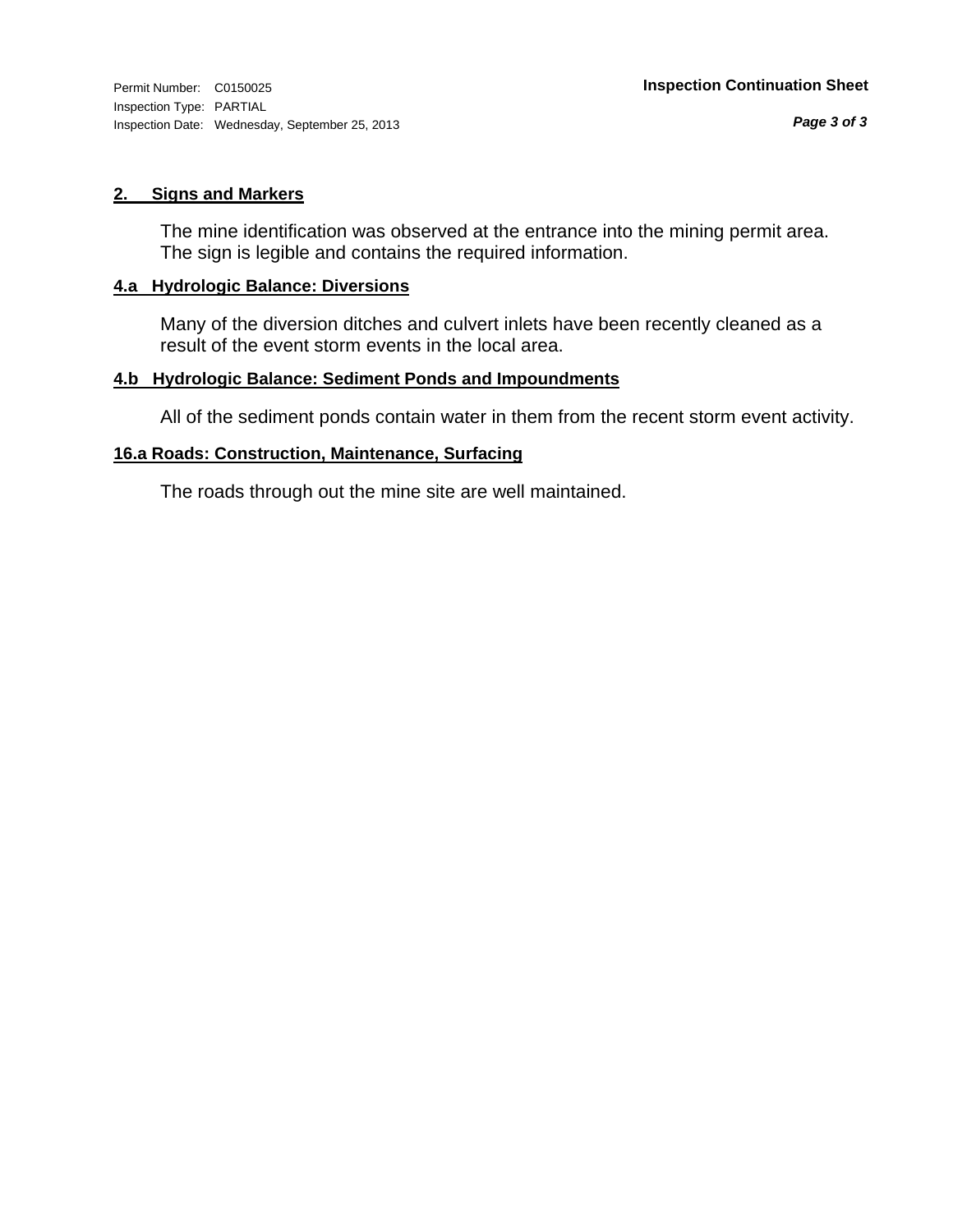

Lieutenant Governor

## **State of Utah**

**DEPARTMENT OF NATURAL RESOURCES** 

**MICHAEL R. STYLER Executive Director** 

#### Division of Oil, Gas and Mining

**Phase II Phase III**

**JOHN R. BAZA Division Director** 

|  | Representatives Present During the Inspection: |
|--|------------------------------------------------|
|  | Company Jay Marshall                           |
|  | OGM Karl Houskeeper                            |

### **Inspection Report**

| Permit Number:   | C0150032                    |
|------------------|-----------------------------|
| Inspection Type: | <b>PARTIAL</b>              |
| Inspection Date: | Tuesday, September 17, 2013 |
| Start Date/Time: | 9/17/2013 8:00:00 AM        |
| End Date/Time:   | 9/17/2013 1:00:00 PM        |
| Last Inspection: | Tuesday, August 27, 2013    |

Inspector: Karl Houskeeper,

Weather: Cloudy, Temp. 70 Deg. F.

InspectionID Report Number: 3613

**Processing Reprocessing** Accepted by:

|                          | Permitee: GENWAL RESOURCES INC |                              |                                                |                                          |  |  |
|--------------------------|--------------------------------|------------------------------|------------------------------------------------|------------------------------------------|--|--|
|                          |                                |                              | Operator: GENWAL RESOURCES INC                 |                                          |  |  |
|                          |                                |                              | Site: CRANDALL CANYON MINE                     |                                          |  |  |
|                          |                                |                              | Address: PO BOX 910, EAST CARBON UT 84520-0910 |                                          |  |  |
|                          |                                | County: <b>EMERY</b>         |                                                |                                          |  |  |
|                          |                                |                              | Permit Type: PERMANENT COAL PROGRAM            |                                          |  |  |
|                          |                                | Permit Status: <b>ACTIVE</b> |                                                |                                          |  |  |
| <b>Current Acreages</b>  |                                |                              | <b>Mineral Ownership</b>                       | <b>Types of Operations</b>               |  |  |
| 6,295.06 Total Permitted |                                |                              | M<br>Federal                                   | $\boldsymbol{\mathsf{v}}$<br>Underground |  |  |
|                          |                                | 34.47 Total Disturbed        | <b>State</b>                                   | <b>Surface</b>                           |  |  |
| 11.89                    |                                | <b>Phase I</b>               | County                                         | Loadout                                  |  |  |
|                          |                                |                              |                                                |                                          |  |  |

**Fee Other**

**Report summary and status for pending enforcement actions, permit conditions, Division Orders, and amendments:**

Checked in at the main office located at the West Ridge Mine. Jay Marshall was present and attended the Division Inspection on the Partial Inspection.

Pictures were taken during the inspection and are attached to the PDF version of this inspection report.

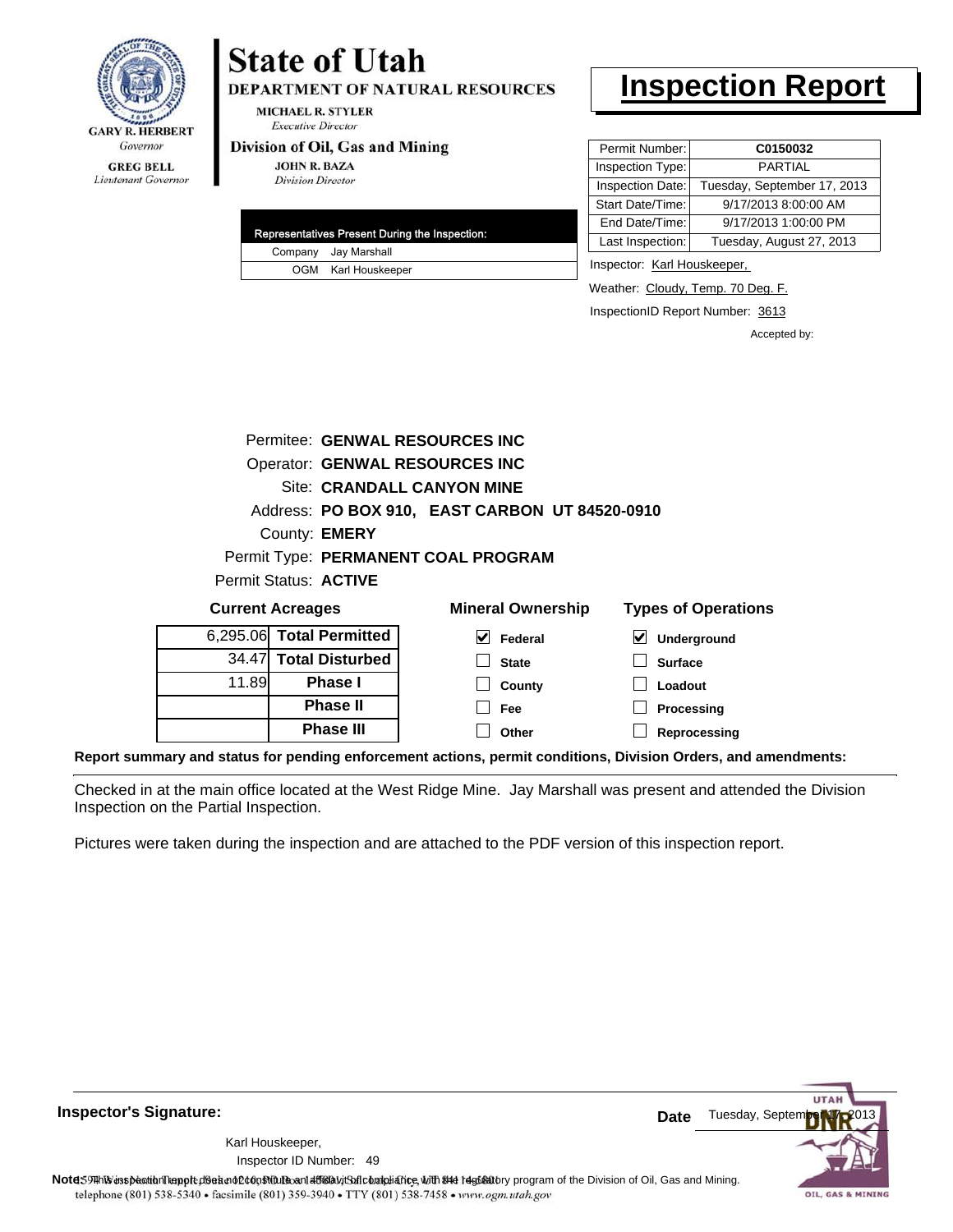#### *REVIEW OF PERMIT, PERFORMANCE STANDARDS PERMIT CONDITION REQUIREMENTS*

*1. Substantiate the elements on this inspection by checking the appropriate performance standard.*

 *a. For COMPLETE inspections provide narrative justification for any elements not fully inspected unless element is not appropriate to the site, in which case check Not Applicable.*

 *b. For PARTIAL inspections check only the elements evaluated.*

*2. Document any noncompliance situation by reference the NOV issued at the appropriate performance standard listed below.*

*3. Reference any narratives written in conjunction with this inspection at the appropriate performace standard listed below.*

|     |                                                               | Evaluated               | Not Applicable Comment  |                         | Enforcement |
|-----|---------------------------------------------------------------|-------------------------|-------------------------|-------------------------|-------------|
| 1.  | Permits, Change, Transfer, Renewal, Sale                      |                         |                         |                         |             |
| 2.  | <b>Signs and Markers</b>                                      | $\overline{\mathbf{v}}$ |                         | $\overline{\mathbf{v}}$ |             |
| 3.  | Topsoil                                                       |                         |                         |                         |             |
| 4.a | Hydrologic Balance: Diversions                                |                         |                         |                         |             |
| 4.b | Hydrologic Balance: Sediment Ponds and Impoundments           | $\blacktriangledown$    |                         | ⊻                       |             |
| 4.C | Hydrologic Balance: Other Sediment Control Measures           |                         |                         |                         |             |
| 4.d | Hydrologic Balance: Water Monitoring                          | ☑                       |                         | $\blacktriangledown$    |             |
| 4.e | Hydrologic Balance: Effluent Limitations                      |                         |                         |                         |             |
| 5.  | Explosives                                                    | $\overline{\mathbf{v}}$ | ⊽                       |                         |             |
| 6.  | Disposal of Excess Spoil, Fills, Benches                      | $\blacktriangledown$    | V                       |                         |             |
| 7.  | Coal Mine Waste, Refuse Piles, Impoundments                   | $\overline{\mathbf{v}}$ | $\overline{\mathbf{v}}$ |                         |             |
| 8.  | Noncoal Waste                                                 | $\overline{\mathbf{v}}$ |                         |                         |             |
| 9.  | Protection of Fish, Wildlife and Related Environmental Issues |                         |                         |                         |             |
| 10. | Slides and Other Damage                                       |                         |                         |                         |             |
| 11. | Contemporaneous Reclamation                                   |                         |                         |                         |             |
| 12. | <b>Backfilling And Grading</b>                                |                         |                         |                         |             |
| 13. | Revegetation                                                  |                         |                         |                         |             |
| 14. | Subsidence Control                                            |                         |                         |                         |             |
|     | 15. Cessation of Operations                                   |                         |                         |                         |             |
|     | 16.a Roads: Construction, Maintenance, Surfacing              | $\overline{\mathsf{v}}$ |                         | V                       |             |
|     | 16.b Roads: Drainage Controls                                 |                         |                         |                         |             |
|     | 17. Other Transportation Facilities                           |                         |                         |                         |             |
| 18. | Support Facilities, Utility Installations                     |                         |                         |                         |             |
|     | 19. AVS Check                                                 |                         |                         |                         |             |
| 20. | Air Quality Permit                                            |                         |                         |                         |             |
|     | 21. Bonding and Insurance                                     |                         |                         |                         |             |
|     | 22. Other                                                     |                         |                         |                         |             |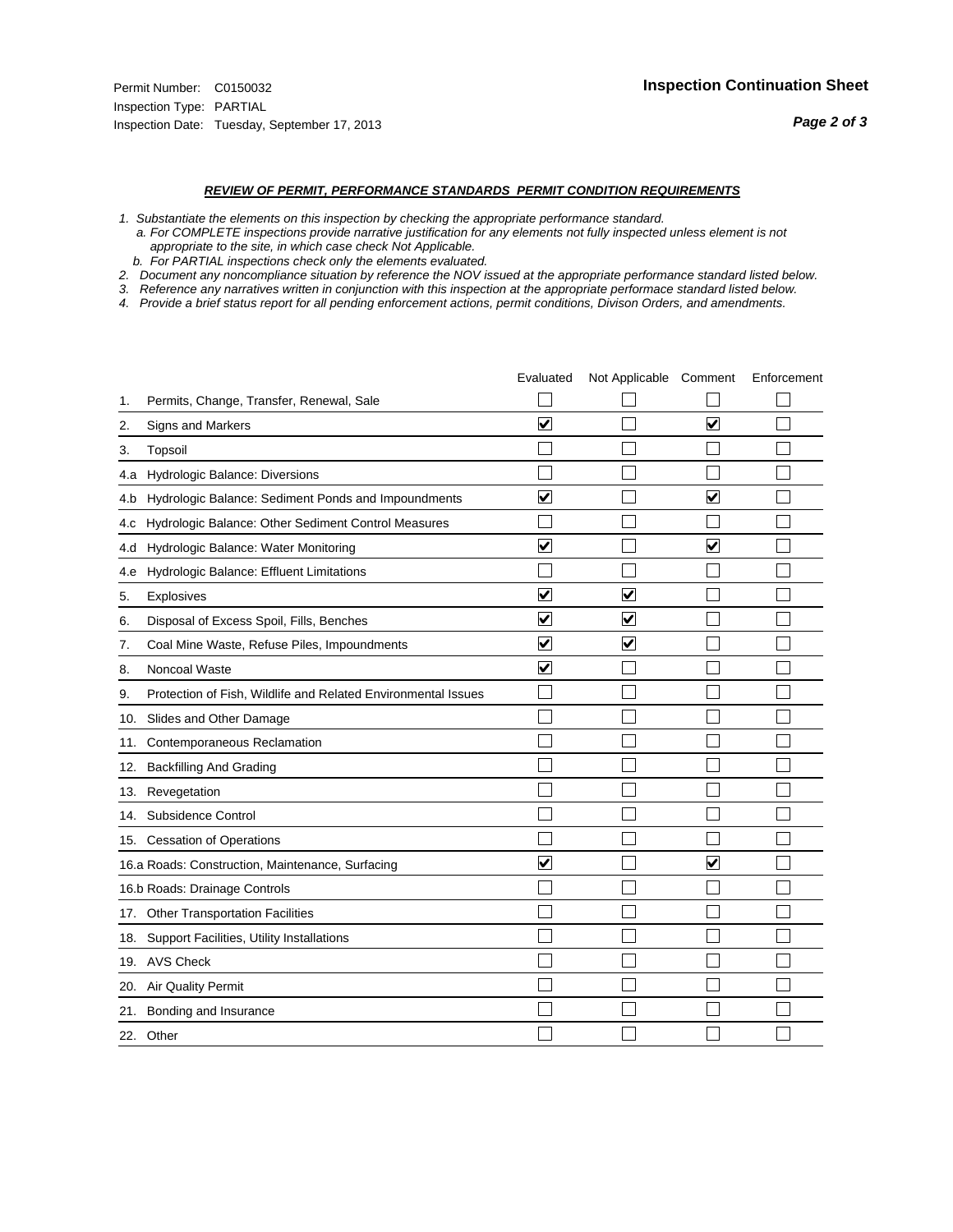#### **2. Signs and Markers**

Checked the mine identification signs at the Burma Pond Facility and the Main Facility. Both signs were found to be in compliance.

#### **4.b Hydrologic Balance: Sediment Ponds and Impoundments**

The sediment pond has water in it from several recent storm events. The water contains a lot of sediment at present, has a chocolate coloring.

#### **4.d Hydrologic Balance: Water Monitoring**

Pulled samples from 002 and Pre-002. These samples were pulled in unison with UEI representative Jay Marshall. Jay ran field parmaters on site.

#### **16.a Roads: Construction, Maintenance, Surfacing**

The Hilfiker Wall above the sediment pond which is also the outslope of the main access road has been maintained. The Hifiker Wall has been supported by addition of chain link fence and roof mesh, then large pipe has been inserted on the interior of the wall and recovered. The outside wall also has large pipe inserted into the ground and against the wall to serve as an abutment. In addition a fabric barrier has been buried toward the surface of the uppermost Hilfiker basket and then gravel has been placed on top of the fabric so that any water will be sheered away from the wall and directed back on to the asphalt road.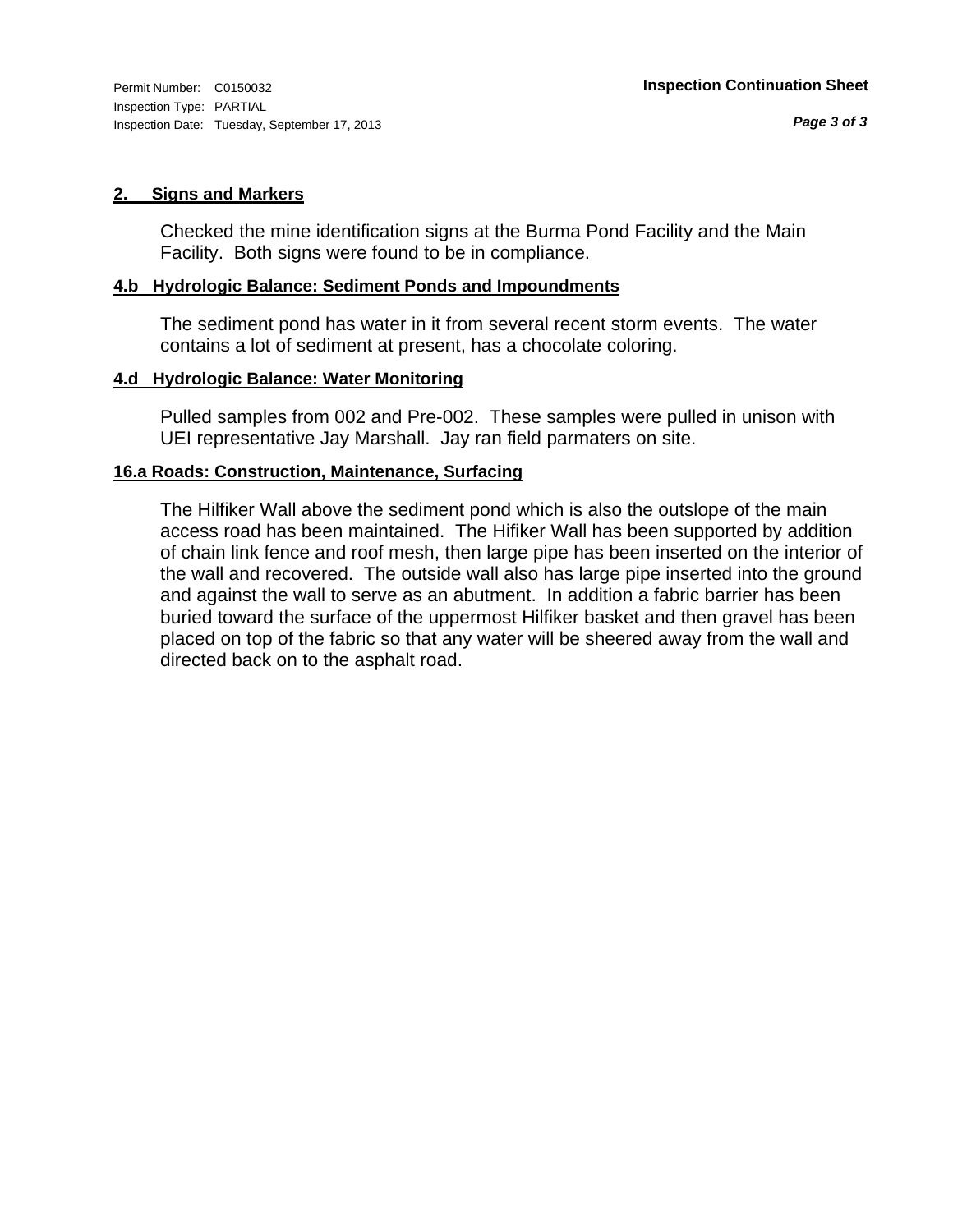

Lieutenant Governor

## **State of Utah**

**DEPARTMENT OF NATURAL RESOURCES** 

**MICHAEL R. STYLER Executive Director** 

#### Division of Oil, Gas and Mining

**JOHN R. BAZA Division Director** 

| Representatives Present During the Inspection: |
|------------------------------------------------|
| OGM Priscilla Burton                           |
| OGM Kenneth Hoffman                            |

### **Inspection Report**

| Permit Number:   | C0150032                    |
|------------------|-----------------------------|
| Inspection Type: | <b>PARTIAL</b>              |
| Inspection Date: | Friday, September 20, 2013  |
| Start Date/Time: | 9/20/2013 9:30:00 AM        |
| End Date/Time:   | 9/20/2013 4:00:00 PM        |
| Last Inspection: | Tuesday, September 17, 2013 |

Inspector: Priscilla Burton,

Weather: sun 65 F

InspectionID Report Number: 3618

**Reprocessing**

Accepted by:

|       |                          | Permitee: GENWAL RESOURCES INC                 |                                            |
|-------|--------------------------|------------------------------------------------|--------------------------------------------|
|       |                          | Operator: GENWAL RESOURCES INC                 |                                            |
|       |                          | Site: CRANDALL CANYON MINE                     |                                            |
|       |                          | Address: PO BOX 910, EAST CARBON UT 84520-0910 |                                            |
|       | County: <b>EMERY</b>     |                                                |                                            |
|       |                          | Permit Type: PERMANENT COAL PROGRAM            |                                            |
|       | Permit Status: ACTIVE    |                                                |                                            |
|       | <b>Current Acreages</b>  | <b>Mineral Ownership</b>                       | <b>Types of Operations</b>                 |
|       | 6,295.06 Total Permitted | V<br>Federal                                   | $\vert\bm{\mathsf{v}}\vert$<br>Underground |
|       | 34.47 Total Disturbed    | <b>State</b>                                   | <b>Surface</b>                             |
| 11.89 | Phase I                  | County                                         | Loadout                                    |
|       | <b>Phase II</b>          | Fee                                            | Processing                                 |

**Report summary and status for pending enforcement actions, permit conditions, Division Orders, and amendments:**

Walked the reclaimed USFS and SITLA roads to access the reclaimed emergency drill pads on East Mountain. Slide area has not moved since last year. Vegetation is progressing nicely.

**Other**



**Inspector's Signature:**

Inspector ID Number: 37 Priscilla Burton,

**Phase III**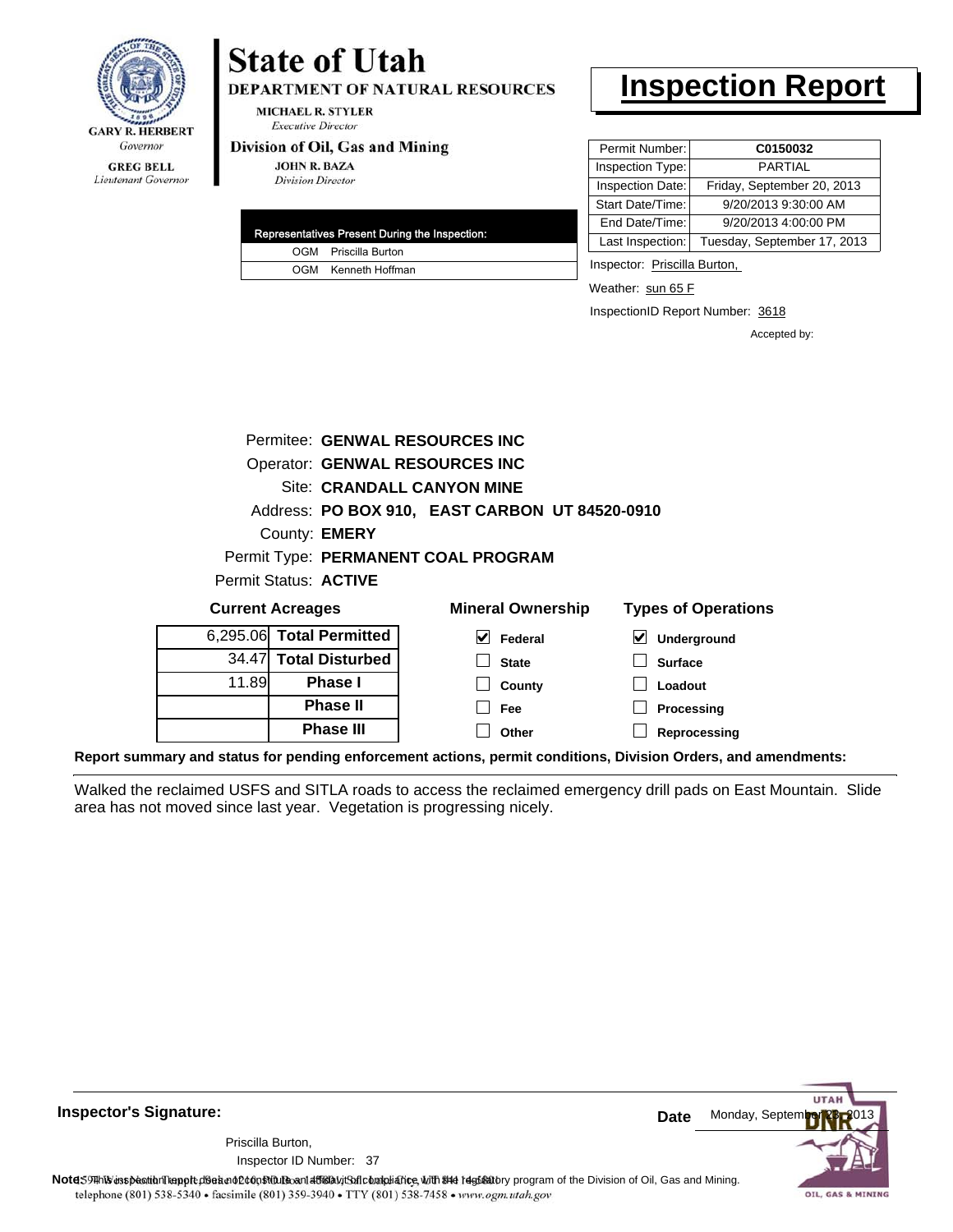#### *REVIEW OF PERMIT, PERFORMANCE STANDARDS PERMIT CONDITION REQUIREMENTS*

*1. Substantiate the elements on this inspection by checking the appropriate performance standard.*

 *a. For COMPLETE inspections provide narrative justification for any elements not fully inspected unless element is not appropriate to the site, in which case check Not Applicable.*

 *b. For PARTIAL inspections check only the elements evaluated.*

*2. Document any noncompliance situation by reference the NOV issued at the appropriate performance standard listed below.*

*3. Reference any narratives written in conjunction with this inspection at the appropriate performace standard listed below.*

|     |                                                               | Evaluated                       | Not Applicable Comment |                         | Enforcement |
|-----|---------------------------------------------------------------|---------------------------------|------------------------|-------------------------|-------------|
| 1.  | Permits, Change, Transfer, Renewal, Sale                      |                                 |                        |                         |             |
| 2.  | <b>Signs and Markers</b>                                      |                                 |                        |                         |             |
| 3.  | Topsoil                                                       |                                 |                        |                         |             |
| 4.a | Hydrologic Balance: Diversions                                |                                 |                        |                         |             |
| 4.b | Hydrologic Balance: Sediment Ponds and Impoundments           |                                 |                        |                         |             |
| 4.C | Hydrologic Balance: Other Sediment Control Measures           |                                 |                        |                         |             |
| 4.d | Hydrologic Balance: Water Monitoring                          |                                 |                        |                         |             |
| 4.e | Hydrologic Balance: Effluent Limitations                      |                                 |                        |                         |             |
| 5.  | Explosives                                                    |                                 |                        |                         |             |
| 6.  | Disposal of Excess Spoil, Fills, Benches                      |                                 |                        |                         |             |
| 7.  | Coal Mine Waste, Refuse Piles, Impoundments                   |                                 |                        |                         |             |
| 8.  | Noncoal Waste                                                 |                                 |                        |                         |             |
| 9.  | Protection of Fish, Wildlife and Related Environmental Issues | $\overline{\blacktriangledown}$ |                        | $\overline{\mathbf{v}}$ |             |
| 10. | Slides and Other Damage                                       | V                               |                        | ✓                       |             |
| 11. | Contemporaneous Reclamation                                   |                                 |                        |                         |             |
| 12. | <b>Backfilling And Grading</b>                                |                                 |                        |                         |             |
| 13. | Revegetation                                                  | $\overline{\mathbf{v}}$         |                        | $\overline{\mathsf{v}}$ |             |
| 14. | Subsidence Control                                            | $\overline{\mathbf{v}}$         |                        | $\overline{\mathbf{v}}$ |             |
| 15. | <b>Cessation of Operations</b>                                |                                 |                        |                         |             |
|     | 16.a Roads: Construction, Maintenance, Surfacing              |                                 |                        |                         |             |
|     | 16.b Roads: Drainage Controls                                 |                                 |                        |                         |             |
| 17. | <b>Other Transportation Facilities</b>                        |                                 |                        |                         |             |
| 18. | Support Facilities, Utility Installations                     |                                 |                        |                         |             |
|     | 19. AVS Check                                                 |                                 |                        |                         |             |
| 20. | Air Quality Permit                                            |                                 |                        |                         |             |
| 21. | Bonding and Insurance                                         |                                 |                        |                         |             |
|     | 22. Other                                                     |                                 |                        |                         |             |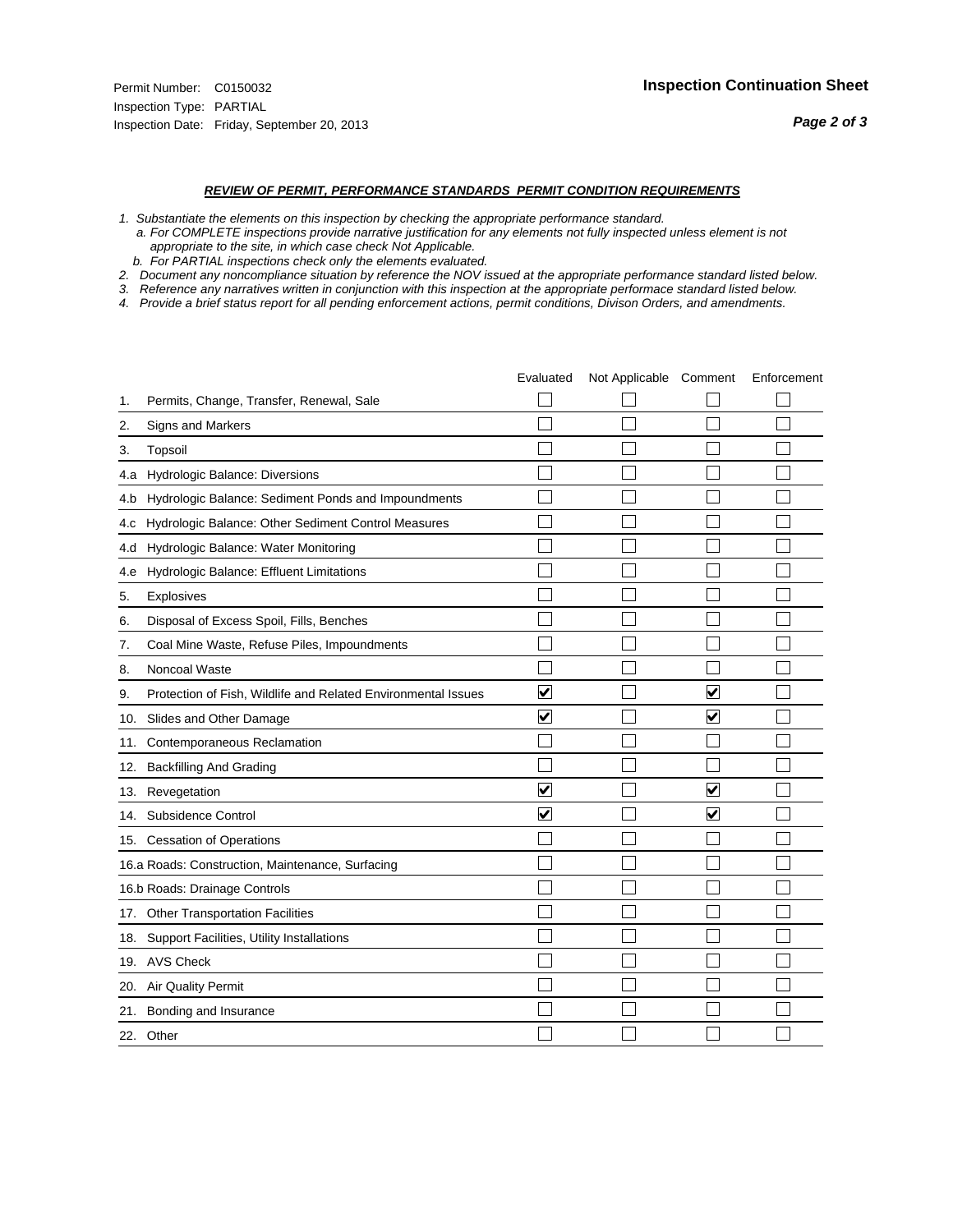#### **9. Protection of Fish, Wildlife and Related Environmental Issues**

Only a couple of thistle plants noted on the slope between pads 2 and 6. These thistle were examined for the presence of the biological control weevil. The weevil larvae was not present in older or younger seed heads.

#### **10. Slides and Other Damage**

Nine excelsior logs laid perpendicular to the slope were still in place. The logs have functioned to hold back sediment. Two of seven pine trees planted at the head of the slide were still alive. There is little new vegetation emerging on the slide, but existing vegetation looked robust.

#### **13. Revegetation**

Revetation on reclaimed drill pads and access roads is vigorous. A great deal of rain has fallen this summer in Emery County. The first mile of reclaimed trail to the site (on USFS land) is in the shade and is extremely muddy. The trail has been used several times by a horse rider (most likely a sheep herder), leaving deep tracks in the mud and destroying vegetation that existed on this trail.

#### **14. Subsidence Control**

A subsidence crack on the ridge was filled last fall when the trail was re-established along the west side of the East Mountain ridge. The crack in sheer rock has reopened and is about a foot deep and 4 inches wide.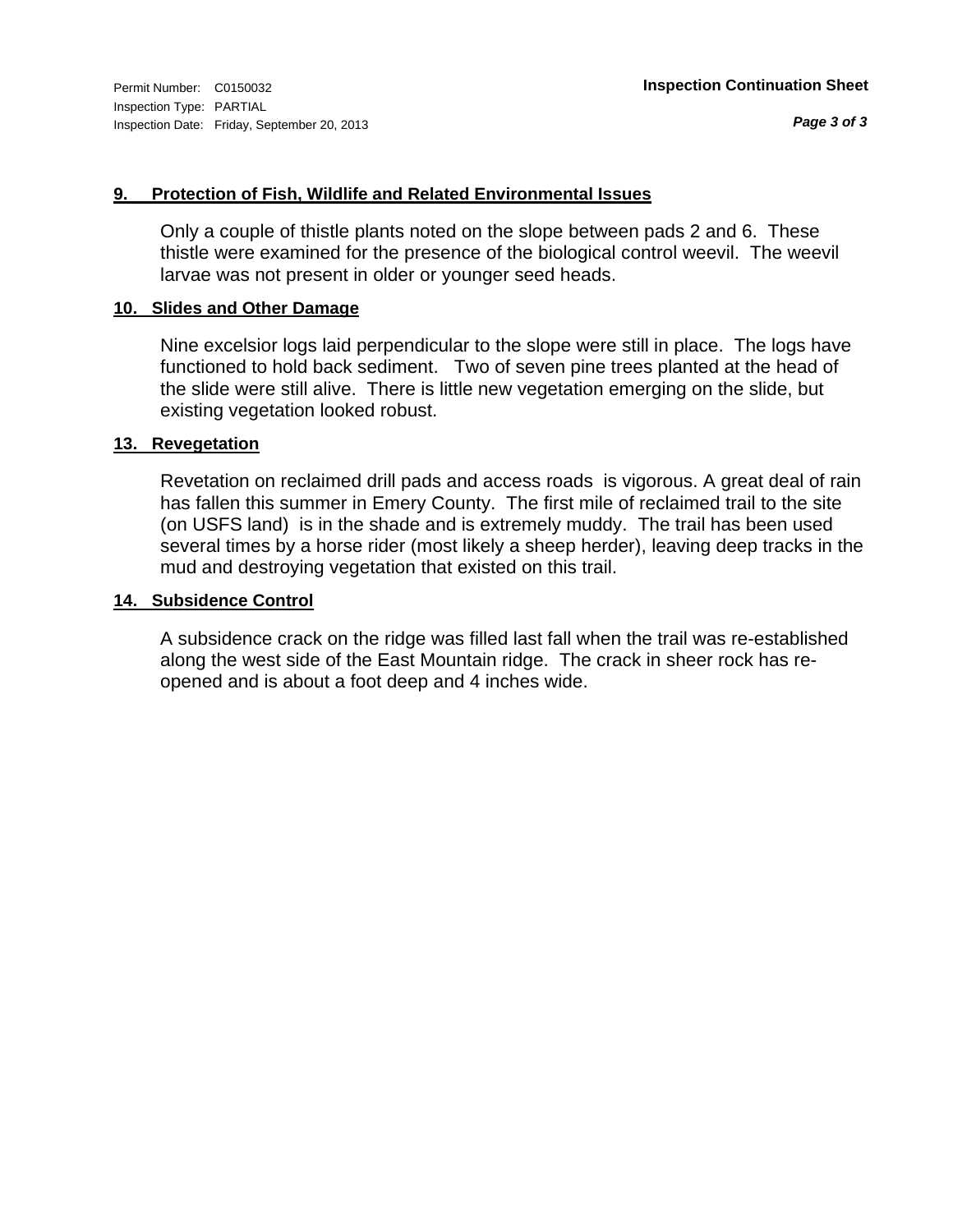

# **State of Utah**

**DEPARTMENT OF NATURAL RESOURCES** 

**MICHAEL R. STYLER Executive Director** 

#### Division of Oil, Gas and Mining

**JOHN R. BAZA Division Director** 

| Representatives Present During the Inspection: |
|------------------------------------------------|
| Company Kirk Nicholes                          |
| OGM Karl Houskeeper                            |

### **Inspection Report**

| Permit Number:   | C0250005                                       |
|------------------|------------------------------------------------|
| Inspection Type: | <b>COMPLETE</b>                                |
|                  | Inspection Date: Wednesday, September 04, 2013 |
| Start Date/Time: | 9/4/2013 9:00:00 AM                            |
| End Date/Time:   | 9/4/2013 1:00:00 PM                            |
| Last Inspection: | Monday, August 05, 2013                        |

Inspector: Karl Houskeeper,

Weather: Sunny, Temp. 73 Deg. F.

InspectionID Report Number: 3600

Accepted by:

|                         |                   | Permitee: ALTON COAL DEVELOPMENT LLC                      |                            |
|-------------------------|-------------------|-----------------------------------------------------------|----------------------------|
|                         |                   | Operator: ALTON COAL DEVELOPMENT LLC                      |                            |
|                         | Site: COAL HOLLOW |                                                           |                            |
|                         |                   | Address: 463 North 100 West, Suite 1, CEDAR CITY UT 84720 |                            |
| County: <b>KANE</b>     |                   |                                                           |                            |
|                         |                   | Permit Type: PERMANENT COAL PROGRAM                       |                            |
| Permit Status: ACTIVE   |                   |                                                           |                            |
| <b>Current Acreages</b> |                   | <b>Mineral Ownership</b>                                  | <b>Types of Operations</b> |
| 635.64 Total Permitted  |                   | Federal                                                   | <b>Underground</b>         |

| 635.64 <b>Total Permitted  </b> |
|---------------------------------|
| 329.00 Total Disturbed          |
| <b>Phase I</b>                  |
| <b>Phase II</b>                 |
| <b>Phase III</b>                |

| ral Ownership | l y |
|---------------|-----|
| Federal       |     |

| $\Box$ Underground |
|--------------------|
| $\vee$ Surface     |
| $\Box$ Loadout     |
| $\Box$ Processing  |

**Reprocessing Other**

**State County Fee**

**Report summary and status for pending enforcement actions, permit conditions, Division Orders, and amendments:**

Current mining is taking place in pit # 28. Mining in pit #9 is completed. This pit still needs to be filled. When material is stripped from pit #10 it will be pushed into pit #9

Pictures are attached to the PDF version of this inspection report.

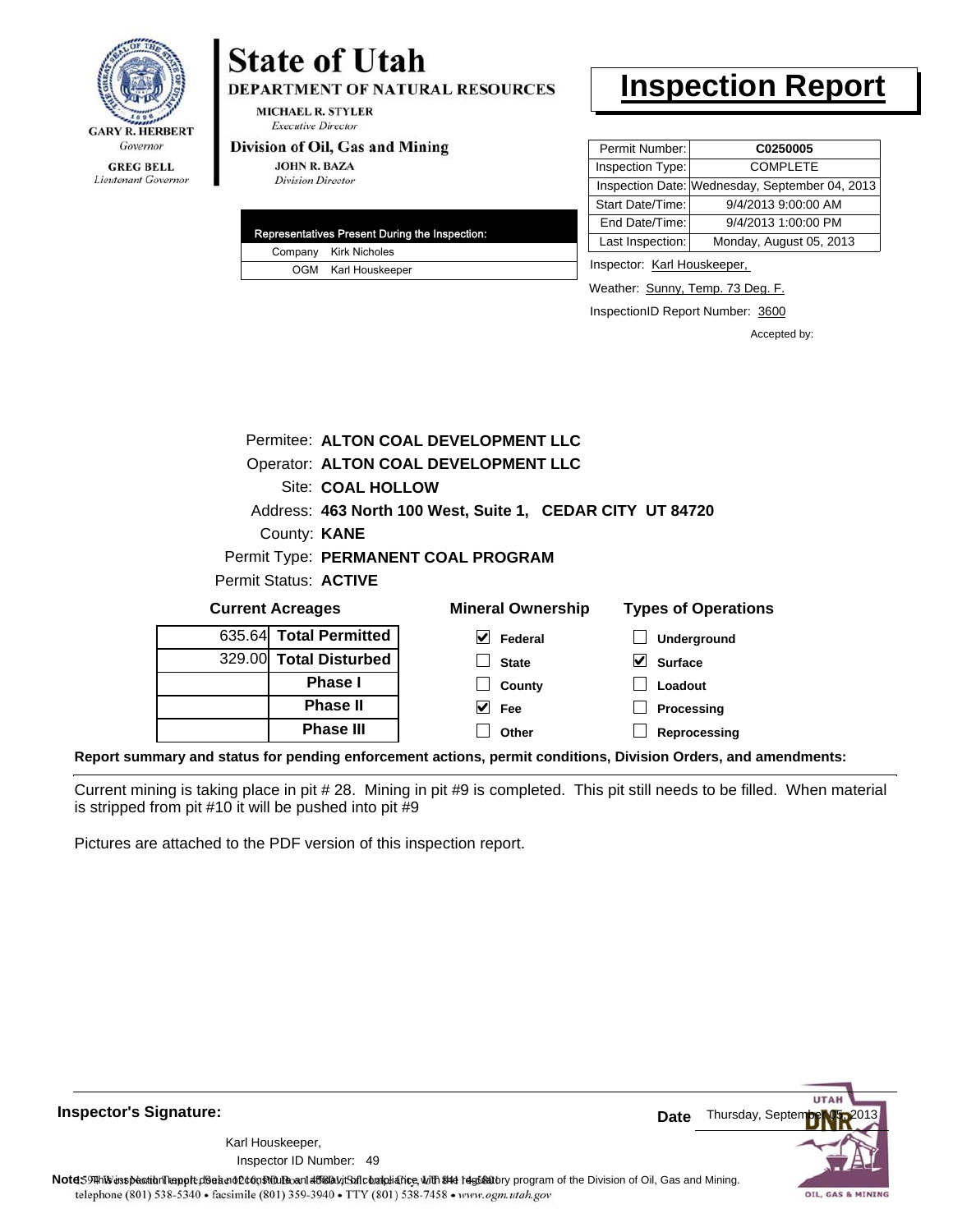#### *REVIEW OF PERMIT, PERFORMANCE STANDARDS PERMIT CONDITION REQUIREMENTS*

*1. Substantiate the elements on this inspection by checking the appropriate performance standard.*

 *a. For COMPLETE inspections provide narrative justification for any elements not fully inspected unless element is not appropriate to the site, in which case check Not Applicable.*

 *b. For PARTIAL inspections check only the elements evaluated.*

*2. Document any noncompliance situation by reference the NOV issued at the appropriate performance standard listed below.*

*3. Reference any narratives written in conjunction with this inspection at the appropriate performace standard listed below.*

|     |                                                               | Evaluated               | Not Applicable Comment  |                         | Enforcement |
|-----|---------------------------------------------------------------|-------------------------|-------------------------|-------------------------|-------------|
| 1.  | Permits, Change, Transfer, Renewal, Sale                      | ⊻                       |                         | V                       |             |
| 2.  | Signs and Markers                                             | $\overline{\mathbf{v}}$ |                         | $\blacktriangledown$    |             |
| 3.  | Topsoil                                                       | $\overline{\mathbf{v}}$ |                         | $\overline{\mathbf{v}}$ |             |
| 4.a | <b>Hydrologic Balance: Diversions</b>                         | $\overline{\mathsf{v}}$ |                         |                         |             |
| 4.b | Hydrologic Balance: Sediment Ponds and Impoundments           | $\blacktriangledown$    |                         | V                       |             |
| 4.C | Hydrologic Balance: Other Sediment Control Measures           | $\checkmark$            |                         |                         |             |
| 4.d | Hydrologic Balance: Water Monitoring                          | $\overline{\mathbf{v}}$ |                         |                         |             |
| 4.e | Hydrologic Balance: Effluent Limitations                      | $\overline{\mathbf{v}}$ |                         | $\blacktriangledown$    |             |
| 5.  | <b>Explosives</b>                                             | $\overline{\mathbf{v}}$ |                         | $\overline{\mathbf{v}}$ |             |
| 6.  | Disposal of Excess Spoil, Fills, Benches                      | $\blacktriangledown$    |                         | $\blacktriangledown$    |             |
| 7.  | Coal Mine Waste, Refuse Piles, Impoundments                   | $\overline{\mathsf{v}}$ | $\overline{\mathbf{v}}$ |                         |             |
| 8.  | Noncoal Waste                                                 | $\overline{\mathbf{v}}$ |                         |                         |             |
| 9.  | Protection of Fish, Wildlife and Related Environmental Issues | $\overline{\mathbf{v}}$ |                         |                         |             |
| 10. | Slides and Other Damage                                       | $\overline{\mathbf{v}}$ |                         |                         |             |
| 11. | Contemporaneous Reclamation                                   | ⊻                       |                         |                         |             |
| 12. | <b>Backfilling And Grading</b>                                | $\overline{\mathbf{v}}$ |                         |                         |             |
| 13. | Revegetation                                                  | $\overline{\mathbf{v}}$ |                         |                         |             |
| 14. | Subsidence Control                                            | $\overline{\mathbf{v}}$ |                         |                         |             |
|     | 15. Cessation of Operations                                   | $\overline{\mathbf{v}}$ |                         |                         |             |
|     | 16.a Roads: Construction, Maintenance, Surfacing              | $\overline{\mathsf{v}}$ |                         | $\blacktriangledown$    |             |
|     | 16.b Roads: Drainage Controls                                 | $\blacktriangledown$    |                         |                         |             |
| 17. | <b>Other Transportation Facilities</b>                        | $\overline{\mathbf{v}}$ |                         |                         |             |
| 18. | Support Facilities, Utility Installations                     | $\overline{\mathbf{v}}$ |                         |                         |             |
| 19. | <b>AVS Check</b>                                              | $\overline{\mathbf{v}}$ |                         |                         |             |
| 20. | <b>Air Quality Permit</b>                                     | $\checkmark$            |                         | $\blacktriangledown$    |             |
| 21. | Bonding and Insurance                                         | $\blacktriangledown$    |                         | $\blacktriangledown$    |             |
|     | 22. Other                                                     | $\overline{\mathbf{v}}$ |                         |                         |             |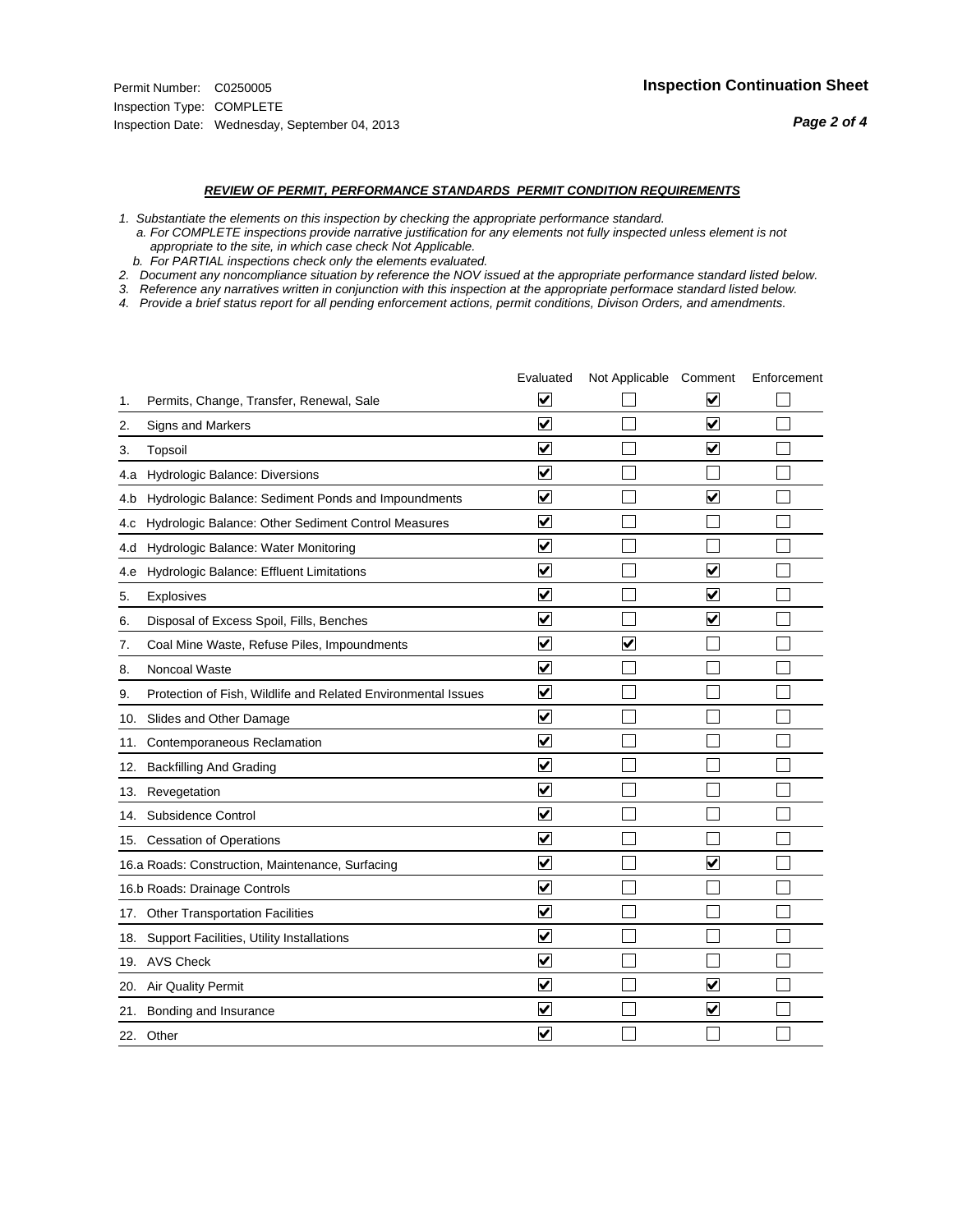# **1. Permits, Change, Transfer, Renewal, Sale**

The current DOGM permit C/025/0005 was issued effective 11/08/2010 and expires 11/08/2015.

-Certificate of Insurance policy number AMGL005598, issued 04/23/2013 and terminates 12/10/2013.

-UPDES permit # UT0025992 effective 08/01/2013 and expires @ midnight 07/31/2018.

-Air Quality permit DAQE-AN0140470-02-10, issued November 10, 2010. -SPCC Plan dated 05/04/2011. The Plan is P.E. certified, stamped, signed and dated by a Utah P.E.

# **2. Signs and Markers**

Checked the mine identification signs that are posted at the entrance's into the permit area. The signs contain all of the information required by regulation. The signs are large enough to make them legible as you enter the mine site. The mine identification signs were found to be in compliance with the R645 Utah Coal Rules.

# **3. Topsoil**

Topsoil from pit #28 has been placed into topsoil pile #5 and several windrows to be live hauled to the North sector for reclamation.

# **4.b Hydrologic Balance: Sediment Ponds and Impoundments**

Second quarter 2013 pond inspections were done on 06/26/2013. The report is P.E. certified, dated, stamped and signed. The reports include the elevation of the existing sediment level. All existing sediment elevations were found below the 60% sediment elevation for each pond.

# **4.e Hydrologic Balance: Effluent Limitations**

Reviewed the April, May and June 2013 discharge monitoring reports as part of the complete inspection. There were no discharges during the referenced month's.

#### **5. Explosives**

The following blasting records were reviewed:

Blast #23 07-Jun-2013,Total 6,290 lbs. Blast #24 24-Jun-2013 , Total 32,435 lbs. Blast #25 18-Jul-2013, Total 3,534 lbs. Blast #26 19-Jul-2013, Total 2,698 lbs. Blast #27 01-Aug-2013, Total 37,433 lbs. Blast #28 07-Aug-2013, Total 4,590 lbs. Blast #29 29-Aug-2013, Total 34,111 lbs (1st blast in pit #28) Each blast record had a drawing showing the hole pattern and delays used to minimize air blast and ground vibration.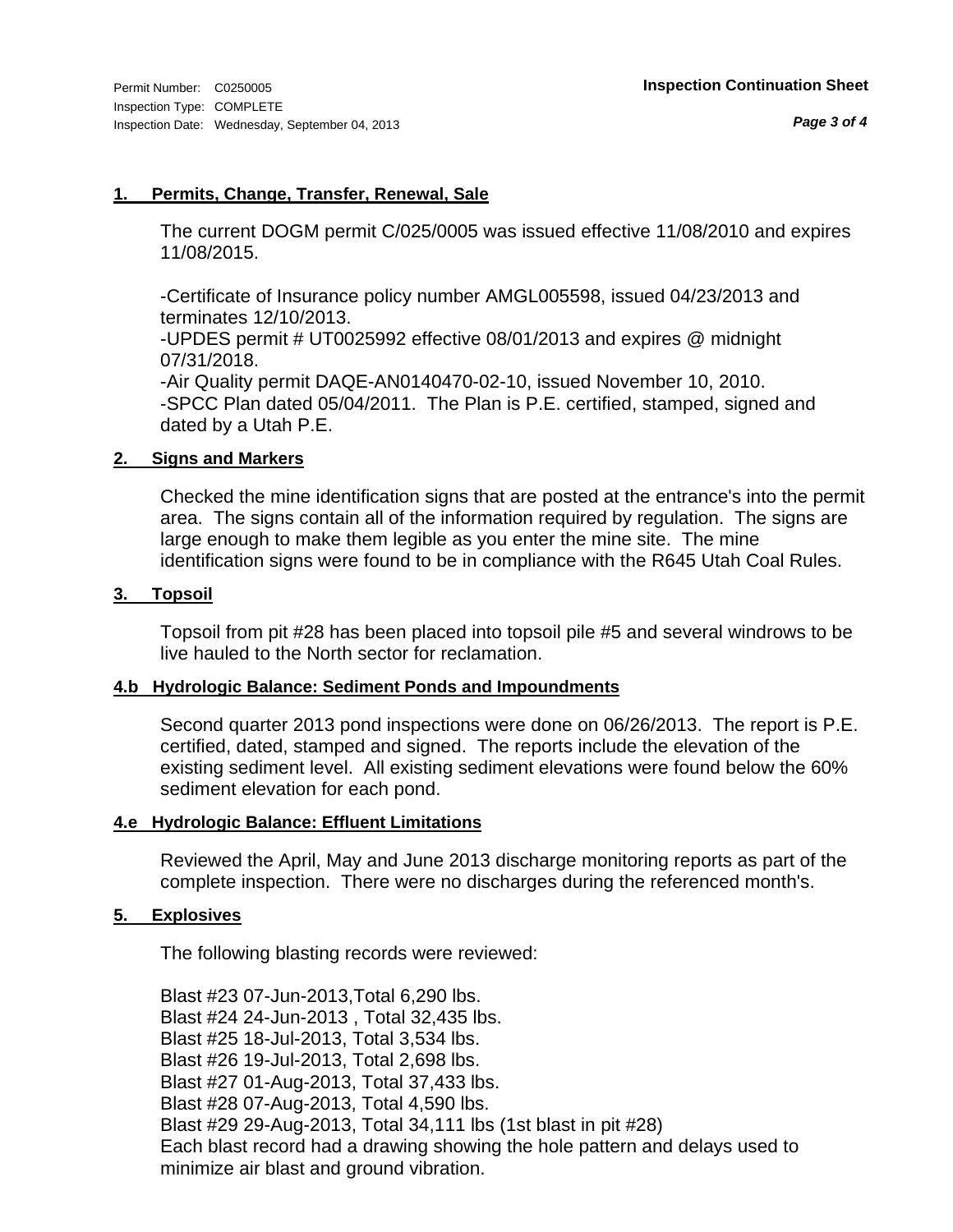Inspection Type: COMPLETE Inspection Date: Wednesday, September 04, 2013

# **6. Disposal of Excess Spoil, Fills, Benches**

The excess spoil pile was inspected for the Second quarter 2013 on 06/26/2013. The report is P.E. dated signed and certified stamped.

# **16.a Roads: Construction, Maintenance, Surfacing**

The haul road leading to pit #28 is ruff constructed. Work is still taking place on the haul road.

#### **20. Air Quality Permit**

DAQEAN0140470002-10 ISSUED November 10, 2010.

#### **21. Bonding and Insurance**

Bond #1057708, October 22, 2010, for \$6,045,000.00.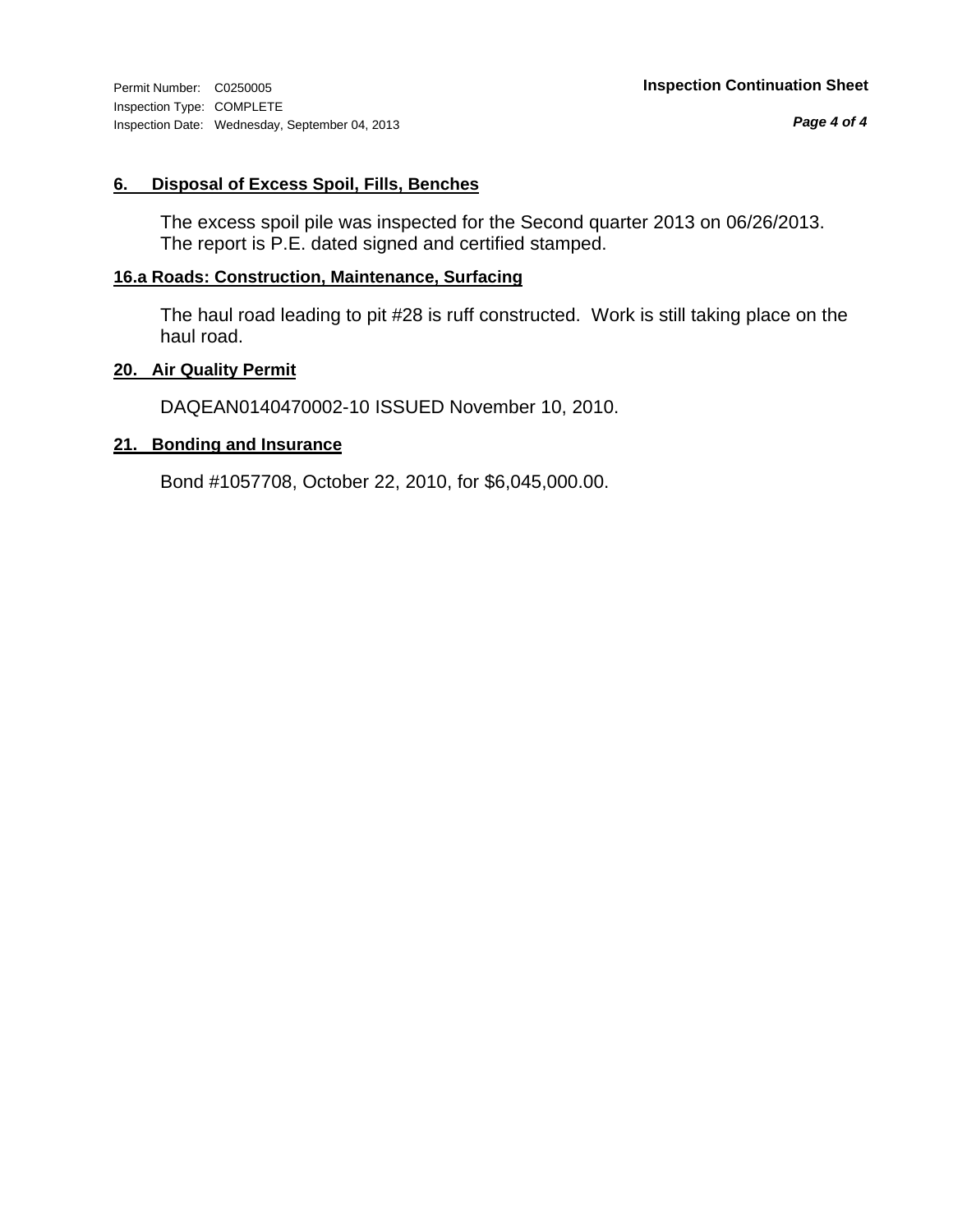

# **State of Utah**

**DEPARTMENT OF NATURAL RESOURCES** 

**MICHAEL R. STYLER Executive Director** 

#### Division of Oil, Gas and Mining

**JOHN R. BAZA Division Director** 

| Representatives Present During the Inspection: |
|------------------------------------------------|
| OGM Priscilla Burton                           |
| Company Kirk Nicholes                          |

# **Inspection Report**

| Permit Number:   | C0250005                                       |
|------------------|------------------------------------------------|
| Inspection Type: | <b>PARTIAL</b>                                 |
| Inspection Date: | Tuesday, September 24, 2013                    |
| Start Date/Time: | 9/24/2013 8:30:00 AM                           |
| End Date/Time:   | 9/24/2013 10:30:00 AM                          |
|                  | Last Inspection: Wednesday, September 04, 2013 |
|                  |                                                |

Inspector: Priscilla Burton,

**Loadout Processing**

Weather: sun 65 F

InspectionID Report Number: 3622

Accepted by:

|                         |                        | Permitee: ALTON COAL DEVELOPMENT LLC |                          |                                                           |
|-------------------------|------------------------|--------------------------------------|--------------------------|-----------------------------------------------------------|
|                         |                        | Operator: ALTON COAL DEVELOPMENT LLC |                          |                                                           |
|                         | Site: COAL HOLLOW      |                                      |                          |                                                           |
|                         |                        |                                      |                          | Address: 463 North 100 West, Suite 1, CEDAR CITY UT 84720 |
|                         | County: <b>KANE</b>    |                                      |                          |                                                           |
|                         |                        | Permit Type: PERMANENT COAL PROGRAM  |                          |                                                           |
| Permit Status: ACTIVE   |                        |                                      |                          |                                                           |
| <b>Current Acreages</b> |                        |                                      | <b>Mineral Ownership</b> | <b>Types of Operations</b>                                |
|                         | 635.64 Total Permitted | V                                    | Federal                  | <b>Underground</b>                                        |
|                         | 329.00 Total Disturbed |                                      | <b>State</b>             | <b>Surface</b>                                            |

**Reprocessing Report summary and status for pending enforcement actions, permit conditions, Division Orders, and amendments:**

**Phase I Phase II Phase III**

Reclamation has progressed on the northwest side of the Excess Spoils pile. Pit 5 has been backfilled. Pit 6 is partially backfilled. Pit 9 has been mined out. Pit 8 is being backfilled. Topsoil pile #4 has been mulched and seeded. Subsoil pile #2 has been enlarged. Pit 28 is active. Topsoil pile #5 is being graded.

**County Fee Other**



**Inspector's Signature:**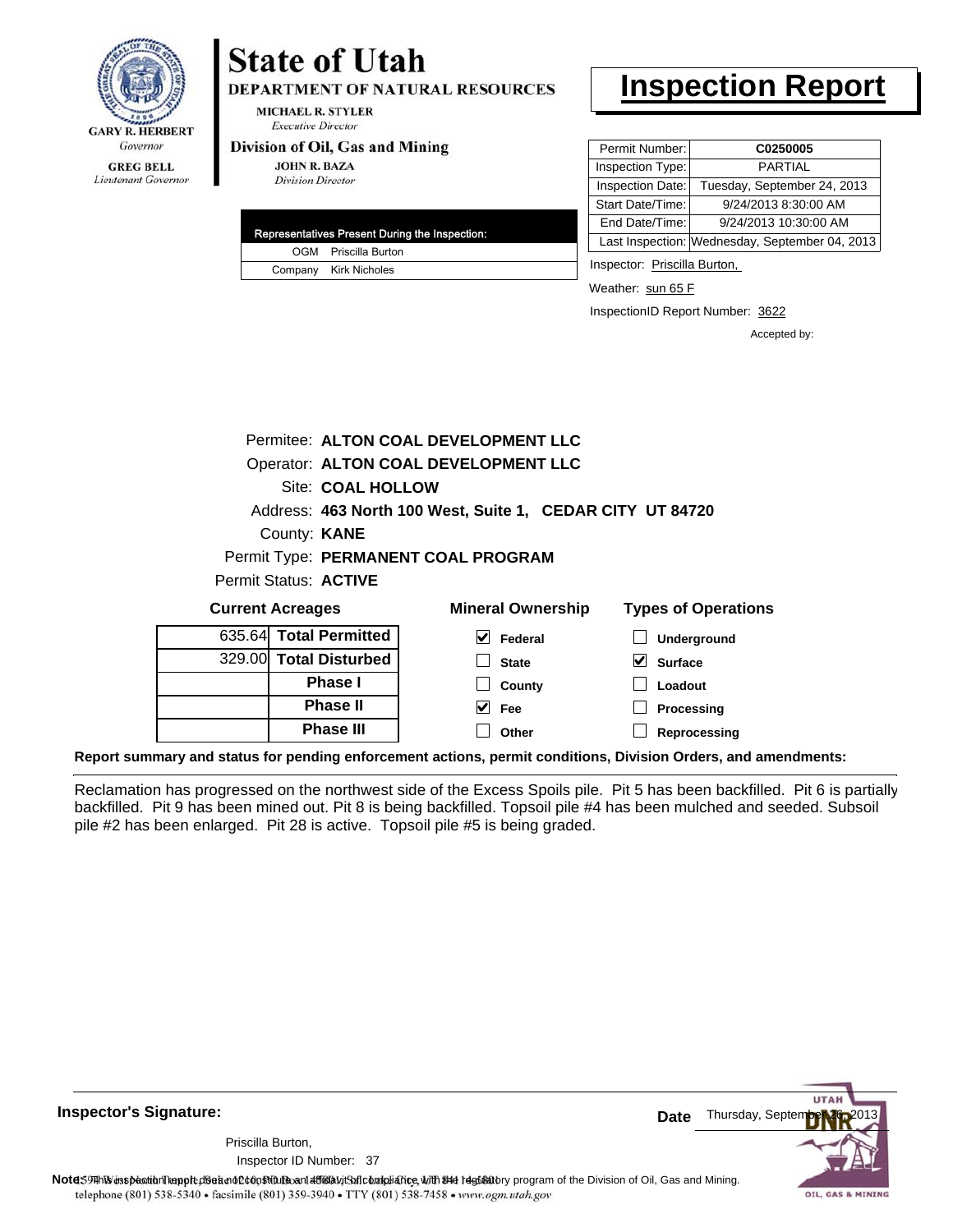*Page 2 of 3*

#### *REVIEW OF PERMIT, PERFORMANCE STANDARDS PERMIT CONDITION REQUIREMENTS*

*1. Substantiate the elements on this inspection by checking the appropriate performance standard.*

 *a. For COMPLETE inspections provide narrative justification for any elements not fully inspected unless element is not appropriate to the site, in which case check Not Applicable.*

 *b. For PARTIAL inspections check only the elements evaluated.*

*2. Document any noncompliance situation by reference the NOV issued at the appropriate performance standard listed below.*

*3. Reference any narratives written in conjunction with this inspection at the appropriate performace standard listed below.*

*4. Provide a brief status report for all pending enforcement actions, permit conditions, Divison Orders, and amendments.*

|     |                                                               | Evaluated               | Not Applicable Comment |                         | Enforcement |
|-----|---------------------------------------------------------------|-------------------------|------------------------|-------------------------|-------------|
| 1.  | Permits, Change, Transfer, Renewal, Sale                      |                         |                        |                         |             |
| 2.  | Signs and Markers                                             |                         |                        |                         |             |
| 3.  | Topsoil                                                       | $\overline{\mathbf{v}}$ |                        | $\overline{\mathbf{v}}$ |             |
| 4.a | Hydrologic Balance: Diversions                                |                         |                        |                         |             |
| 4.b | Hydrologic Balance: Sediment Ponds and Impoundments           |                         |                        |                         |             |
| 4.C | Hydrologic Balance: Other Sediment Control Measures           |                         |                        |                         |             |
| 4.d | Hydrologic Balance: Water Monitoring                          |                         |                        |                         |             |
| 4.e | Hydrologic Balance: Effluent Limitations                      |                         |                        |                         |             |
| 5.  | <b>Explosives</b>                                             |                         |                        |                         |             |
| 6.  | Disposal of Excess Spoil, Fills, Benches                      | $\blacktriangledown$    |                        | $\blacktriangledown$    |             |
| 7.  | Coal Mine Waste, Refuse Piles, Impoundments                   |                         |                        |                         |             |
| 8.  | Noncoal Waste                                                 |                         |                        |                         |             |
| 9.  | Protection of Fish, Wildlife and Related Environmental Issues |                         |                        |                         |             |
| 10. | Slides and Other Damage                                       |                         |                        |                         |             |
| 11. | Contemporaneous Reclamation                                   | V                       |                        | V                       |             |
| 12. | <b>Backfilling And Grading</b>                                | $\overline{\mathbf{v}}$ |                        | $\overline{\mathbf{v}}$ |             |
| 13. | Revegetation                                                  |                         |                        |                         |             |
| 14. | Subsidence Control                                            |                         |                        |                         |             |
|     | 15. Cessation of Operations                                   |                         |                        |                         |             |
|     | 16.a Roads: Construction, Maintenance, Surfacing              |                         |                        |                         |             |
|     | 16.b Roads: Drainage Controls                                 |                         |                        |                         |             |
| 17. | <b>Other Transportation Facilities</b>                        |                         |                        |                         |             |
| 18. | Support Facilities, Utility Installations                     |                         |                        |                         |             |
|     | 19. AVS Check                                                 |                         |                        |                         |             |
| 20. | Air Quality Permit                                            |                         |                        |                         |             |
| 21. | Bonding and Insurance                                         |                         |                        |                         |             |
|     | 22. Other                                                     | $\overline{\mathbf{v}}$ |                        | V                       |             |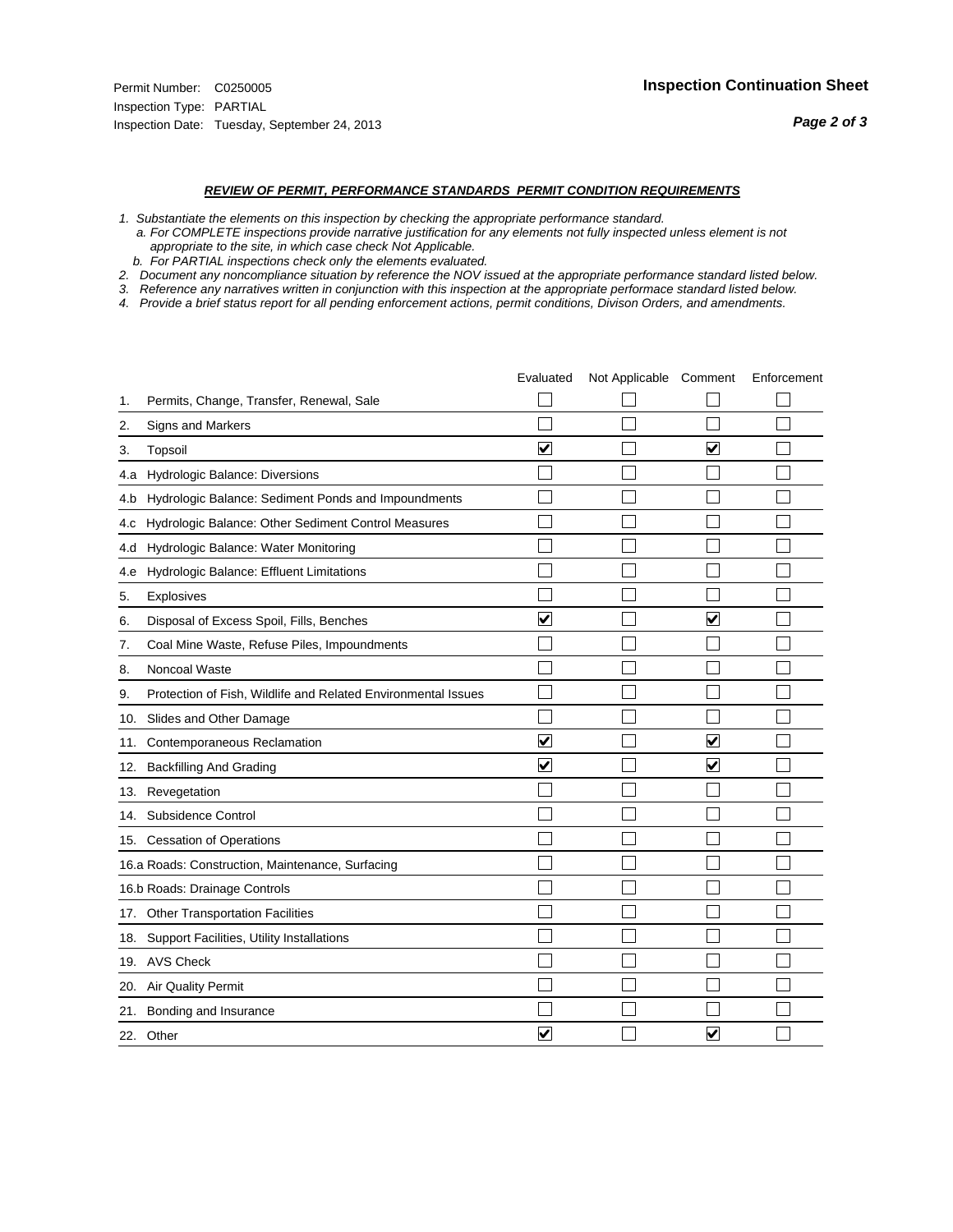# **3. Topsoil**

Topsoil pile #4 has been mulched and seeded. Topsoil pile #5 is being graded after work was halted due to a week of steady rain.

# **6. Disposal of Excess Spoil, Fills, Benches**

Topsoil replacement halted by downpours of rain. Remnants of topsoil pile #3 remain to be spread on the north west side of the Excess Spoil pile. The equipment operator should be told to traverse the contour in a final pass, such that rills can not travel down the path of the dozer tracks.

 Topsoil was graded on to approximately 2 - 3 acres on the northwest side of the excess spoil pile this summer and was seeded with Triticale in July. The site is green with triticale. The south and west side of the excess spoil pile that was seeded last year has native species coming along. Dried triticale is still prevalent as a standing mulch to offer protection this winter. One rill has formed on the west side of the reclaimed spoil pile. While it is still small, this rill could be stopped by placement of excelsior logs perpendicular to the rill.

# **11. Contemporaneous Reclamation**

Seeding is planned in October for portions of the Excess Spoils pile and Pits 3, 5, and 6.

# **12. Backfilling And Grading**

Pit 8 is being backfilled from pit 28. Pit 5 has been backfilled. Pit 6 has been partially backfilled but is not at AOC. Pit 9 is mined out, but not backfilled.

# **22. Other**

Alton Coal Resources hosted the Board of Oil Gas & Mining at the site today.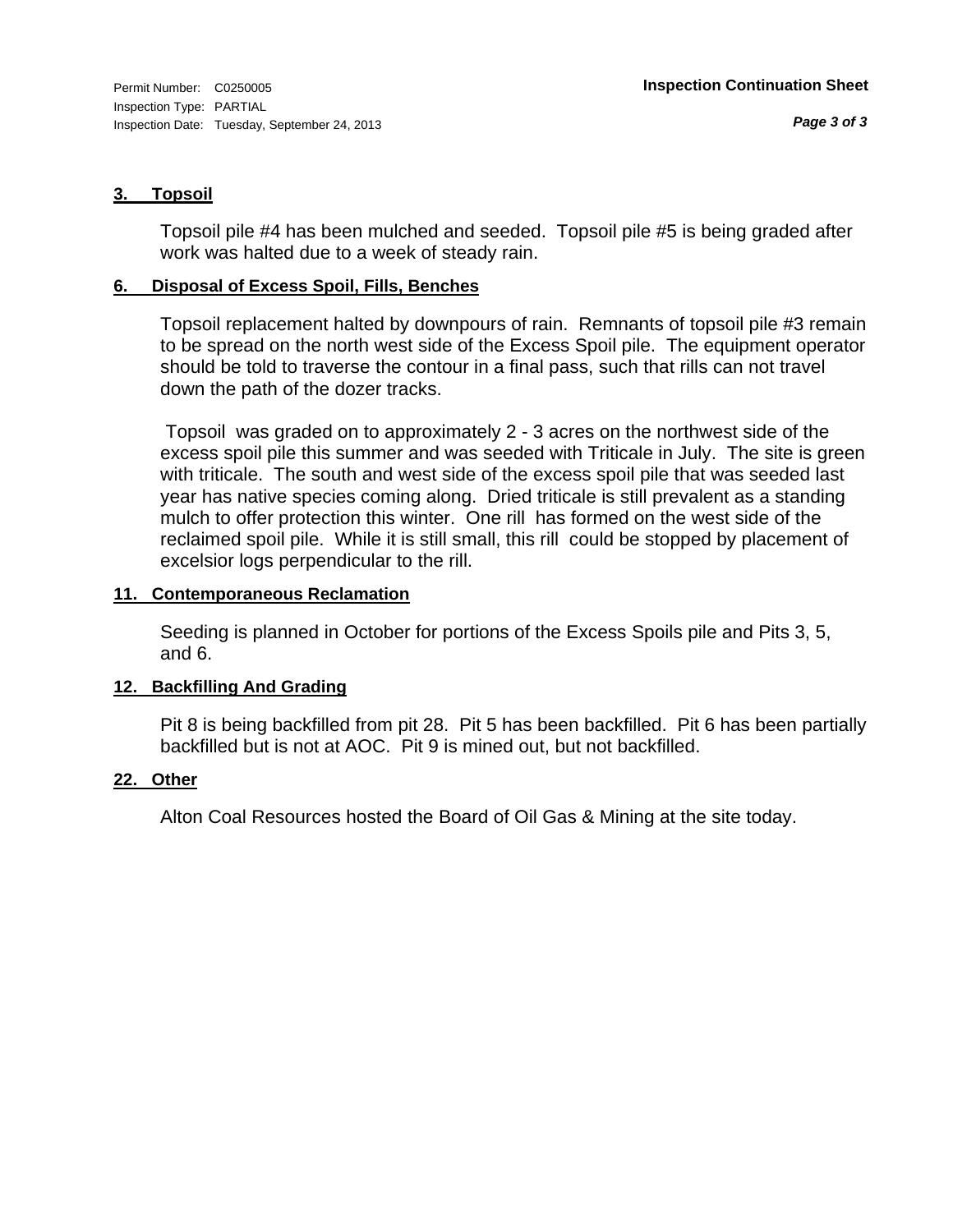

# **State of Utah**

**DEPARTMENT OF NATURAL RESOURCES** 

**MICHAEL R. STYLER Executive Director** 

#### Division of Oil, Gas and Mining

**JOHN R. BAZA Division Director** 

| Representatives Present During the Inspection: |
|------------------------------------------------|
| Company Amanda Richard                         |
| Company Vicky Miller                           |
| OGM Joe Helfrich                               |

# **Inspection Report**

| Permit Number:   | C0410002                    |
|------------------|-----------------------------|
| Inspection Type: | <b>COMPLETE</b>             |
| Inspection Date: | Tuesday, September 17, 2013 |
| Start Date/Time: | 9/17/2013 10:30:00 AM       |
| End Date/Time:   | 9/17/2013 12:30:00 PM       |
| Last Inspection: | Thursday, August 22, 2013   |
|                  |                             |

Inspector: Joe Helfrich,

Weather: sunny mild slight breeze

**Processing**

InspectionID Report Number: 3609

Accepted by: jhelfric 10/1/2013

| Permitee: CANYON FUEL COMPANY        |                                          |                            |
|--------------------------------------|------------------------------------------|----------------------------|
| <b>Operator: CANYON FUEL COMPANY</b> |                                          |                            |
| <b>Site: SUFCO MINE</b>              |                                          |                            |
|                                      | Address: 597 SOUTH SR24, SALINA UT 84654 |                            |
| County: SEVIER                       |                                          |                            |
|                                      | Permit Type: PERMANENT COAL PROGRAM      |                            |
| Permit Status: <b>ACTIVE</b>         |                                          |                            |
| <b>Current Acreages</b>              | <b>Mineral Ownership</b>                 | <b>Types of Operations</b> |
| 720.48 Total Permitted               | M<br>Federal                             | V<br>Underground           |
| 48.43 Total Disturbed                | <b>State</b>                             | <b>Surface</b>             |
| <b>Phase I</b>                       | County                                   | Loadout                    |

**Reprocessing Report summary and status for pending enforcement actions, permit conditions, Division Orders, and amendments:**

The purpose of this site visit was to conduct a complete inspection at the SUFCO mine. The mine is currently active and mining is ongoing in 2R, 2S of the west lease area.

**Fee Other**

There are 5 amendments either being reviewed by the operator or under review by the Division. They include by task # 4398 Asphalt paving of upper yard, review due by 9/27. The remaining 4 are operator responses due in October and November, they include:

4367, 3R2S Panel B, permittee is waiting for SHPO concurrence with the Forest Service.

4395 Subsoil as-builts, due from the permittee on 11/13

4393, Overflow Sed Pond as-builts, due from the permittee on 11/13 and

**Phase II Phase III**

4394 Lift 5 Expansion, due from the permittee on 11/19



Note59#hViesbeattbril repple.does not constitute and affidavit Saft chalphiance with the fegulatory program of the Division of Oil, Gas and Mining.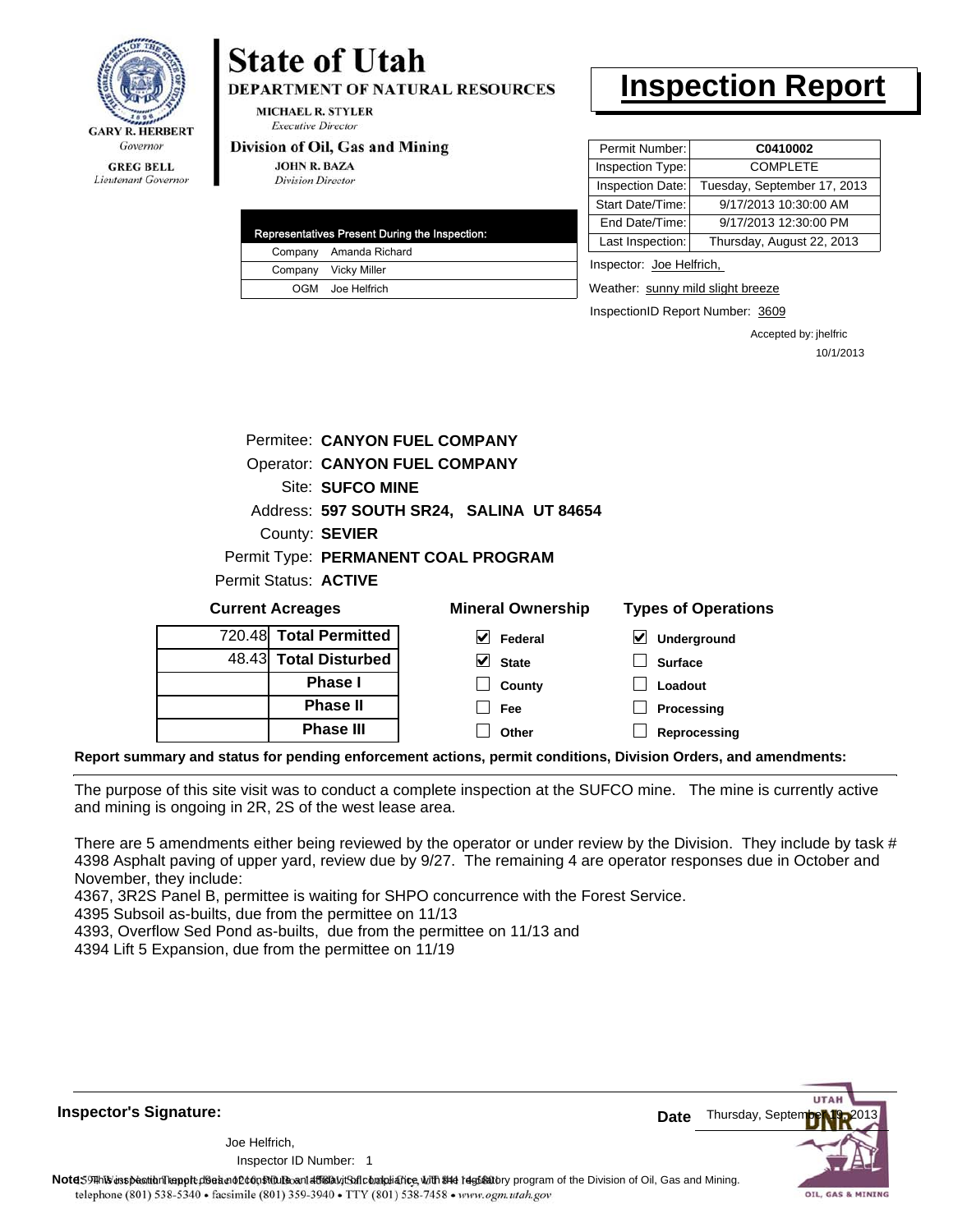*Page 2 of 4*

#### *REVIEW OF PERMIT, PERFORMANCE STANDARDS PERMIT CONDITION REQUIREMENTS*

*1. Substantiate the elements on this inspection by checking the appropriate performance standard.*

 *a. For COMPLETE inspections provide narrative justification for any elements not fully inspected unless element is not appropriate to the site, in which case check Not Applicable.*

 *b. For PARTIAL inspections check only the elements evaluated.*

*2. Document any noncompliance situation by reference the NOV issued at the appropriate performance standard listed below.*

*3. Reference any narratives written in conjunction with this inspection at the appropriate performace standard listed below.*

*4. Provide a brief status report for all pending enforcement actions, permit conditions, Divison Orders, and amendments.*

|     |                                                               | Evaluated               | Not Applicable Comment          |                         | Enforcement |
|-----|---------------------------------------------------------------|-------------------------|---------------------------------|-------------------------|-------------|
| 1.  | Permits, Change, Transfer, Renewal, Sale                      | ⊻                       |                                 | V                       |             |
| 2.  | Signs and Markers                                             | $\overline{\mathbf{v}}$ |                                 | $\blacktriangledown$    |             |
| 3.  | Topsoil                                                       | $\overline{\mathbf{v}}$ |                                 | $\overline{\mathbf{v}}$ |             |
| 4.a | <b>Hydrologic Balance: Diversions</b>                         | $\overline{\mathsf{v}}$ |                                 | $\blacktriangledown$    |             |
| 4.b | Hydrologic Balance: Sediment Ponds and Impoundments           | $\blacktriangledown$    |                                 | $\blacktriangledown$    |             |
| 4.C | Hydrologic Balance: Other Sediment Control Measures           | $\checkmark$            |                                 | $\blacktriangledown$    |             |
| 4.d | Hydrologic Balance: Water Monitoring                          | $\overline{\mathbf{v}}$ |                                 | $\blacktriangledown$    |             |
| 4.e | Hydrologic Balance: Effluent Limitations                      | $\overline{\mathbf{v}}$ |                                 | $\blacktriangledown$    |             |
| 5.  | <b>Explosives</b>                                             |                         | $\overline{\mathbf{v}}$         |                         |             |
| 6.  | Disposal of Excess Spoil, Fills, Benches                      |                         | $\blacktriangledown$            |                         |             |
| 7.  | Coal Mine Waste, Refuse Piles, Impoundments                   | $\overline{\mathsf{v}}$ |                                 | $\overline{\mathbf{v}}$ |             |
| 8.  | Noncoal Waste                                                 | $\overline{\mathbf{v}}$ |                                 |                         |             |
| 9.  | Protection of Fish, Wildlife and Related Environmental Issues | $\overline{\mathbf{v}}$ |                                 |                         |             |
| 10. | Slides and Other Damage                                       |                         | $\overline{\mathsf{v}}$         |                         |             |
| 11. | Contemporaneous Reclamation                                   |                         | ⊻                               |                         |             |
| 12. | <b>Backfilling And Grading</b>                                |                         | $\blacktriangledown$            |                         |             |
| 13. | Revegetation                                                  |                         | $\overline{\mathbf{v}}$         |                         |             |
| 14. | Subsidence Control                                            | $\overline{\mathbf{v}}$ |                                 | $\blacktriangledown$    |             |
|     | 15. Cessation of Operations                                   |                         | $\blacktriangledown$            |                         |             |
|     | 16.a Roads: Construction, Maintenance, Surfacing              | ⊽                       |                                 | $\blacktriangledown$    |             |
|     | 16.b Roads: Drainage Controls                                 | $\blacktriangledown$    |                                 |                         |             |
| 17. | <b>Other Transportation Facilities</b>                        |                         | $\overline{\blacktriangledown}$ |                         |             |
| 18. | Support Facilities, Utility Installations                     | $\overline{\mathbf{v}}$ |                                 | $\blacktriangledown$    |             |
|     | 19. AVS Check                                                 | $\overline{\mathbf{v}}$ |                                 | $\blacktriangledown$    |             |
| 20. | <b>Air Quality Permit</b>                                     | $\checkmark$            |                                 | $\blacktriangledown$    |             |
| 21. | Bonding and Insurance                                         | $\overline{\mathbf{v}}$ |                                 | $\blacktriangledown$    |             |
|     | 22. Other                                                     |                         |                                 |                         |             |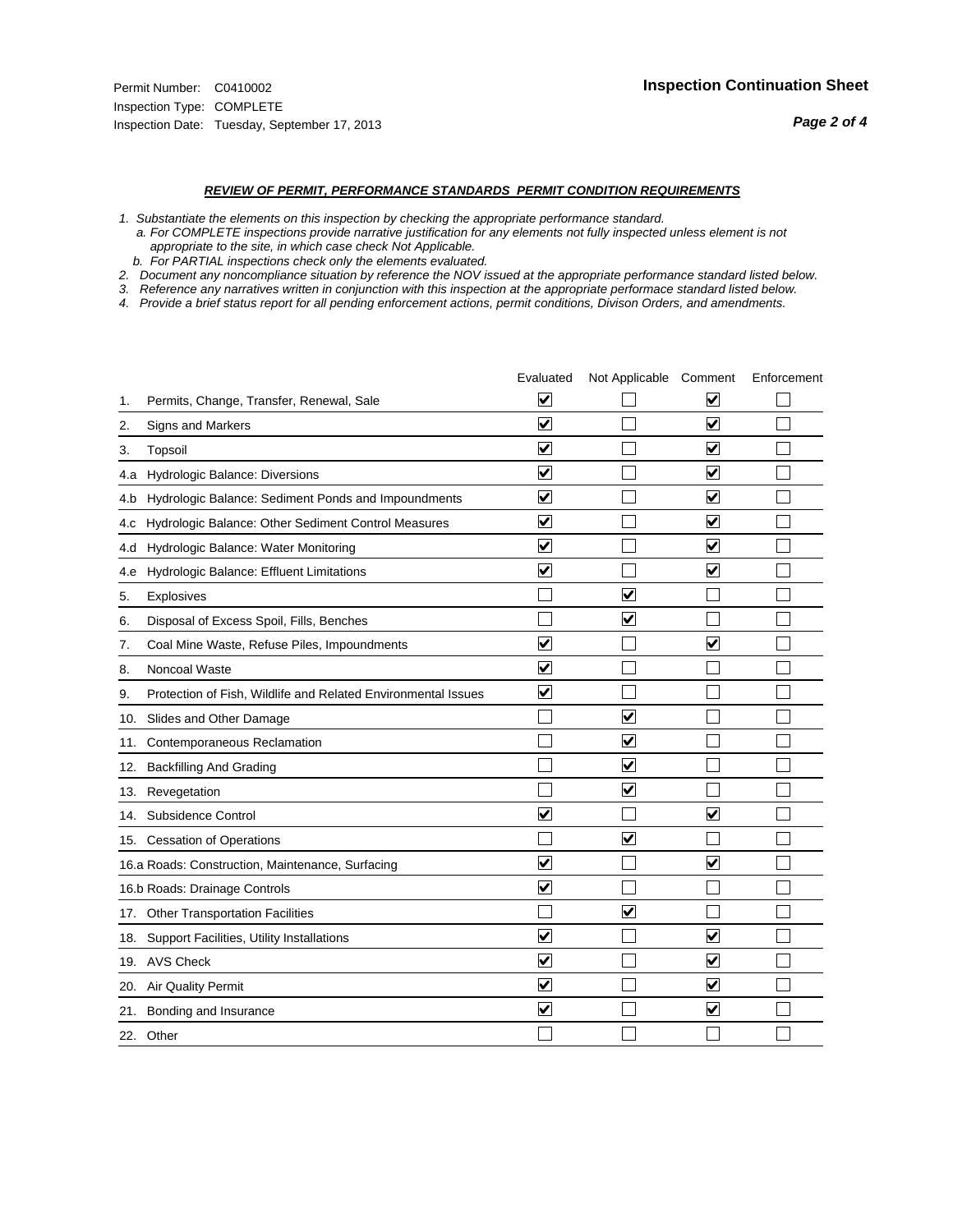*Page 3 of 4*

# **1. Permits, Change, Transfer, Renewal, Sale**

The permit was issued on 5/21/2007 and renewed effective 5/21/2012 for five years. See the Inspection Report Summary Statement section of this report for an update on the status of amendments that are being processed either by the Division or Permittee.

# **2. Signs and Markers**

Signs containing the required information were posted at the entrance to the mine site.

# **3. Topsoil**

The Subsoil as-builts, task # 4395 are due on November 13. No other topsoil or subsoil issues were noted during the inspection.

# **4.a Hydrologic Balance: Diversions**

Routine maintenance on the diversion ditch at the base of the waste rock disposal area was seceduled for the 18th of September.

# **4.b Hydrologic Balance: Sediment Ponds and Impoundments**

The primary, overflow, and waste rock sediment ponds were inspected on May 13th and June 26th for the second quarter showing no hazzards or structural weaknesses. The measurements varied but they were all below the 60% cleanout level. The primary sed pond 001 has been cleaned out.

# **4.c Hydrologic Balance: Other Sediment Control Measures**

ASCAs associated with the subsoil stockpile appeared to be in good repair and functioning adequately.

# **4.d Hydrologic Balance: Water Monitoring**

Water monitoring data for the second quarter of 2013 was available for inspection.

# **4.e Hydrologic Balance: Effluent Limitations**

There were no discharges from point 001A and no exceedances from points 002A and 003A. Hard CC's of the monitoring data for these points were available and current through 9/16/2013.

# **7. Coal Mine Waste, Refuse Piles, Impoundments**

Task # 4394 Lift 5 Expansion is due from the permittee on 11/19.

# **14. Subsidence Control**

Visual subsidence surveys for the South Fork of Quitchupah are being conducted biweekly.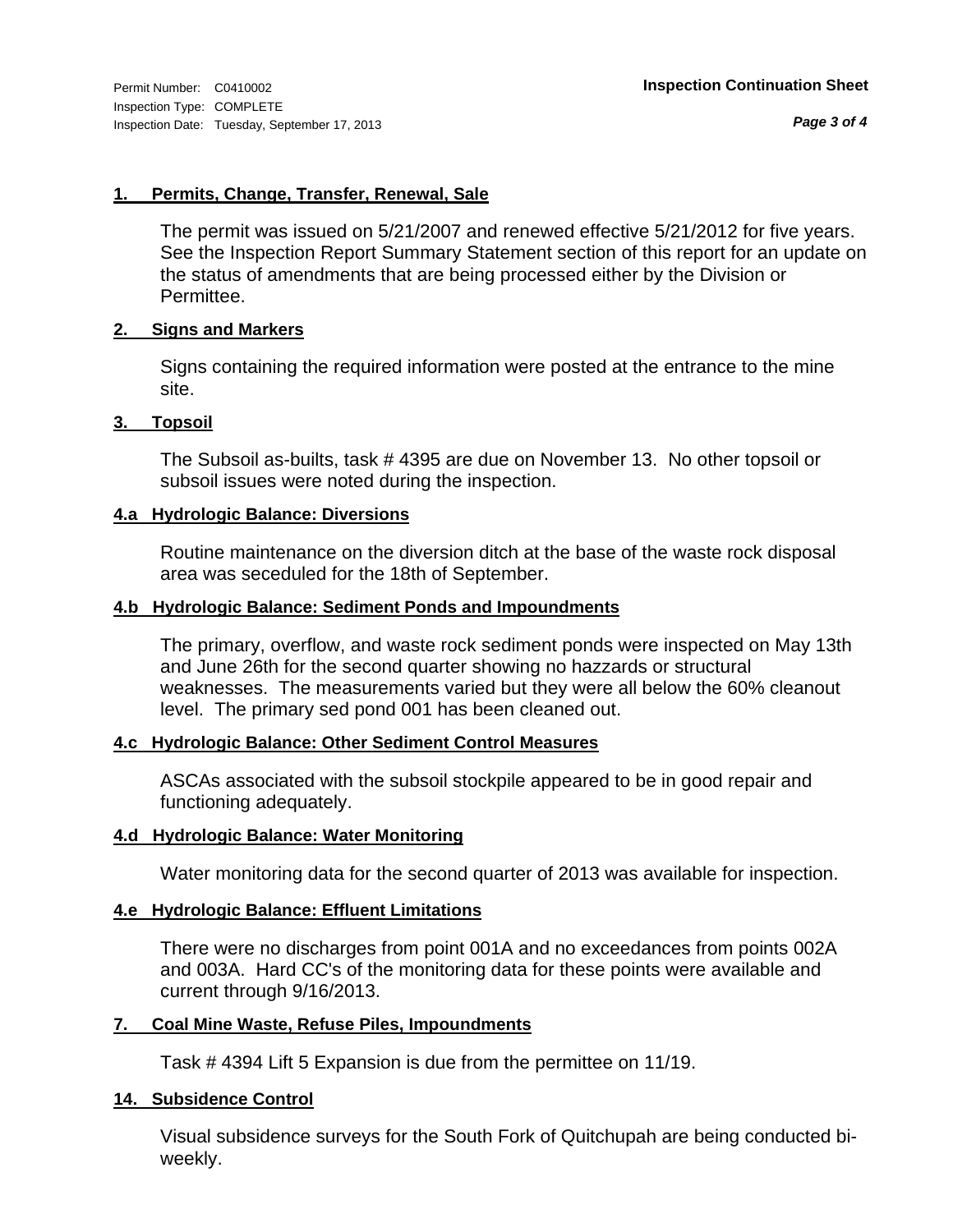# **16.a Roads: Construction, Maintenance, Surfacing**

The new haul road from the mine to highway 10 is operational.

# **18. Support Facilities, Utility Installations**

The permittee is working on an amendment to add a blending facility between the primary sediment pond and the new haul road.

# **19. AVS Check**

Revisions to Chapter 1 were received by the Division on March 13, 2013 with the annual report and the MRP has been updated.

# **20. Air Quality Permit**

The air quality permit is in effect as of May 2006 and renewed 03/30/2011 to include the west lease conveyor. The permit is listed in appendix 4-4 of the MRP.

# **21. Bonding and Insurance**

The bond was reduced during the mid-term review to 2,874,000. Insurance is current through 07/31/2014.